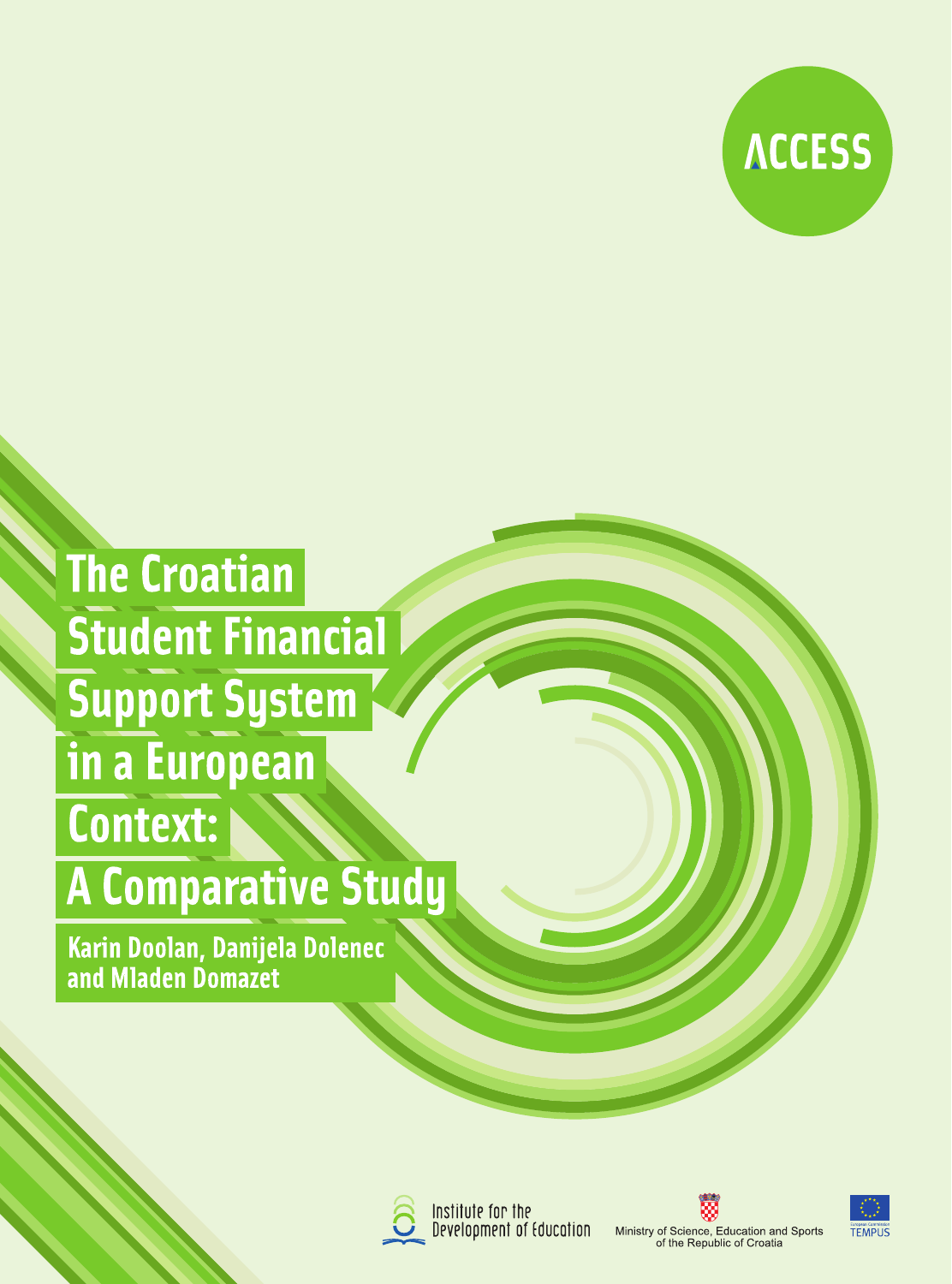## **THE CROATIAN STUDENT FINANCIAL SUPPORT SYSTEM IN A EUROPEAN CONTEXT: A COMPARATIVE STUDY**

Karin Doolan, Danijela Dolenec & Mladen Domazet

Institute for the Development of Education Zagreb, 2013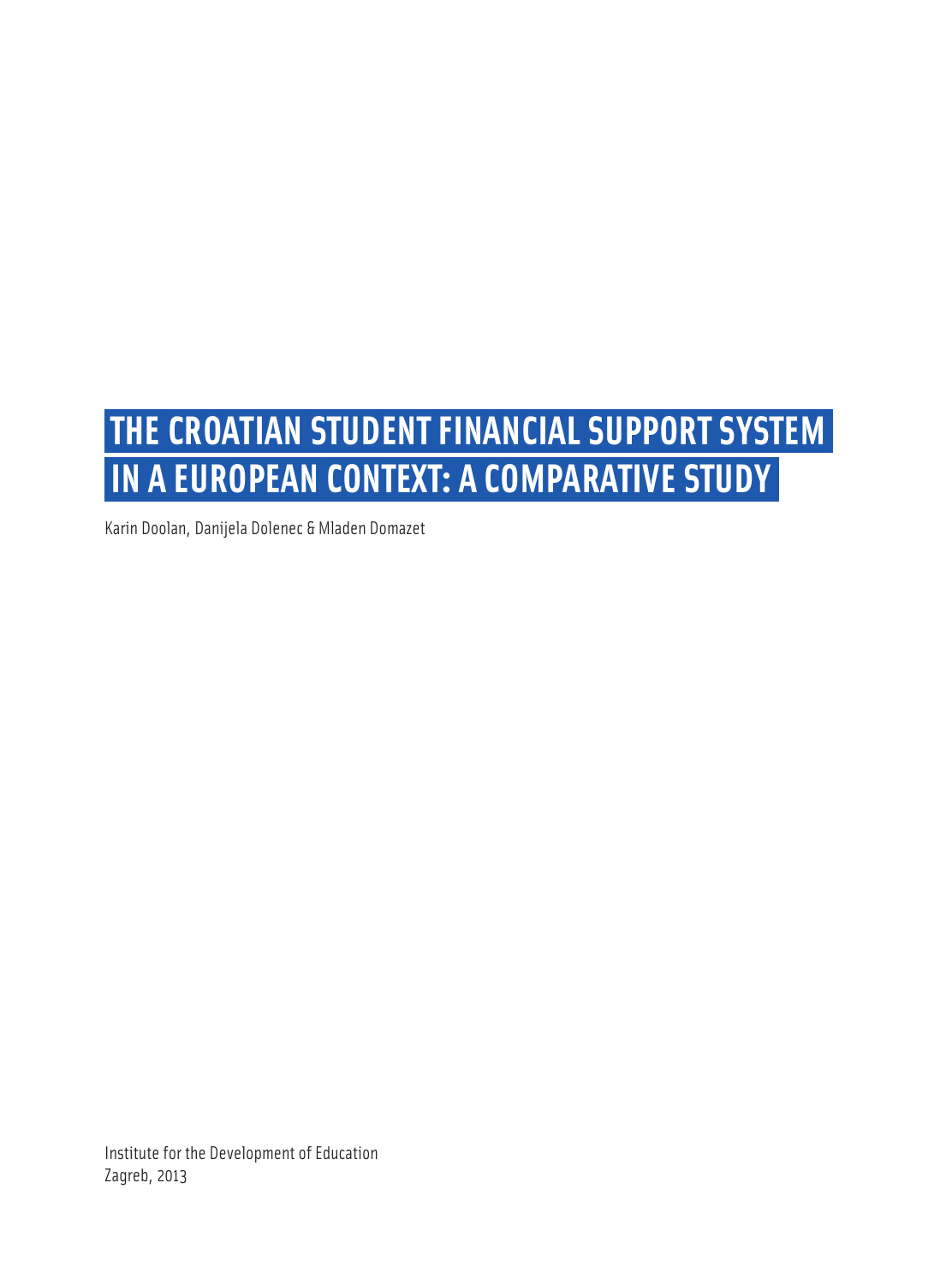**Title:** The Croatian Student Financial Support System in a European Context: A Comparative Study **Publisher:** Institute for the Development of Education, Preradovićeva 33 / I, 10000 Zagreb, Croatia, www.iro.hr **Authors:**  Karin Doolan, Department of Sociology, University of Zadar Danijela Dolenec, Faculty of Political Science, University of Zagreb Mladen Domazet, Institute for Social Research, Centre for Educational Research and Development

**Editor:** Ninoslav Šćukanec, Institute for the Development of Education

**Graphic design:** KOKE: kreativna farma

Zagreb, 2013



This report is issued as part of the project "Towards Equitable and Transparent Access to Higher Education in Croatia (ACCESS)", funded by the European Commission through the TEMPUS programme (Grant number: 158 745-TEMPUS-1-2009-1-DE-TEMPUS SMGR).



This report reflects the views only of the author, and the Commission cannot be held responsible for any use which may be made of the information contained therein.



The project is co-funded by the Ministry of Science, Education and Sports of the Republic of Croatia. This publication reflects the views only of the author, and does not necessarily Ministry of Science, Education<br>d Sports of the Republic of Croatia Feflect the Views of the Ministry.

ISBN 978-953-7901-02-8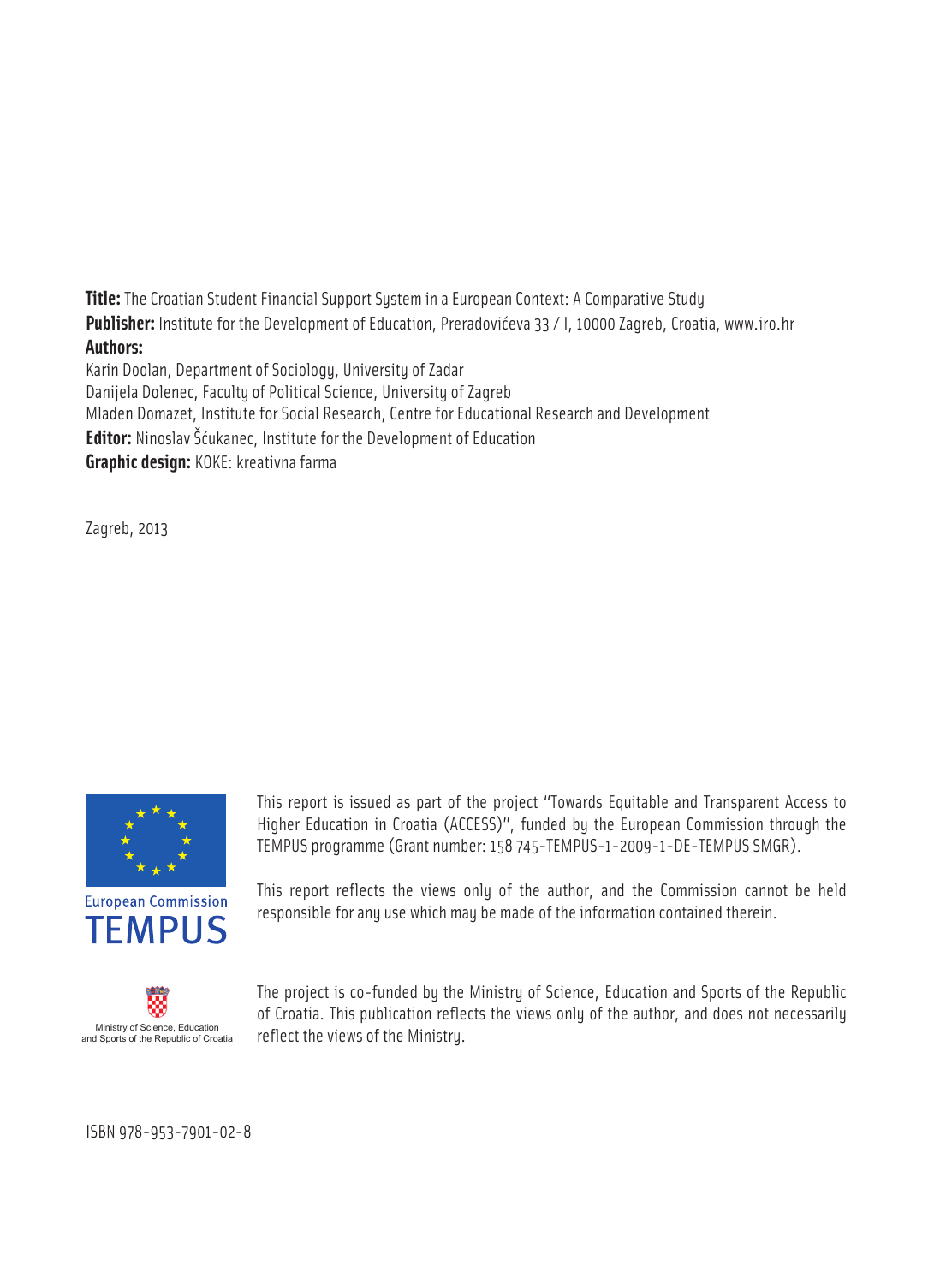## **Table of Contents**

#### PART 1: COMPARATIVE ANALYSIS OF STUDENT FINANCIAL SUPPORT SYSTEMS: AUSTRIA, CROATIA, GERMANY,

####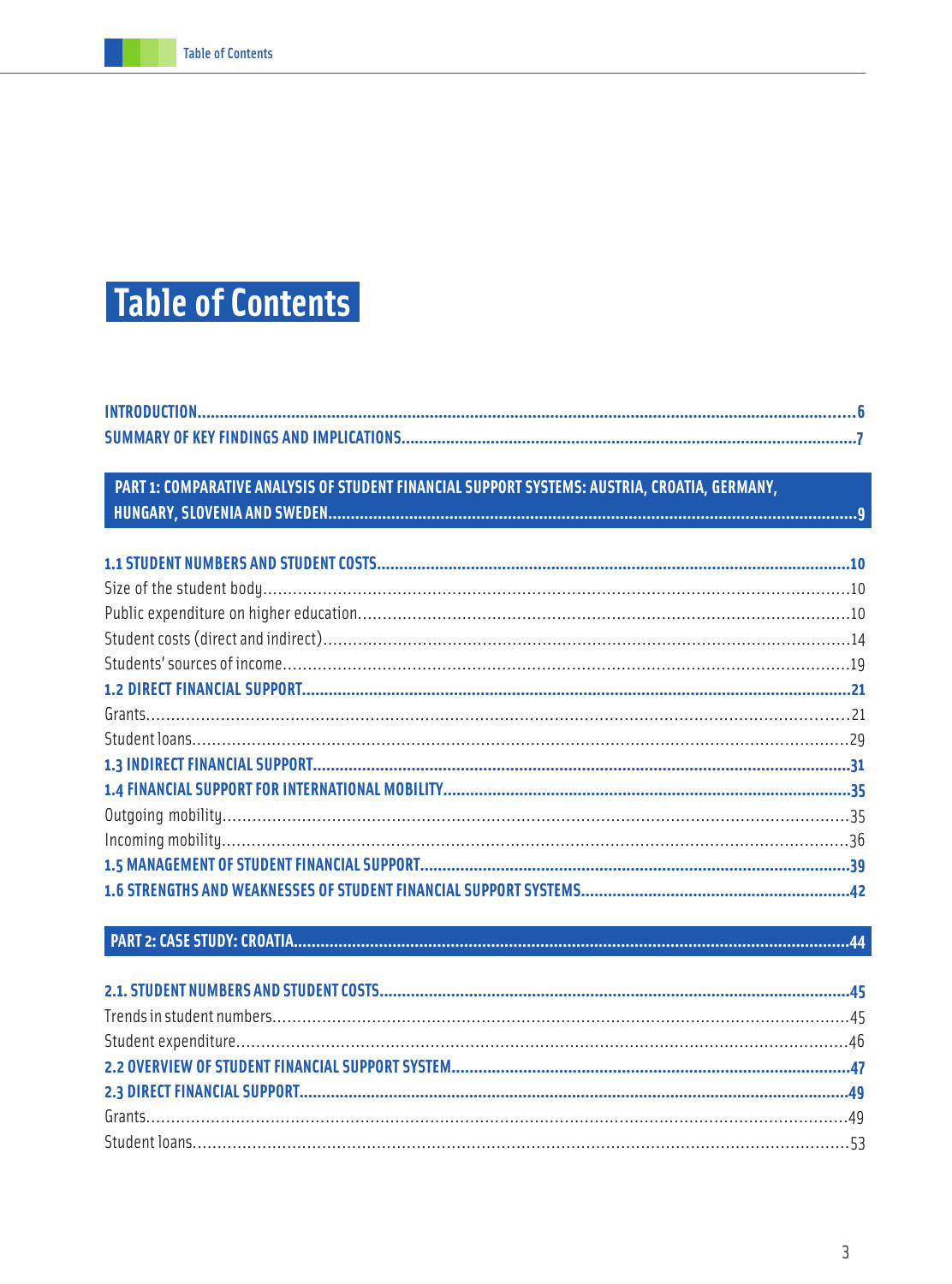####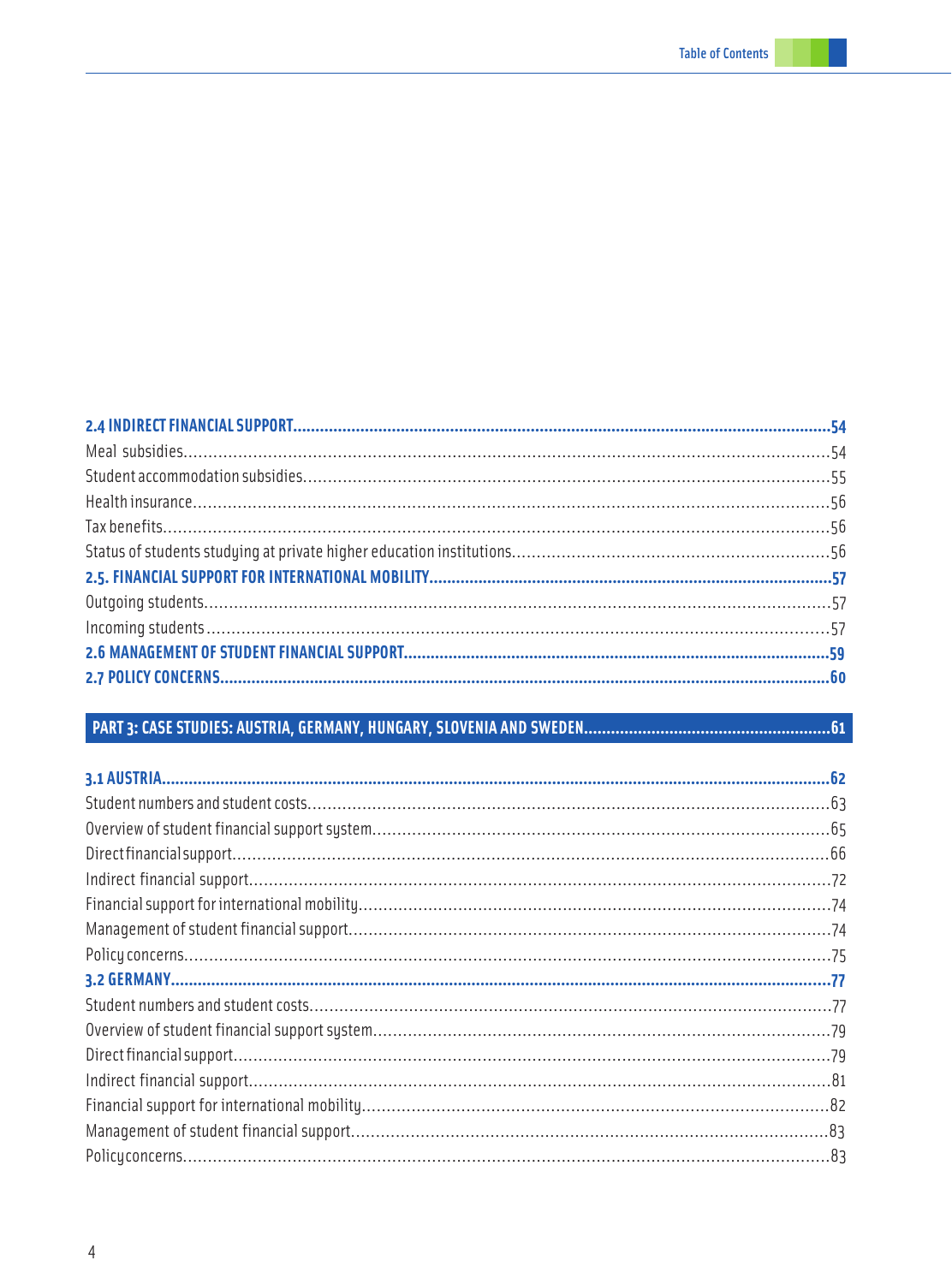#### 

#### 5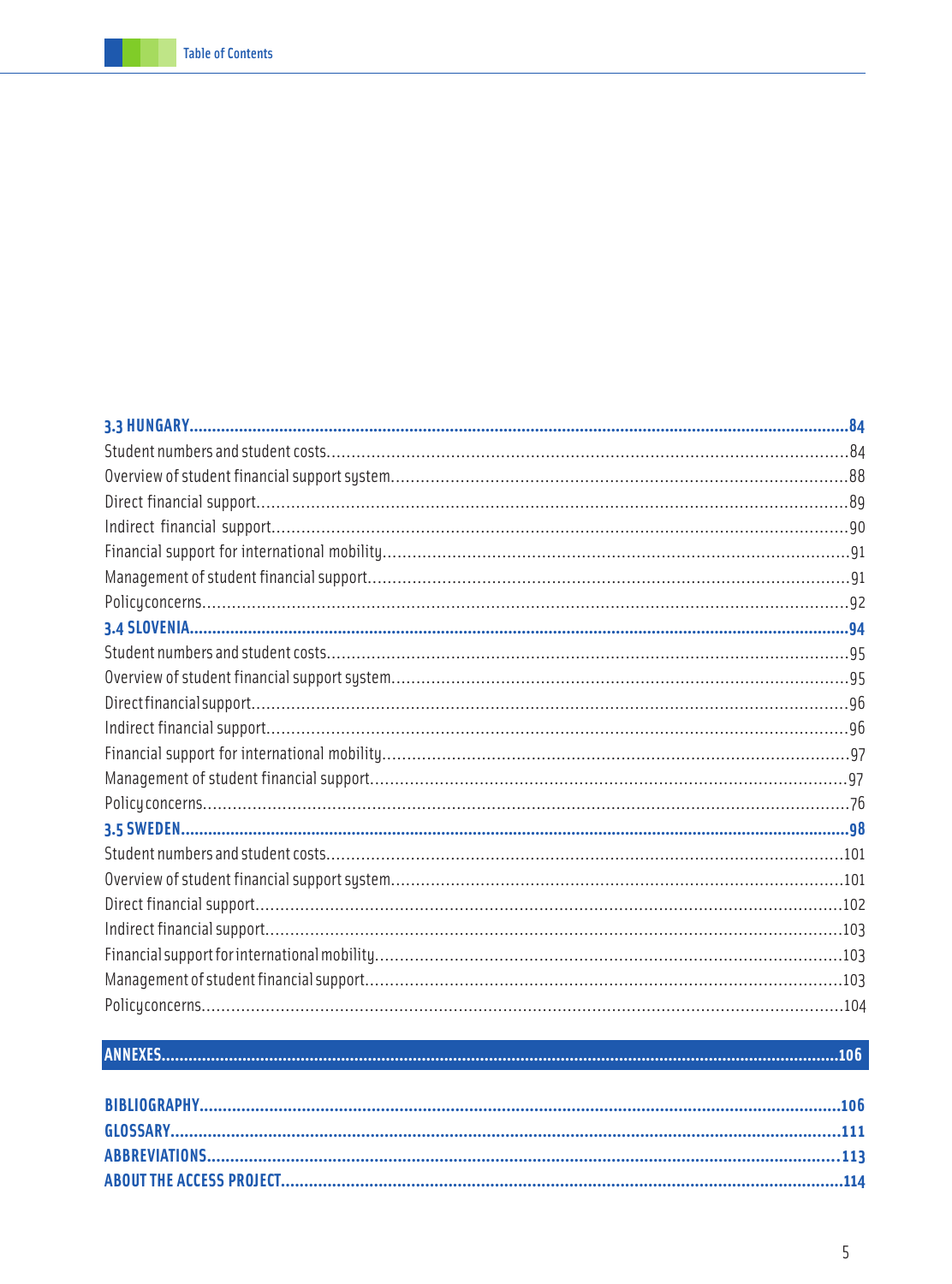### **Introduction**

This comparative study is the third study published in the framework of the project "Towards Equitable and Transparent Access to Higher Education in Croatia (ACCESS)", funded by the European Commission through the TEMPUS programme. The previous two studies were entitled "The Croatian Higher Education Funding System in a European Context: A Comparative Study" (Doolan et al., 2012) and "Social and Economic Conditions of Student Life in Croatia: National EUROSTUDENT Report for Croatia" (Farnell et al., 2012). The aim of this last study has been to collect information on the current student financial support system in Croatia and compare it to information on student financial support systems from selected EU countries (Austria, Germany, Hungary, Slovenia and Sweden) with a view to informing how the current student financial support system in Croatia can be improved.

The study is based on desk research and a questionnaire which was initially filled in by the ACCESS project's research team and then sent out to the project partner institutions for elaboration and clarification. The questionnaire aimed to collect the following information:

- Size of the student body,
- Student costs,
- Types of student financial support provided by the state and proportion of students who receive this support,
- Overall expenditure on the student support system,
- Types of indirect financial support available to students,
- Financial support for international student mobility (both outgoing and incoming),
- Management of student financial support and policy issues with regard to the strengths and weaknesses of existing student financial support systems.

The resulting study closely follows the structure of the questionnaire.

While intending to cover student financial support for students in the entire system of higher education in each of the six countries, due to problems with data availability the study primarily refers to student financial support for undergraduate students enrolled in university studies, with occasional references (where possible) to characteristics of student financial support for graduate study programmes and support available at institutions of professional higher education and at private higher education institutions.

The authors would like to thank the following contact persons and institutions for the information provided in this report: Gottfried Schlöglhofer (Director of the Austrian Study Grant Authority), Jozsef Temesi (Corvinus University Budapest), Jens Jungblut (Department of Educational Research, Faculty of Educational Science, University of Oslo), Carl Johan Stolt (Swedish National Board of Student Aid - CSN), Norbert Šabić (Central European University, Department of Public Policy), the Croatian Ministry of Science, Education and Sports.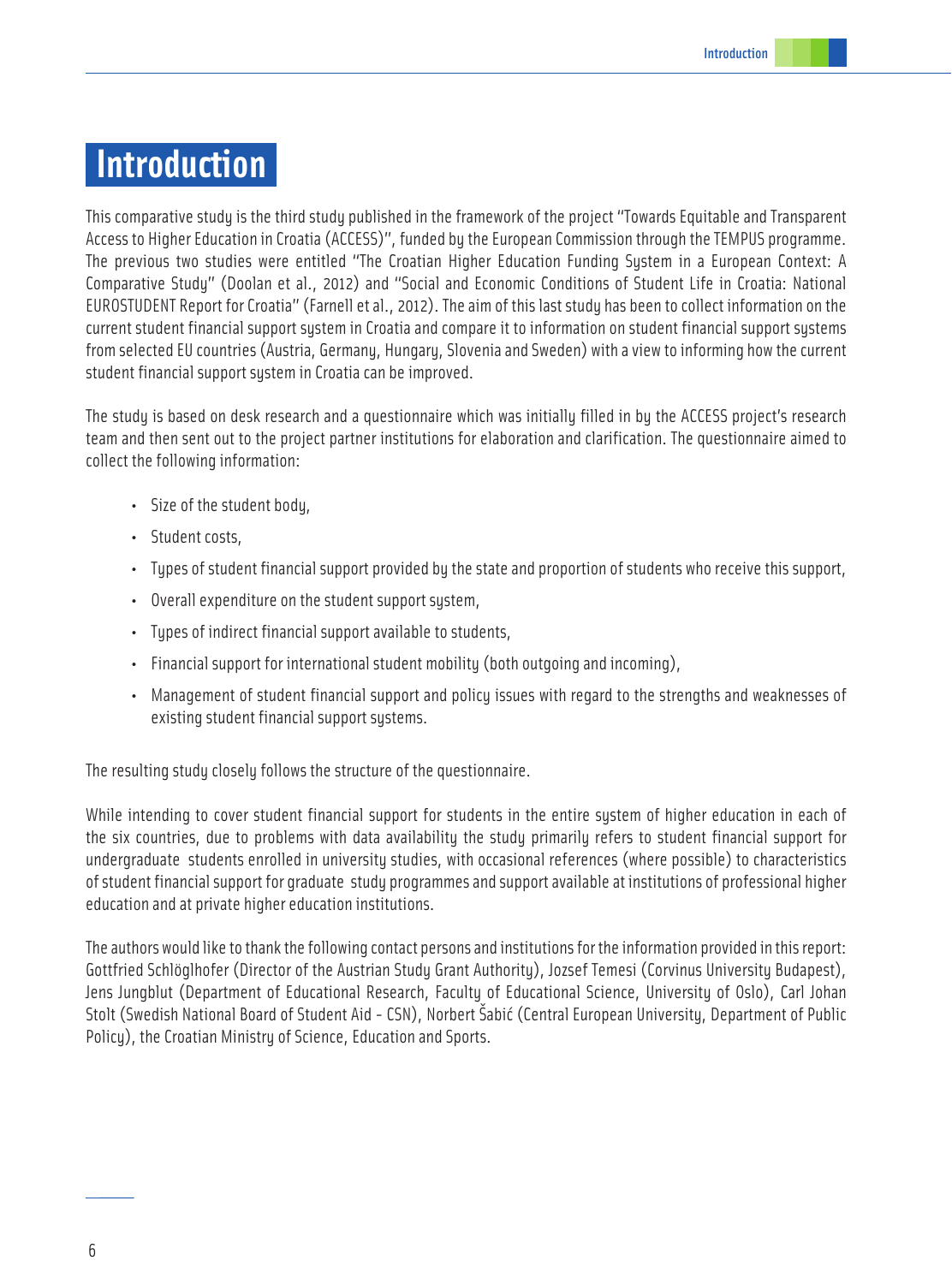### **Summary of key findings and implications**

• In comparison to Austria, Germany, Hungary, Slovenia and Sweden, Croatia has the lowest level of public expenditure on higher education as a proportion of its GDP and the lowest level of public expenditure on direct student support.

Implications: The Croatian higher education system is underfunded in international comparison.

• The extent to which tuition fees are charged and the amount of these fees varies across the selected countries analysed in this study. In Croatia, there is a dual-track system of tuition fee payment at the undergraduate and graduate level, according to which full-time students pay tuition fees if they do not meet prescribed criteria for study progress (acquiring 55 ECTS points per academic year), and according to which part-time students all pay fees. Hungary also has a dual-track system based on academic merit at entry, whereas in Austria, Slovenia, Sweden and most German states there are no tuition fees for students studying within the prescribed length of studies.

Implications: The dual-track tuition fee system in Croatia means that there are differences in direct (studyrelated) costs between different categories of students that should be addressed by an equity-driven student financial support system.

• An examination of the composition of the income of students in the six selected countries shows that only in Sweden does the state have a predominant role in subsidising student expenses. In all other cases, private contributions from families or self-earned income cover the largest proportion of students' costs (although child benefits, tax reliefs and other benefits from the state are not included in this assessment). Students enrolled in Croatia are the most reliant on family contributions among the selected countries.

Implications: Having to rely on one's family as the main source of financial support for studying, which is the case in Croatia, can be a barrier to higher education access and participation for students from low-income families.

- The role of the state in providing direct student financial support for both study-related and living expenses varies between the countries examined. No examples exist where the state funds the full cost for all students, without any reimbursement expected. The closest to this model is Sweden, where the state covers full cost of studying through a combination of grants and loans for the majority of students. Germany also covers the full cost of studying through grants and loans, but for a minority of students. In Austria, the state covers part of students' overall costs for all students below an income threshold. In Croatia, Hungary and Slovenia, specific groups and targets are identified and the financial support they receive covers only part of their costs.
- Students enrolled in Sweden, Austria and Germany are eligible for grants which do not include a merit-based criterion. The eligibility of Swedish students is determined by the income of students (rather than that of their parents) and 65% of students receive this grant. In Croatia, Slovenia and Hungary such grants include a merit-based criterion.

Implications: All needs-based grants in Croatia also include a merit-based component, which represents an equity challenge.

• There are different policies with regard to students enrolled in private higher education institutions. Whereas in Sweden and Austria students at private higher education institutions are eligible for student financial support, in Croatia they are only eligible for subsidies relating to tax exemptions and health insurance, and not for grants, student accommodation and meal subsidies.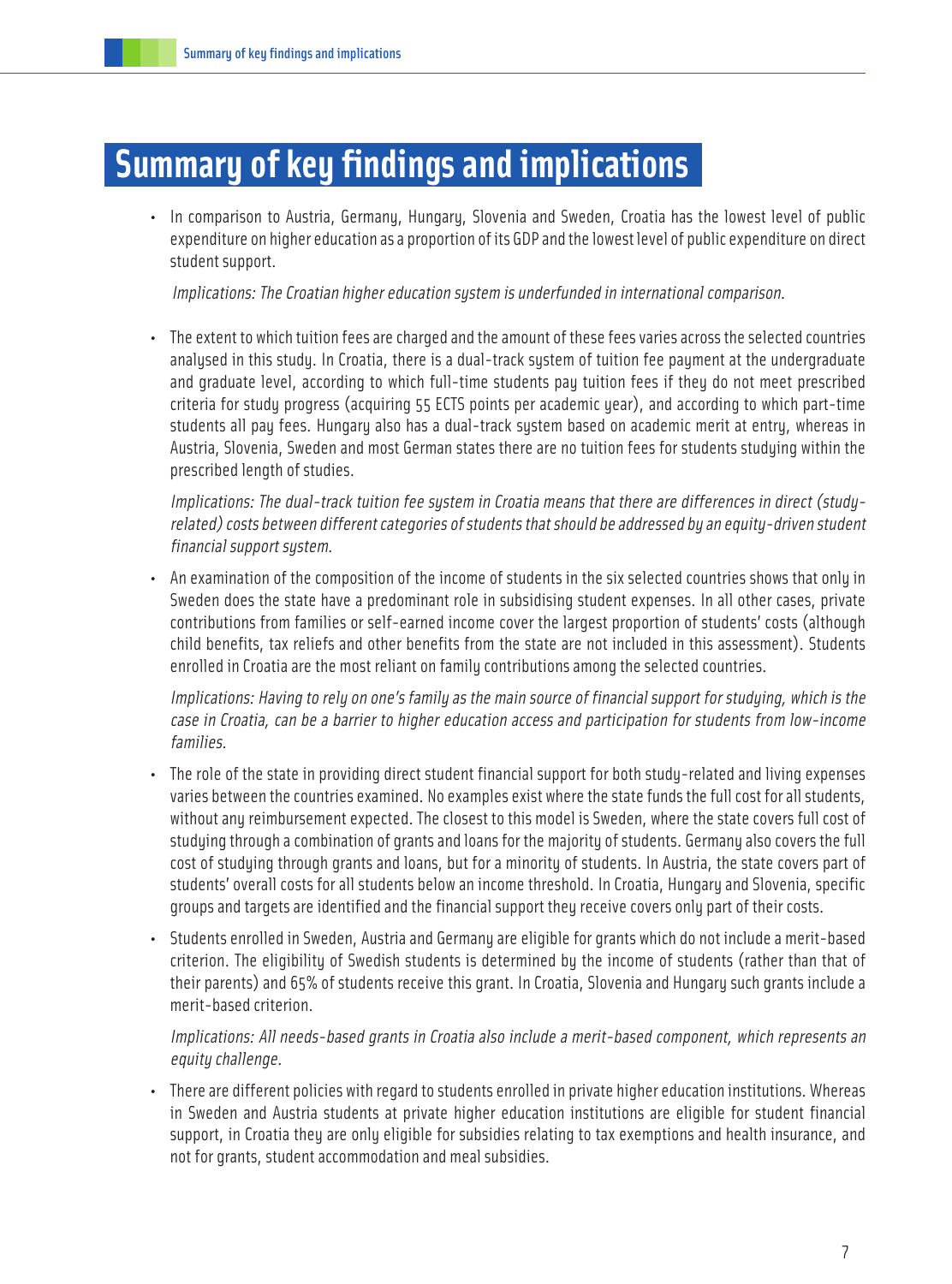Implications: The ineligibility of students at private higher education institutions in Croatia to receive student financial support needs to be reconsidered.

• The average needs-based grant in Slovenia is 180 EUR per month, whereas in Croatia it is between 66-106 EUR per month although the self-reported monthly living costs for students enrolled in these two countries are not very different (approximately 350 EUR per month).

Implications: The amount of grants in Croatia is small in comparative perspective.

• Slovenia and Croatia, unlike the other countries examined in this study, do not have a public student loan system. Slovenia used to have a student loan system, but it was discontinued due to insufficient student demand.

Implications: Students who wish to take out a student loan in Croatia have to do so through commercial banks.

• Apart from Sweden, all countries examined in this study provide state-subsidised student accommodation. In Croatia, 9,693 students in the academic year 2010/2011 were housed in student accommodation, while the number of students who were turned down due to capacity limitations amounted to 5,887 students (approximately 33% of those applying). This amounts to 11% of the student population, mostly students enrolled in university studies rather than professional studies (Farnell et al., 2012). Students enrolled at universities are more likely to be housed in state-subsidised accommodation than students enrolled at professional higher education institutions.

Implications: Demand significantly outstrips supply with regard to state-subsidised student accommodation in Croatia, privileging students studying at universities.

• State-subsidised meals are available in Austria, Germany, Slovenia and Croatia. In Croatia, the prices of student meals are determined by Student Centres (the local student service organisations who administer indirect student financial support) and they are very low (at around 0.57 EUR per meal).

Implications: The sustainability of this policy needs to be considered.

• Student transport costs are typically subsidised by local governments of towns and cities in which higher education institutions are located, although in Slovenia and Austria these costs are reimbursed at the state level.

Implication: The resulting variation in the extent to which transport costs are covered by local government is a potential source of regional inequity.

- All students receive mandatory health insurance through the state.
- In Croatia and Slovenia, student financial support is managed by the relevant Ministry, whereas in the other countries examined in this study an independent public body is set up with the mandate of managing the student financial support system (e.g. Swedish National Board of Student Aid - CSN; Austrian Study Grant Authority)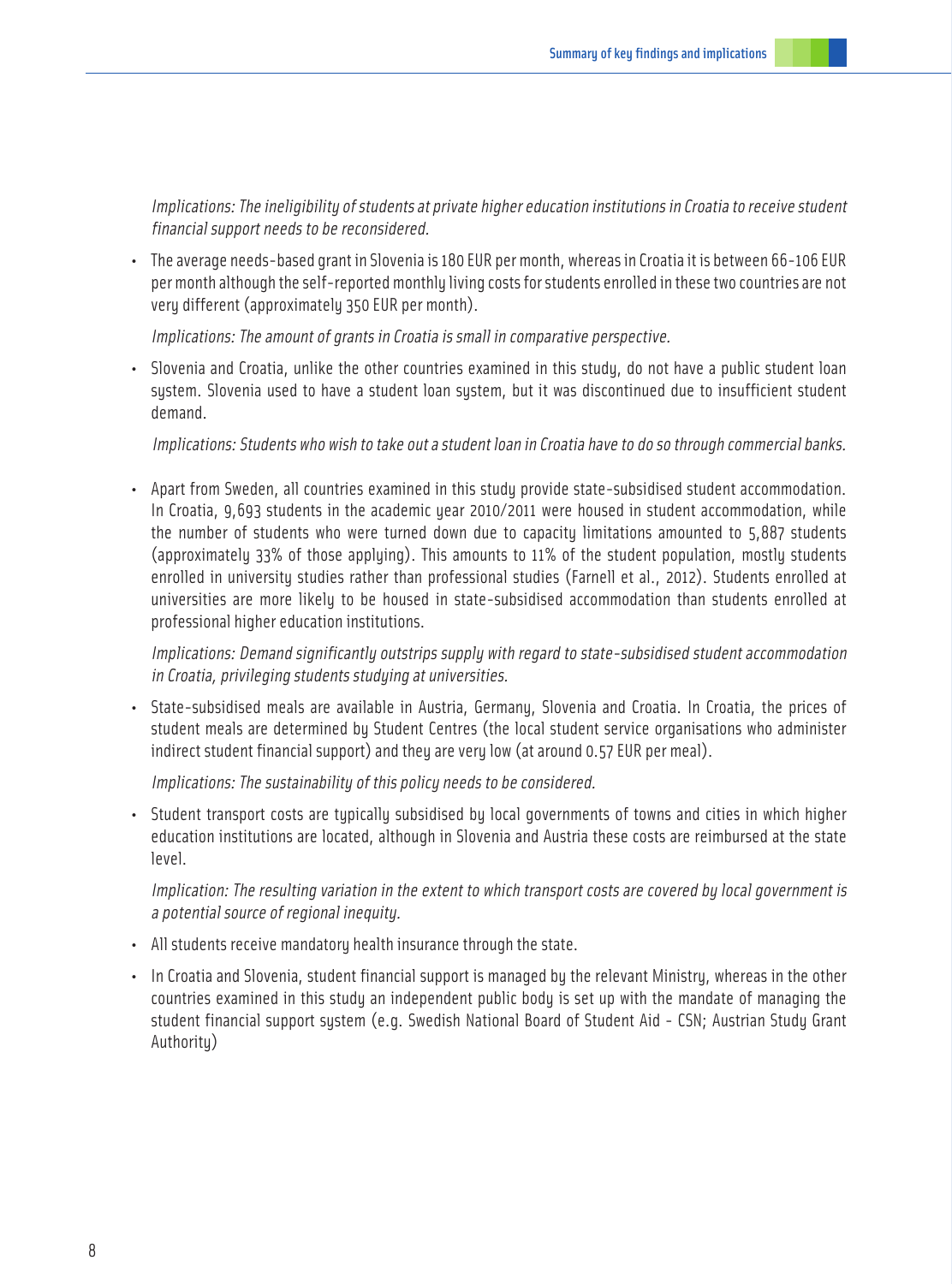# **Part I**

**Comparative analysis of student financial support systems: Austria, Croatia, Germany, Hungary, Slovenia and Sweden** 

This section represents the centrepiece of the study. By compiling comparable information from the six country case studies, it provides a concise analysis of the similarities and differences between the analysed student financial support systems. The primary intention of this section is to provide a context of European practices for the evaluation of the Croatian student financial support system, with the objective of identifying its strengths and weaknesses, primarily from the perspective of equity.

The section is organised around the following headings:

- • Students numbers and student costs,
- • Overview of student financial support system,
- Direct financial support,
- Indirect financial support,
- Financial support for international mobility,
- Management of student financial support,
- Strengths and weaknesses of financial support systems.

Since this section is based on the country profiles presented in Part 2 of this study, not all of the information presented will be referenced. Where precise data sources are not indicated, please refer to the case study profiles for more detailed information.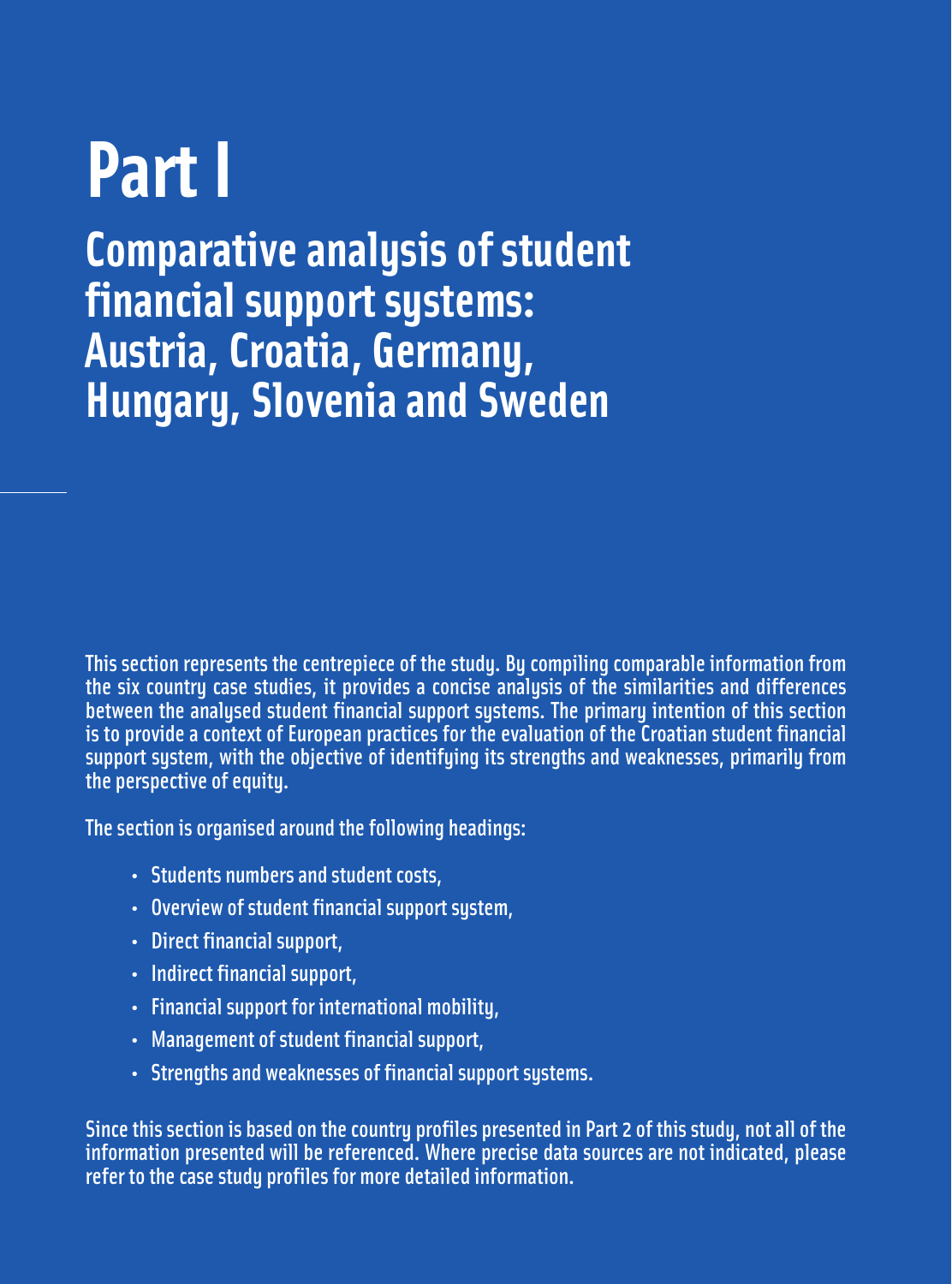1.1

### **Student numbers and student costs**

Two countries examined in this study are federations: Austria and Germany, while the others are centralised states. In Austria, the student financial support system is administered at the federal level and, as a result, the Austrian system is fairly comparable to the rest of the countries examined in this study who have centralised state administrations. In Germany, however, the student financial support system is administered at the level of federal states so only general remarks can be provided for that particular case study.

#### **Size of the student body**

Comparing the size of the student body in each of the six countries analysed in this study is a way of evaluating which higher education systems are more (or less) comparable. As can be seen from Figure 1.1 below, Germany forms a category of its own with over 2 million students. Hungary, Sweden and Austria have fairly comparable systems in size (between 361,800 and 463,500 students), while both Croatia and Slovenia have significantly smaller systems of higher education (154,000 and 107,100 students respectively).



#### **Figure 1.1.** Number of students, 2011

Source: Eurostat

#### **Public expenditure on higher education**

Another way of gauging the comparability of analysed systems of student financial support is by analysing the total amounts of public expenditure on higher education in each country, as well as the sub-category of *direct* public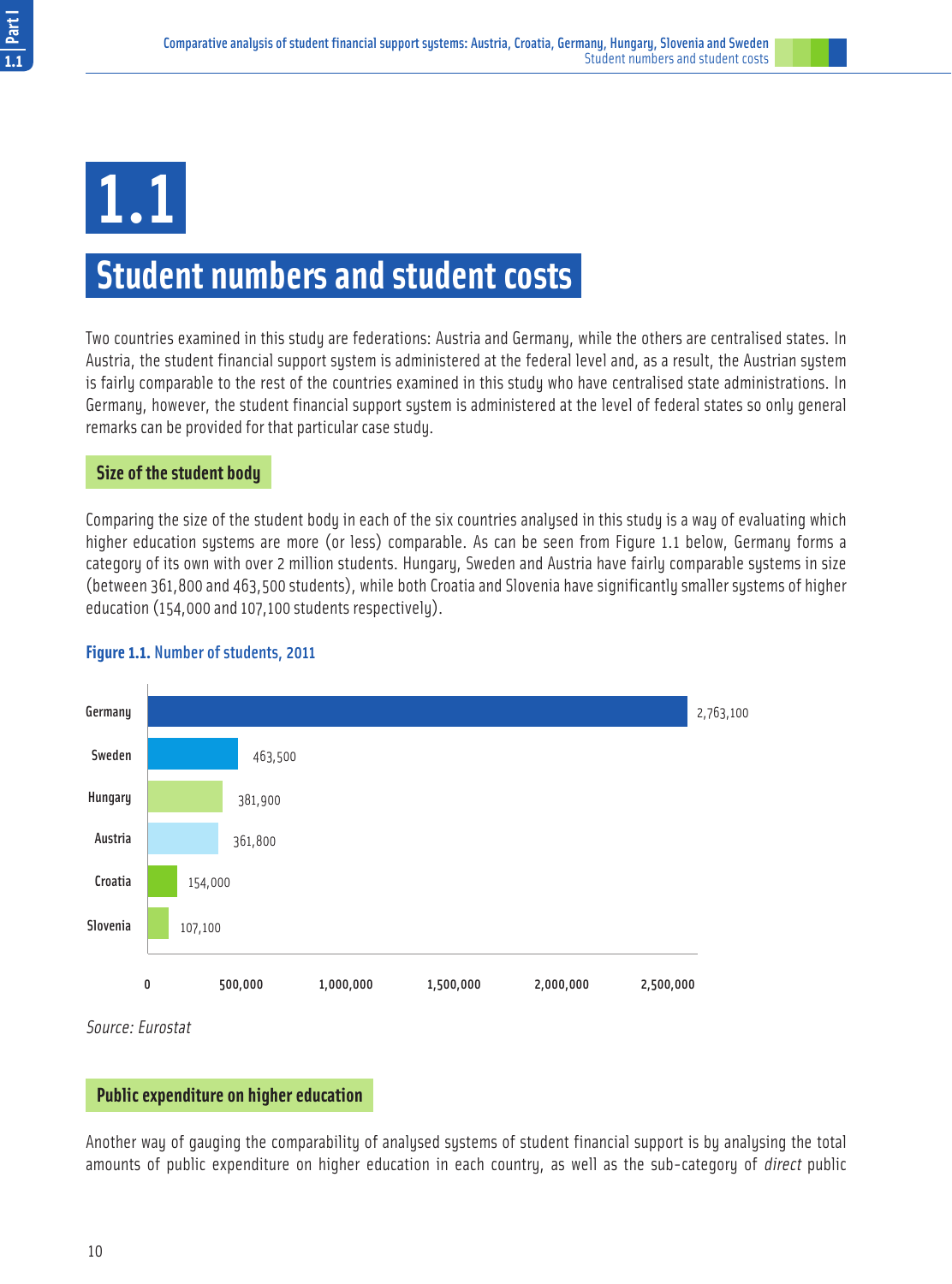

expenditure on higher education. While data for total public expenditure on higher education includes all public funding (including research and development), the data on direct public expenditure on higher education excludes payments to individuals in the form of direct student financial support. Hence, a considerable difference between the two numbers should indicate relatively high expenditure on direct student financial support mechanisms, whereby money is transferred to individuals in the form of grants and loans (European Commission, 2011a).

As is shown in Figure 1.2 below, Sweden and Austria have the highest levels of public expenditure on higher education as a proportion of their respective GDP, as well as registering a fairly large difference among the figures for total and direct public expenditure. This indicates that both countries have substantial systems of student financial support in place, which is supported by the detailed case studies in this report.





Source: European Commission (2011a)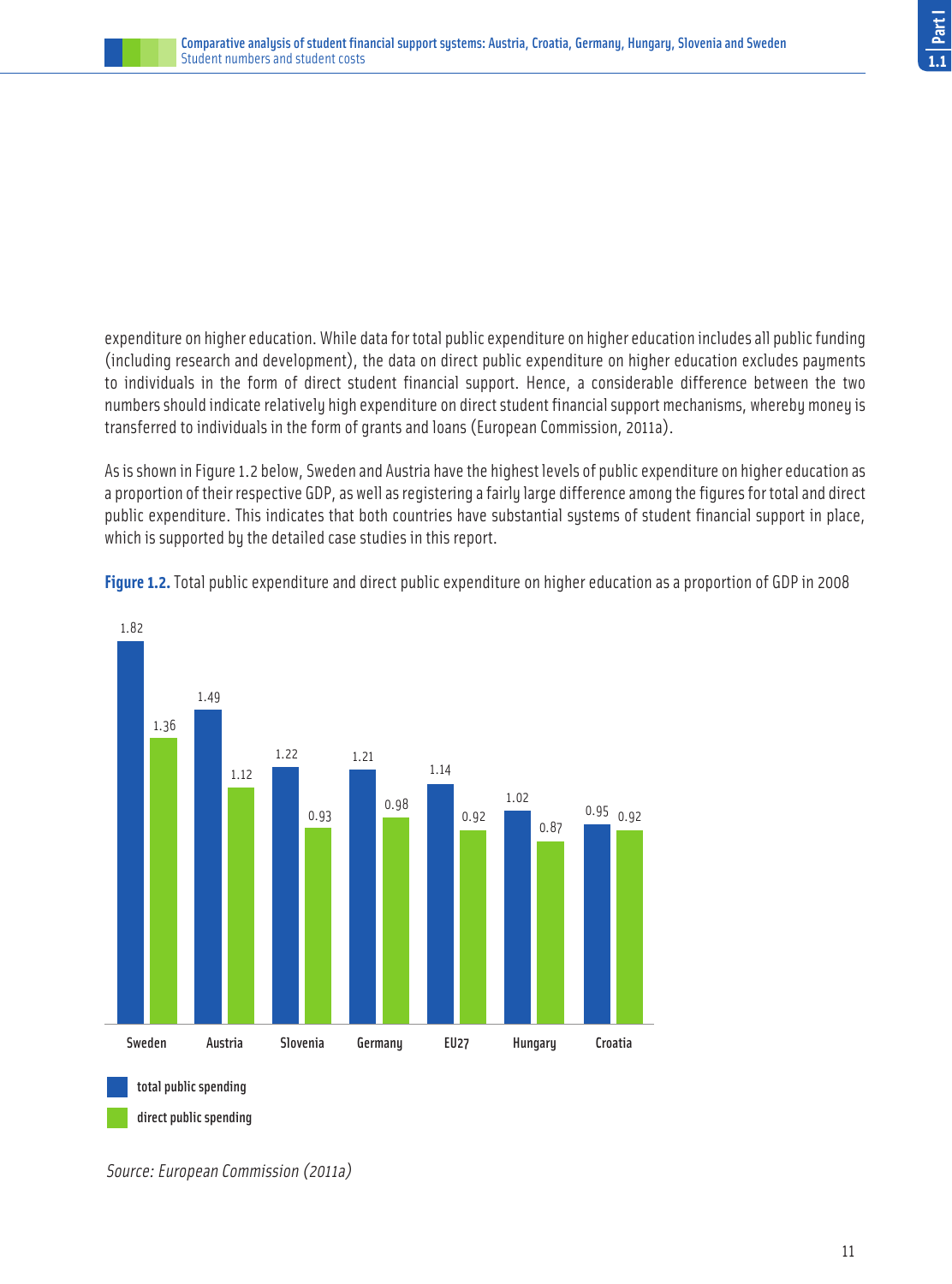Regarding the other four countries, their total figures are considerably lower, and the difference between the data on total and direct public expenditure is considerably smaller. Germany and Slovenia have comparable levels of total and direct public expenditure on higher education, whereas Hungary and Croatia, in comparison, have the lowest total public expenditure. The difference between total and direct public expenditure on higher education is the smallest in Croatia, consisting of 0.03 percentage points. This difference is 0.15 percentage points in Hungary, 0.23 in Germany, 0.29 in Slovenia, 0.37 in Austria, 0.46 in Sweden, which indicates that there is low expenditure on student financial support in terms of money transferred to individuals in the form of grants and loans in Croatia (European Commission, 2011a).

According to a recent report by Eurydice on higher education funding and the social dimension in Europe (EACEA/ Eurydice, 2011), the average level of expenditure on direct student financial support in the EU as a proportion of a country's overall higher education budget increased slightly from 14.5% to 17% between 2000 and 2007. However, this average increase conceals differences between individual European countries: while in some countries there has indeed been an increase of expenditure on student financial support (Germany, Austria, Hungary), in others a decrease has occurred (Slovenia, Sweden).<sup>1</sup> According to the aforementioned report, countries that invest the most in their student financial support systems as a percentage of overall higher education expenditure are Cyprus (59%), Norway (43.8%), the United Kingdom (30.8%), Denmark (28%) and the Netherlands (26.8%). The countries that invest the least as a percentage of overall higher education expenditure are Poland (1.5%), Romania (3.8%), the Czech Republic (4.2%), Latvia (5.1%) and Estonia (6.3%).

Unfortunately, the EACEA/Eurydice (2011) report does not contain precise data for the countries analysed in this study. However, Eurostat provides an indicator that can help to gauge the size of the student financial support systems of the respective countries. Although the indicator calculates direct financial support provided both to pupils and students at all levels of education, it nevertheless provides relevant information with respect to relative size of the financial commitment to supporting individuals enrolled in education. Figure 1.3 below presents the data.

#### **Figure 1.3** Financial support to pupils and students as percentage of total public expenditure on education, for all levels of education, in 2008



#### Source: Eurostat

<sup>1</sup> The EACEA report does not include data on Croatia.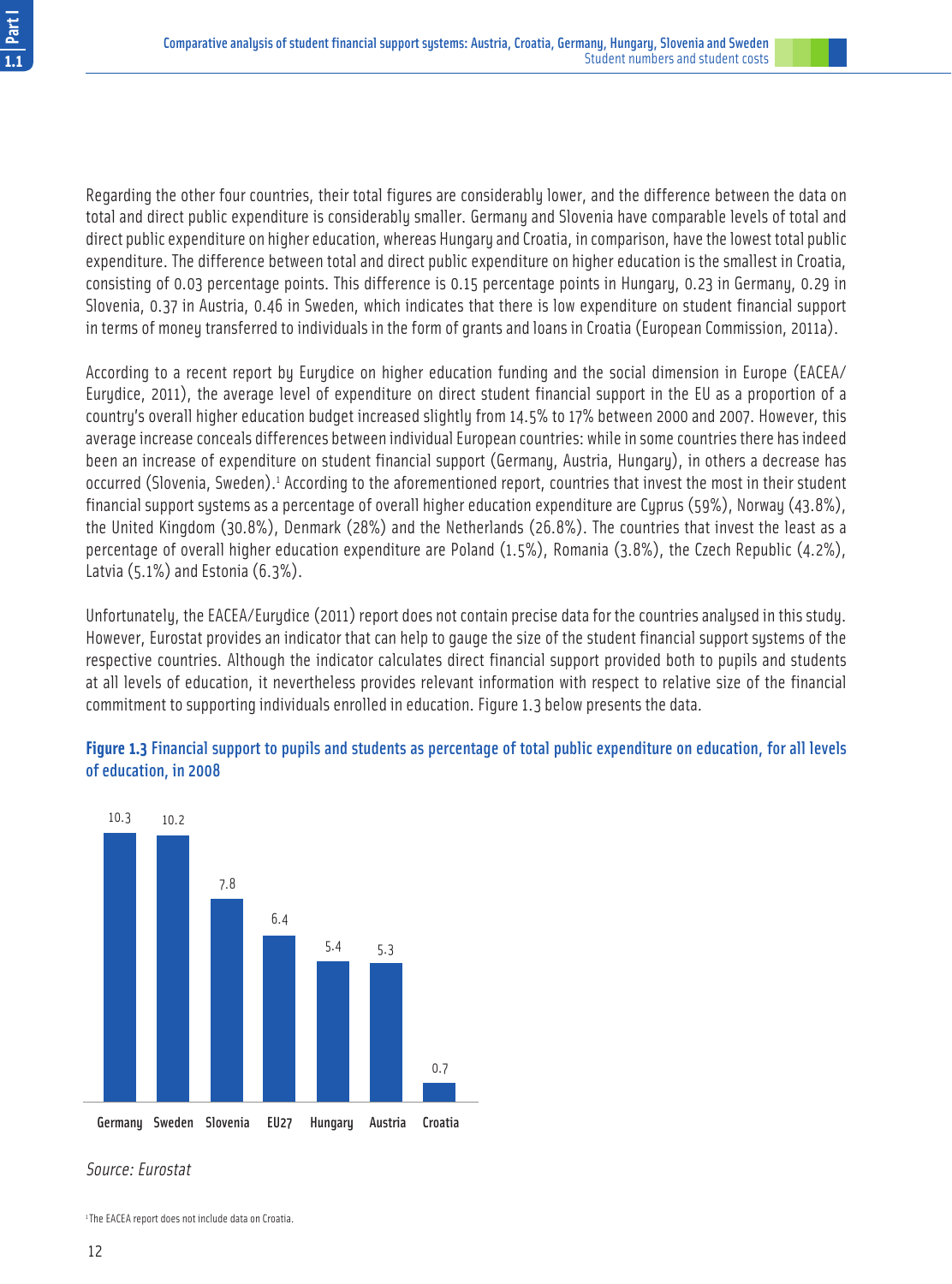According to Figure 1.3, Germany and Sweden have nearly identical shares of financial support in their overall education expenditure, and they are followed by Slovenia, which is above the EU27 average. Following them are Hungary and Austria, with very comparable shares of expenditure on financial support provided to pupils and students (at around 5%). Finally, Croatia stands in a category of its own, with less than 1% of its education budget allocated to direct financial support for pupils and students.

Levels of public expenditure on higher education may be interpreted as a sign of commitment of governments to advancing higher education. However, this type of argument is often countered by arguing that not all countries enjoy a comparable standard of living and that it is for this reason that public expenditure is lower in countries that are less wealthy. Figure 1.4 below therefore presents data on GDP per capita, PPP adjusted<sup>2</sup>, for 2010.





Source: World Bank<sup>3</sup>

As can be seen from Figure 1.4, Austria, Sweden and Germany are substantially wealthier countries than Slovenia, Hungary and Croatia. Austria and Sweden are the wealthiest countries and they are also the two countries where the proportions of total public expenditure on higher education are the highest. This seems to confirm the above-mentioned argument that links overall national wealth with higher education funding levels. Indeed, Hungary and Croatia are the least wealthy countries and their proportions of public expenditure on higher education are also the lowest. However, GDP per capita in Germany is almost as high as that of Sweden and Austria, yet its public expenditure on higher education is significantly lower than these countries. On the other hand, Slovenia's GDP per capita is significantly lower than Germany's, yet it invests a higher proportion of its GDP to funding higher education. These two examples suggest that the overall wealth of a country does not necessarily translate into a higher level of public expenditure on higher education.

2 OECD definition of purchasing power parity (PPP): price relation showing the ratio of the prices in national currencies of the same good or service in different countries. More information on this indicator available at: http://www.oecd.org/std/prices-ppp/. 3 Data retrieved from http://data.worldbank.org/indicator/NY.GDP.PCAP.PP.CD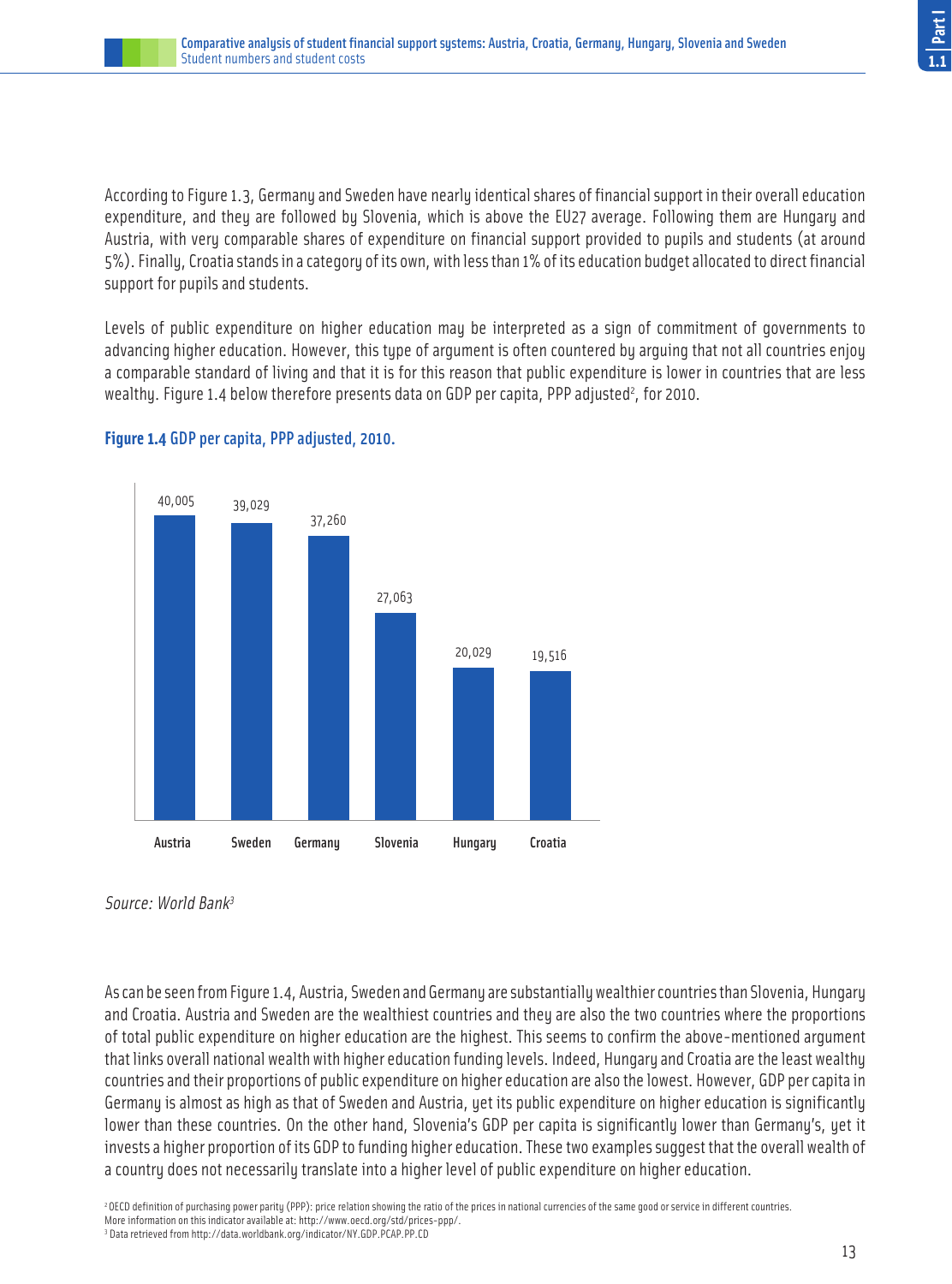This brief introduction to trends in higher education funding in the six countries analysed in this study is followed by an analysis of the costs that students incur in these countries, followed by an analysis of the types of student financial support provided by the state in each of the respective countries.

#### **Student costs (direct and indirect)**

The main types of costs that students incur are tuition fees (direct costs) and living costs (indirect costs), which consist of the cost of accommodation, meals, transport, health insurance, books and educational materials.<sup>4</sup>

#### **Tuition Fees**

Table 1.5 below provides an overview of tuition fees policies (and no-fee policies) at public higher education institutions in the six countries compared in this study. For countries where tuition fees are present, the table provides additional information on the levels of fees.

#### **Table 1.5** Tuition fees at public higher education institutions in selected countries, in 2011

| <b>Country</b> | Tuition-fee systems and annual fee amount, in EUR                                                                                                                                                                                                                                                                                                                                                                                                                                                                                                                                                                                                                                                                                                                                                                                                                                                                                                                                                                     |
|----------------|-----------------------------------------------------------------------------------------------------------------------------------------------------------------------------------------------------------------------------------------------------------------------------------------------------------------------------------------------------------------------------------------------------------------------------------------------------------------------------------------------------------------------------------------------------------------------------------------------------------------------------------------------------------------------------------------------------------------------------------------------------------------------------------------------------------------------------------------------------------------------------------------------------------------------------------------------------------------------------------------------------------------------|
| Austria        | No tuition fees upon enrolment at all levels of study.<br>Tuition fees for extended length of study: 760 EUR.<br>Tuition fees for non-EU students: 760 EUR.                                                                                                                                                                                                                                                                                                                                                                                                                                                                                                                                                                                                                                                                                                                                                                                                                                                           |
| Croatia        | . As of 2010/2011, no tuition fees for all full-time students enrolling for the first time in their<br>first year of studies at undergraduate (Bachelor) or graduate (Masters) level. No tuition<br>fees for all subsequent years of study dependent on study progress (55 ECTS points per<br>year). Students below the prescribed level of ECTS points per year pay variable tuition fees.<br>• All part-time students pay tuition fees.<br>• 51% of students were paying some amount of tuition fee in 2010/2011:<br>• 49% full-time non-fee paying students,<br>• 26% full-time fee paying students,<br>• 25% part-time fee-paying students. <sup>5</sup><br>• Tuition fees range for undergraduate students (data for 2009/2010): 750-1,270 EUR. <sup>6</sup><br>. Tuition fees for students enrolled in doctoral studies and postgraduate specialist studies:<br>fee levels vary by higher education institution.<br>• Tuition fees for international students: fee levels vary by higher education institution. |

<sup>4</sup> This distinction between direct and indirect costs should not, however, be confused with the typology of student financial support mechanisms, to which the report refers to as direct types of financial support (grants and loans) and indirect types of financial support (subsidies and tax benefits). The former are direct monetary transfers to students, usually not specifying what type of cost they should spend them on. The latter are transfers to institutions and services that students may benefit from should they be in the position to use them, such as accommodation, meals, transport and leisure.

<sup>5</sup> Data source: Croatian Bureau of Statistics [CBS]. (2012). Students, 2010/2011 Academic Year. Statistical Reports. Zagreb: Croatian Bureau of Statistics.

Retrieved from http://www.dzs.hr/

 $^{\rm 6}$  The data refers to tuition fees paid according to the previous dual-track system, before the linear (ECTS-based) tuition fee model was introduced.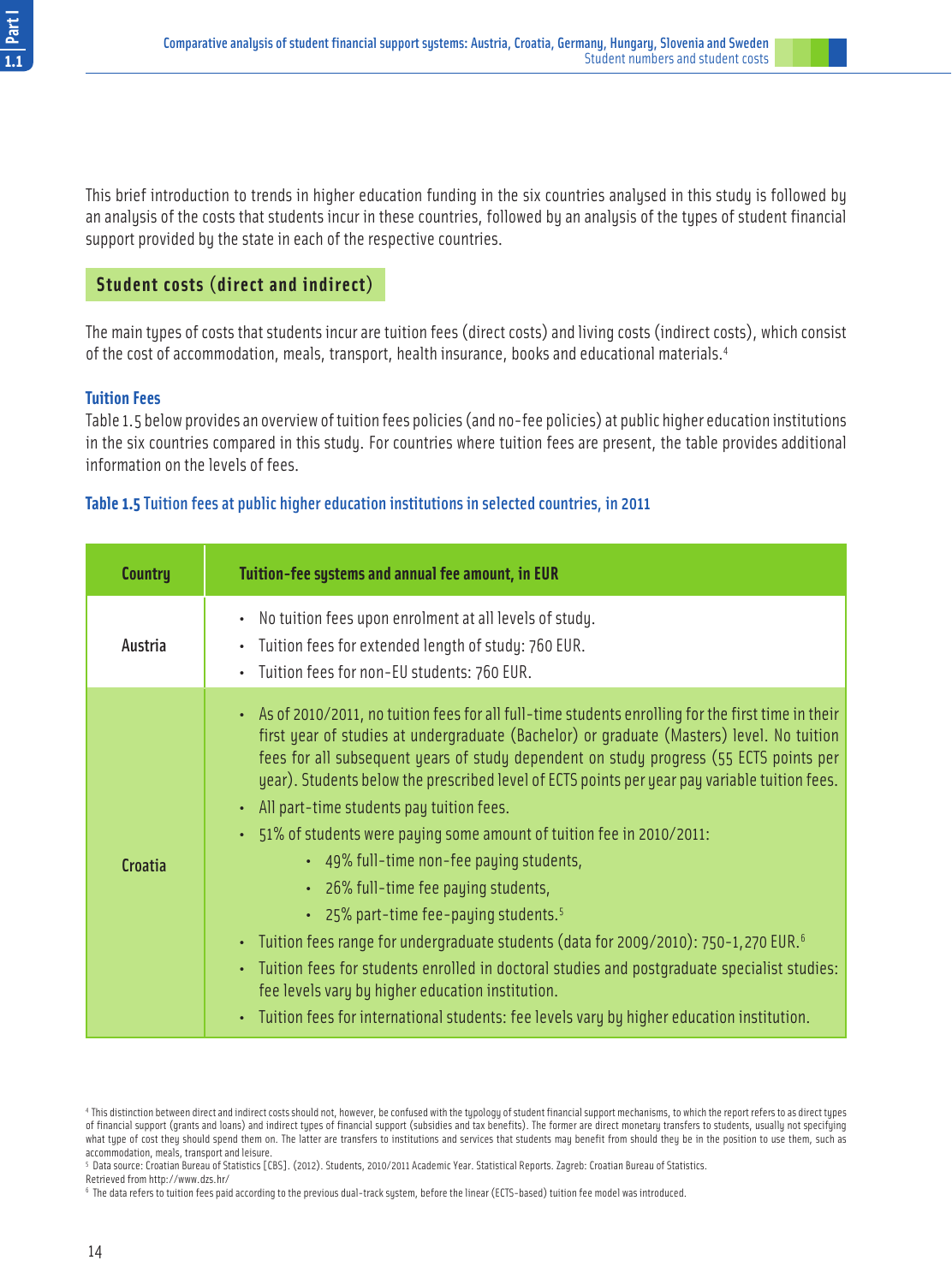| Germany        | · Six states charge tuition fees to all students at undergraduate and graduate level.<br>• Five states charge tuition fees to students who exceed the prescribed length of studies or<br>have already completed a degree.<br>• Annual tuition fees range between 750-1,000 EUR.<br>· Tuition fees are charged for doctoral studies, in varied amounts.                                                                                                                                                                                                                                                                                                                          |
|----------------|---------------------------------------------------------------------------------------------------------------------------------------------------------------------------------------------------------------------------------------------------------------------------------------------------------------------------------------------------------------------------------------------------------------------------------------------------------------------------------------------------------------------------------------------------------------------------------------------------------------------------------------------------------------------------------|
| <b>Hungary</b> | No tuition fees for state-subsidised students.<br>· Tuition fees for students over state-subsidised quota: 1,000-7,000 EUR.<br>· Tuition fees for part-time students: proportion of the 1,000-7,000 EUR cost of full-time<br>study programme (e.g. a study programme providing 50% full-time equivalent courses<br>charges 50% of full-time equivalent fees).<br>• Tuition fees for extended length of study: potential loss of state-subsidised place for<br>students who study beyond the prescribed length of study.<br>• Substantial differences in fee levels across academic disciplines and institution types, with<br>no overall requlation or quidance from the state. |
| Slovenia       | No tuition fees for full-time students in undergraduate and graduate studies (including at<br>private higher education institutions with concessions).<br>• Tuition fees for part-time students:<br>· For undergraduate studies, from 1,600-7,436 EUR,<br>• For graduate studies, from 1,805-9,471 EUR.<br>· Tuition fees for students enrolled in doctoral studies.<br>Tuition fees for non-EU students (or from countries without a bilateral agreement with<br>Slovenia).                                                                                                                                                                                                    |
| <b>Sweden</b>  | • No tuition fees for domestic and EU students at all levels of study.<br>· Tuition fees for non-EU students enrolled introduced in 2011/2012.                                                                                                                                                                                                                                                                                                                                                                                                                                                                                                                                  |

Sources: Doolan et al. (2012), ACCESS questionnaire

In terms of the presence of tuition fees, until recently Sweden was often cited as one of the last countries in Europe where there were no tuition fees for any category of student. This has changed since the beginning of the academic year 2011/2012, when Swedish higher education institutions began charging fees for non-EU students. Nevertheless, the large majority of students in Sweden (all Swedish students and students with residence in the EU) do not pay tuition fees. Austria is similar to Sweden since it does not charge tuition fees for any level of study as long as students make regular study progress. Only those students who exceed the prescribed length of the study programme (number of study semesters plus two extra semesters) are charged an annual tuition fee of 760 EUR. Slovenia also fits in this group of countries, since a large majority of students do not pay tuition fees - only part-time students and doctoral students are charged tuition fees.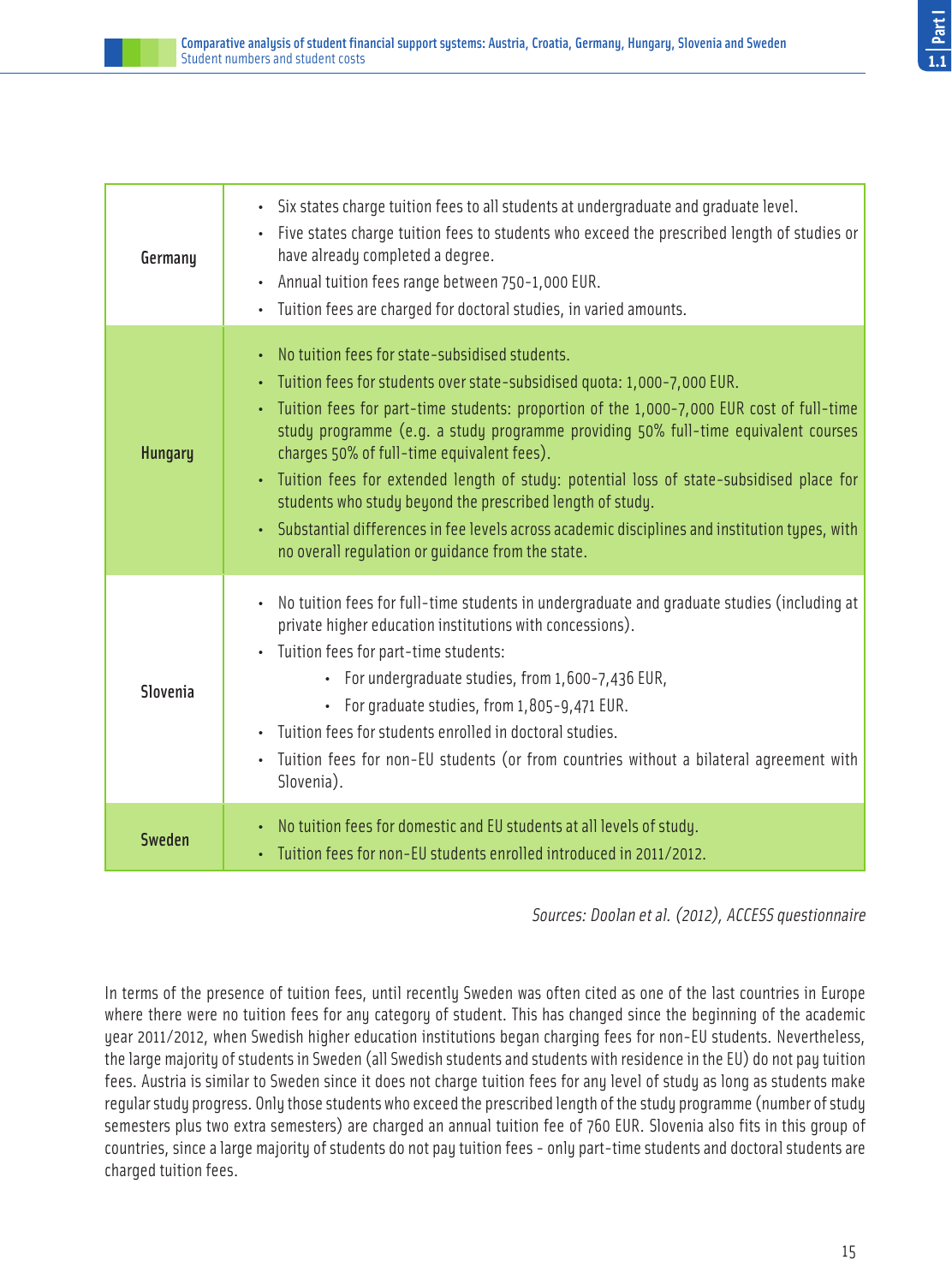In Germany, since the decision on whether to charge tuition fees is made by the federal states, the practice is varied. Out of 16 states, five do not charge fees, six charge fees to all students and five only charge fees to students who exceed the prescribed length of the study programme. This diversity of institutional practice in Germany may be said to be a reflection of the political struggles around defining higher education as a public good and providing it with adequate public investment.

Finally, Hungary and Croatia are cases where the strong expansion of higher education during the 1990's was not supported with an increase in public funding, but the system was allowed to expand instead through the practice of enrolling students "outside the state-subsidised tuition fee quota". In other words, higher education institutions were allowed to enrol students above the number that was funded from the state budget, and these students were charged tuition fees. The number of these self-funded students continuously grew and with time it became a significant source of funding for higher education institutions. While it is clearly inequitable to divide students enrolled into two funding groups (since both groups fulfil the academic requirements of the particular institution), the system has developed strong roots in both countries due to the fact that the tuition fees make up for a shortfall in government funding.

In Croatia, the system of "first and second class" students has been criticised for a number of years. Since 2007, universities have started introducing a linear system of tuition fees whereby students may avoid the payment of fees by collecting a proscribed number of ECTS points. After the system was piloted at the University of Zagreb and then extended to other universities, the Ministry of Science, Education and Sports adopted it in a series of decrees between 2008 and 2012. These reforms were intended as an improvement of the previous system whereby students who entered as fee-paying students were not able to switch to the non-paying category, irrespective of their academic achievements. In practice, however, the sustem reinforces different classes of students in terms of having different fee-paying categories.

In the following paragraphs Šćukanec (2013) summarises the decrees issued by the Croatian Ministry of Science, Education and Sports regarding tuition fees since 2008. They all pertain to the regulation of tuition fees subsidies based on the accumulation of ECTS points:

- **2008/09 and 2009/10:** Full tuition fee subsidies provided to full-time students enrolling in graduate study programmes (university studies only, not professional studies), in their first and second years. Additionally, all full-time integrated studies students (university studies) have fully subsidised fees in their fourth, fifth and sixth years.
- **2010/11 and 2011/12:** All full-time undergraduate students (both university and professional studies), have fully subsidised tuition fees in their first year. Further fee subsidies for undergraduate students in their second and third year were not regulated, and public higher education institutions were autonomous in defining fees for these students. This created confusion among students and higher education institutions and led to diverse and uncoordinated funding solutions for these students.

The above mentioned 2008/09 and 2009/10 regulations for graduate students remained in force, and the graduate arrangements continued to exclude professional higher education students.

• **2012/13 to 2014/15:** Full tuition fee subsidies for all first-year full-time undergraduate and graduate students (now fully including both university and professional studies). Full-time students enrolling in the second or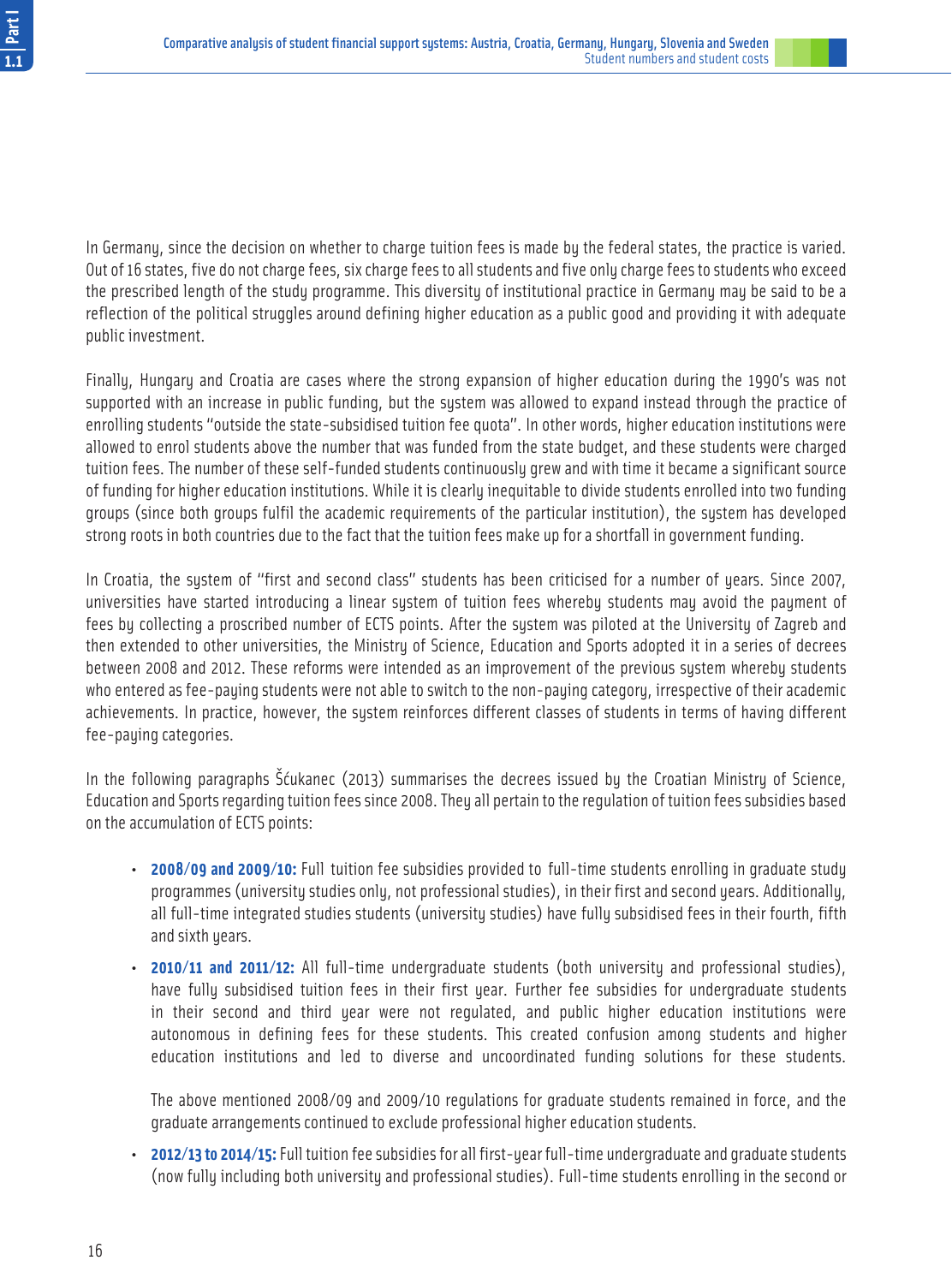third years (or fourth if applicable) of undergraduate and graduate studies continue to study free of charge if they accumulate 55 ECTS points or more (60 credits is the full annual course load) in the previous academic year. Students who do not acquire this prescribed number of ECTS points pay tuition fees according to a linear model, whereby the levels of fees are variable and increase proportionally to the number of ECTS points that students are short of the 55 credit target.

In the academic year 2011/2012, the tuition fee subsidy (per student) provided to public higher education institutions by the Ministry of Science, Education and Sports (MSES) was fixed at 3,650 HRK (approximately 479 EUR) per year, regardless of the field of study. MSES can then continue to pay the subsidy for these students in the following years provided that they accumulate a minimum of 55 ECTS points every academic year. If not, these students pay fees as described above.

Regarding tuition fee levels, the Croatian and Hungarian systems share a similarity in that the state does not regulate the amounts of tuition fees charged to students. In Croatia, tuition fees for undergraduate studies have been regulated to a certain extent through the Rectors' Council, the amounts of fees for all other levels of study are at the discretion of higher education institutions. The situation is the same in Hungary. As a result, the amount of direct costs that students incur in these two countries are varied: students may be paying no tuition fees at all throughout the length of their study programme, while their colleagues may be paying a substantial direct cost for each semester. According to EUROSTUDENT survey data for Croatia (Farnell et al., 2012), the average annual tuition fee in 2010 in Croatia was 8,800 HRK (1.174 EUR). Such a situation means that the student body is extremely heterogeneous and that designing an equitable financial support system for students represents a challenge.

According to the comparative EUROSTUDENT survey report for Europe (Orr et al., 2011:112), there tends to be an inverse relationship between the re countries that are less developed economically. On the one hand, they require a welleducated work force to encourage economic development and, on the other hand, they rely on high private contributions to cover the costs of such an education system. Croatia is a case in point for this dilemma.

#### **Living Costs**

Apart from tuition fees as a direct (study-related) cost, students also incur indirect (living) costs. According to EUROSTUDENT survey data for Europe (Orr et al., 2011), living costs account for around 75% of students' expenses, irrespective of whether they live with their parents or not. Living costs consist of: accommodation, meals, transportation, health costs, childcare, communication, books and educational materials, daily expenses, social and leisure activities and other regular living costs. In the Croatian context, 82% of the total costs of students are living costs, according to the Croatian national EUROSTUDENT report (Farnell et al., 2012:50).

Based on data collected in the six case studies presented in this report, the monthly living costs of students differ substantially among the countries analysed in this study. Approximations are provided in Table 1.6 below.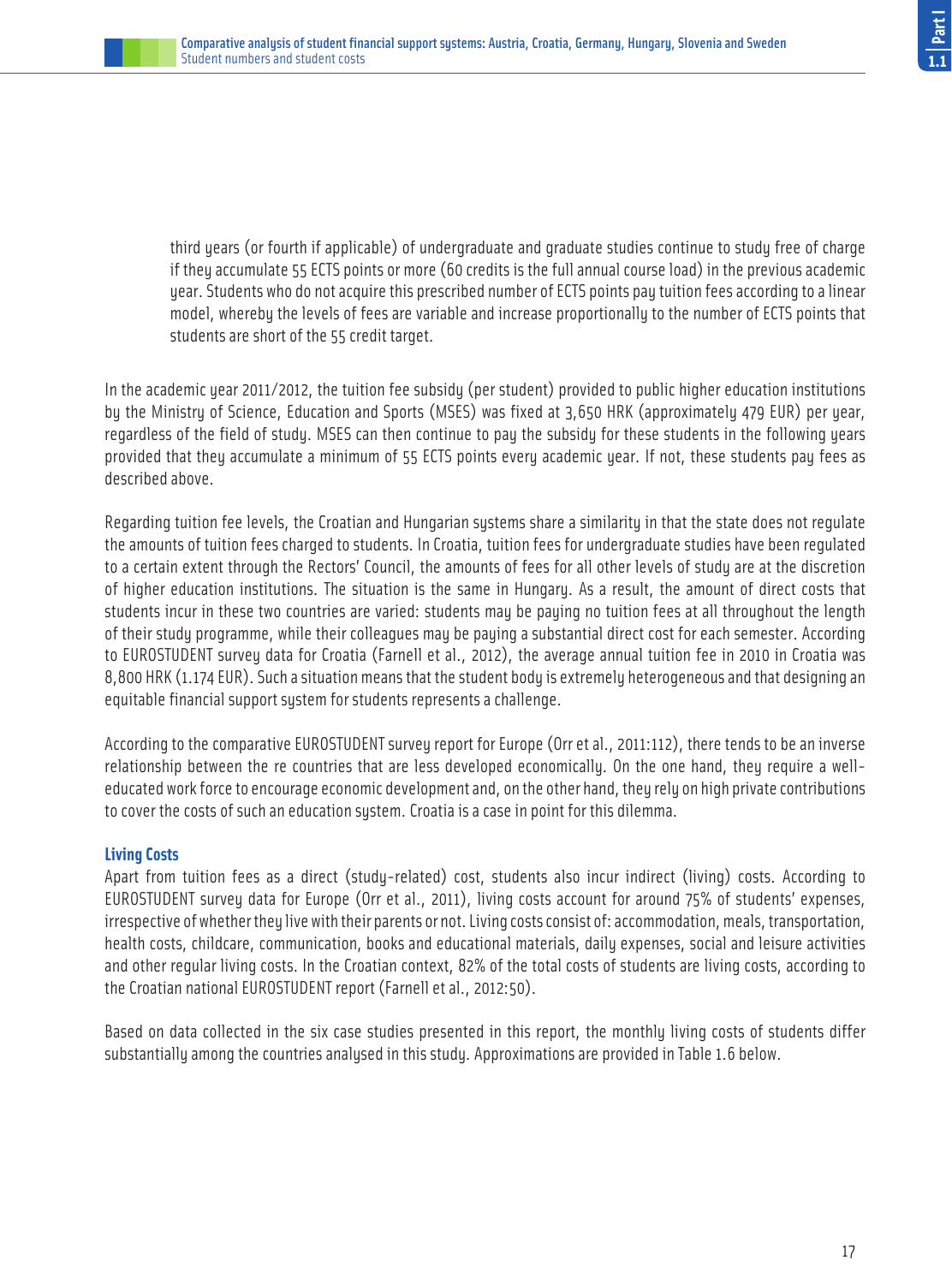#### **Table 1.6** Self-reported monthly living costs for students enrolled in 2011

| <b>Country</b> | <b>Monthly cost of living</b> |
|----------------|-------------------------------|
| Austria        | 800-1,000 EUR                 |
| <b>Croatia</b> | 340-350 EUR                   |
| Germany        | 667-800 EUR                   |
| <b>Hungary</b> | 160-320 EUR                   |
| Slovenia       | 288-395 EUR                   |
| <b>Sweden</b>  | 1,000-1,200 EUR               |

Source: ACCESS questionnaire

The approximations provided for Hungary suggest that students in that country have the lowest minimum monthly cost of living. The maximal amount for Hungary comes close to Slovenia and Croatia which form one cost group with respect to the average monthly cost of living, approximated at around 350 EUR per month. In Germany, monthly costs vary between 667 and 800 EUR, followed by Austria with 800-1,000 EUR and finally Sweden, with average monthly costs of living amounting to more than 1,000 EUR. These differences in living costs should be reflected in the levels of financial support from the state, and the report addresses this question in the following sections.

However, the average monthly living costs in a particular country obscure the fact that costs significantly differ according to whether students live with their parents, independently or in student accommodation. When this data is analysed for countries in this study, important differences appear and the data is provided in Table 1.7 below.

| <b>Country</b> | Living with parents, in % | In student accommodation, in % |
|----------------|---------------------------|--------------------------------|
| Austria        | 21%                       | 8%                             |
| <b>Croatia</b> | 43%                       | 15%                            |
| Germany        | 24%                       | 13%                            |
| <b>Sweden</b>  | 12%                       | 31%                            |

**Table 1.7** Proportion of students living with parents, and living in student accommodation in the academic year 2009/2010

Note: While in the rest of the report, the percentage of students living in student accommodation in Croatia is quoted from the Eurostudent report for Croatia (Farnell et al., 2012), here we quote the comparative Eurostudent report (Orr et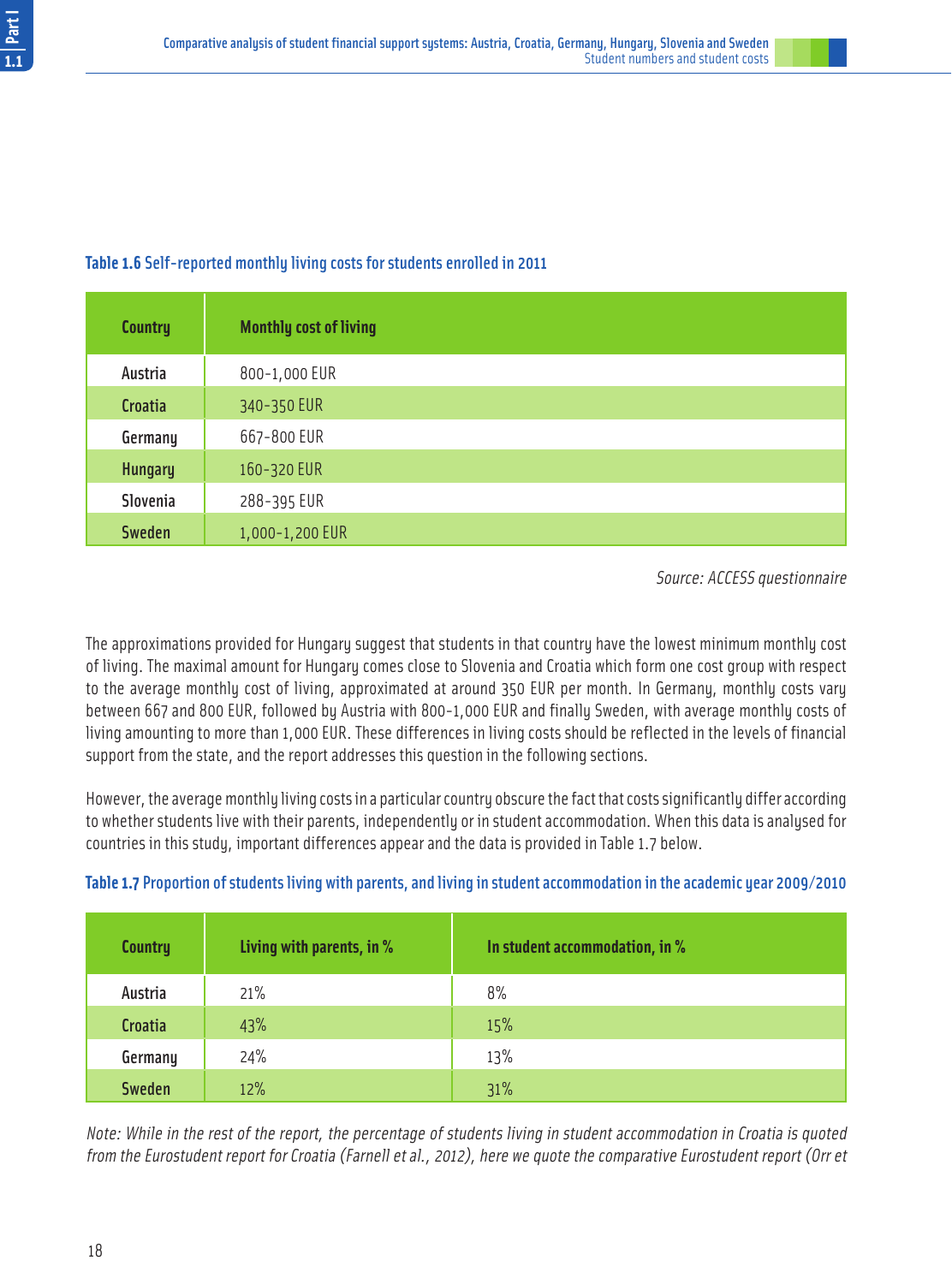#### al., 2011) to ensure that the data is comparable.

Source: Orr et al. (2011), ACCESS questionnaire With respect to the type of accommodation that students live in, the countries analysed in this study, for which Eurostudent data was available, can be grouped into three clusters. Sweden stands alone as a country where only around a tenth of students live with their parents and almost a third of all students live in student accommodation. In Austria and Germany, between 21% and 24% of students live with their parents and German students are more likely to live in student accommodation than Austrian students. Finally, a larger proportion of students from Croatia live with their parents. In Croatia, according to the comparative Eurostudent report (Orr et al., 2011), 15% of the total student body is housed in student accommodation. These differences may be said to reflect, on the one hand, the availability of student accommodation within a particular higher education system and, on the other hand, may be influenced by the structure of student financial support provided in a particular country. For instance, when students are provided with direct grants for living expenses, they may be more likely to move out of the parental home. Conversely, in countries where living costs are not adequately publicly funded and/or where the availability of student accommodation is severely restricted, the prohibitive costs of housing expenses may represent a serious barrier to higher education access for students whose parental home is not in the same location as the higher education institution they are attending.

According to the comparative EUROSTUDENT survey report (Orr et al., 2011:141), housing costs are the biggest financial burden of students throughout Europe. The relative proportion of students living in different types of housing by country therefore reveals important information about their overall costs. In Sweden, accommodation costs for students up to the age of 24 contribute to 41% of students' total monthly expenses, while this figure is 35% in Germany, 37% in Austria and 34% in Croatia. According to the same source, travel costs constitute 5% of total student expenditure in Sweden, 8% in Germany, 6% in Austria and 5% in Croatia.

#### **Students' sources of income**

Comparatively analysing student financial support systems in different countries should start from an understanding of how the status of a student is legally regulated by the state. Namely, the state can either consider students as independent individuals or as individuals who are legally dependent on their families. The assumption of independence carries two kinds of position from the perspective of the state: either the state assumes responsibility for funding the student for the duration of active study, or the student is treated as an independent income-earner. According to the comparative EUROSTUDENT report, students in Europe combine income from the three sources mentioned above: family, state and employment (Orr et al., 2011).

With respect to family contribution, there is a general expectation in some systems of higher education that families should meet the costs of students. In these countries, parents are the "first stop" for financial support, although in some cases the state supports parents by providing special benefits for the support of their children, either directly through child benefits or indirectly through tax rebates (Orr et al., 2011). Among the countries analysed in this study, all of the countries apart from Sweden consider students to be legally dependent on their families<sup>8</sup> and hence to be the financial responsibility of their parents.

The type of student financial support provided by the state follows logically from the above-mentioned distinction between students as legally dependent on their families and students as independent citizens. In the case of dependency on the parents, the state primarily designs programmes to support students who come from families of

<sup>8</sup> Individuals are considered to be legally dependent on their parents only up to a certain age - e.g. until the age of 24 in Austria, 26 in Croatia.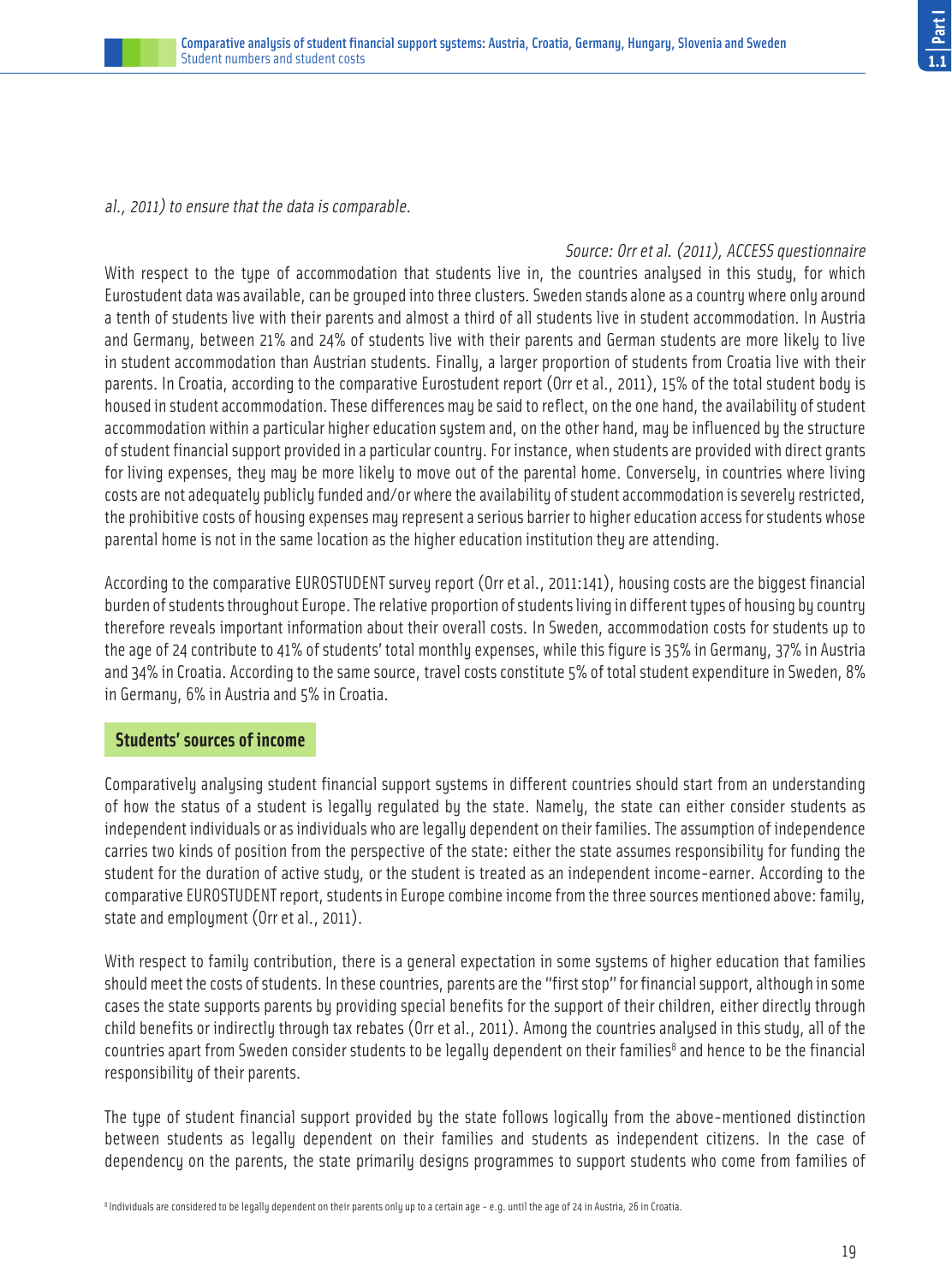lower socioeconomic background. Grants will in such cases be subject to means-testing and available only to students coming from families identified as in need of financial assistance from the state. In cases such as Sweden, on the other hand, the state designs financial support mechanisms based on the premise that students are independent young adults who all need assistance from public funds while studying. Finally, states also design programmes intended to support students according to merit or some other target objective.

With respect to student employment, this form of income should primarily be seen as a coping strategy used by students to supplement their other funding sources (Orr et al., 2011). The extent to which students resort to employment during their studies depends on state regulations regarding student employment, as well as on the availability of other financial support mechanisms. In addition, the proportion of students who work also depends on the composition of the student body. For instance, many students in Sweden re-enter higher education after several years in employment and the average age of the student population in Sweden is 28, which results in there being a significant proportion of students who have their own income as a source of funding their studies.

#### **Composition of income**

As Haaristo et al. (2011) note, one of the main questions that arises when analysing the financial situation of students is their reliance on public (state) or private income sources (family, own income). Irrespective of whether students are treated as independent individuals or as dependants of their families, the key question is whether the state should take over some of the financial burden - either from the family or the students themselves. An examination of the composition of income for 21-year old students (Haaristo et al., 2011:2) shows these distinctions between countries, shown in Table 1.8.

| <b>Country</b> | <b>Public sources</b> | Family/partner contributions | <b>Self-earned income</b> | <b>Other</b> |
|----------------|-----------------------|------------------------------|---------------------------|--------------|
| Austria        | 11%                   | 36%                          | 42%                       | 11%          |
| <b>Croatia</b> | 10%                   | 76%                          | 8%                        | 6%           |
| Germany        | 15%                   | 49%                          | 28%                       | 8%           |
| <b>Sweden</b>  | 57%                   | 7%                           | 20%                       | 16%          |

#### **Table 1.8** Composition of total monthly income for students not living with parents (2009-2010)

Source: Haaristo et al. (2011:2)

Whereas 57% of the income of students in Sweden came from public funding sources (family contributions: 7%, employment: 20%), in Germany the corresponding proportion was 15% (family contributions: 49%, employment: 28%) and in Austria 11% (family contributions: 36%, employment: 42%). In Croatia, only 10% of all students' income came from public funding, whereas 76% of their income came from family/partner contributions and 8% from selfearned income. Among these cases, only in Sweden does the state have a predominant role in the students' monthly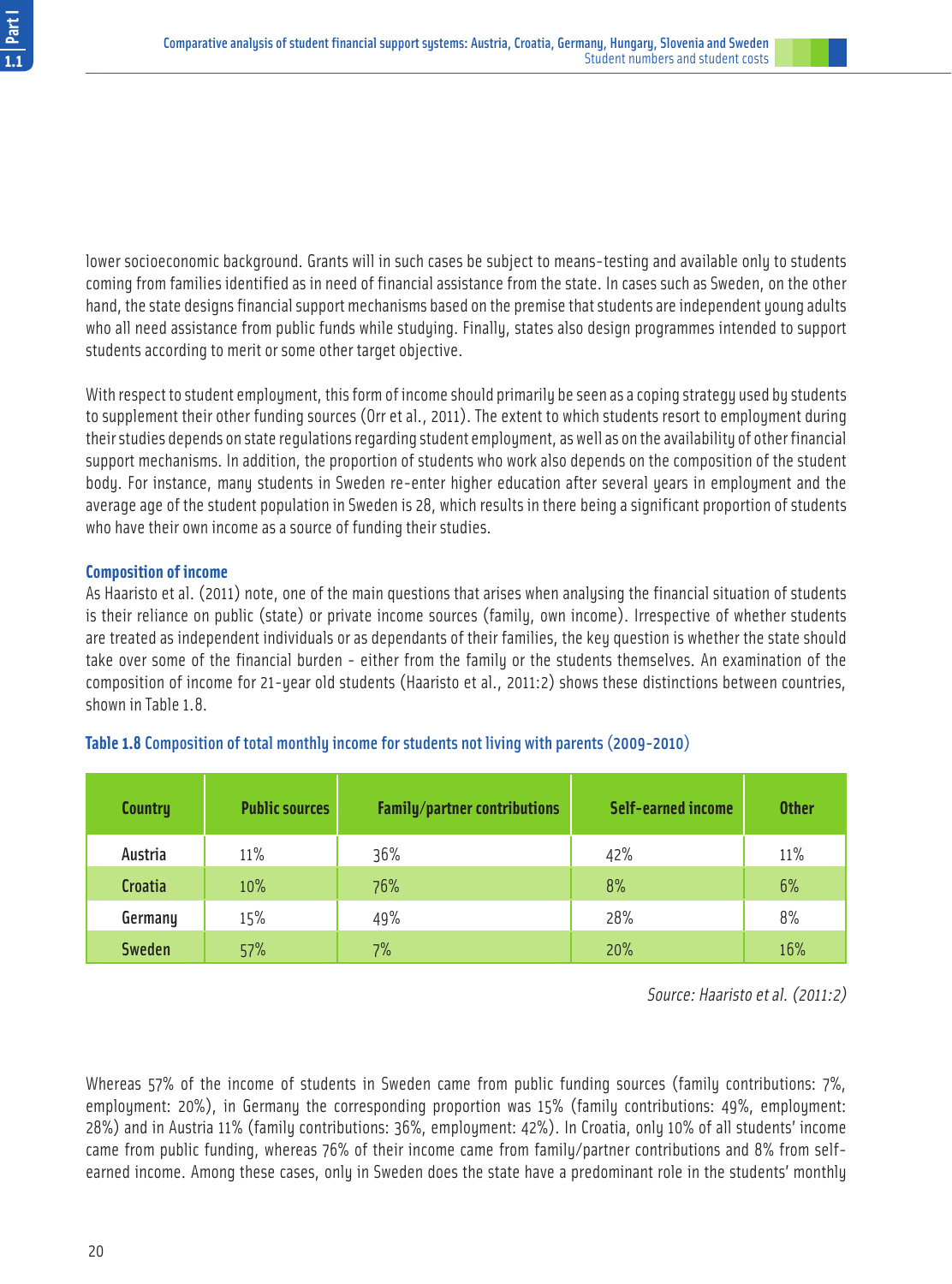## 1.2

## **Direct financial support**

income, while in all other cases private contributions from families or self-earned income cover the largest proportion of students' costs (child benefits, tax reliefs and other benefits from the state are not included).

#### **Grants**

The forms of direct financial support to students considered in this report are grants and student loans. The authors of this report have decided to categorise the grant systems into "general grants" (which are non-competitive and available to a significant proportion of students) and "targeted grants" (which pursue specifically designed objectives and may or may not be competitive, and tend to be available to a smaller proportion of students).<sup>9</sup>

The strength of having a general grant is that the state recognises students as a category that should be supported by public funds. A general grant programme implies relatively wide coverage of the student body. It contains an equity dimension since it is non-competitive - all students who are eligible receive the grant. In addition, it encourages independence of students and puts students in control of their expenses. Table 1.9 below provides an overview of the six country cases in terms of whether grants include a merit component.

#### **Table 1.9** Provision of grants for student costs across selected countries, in 2011

| <b>Country</b> | <b>Grants without merit component</b> | <b>Grants with merit component</b> |
|----------------|---------------------------------------|------------------------------------|
| Austria        | $\ddot{}$                             | $\overline{\phantom{a}}$           |
| <b>Croatia</b> | -                                     | $+$                                |
| Germany        | $\ddot{}$                             | ۰                                  |
| <b>Hungary</b> | -                                     | $+$                                |
| Slovenia       | ۰                                     | $\ddot{}$                          |
| <b>Sweden</b>  | $+$                                   | -                                  |

Source: ACCESS questionnaire

Among the countries analysed in this report, Sweden has a system of general grants that are available to all students whose own income is below a particular threshold. Although this indicates a level of means-testing, the threshold on student's own income is set high and the Swedish system is not targeted at lower-income students: it provides grants for

9 In addition to the term "grant", the authors will occasionally use the term "scholarships" in this report. The term will be used to refer to a form of "targeted grant", which is usually characterised by being competitive and (partially) merit-based, with a small number of grants awarded. The term "scholarship" is also used by several countries as the English translation of the national term for "grant".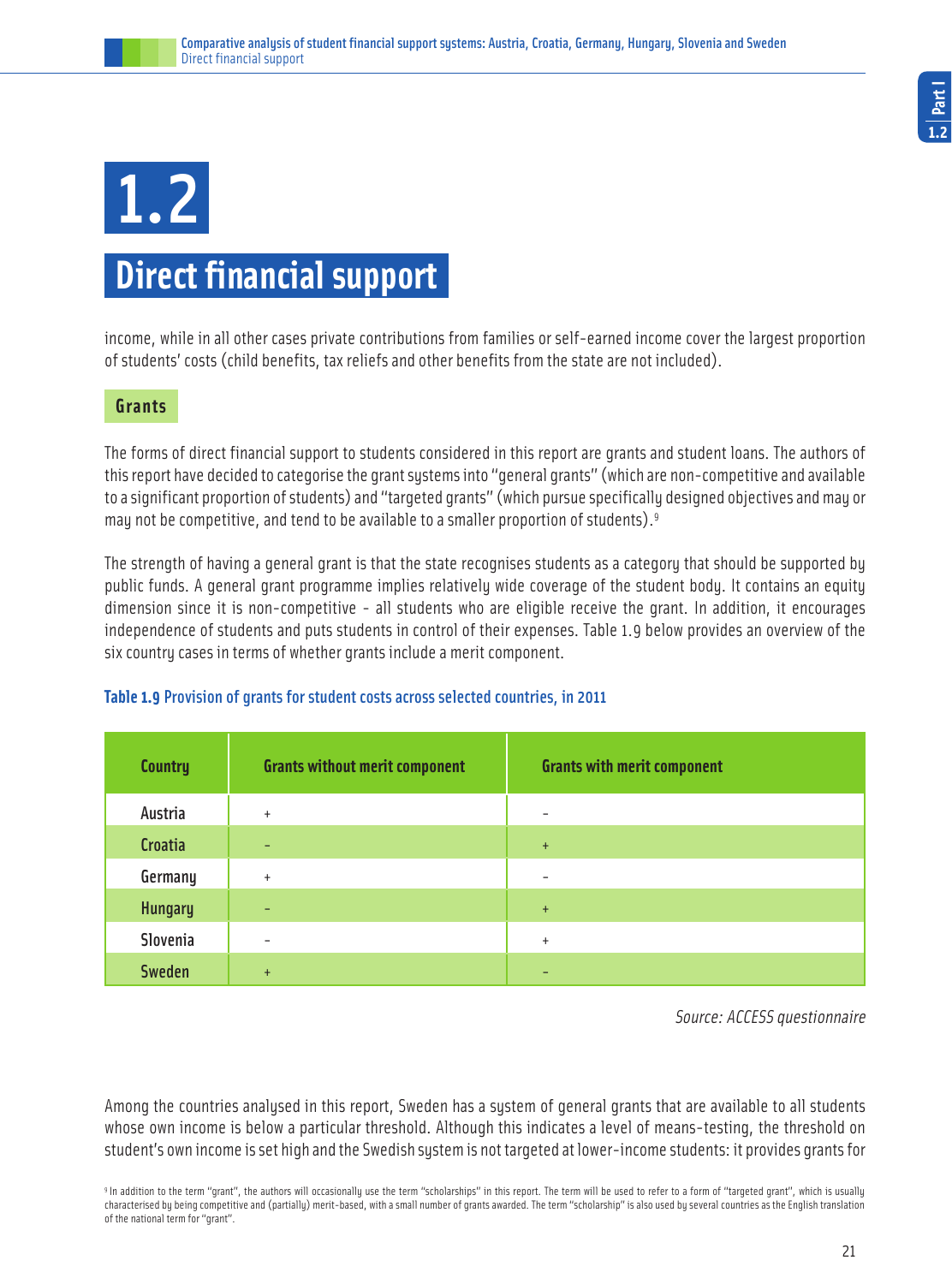the majority (65%) of students. The grant covers part of their costs and they can receive student loans for the other part of their costs. In Germany and Austria a similar system exists, in that all students below a particular income threshold determined by family income and own income receive grants, so these programmes can be classified as grants without a merit component. However, in Austria and Germany financial support is targeted at lower-income groups, so the income threshold is lower (and hence financial support is available to a smaller proportion of students). These systems differ from the ones in Croatia, Hungary and Slovenia where there is a merit component in grants targeted to students from low-income families.

In sustems which provide general grants, the key debate revolves around the income level at which the state supports the student, as well as the actual level of support in terms of monthly amount of the grant. In Sweden, for example, where the average student age is 28 and many students work, it makes sense to compose a system that combines general grants with a student loan programme. The report returns to this question in the following sections.

| <b>General grant</b> |                                 |                                                                                                                                                                                                                                                                                                                         |                                                                                                              |                                                                                                                                        |
|----------------------|---------------------------------|-------------------------------------------------------------------------------------------------------------------------------------------------------------------------------------------------------------------------------------------------------------------------------------------------------------------------|--------------------------------------------------------------------------------------------------------------|----------------------------------------------------------------------------------------------------------------------------------------|
| Country              | <b>Public</b><br><b>sources</b> | Family/partner contributions                                                                                                                                                                                                                                                                                            | Self-earned<br>income                                                                                        | <b>Other</b>                                                                                                                           |
| Sweden               | Reqular<br>study<br>progress    | Undergraduate and graduate<br>students, from public and<br>private institutions and<br>studying full-time or above<br>50% of a full-time equivalent<br>study load.<br>In practice, almost all students<br>are eligible, but the awarding<br>of financial support is based<br>on a means test (student's own<br>income). | 65% of students<br>(even more<br>students are<br>eligible for<br>the grant than<br>actually apply<br>for it) | 333 EUR per<br>month.<br>Annual<br>amount is<br>3,000 EUR.<br>Further<br>supplements<br>are available<br>for students<br>with children |

#### **Table 1.10** General grants available in Sweden, in 2011

Source: ACCESS questionnaire

In Sweden, a requirement for continuing to receive financial support is regular study progress. However, this is not a merit criterion indicated through students' grades, but only through coursework completion. The programme is intended for students enrolled in undergraduate and graduate studies, from public and private institutions and studying in fulltime capacity or part-time capacity (with more than 50% full-time equivalent study load). A means test is applied and relates to students' own income. As mentioned above, 65% of students in Sweden receive a general grant. The general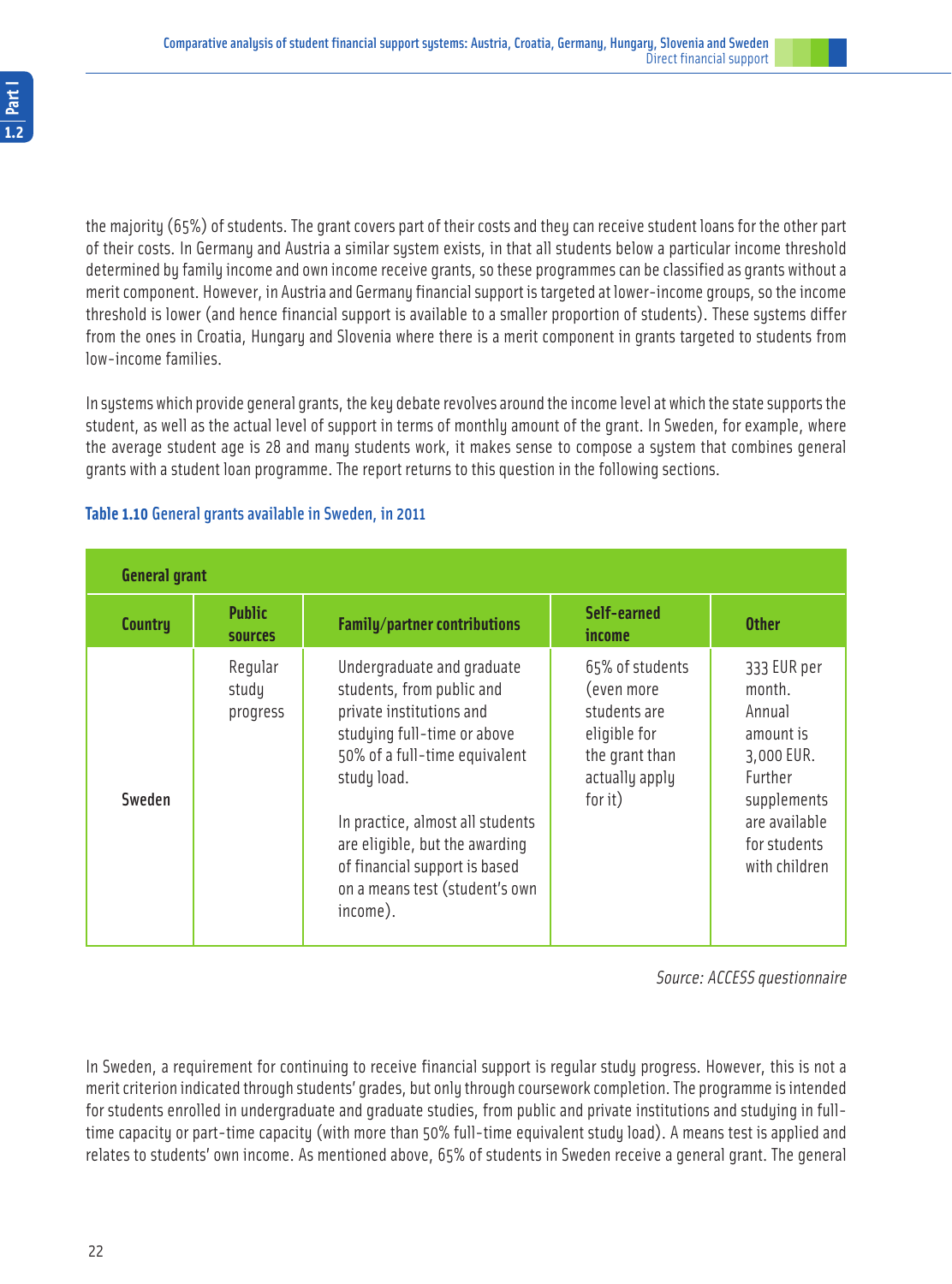grant scheme in Sweden is intended to go together with the publicly-administered loan system, as explained in the sections below.

In Austria, virtually all students are eligible for direct student financial support in the form of the Study Grant: eligible students are full-time undergraduate and graduate students, from public or private institutions, enrolled in either university studies or professional studies. The grant is based on need, although (as in Sweden) regular study progress is also a requirement. According to 2010 data, 19% of the overall student body received this form of support (Statistics Austria). The maximum annual grant available is 5,700 EUR, although some groups (students with children, students without parents, etc.) are eligible for a grant amounting to 8,148 EUR per year. The average grant in the academic year 2010/11 was 4,308 EUR.

Germany administers a federal student financial support programme based primarily in the criteria of need, which is in some ways similar to the Austrian Study Grant programme. The German BAföG programme (Bundesausbildungsförderungsgesetz/German Federal Law on Support in Education) is intended for full-time students at all levels and is based on means-testing of both students and their families. However, it is different to the Austrian programme in that the monthly allowance is a 50% grant and a 50% loan that students must pay off after completing their studies. As can be seen in Table 1.13, around 17% of all students (eligibility determined by income, nationality, course attendance, age) enrolled in Germany receive this form of financial support.

In Croatia and Slovenia, state-level grant programmes are targeted to different groups of students and administered at the central level in the responsible ministry for higher education. In Slovenia around 19% of all students receive direct financial support from the state (42,646 scholarship recipients in 2010), while in Croatia approximately 3.7% of all students receive the State Scholarship (4,214 recipients in 2011/2012). However, this figure for Croatia is misleading since grants are provided not only through the main State Scholarships programme, but also through four other statelevel institutions, and through most local and regional government authorities - for which, unfortunately, there is no centralised data available. However, according to EUROSTUDENT data for Croatia (Farnell et al., 2012), 28% of Croatian students reported to be receiving grants.

In Hungary, student financial support funded by the state is fully decentralised and all grants are awarded through competitions administered at the level of higher education institutions on the basis of various criteria. Based on the lack of data, it is difficult to draw generalised conclusions about the types of grants that are awarded, however, most of the grants are awarded based on merit.

Regarding "targeted grants", the typical types of grants that exist in this category are merit-based grants (to support excellence), needs-based grants (to support disadvantaged students), grants to support mobility, and other grants aimed at specific groups of students or at a specific objective. Often, even when grants are not awarded based on merit they still contain a component that is related to study progress or merit in grades. For instance, in Croatia all state-level grant programmes have this merit-based component, regardless of the fact that the majority of these programmes have social targets.

Table 1.11 below demonstrates that all countries except Sweden have a targeted grant programme aimed at encouraging excellence, where competitive grants based on merit are awarded at the level of higher education institutions and through other non-governmental and international institutions.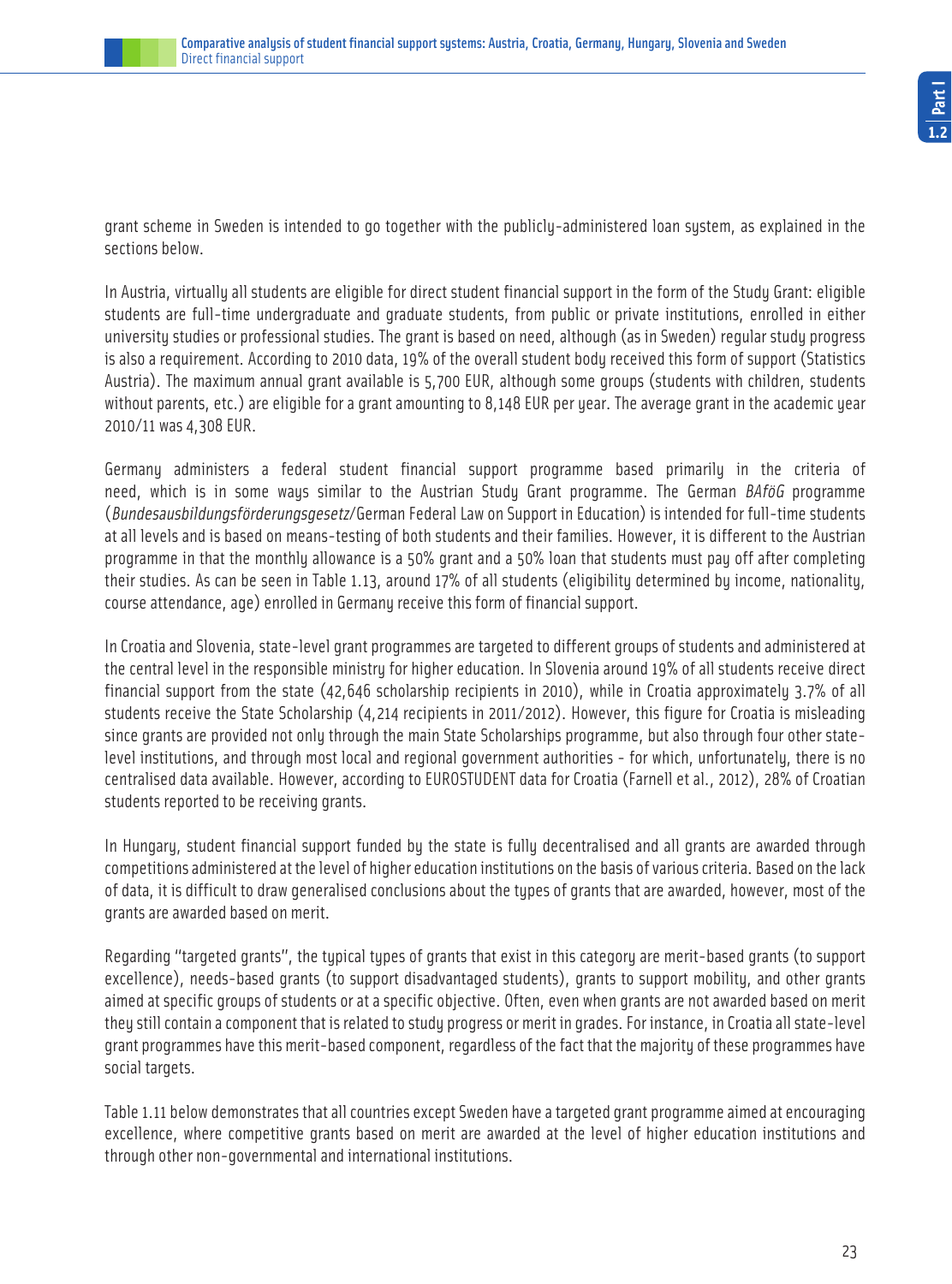| Austria         | Performance-related grants<br>Awarded to students who have an excellent record of study progress (at public or<br>private universities and universities of applied sciences/Fachhochschulen). There is no<br>precondition of social need (income and property of parents are not considered).<br>• Approximately 80 EUR per month.<br>Incentive grants<br>• Awarded based on scientific and artistic achievements.<br>· 77-400 EUR per month. |
|-----------------|-----------------------------------------------------------------------------------------------------------------------------------------------------------------------------------------------------------------------------------------------------------------------------------------------------------------------------------------------------------------------------------------------------------------------------------------------|
| Croatia         | <i>Državne stipendije / State Scholarships (category A: especially gifted full-time students)</i><br>• Competitive.<br>• Awarded based grade point average and study progress.<br>Scholarship pertains to full length of study at one degree level.<br>$\bullet$ .<br>• 1,341 students received scholarship in 2011/2012.<br>• 66-106 EUR per month.                                                                                          |
| Germany         | <b>Deutschland Stipendium/Germany Scholarship</b><br>Awarded to reward excellence.<br>• All students (foreign and German) studying in higher education institutions in Germany are<br>eligible.<br>• 10,000 scholarships were available for the first year (introduced in 2011).<br>300 EUR per month.<br>Apart from this programme, other merit-based programmes exist.                                                                      |
| <b>Hungary</b>  | <b>Merit-based scholarships</b><br>• Awarded through competitions administered at the level of higher education institutions,<br>distributed according to criteria set by individual institutions.<br>• No centrally collected data about the number of scholarships awarded.<br>• 300 EUR per month per student (maximum amount).                                                                                                            |
| <b>Slovenia</b> | Zoisove štipendije / Zois scholarships<br>Awarded to gifted students.<br>· 7,578 students received Zois scholarships in 2010.<br>225 EUR per month (on average).                                                                                                                                                                                                                                                                              |
| <b>Sweden</b>   | There are no grants for merit in Sweden.                                                                                                                                                                                                                                                                                                                                                                                                      |

Source: ACCESS questionnaire

Apart from grants based exclusively on merit, Table 1.12 presents available needs-based grants.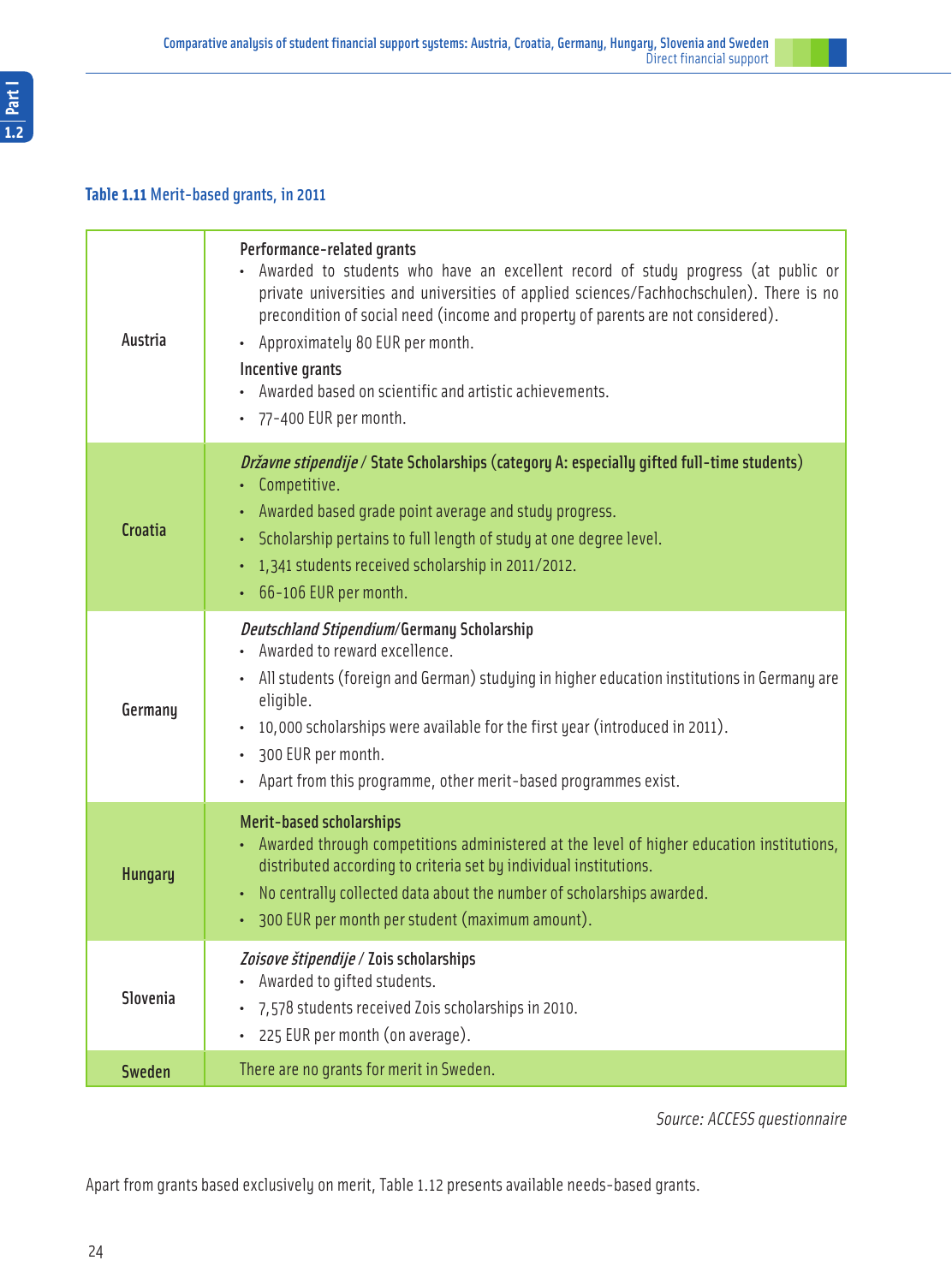#### **Table 1.12** Needs-based grants, in 2011

| Austria        | <b>Study Grant</b><br>• Awarded based on means-testing both of student and family.<br>Eligible: full-time students, all levels, both at university studies and professional studies.<br>• 475 EUR per month; 679 EUR per month for specific groups (married, orphans, self-<br>supporters, students with children, and students who study far from permanent residence<br>of parents).<br>• One out of six students enrolled in Austria received grant.<br>• 70% of applicants receive this grant.<br><b>Study allowance</b><br>• Awarded to students who pay tuition fees but are in financial need.<br>Eligible: students enrolled in undergraduate and graduate, university studies and<br>professional studies, in both public and private higher education institutions.<br>Child care subsidy<br>• Awarded to recipients of the Study Grant or a grant upon completion of studies with children,<br>who have costs for professional child care in the final phase of their study.<br>Aqe limit: 41.<br>$\bullet$<br>Up to 150 EUR per month and child.<br><b>Student financial support</b><br>An auxiliary financial instrument that can be used to address social need, reward merit, help<br>finance tuition fees, support students with special needs etc.<br>• Students enrolled in undergraduate and graduate, university studies and professional<br>studies, both public and private higher education institutions. |
|----------------|----------------------------------------------------------------------------------------------------------------------------------------------------------------------------------------------------------------------------------------------------------------------------------------------------------------------------------------------------------------------------------------------------------------------------------------------------------------------------------------------------------------------------------------------------------------------------------------------------------------------------------------------------------------------------------------------------------------------------------------------------------------------------------------------------------------------------------------------------------------------------------------------------------------------------------------------------------------------------------------------------------------------------------------------------------------------------------------------------------------------------------------------------------------------------------------------------------------------------------------------------------------------------------------------------------------------------------------------------------------------------------------------------------------------------------|
|                | The amount of these supportive measures ranges from 180 EUR to the maximum annual<br>amount offered as the Study Grant.                                                                                                                                                                                                                                                                                                                                                                                                                                                                                                                                                                                                                                                                                                                                                                                                                                                                                                                                                                                                                                                                                                                                                                                                                                                                                                          |
| <b>Croatia</b> | <i>Državne stipendije / State scholarships</i> (Category E: full-time students of lower family income)<br>Awarded based on means-testing and merit component.<br>• Competitive.<br>Eligible: full-time students, enrolled in either university studies or professional studies,<br>in higher education institutions. Ineligible: part-time students; students at private higher<br>education institutions.<br>• 2,656 students (approximately 2.37% of all students) received this scholarship in<br>2011/2012.<br>Scholarship pertains to full length of study at one degree level.<br>٠<br>66-106 EUR per month.                                                                                                                                                                                                                                                                                                                                                                                                                                                                                                                                                                                                                                                                                                                                                                                                               |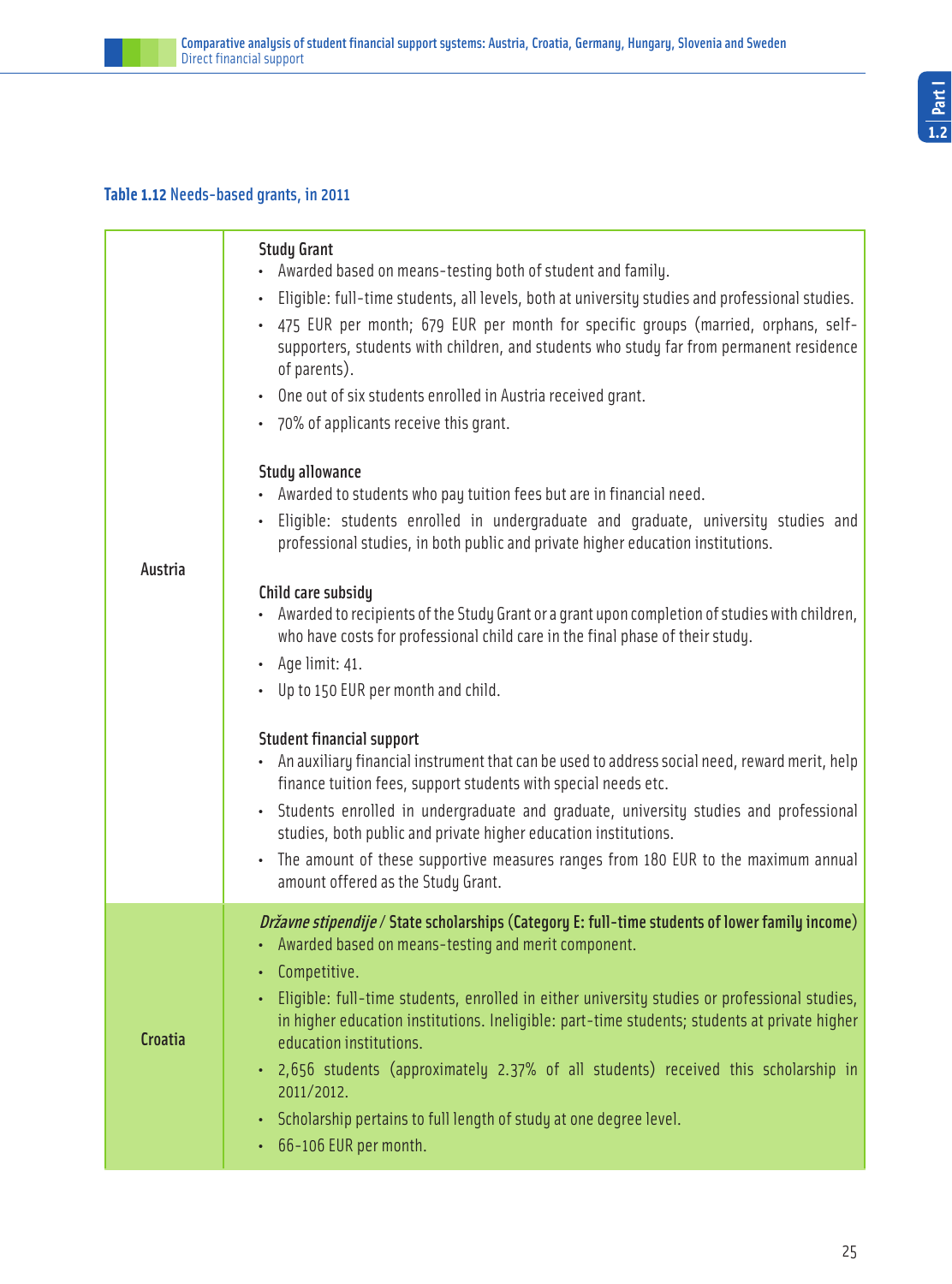| Germany        | BAföG (Bundesausbildungsförderungsgesetz / German Federal Law on Support in Education)<br>Awarded based on means-testing both of student and family.<br>Eligible: full-time students, all levels, enrolled in either university studies or professional<br>studies.<br>• 50% grant and a 50% loan.<br>If due to a physical or mental disability a student requires more time than the prescribed<br>length of studies to complete the studies, the assistance following the prescribed period is<br>provided in form of a grant only.<br>• Around 17% of all students receive this form of support. |
|----------------|-----------------------------------------------------------------------------------------------------------------------------------------------------------------------------------------------------------------------------------------------------------------------------------------------------------------------------------------------------------------------------------------------------------------------------------------------------------------------------------------------------------------------------------------------------------------------------------------------------|
| <b>Hungary</b> | <b>Needs-based financial support</b><br>• Awarded based on criteria set by higher education institutions.<br>• Eligible: state-funded and self-funded students, both in private and public higher<br>education institutions.<br>• No data on coverage.<br>• 100-500 EUR per month.                                                                                                                                                                                                                                                                                                                  |
| Slovenia       | Državne štipendije / State Scholarships<br>Awarded to support secondary students over the age of 18, graduate and doctoral students<br>from socially unprivileged backgrounds (e.g. from low-income families).<br>• 58.3% of all scholarship recipients receive these scholarships<br>· 14,974 students received need-based scholarships in 2010.<br>177 EUR per month (average).                                                                                                                                                                                                                   |
| <b>Sweden</b>  | Supporting students with children<br>• Awarded to support students with children based on means testing.<br>• 8% of all students receive this type of support.<br>64 EUR extra per month for the first child, and another 40 EUR per month for each additional<br>child (EACEA/EURYDICE, 2011).                                                                                                                                                                                                                                                                                                     |

Source: ACCESS questionnaire

Apart from merit-based and needs-based grants, grants are also awarded for the purposes of mobility. Table 1.13 shows grants for study abroad per reviewed country. Though a separate section of this report provides an overview of financial support programmes for outgoing and incoming mobility, this information is included here in order to provide a full picture of direct financial support programmes managed at the state level.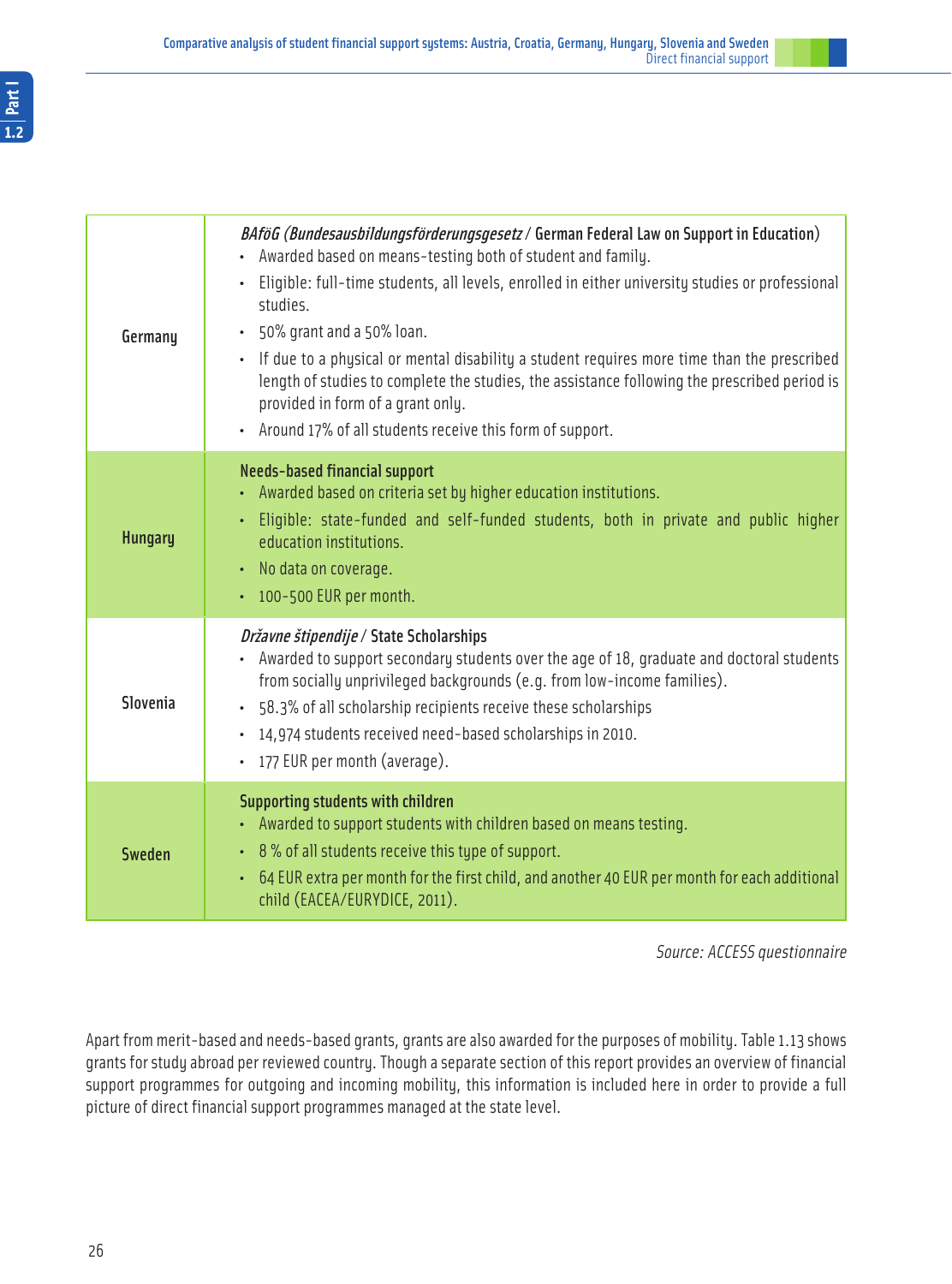#### **Table 1.13** Grants awarded for the purposes of mobility (excluding Erasmus and bilateral agreements), in 2011

| <b>Austria</b>  | Grants for study abroad (intended for completing a full study programme abroad)<br>• Paid in addition to the Study Grant.<br>• 582 EUR per month (maximum)<br>• The amount depends on the cost of living and studying in the respective country.<br>Mobility grant (intended for outward mobility of students enrolled in study programmes in Austria)<br>• Not a competitive programme (same conditions as for the Study Grant)<br>• 905 EUR mobility grant per month; 8,148 EUR annual mobility grant. |
|-----------------|----------------------------------------------------------------------------------------------------------------------------------------------------------------------------------------------------------------------------------------------------------------------------------------------------------------------------------------------------------------------------------------------------------------------------------------------------------------------------------------------------------|
| <b>Croatia</b>  | There are no special state- funded mobility programmes, apart from partially-funded<br>international programmes such Erasmus, CEEPUS, Fulbright and bilateral agreements,                                                                                                                                                                                                                                                                                                                                |
| Germany         | The <b>BAföG grants and loans</b> are portable for both short-term and long-term study abroad.<br>German students studying abroad can also receive an extra grant for a maximum of one year<br>and up to 4,600 EUR (this amount can be used for tuition fees, travel costs, additional health<br>insurance fees and does not need to be repaid).<br>Additional funding opportunities for study abroad include grants and fellowships provided by<br>the DAAD (German Academic Exchange Service).         |
| <b>Hungary</b>  | No grants are available for study abroad, nor are student loans available for study at higher<br>education institutions abroad.                                                                                                                                                                                                                                                                                                                                                                          |
| Sweden          | Same grant for studies abroad as for studies in Sweden (340 EUR per month) - i.e. national<br>student grants are portable regardless of the state where the study takes place.                                                                                                                                                                                                                                                                                                                           |
| <b>Slovenia</b> | <b>Scholarships for study abroad</b><br>• 130 scholarships in 2010 (Statistical Office of the Republic of Slovenia)<br>· 220 EUR per month (average).<br>Ad Futura Scholarships for international mobility:<br>For Slovene students studying abroad on graduate and postgraduate programmes.                                                                                                                                                                                                             |

Source: ACCESS questionnaire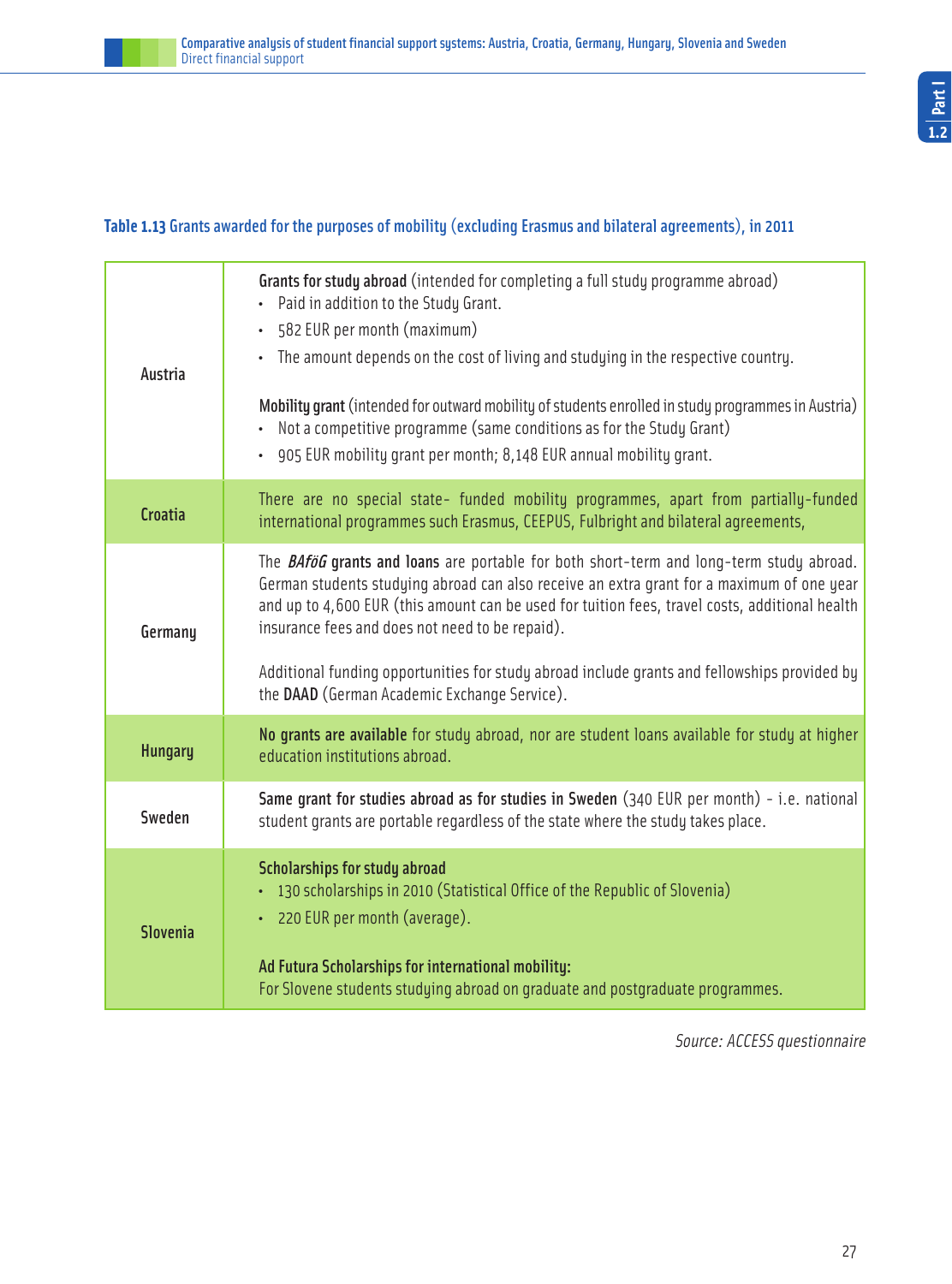Finally, Table 1.14 below gives an overview of grants for other categories of students or other purposes.

#### **Table 1.14** Grants for other categories of students or other purposes, in 2011

| Austria        | <b>Grant for completion of studies</b><br>Awarded to offer students who have been employed during their studies the opportunity to<br>complete their study programme without stress at their jobs, especially during the period<br>of time needed for the completion of students' final diploma papers.                                                                                                                                                                                                                                                                                                                                                                                                                                                                                                      |  |
|----------------|--------------------------------------------------------------------------------------------------------------------------------------------------------------------------------------------------------------------------------------------------------------------------------------------------------------------------------------------------------------------------------------------------------------------------------------------------------------------------------------------------------------------------------------------------------------------------------------------------------------------------------------------------------------------------------------------------------------------------------------------------------------------------------------------------------------|--|
| <b>Croatia</b> | Državne stipendije / State Scholarships (categories B, C, D1, F, G, I, P)<br>• Category B: full-time students enrolled in deficit study areas.<br>• Category C: full-time students who agreed to work in Special Care Areas of the state or<br>islands.<br>• Category D1: for children of killed, died or missing persons during the Homeland War as well<br>as children of War Veterans and Disabled War Veterans.<br>• Category F: fulltime students resident in Vukovar.<br>• Category G: full-time students who have lived in foster families or care centres.<br>• Category I: full-time students with disabilities.<br>Category P: doctoral and postgraduate specialist students with disabilities.<br>$\bullet$ .<br>• The programmes also have a merit component.<br>$\cdot$ 66 - 106 EUR per month. |  |
| Germany        | n/a                                                                                                                                                                                                                                                                                                                                                                                                                                                                                                                                                                                                                                                                                                                                                                                                          |  |
| <b>Hungary</b> | No grants.                                                                                                                                                                                                                                                                                                                                                                                                                                                                                                                                                                                                                                                                                                                                                                                                   |  |
| Slovenia       | Awards for students who contribute to sustainable development<br>• 84 awards awarded in 2010.<br>$\cdot$ 500-5,000 EUR (one-off payment).<br>HRD (Human Resource Development) scholarships<br>• Connect the demand of the labour market with education.                                                                                                                                                                                                                                                                                                                                                                                                                                                                                                                                                      |  |
| <b>Sweden</b>  | There are no other grants in Sweden.                                                                                                                                                                                                                                                                                                                                                                                                                                                                                                                                                                                                                                                                                                                                                                         |  |

Source: ACCESS questionnaire

The analysis of types of targeted grants reveals which groups are prioritised by the state and what type of commitment exists to pursuing social objectives. As has already been emphasised, in Croatia all programmes are competitive and have a merit component, regardless of the fact that they declaratively pursue social objectives.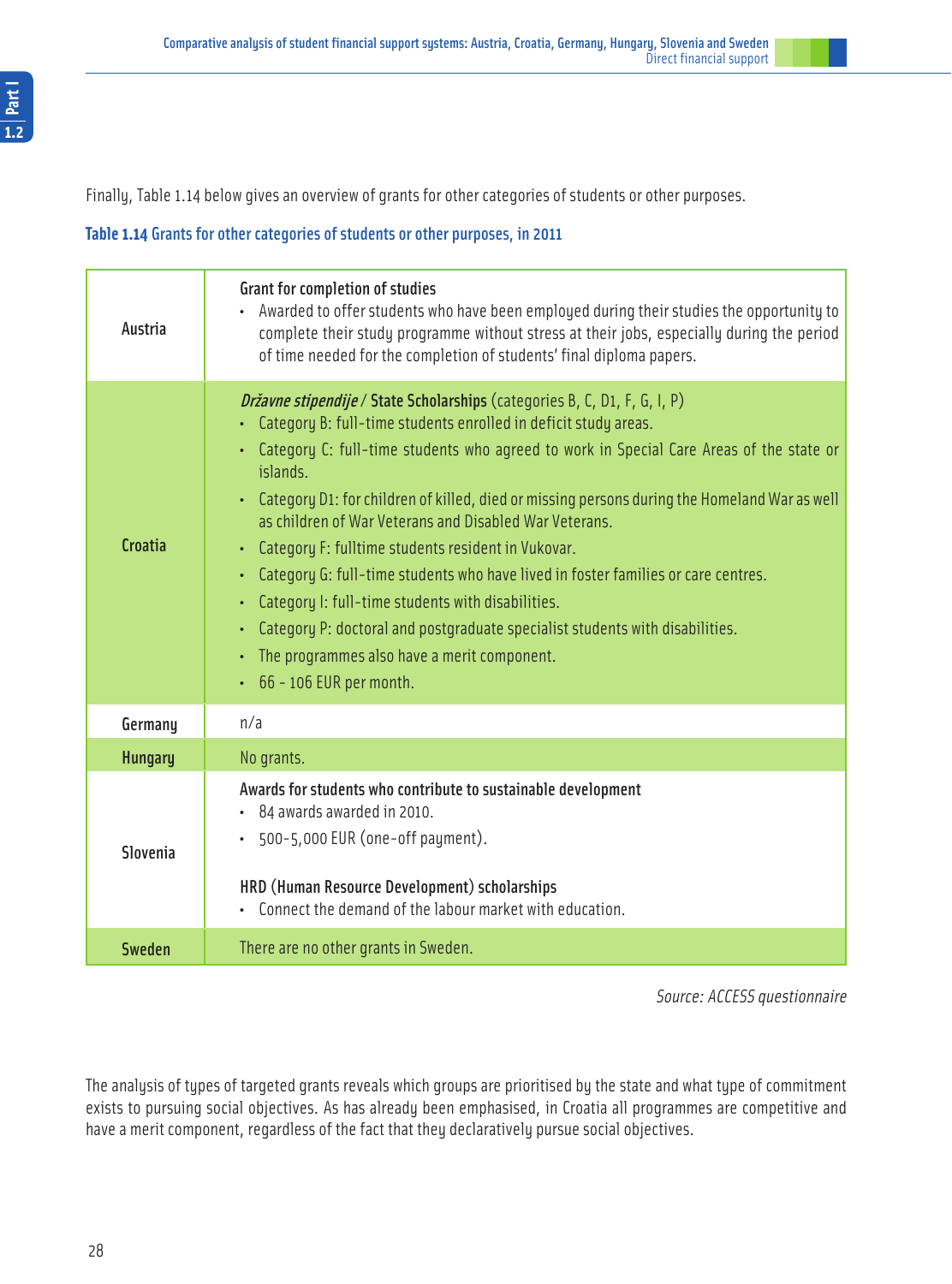Finally, another equity component of student financial support systems relates to whether the state considers the entire cost a student incurs. No examples exist where the state finances the full cost for all students. The next level of support would be if the state covers full cost of studying though a combination of grant and loan for the majority of students (Sweden) or minority of students (Germany). Following that, a substantially cheaper model would be one where the state covers a part of costs for all students below an income threshold (Austria). Apart from those approaches, target grants can be designed in order to fully cover the costs for disadvantaged students (no country in our study has this model), and, finally, a model where specific groups and targets are identified and supported only in part (represented in this study by Croatia, Hungary and Slovenia).

It bears mentioning, however, that this section has focused on direct support in the form of grants, and has not included costs that are covered through indirect financial support (as will be developed below). In such a context, in Croatia there may indeed be a section of the student body which has a significant proportion of costs covered by the state, combining financial support through grants and indirect financial support. As an example, students who live in student accommodation, in addition to lower accommodation costs, have access to subsidised meals and have a higher likelihood of receiving a grant (Farnell et al., 2012). If further combined with no-fee paying status, such students would have a large proportion of their direct and indirect costs covered by the state.

#### **Student loans**

All analysed country cases have commercial loan programmes for students. However, the focus of this analysis is whether the countries analysed in this study have public student loan systems in place, i.e. publicly-administered and/ or publically guaranteed student loans. Such programmes exist in Austria, Hungary, Sweden and Germany and they do not exist in Slovenia and Croatia. In Sweden and Germany, the student loan programme is designed as a complement to the grant system. Table 1.15 provides information on student loans where they exist in the reviewed countries.

#### **Table 1.15** Description of public student loan systems, in 2011

| Austria | Small loan programme for students who pay tuition fees.<br>· Eligible: full-time students (no part-time status) at undergraduate or graduate level,<br>enrolled in either university studies or professional studies and in either public or private<br>higher education institutions.<br>· 300 to 1,000 recipients per year in last decade.<br>• 760 EUR per year (loan designed to cover tuition fee only).<br>• The interest on the loan is calculated as 1% below the 3-month-EURIBOR interest rate<br>(communication with Gottfried Schlöglhofer, Director of the Austrian Study Grant Authority,<br>$2012$ ). |
|---------|---------------------------------------------------------------------------------------------------------------------------------------------------------------------------------------------------------------------------------------------------------------------------------------------------------------------------------------------------------------------------------------------------------------------------------------------------------------------------------------------------------------------------------------------------------------------------------------------------------------------|
| Croatia | No public student loan system.                                                                                                                                                                                                                                                                                                                                                                                                                                                                                                                                                                                      |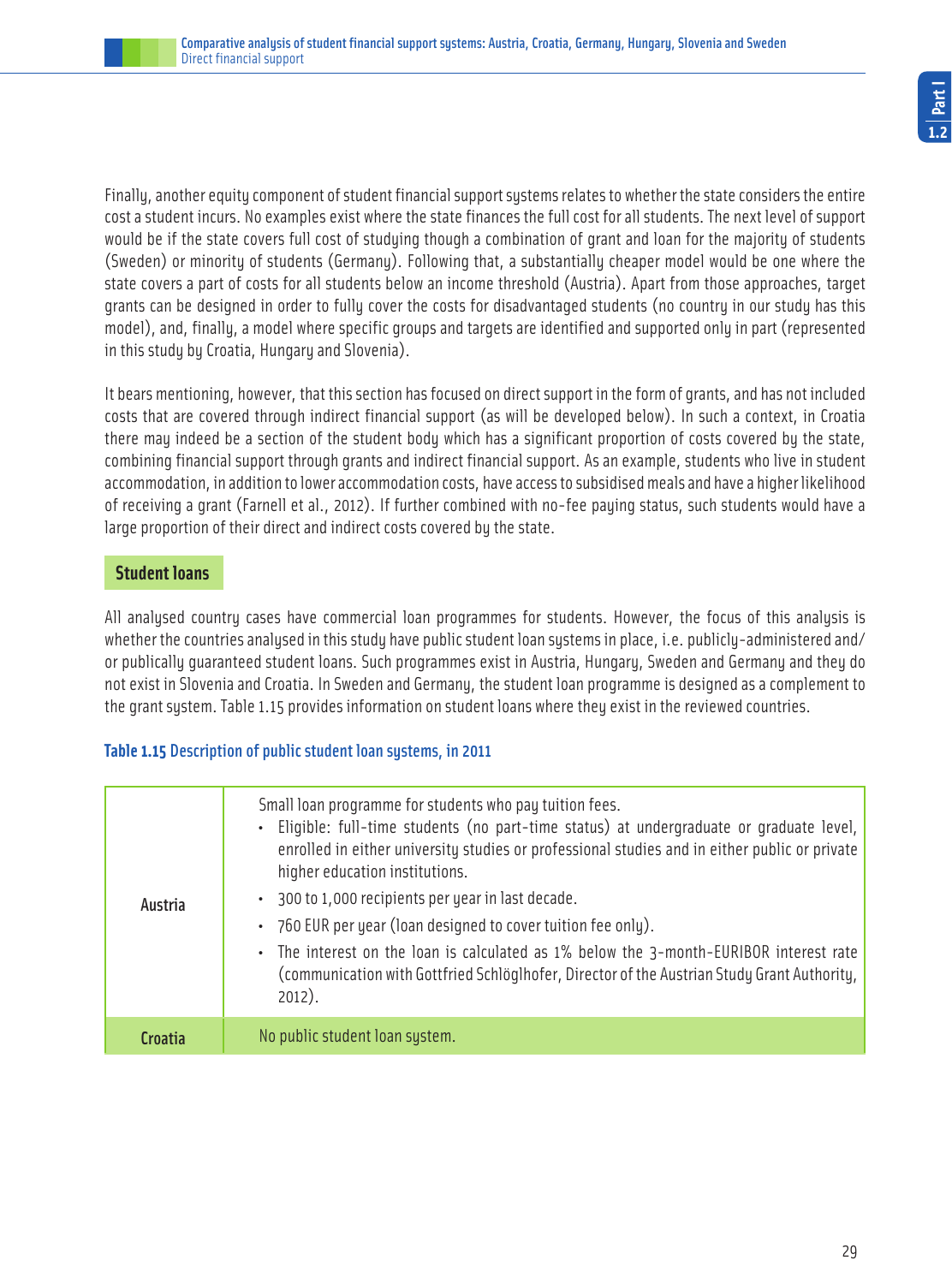

| Germany        | Loan is integral part of the BAföG programme, which combines a 50% grant and a 50% loan.<br>Eligible: all full-time students (formally there are no part-time students); enrolled either<br>in university studies or professional studies; undergraduate students up to the age of 30<br>and graduate students up to the age of 35 as well as students at private higher education<br>institutions are eligible for this source of funding.<br>• The loans are interest-free and they are repayable within 20 years.<br>• Minimum monthly rate for repayment is 105 EUR.<br>• 10,000 EUR loan to be repaid (maximum required repayment is capped at even if the loans<br>exceed this amount).                           |
|----------------|-------------------------------------------------------------------------------------------------------------------------------------------------------------------------------------------------------------------------------------------------------------------------------------------------------------------------------------------------------------------------------------------------------------------------------------------------------------------------------------------------------------------------------------------------------------------------------------------------------------------------------------------------------------------------------------------------------------------------|
| <b>Hungary</b> | National student loan programme<br>• Eligible: both fee-paying and non-fee paying students, full-time and part-time students<br>are eligible.<br>• The loan payments are available for the length of the semester (2x5 months, does not cover<br>months of the summer recess) for a total of 5 years (10 semesters) or 7 years (14 semesters)<br>for longer study programmes.<br>• 1,400 EUR loan (maximum annual amount for a non-fee paying student).<br>• 1,700 EUR (maximum annual amount for a fee-paying student).<br>• Interest rate is variable, but set by the Government and in 2011 stood at 8%.<br>• As of 2012 additional loan funds made available in order to cover the increase in tuition fee<br>cost. |
| Slovenia       | No public student loan system.                                                                                                                                                                                                                                                                                                                                                                                                                                                                                                                                                                                                                                                                                          |
| <b>Sweden</b>  | Loan is integral part of the grant system.<br>• Eligible: all students enrolled in study programmes that require at least a 50% full-time<br>equivalent study load are eligible for a loan.<br>• 740 EUR (basic universal loan per month during 9-10 months of study).<br>• Approximately 226,000 students received a loan in 2010 (over 1,5 billion EUR).<br>• Repaid in monthly or quarterly instalments at a rate that is tied to the 3-year bank average<br>and has in the past 10 years varied between 2% and 3% annually.<br>Maximum repayment period is 25 years, and loans are cancelled at 68 years of age, at death<br>or for exceptional individual reasons.                                                 |

Source: ACCESS questionnaire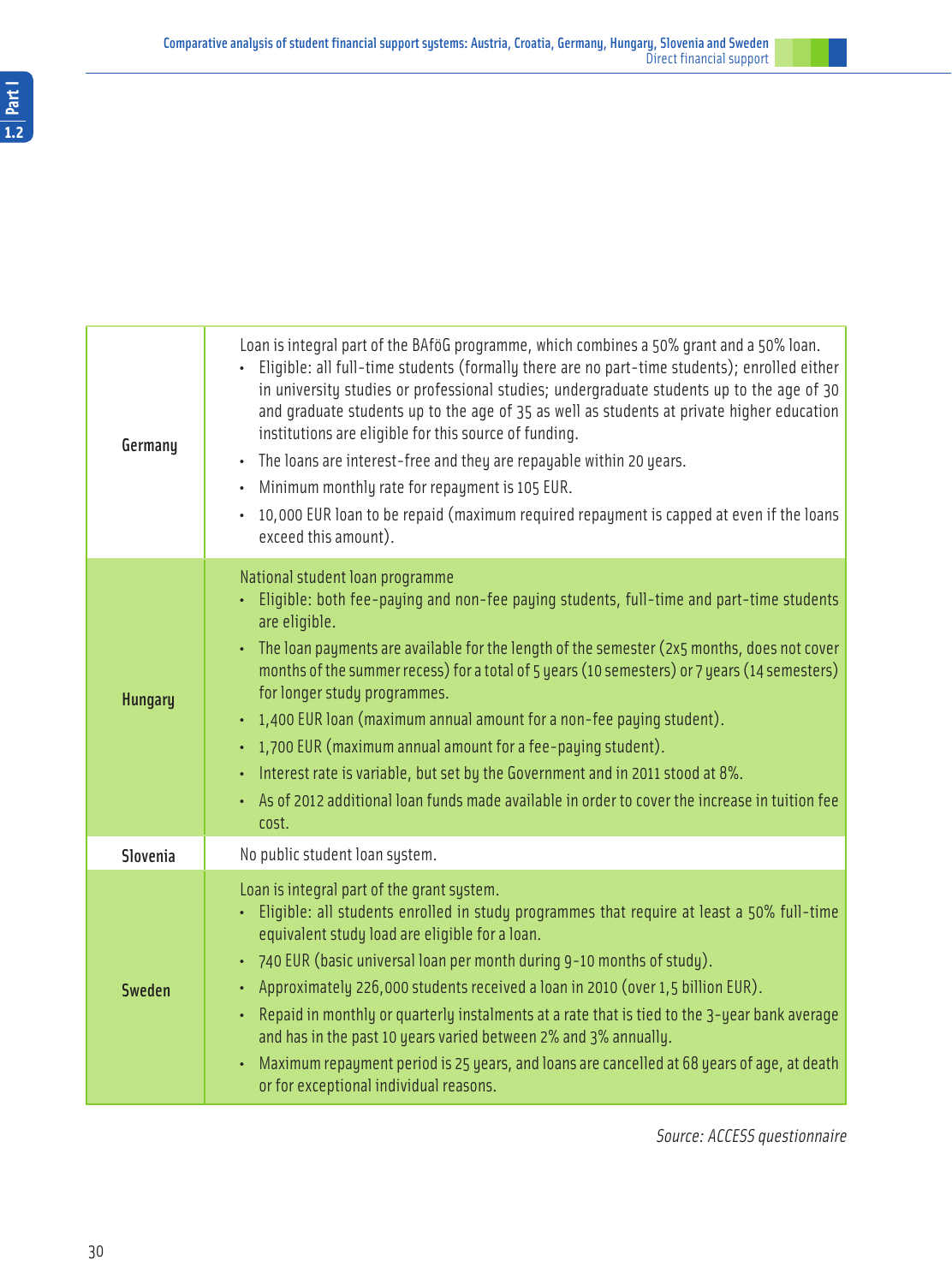# 1.3

## **Indirect financial support**

Among the countries analysed in this study, there are substantial differences with respect to state involvement in subsidising the living costs of students. The summarised information in the tables below focuses on five main categories of indirect financial support in an effort to compare country practices: accommodation, meals, tax transfers, travel and health insurance.

#### **Table 1.16** Availability of subsidised student accommodation, in 2011

| <b>Country</b> | <b>Availability</b> | <b>Further information</b>                                                                                                                                                                                                                                                                                                                                                                                                                                                                                                                                                                                                                   |
|----------------|---------------------|----------------------------------------------------------------------------------------------------------------------------------------------------------------------------------------------------------------------------------------------------------------------------------------------------------------------------------------------------------------------------------------------------------------------------------------------------------------------------------------------------------------------------------------------------------------------------------------------------------------------------------------------|
| Austria        |                     | Austrian Exchange Service provides some student accommodation<br>services, but overall the state is not involved in the funding or provision<br>of accommodation for students. There is a developed private market for<br>student housing.                                                                                                                                                                                                                                                                                                                                                                                                   |
| <b>Croatia</b> | $\ddot{}$           | Student accommodation system is administered by local student service<br>organisations who administer indirect financial support (Studentski<br>centri/Student Centres). Places are awarded through competition. Only<br>full-time students are eligible, enrolled either in university studies<br>or professional studies. Requirements are a combination of merit and<br>need-based criteria.<br>Both eligibility for student accommodation and for receiving subsidised<br>accommodation are limited by numbers and by place of residence (in<br>2010/2011, one third of those applying for student accommodation did<br>not receive it). |
| Germany        | $\ddot{}$           | Student service organisations (Studentenwerk) at higher education<br>institutions manage student halls of residence, which are in part funded<br>by the state.                                                                                                                                                                                                                                                                                                                                                                                                                                                                               |
| <b>Hungary</b> | $\ddot{}$           | Subsidised student accommodation only available to state-funded<br>students.                                                                                                                                                                                                                                                                                                                                                                                                                                                                                                                                                                 |
| Slovenia       | $\ddot{}$           | All types of students are eligible for subsidised student accommodation,<br>including unemployed part-time students.                                                                                                                                                                                                                                                                                                                                                                                                                                                                                                                         |
| Sweden         |                     | No subsidy.                                                                                                                                                                                                                                                                                                                                                                                                                                                                                                                                                                                                                                  |

Source: ACCESS questionnaire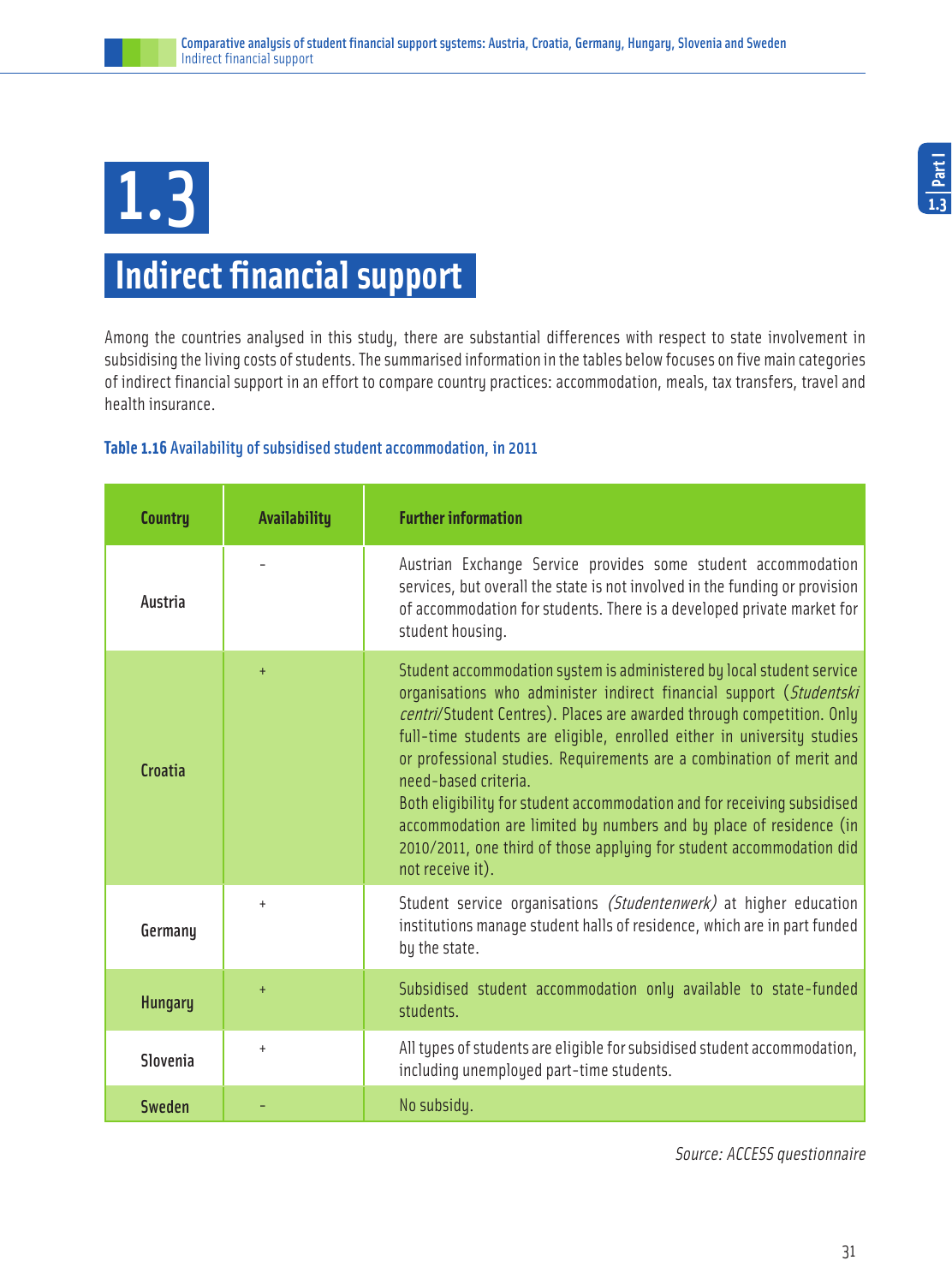In all countries except Sweden and Austria, student accommodation is subsidised by the state and usually administered by student service organisations, which are usually limited liability companies created at the level of the higher education institution. In countries where such student service organisations operate, they are usually in charge of student cafeterias as well, as the information in Table 1.17 below demonstrates.

#### **Table 1.17** Availability of subsidised meals, in 2011

| <b>Country</b> | Availability | <b>Further information</b>                                                                                                                                                |
|----------------|--------------|---------------------------------------------------------------------------------------------------------------------------------------------------------------------------|
| Austria        | $\ddot{}$    | System is administered by state-owned enterprise, with subsidies<br>provided by the federal government.                                                                   |
| Croatia        | $+$          | All full-time students at public higher education institutions are eligible<br>for subsidised meals, system is predominantly administered by Student<br>Centres.          |
| Germany        | $\ddot{}$    | Student service organisations (Studentenwerk) at higher education<br>institutions manage local cafeteria with meals subsidised by the state.<br>All students have access. |
| <b>Hungary</b> |              | No direct subsidies, but universities contracting out student cafeterias<br>usually stipulate low price meal options.                                                     |
| Slovenia       | $\ddot{}$    | All types of students eligible for subsidised meals, including unemployed<br>part-time students.                                                                          |
| <b>Sweden</b>  |              | No subsidy.                                                                                                                                                               |

Source: ACCESS questionnaire

The state subsidises meals through student cafeterias in most cases considered in this study, with the exception of Hungary and Sweden. The important question is how substantial are the subsidies. For instance, meals in student cafeterias in Croatia are heavily subsidised, to the extent that students are charged almost a symbolic amount of money for the meal. According to Budak et al. (2010), the prices of student meals in cafeterias administered by the Student Centre in Zagreb have not changed since the 1990s, standing at 0.59 EUR per basic meal. The prices of student accommodation in Zagreb have also stayed the same for a number of years, with the monthly rent at 48 EUR.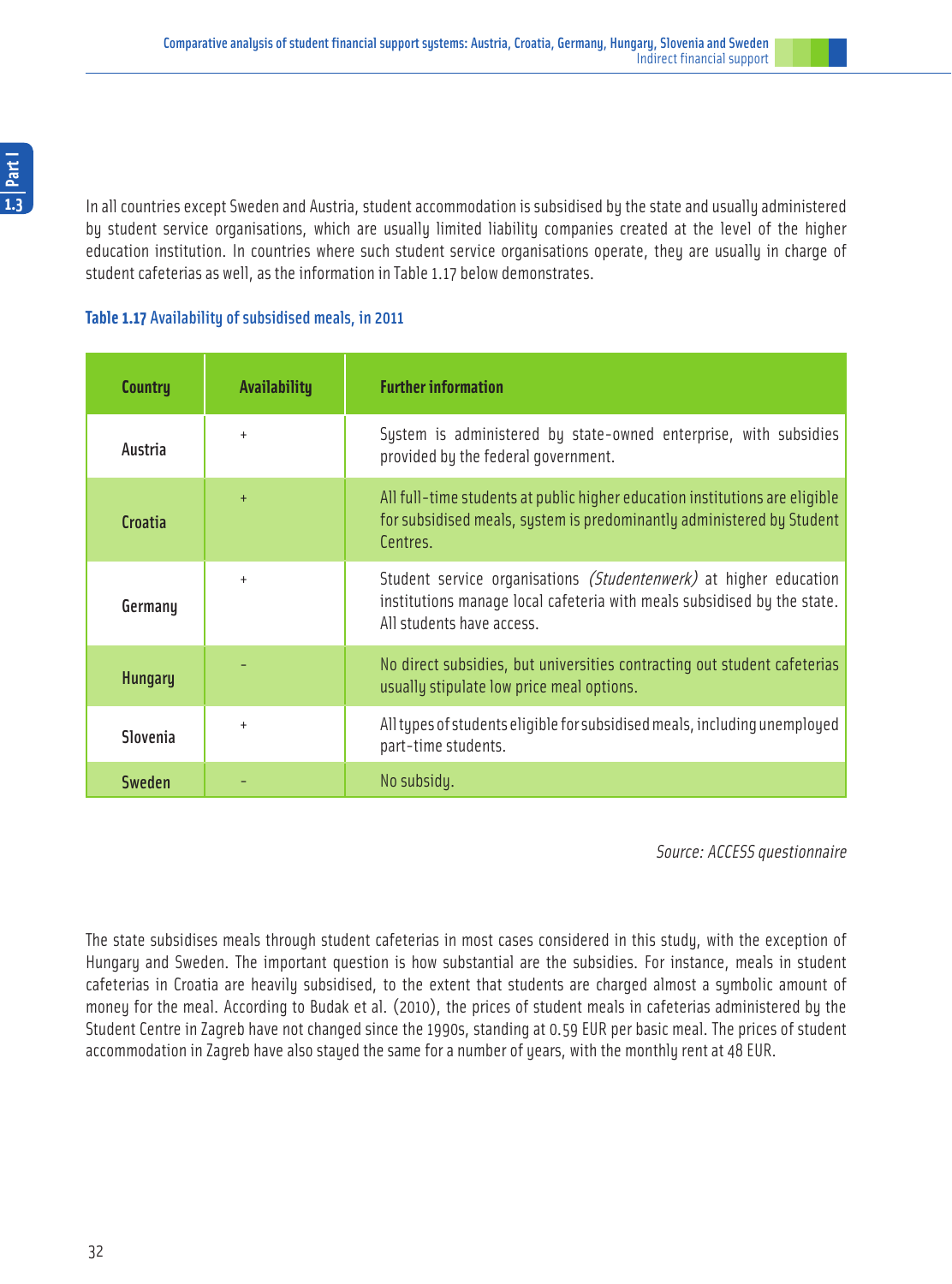#### **Table 1.18** Tax benefits and family allowance, in 2011

| Country        | <b>Availability</b> | Tax benefits and family allowance                                      |
|----------------|---------------------|------------------------------------------------------------------------|
| Austria        | $+$                 | Family allowance and tax benefits to families until age 24.            |
| Croatia        | $+$                 | Family allowances and tax benefits for families until 26 years of age. |
| Germany        | $+$                 | Family allowance and tax benefits for families until 27 years of age.  |
| <b>Hungary</b> |                     | No student-specific tax benefits.                                      |
| Slovenia       | $\ddot{}$           | Family allowances and tax benefits for families until 26 years of age. |
| Sweden         | $- / +$             | No tax benefits.                                                       |

Source: ACCESS questionnaire

#### **Table 1.19** Travel allowance, in 2011

| <b>Country</b>  | <b>Travel</b>                                                                                                                                                                                                                                                                   |
|-----------------|---------------------------------------------------------------------------------------------------------------------------------------------------------------------------------------------------------------------------------------------------------------------------------|
| Austria         | Transport cost allowance, available to students receiving Study Grants and eligibility depends<br>on their actual transport costs.                                                                                                                                              |
| <b>Croatia</b>  | Travel expenses not covered by state-level financial support, but students often have local<br>travel partly covered by city governments. There is also a youth railcard available for reduced<br>ticket price, and individual coach companies may offer student price tickets. |
| Germany         | Student service organisations <i>(Studentenwerk)</i> or the local student union negotiate with local<br>public transport providers for subsidised travel expenses.                                                                                                              |
| <b>Hungary</b>  | Reduced ticket prices for students available but dependent on local transport agencies.                                                                                                                                                                                         |
| <b>Slovenia</b> | 50% of a monthly pass for transportation from place of residence to place of study; all full-<br>time and unemployed part-time students are entitled to them.                                                                                                                   |
| Sweden          | Extra student loans available for travel costs.                                                                                                                                                                                                                                 |

Source: ACCESS questionnaire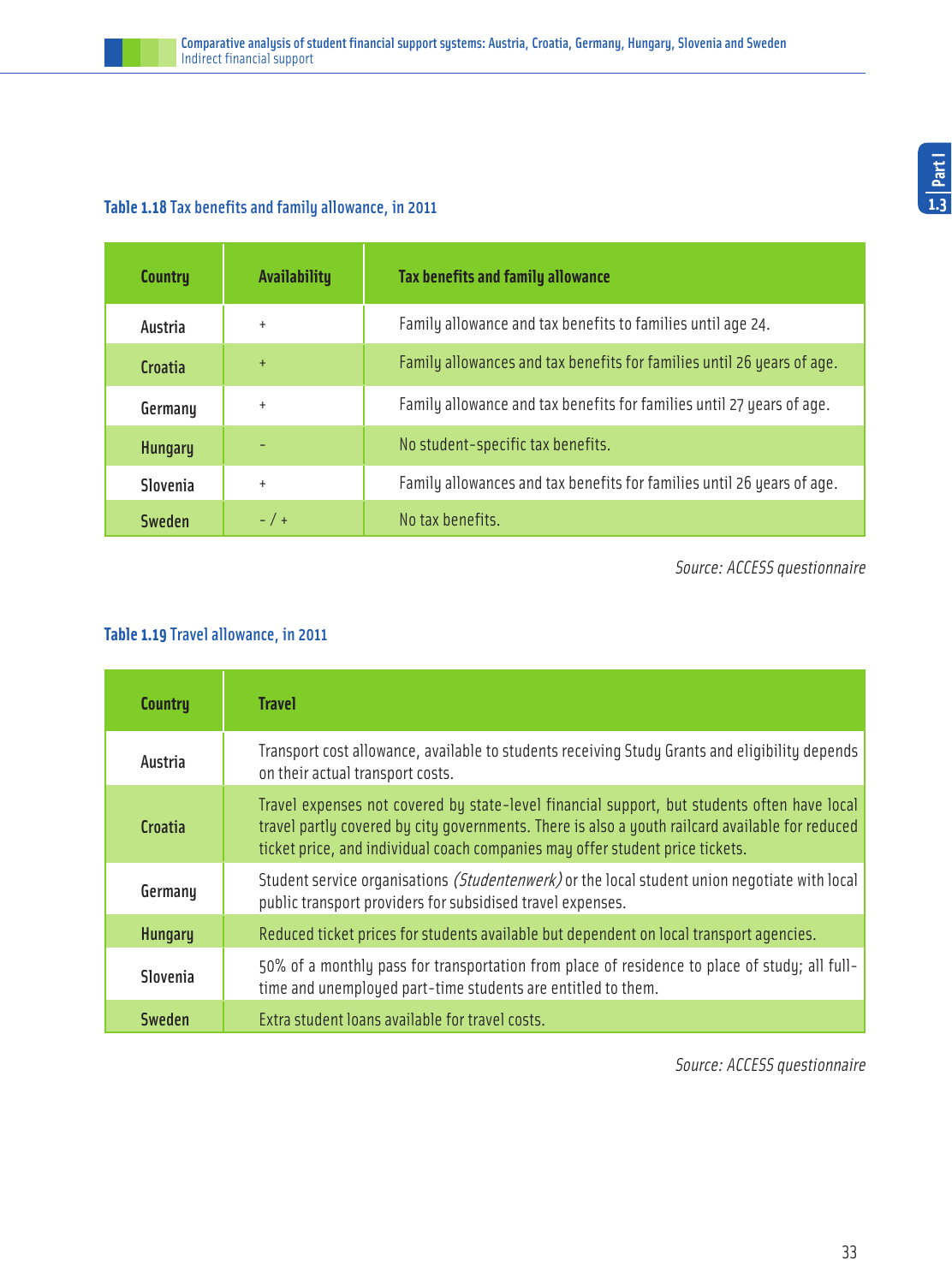Transport costs of students are typically subsidised by local governments of cities in which higher education institutions are located, but in some countries these costs are also covered for students from a central level (for instance, in Austria and Slovenia).

#### **Table 1.20** Health insurance provision, in 2011

| <b>Country</b> | <b>Availability</b> | <b>Further information</b>                                                                                                                                          |
|----------------|---------------------|---------------------------------------------------------------------------------------------------------------------------------------------------------------------|
| Austria        | $+$                 | Students are co-insured through their parents until the age of 24. If the<br>students are self-insured then the state pays half of monthly health<br>insurance fee. |
| Croatia        | $+$                 | All students receive mandatory health insurance through the state.                                                                                                  |
| Germany        | $+$                 | Until 30 years of age or 14th semester of study students are covered by<br>national health insurance.                                                               |
| <b>Hungary</b> | $+$                 | All students receive mandatory health insurance through the state.                                                                                                  |
| Slovenia       | $\ddot{}$           | All students receive mandatory health insurance through the state.                                                                                                  |
| Sweden         | $+$                 | All students receive mandatory health insurance through the state.                                                                                                  |

Source: ACCESS questionnaire

In all the analysed cases, students are covered by mandatory national health insurance schemes. In some cases, they are co-insured through their parents until a certain legally determined age (for instance, in Austria until the age of 24).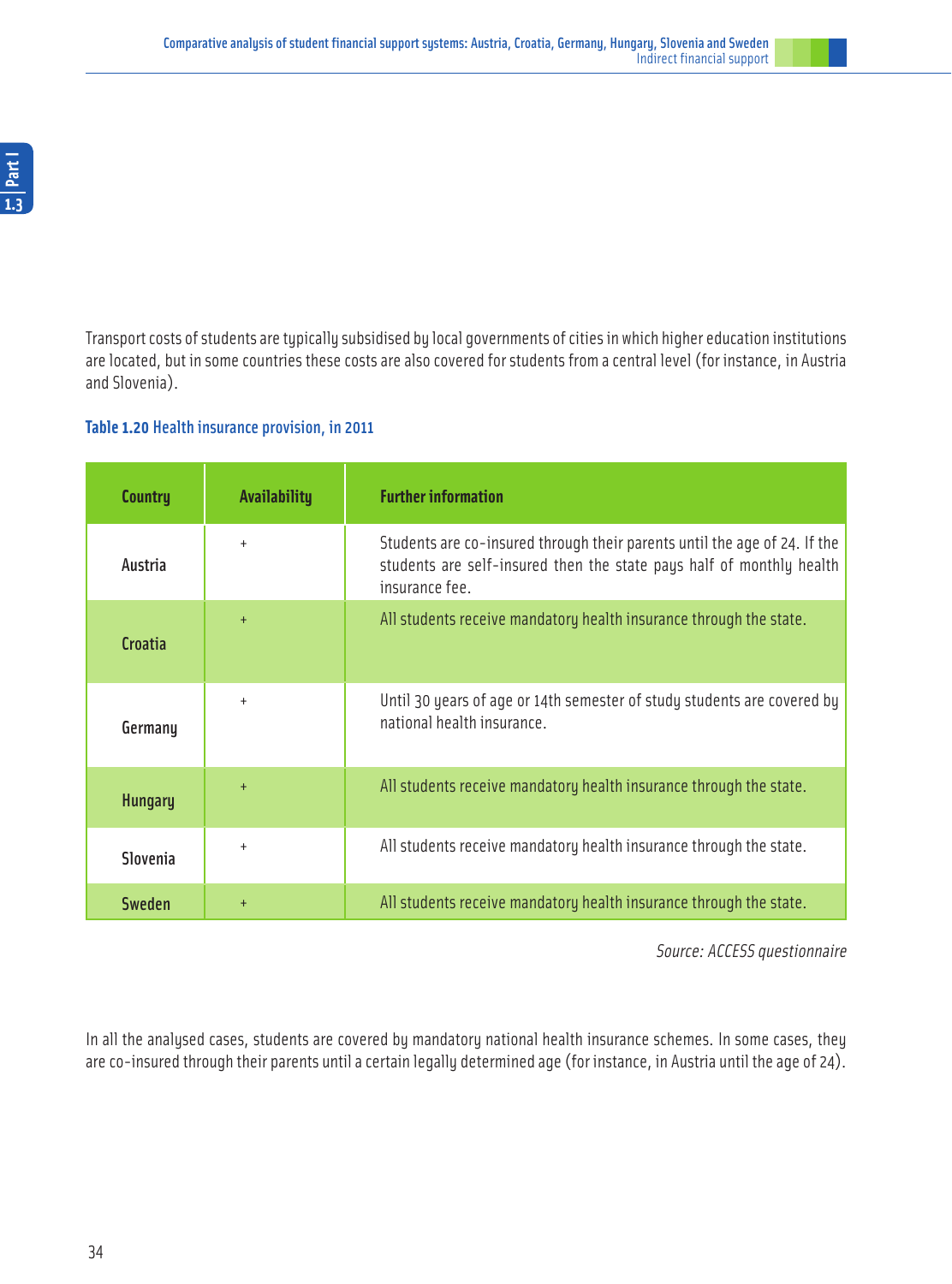## 1.4

## **Financial support for international mobility**

When considering financial support for international mobility, it is important to consider both outgoing and incoming mobility to a particular country. With respect to outgoing mobility, this section attempts to compare two aspects: whether available state grant programmes are portable in the case that students are continuing their study programme abroad, and whether the state administers grant programmes specifically designed for study abroad purposes. With respect to incoming mobility, the question is whether countries provide financial support for incoming students in order to encourage incoming mobility and to what extent foreign students have access to domestic grant programmes.

#### **Outgoing mobility**

#### **Table 1.21** Portability of grants, in 2011

| <b>Country</b> | <b>Type of grant</b>                                                                   | <b>Portability</b>                                                         |
|----------------|----------------------------------------------------------------------------------------|----------------------------------------------------------------------------|
| Austria        | State-administered grant programme.                                                    | Yes, the basic Study Grant is extended into<br>the grant for study abroad. |
| Croatia        | State-administered grant programmes.                                                   | Yes, but only if no other student financial<br>support is received.        |
| Germany        | BAföG grants and loans and other state-<br>administered student loans.                 | Yes.                                                                       |
| <b>Hungary</b> | State-funded scholarships, administered by<br>Hungarian higher education institutions. | No.                                                                        |
| Slovenia       | State-administered grant programmes.                                                   | Yes.                                                                       |
| Sweden         | State-administered grant and student loan<br>programmes.                               | Yes.                                                                       |

Source: ACCESS questionnaire

As can be seen from Table 1.21 above, the dominant picture with respect to portability is that grants are portable. The notable exception to the portability of grants is Hungary, while all other countries make provisions that enable domestic students to carry the awarded financial support with them to another country of study. In Austria, students who are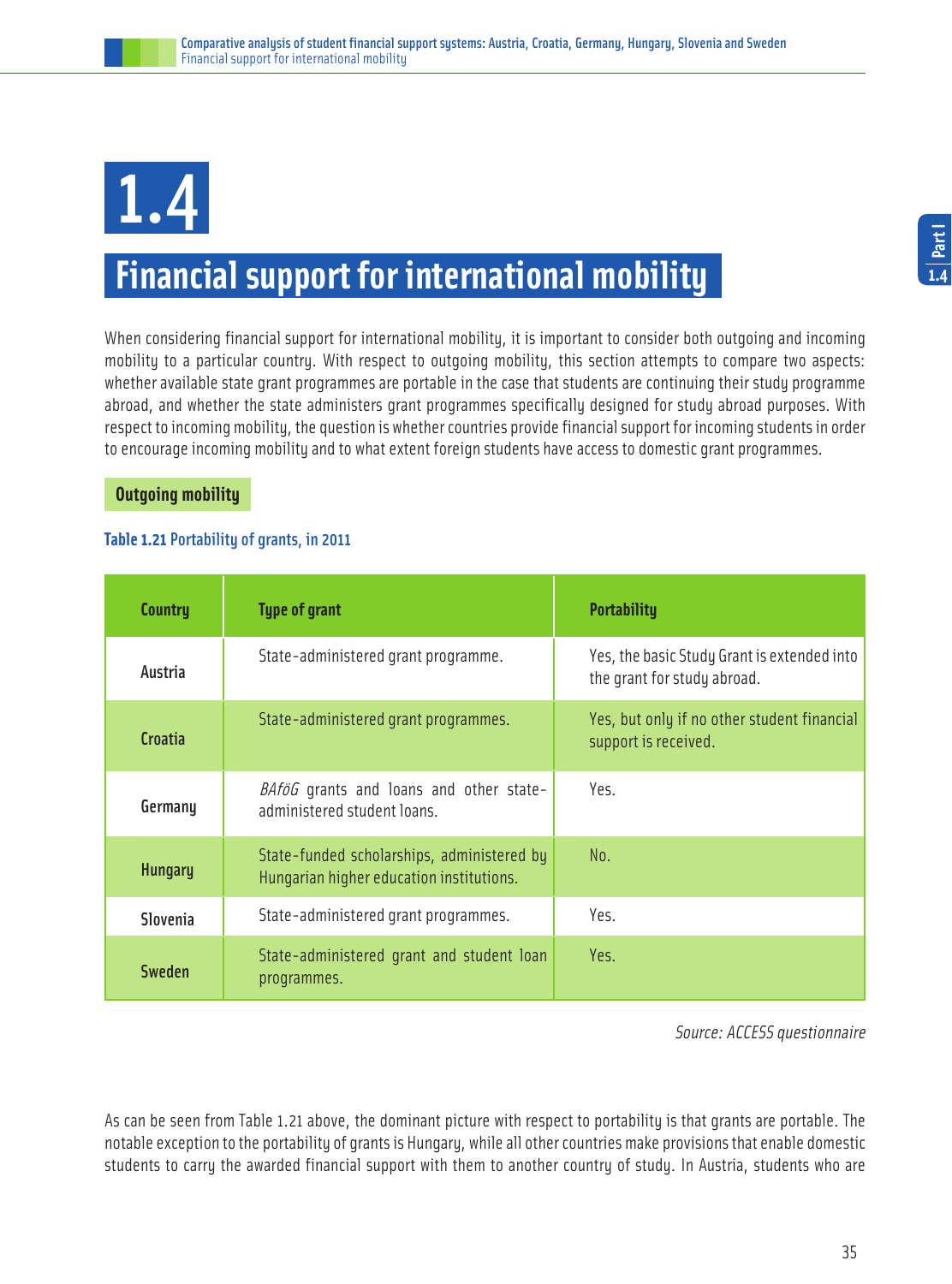**1.4Part I**

recipients of the Study Grant need to contact the responsible agency if they want to study abroad and their Study Grant will be extended into the programme called a Grant for Study Abroad. In the case of Croatia, state-administered scholarships may be carried over to another country only in case this is the sole source of financial support that students have at their disposal.

#### **Table 1.22** Grants and student loans for outgoing mobility, in 2011

| Country        | Availability | <b>Type of grant</b>                                                                                    |
|----------------|--------------|---------------------------------------------------------------------------------------------------------|
| Austria        | $+$          | Mobility grant, other bilateral and multilateral programmes.                                            |
| Croatia        | $+$          | Bilateral and multilateral mobility programmes.                                                         |
| Germany        | $\ddot{}$    | Grant for one year to cover tuition fees, other bilateral and multilateral<br>programmes.               |
| <b>Hungary</b> | $\ddot{}$    | Specific state-funded programmes for outgoing mobility, other<br>bilateral and multilateral programmes. |
| Slovenia       | $\ddot{}$    | programmes and other bilateral and multilateral<br>State grant<br>programmes.                           |
| <b>Sweden</b>  | $\ddot{}$    | Extra mobility loans, other bilateral and multilateral programmes.                                      |

Source: ACCESS questionnaire

All countries have bilateral and multilateral mobility programmes and participate in various EU programmes for mobility - most notably Erasmus. However, all countries except for Croatia have a specifically designed state support programme for outgoing mobility, recognising outward mobility as an important societal goal.

#### **Incoming mobility**

The following Table 1.23 below refers to incoming mobility, analysing the extent to which existing state programmes of direct support in the form of grants and student loans are accessible to foreign students.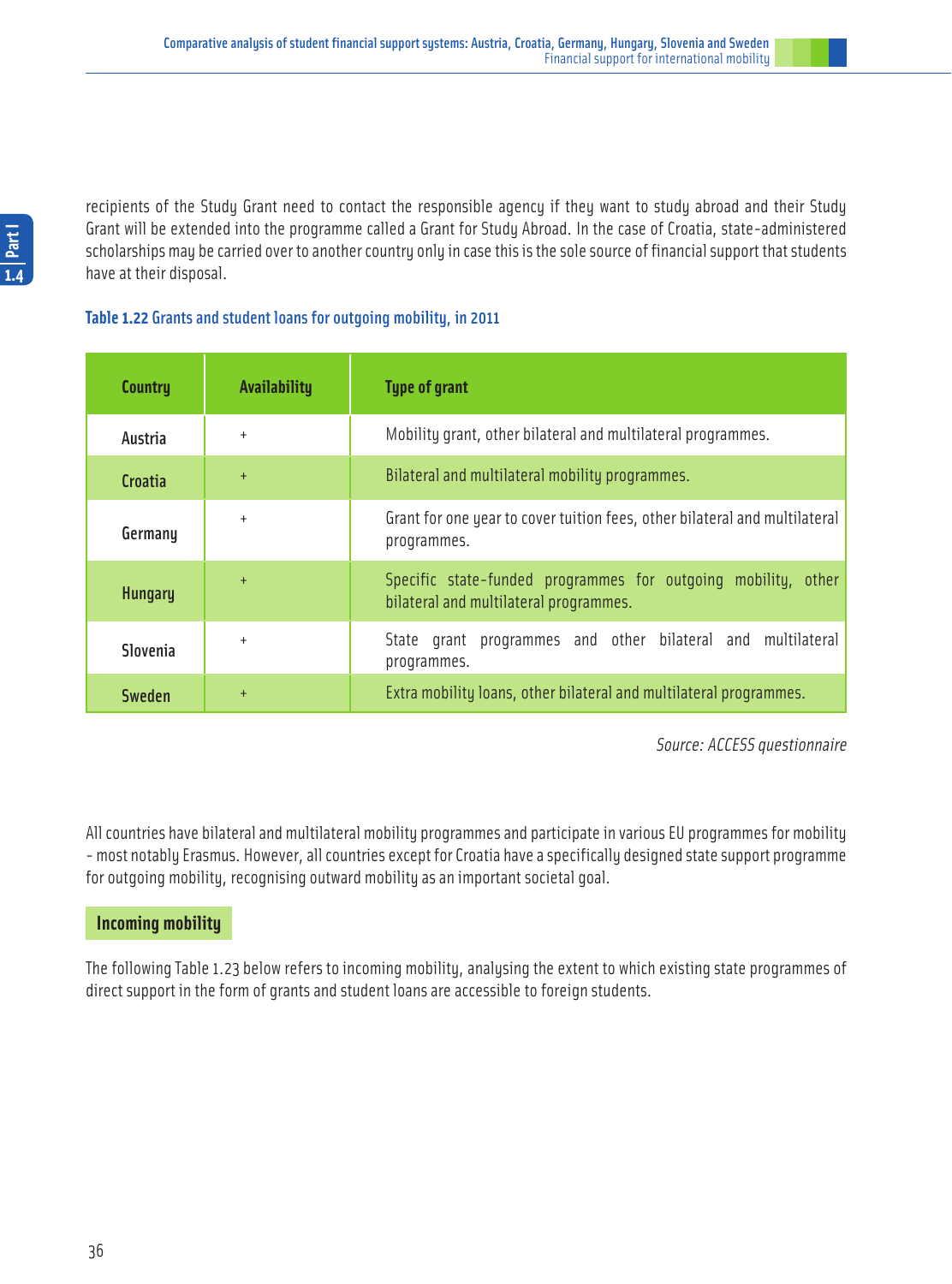#### **Table 1.23** Eligibility of foreign students for grants and student loans, in 2011

| <b>Country</b> | Grant<br>Availability | Availability<br><b>Family/partner contributions</b>                                                                                                                                                                                                                   |           | Loan                                                                                                                                                                                                                 |
|----------------|-----------------------|-----------------------------------------------------------------------------------------------------------------------------------------------------------------------------------------------------------------------------------------------------------------------|-----------|----------------------------------------------------------------------------------------------------------------------------------------------------------------------------------------------------------------------|
| Austria        | $\ddot{}$             | EU students treated the same as domestic,<br>and are eligible to apply to federal<br>financial support programmes. Some<br>students from non EU/EEA also receive<br>status of domestic students with respect<br>to access to federal financial support<br>programmes. | $+$       | Public student loan<br>programme for covering<br>tuition fees available to all<br>EU/EEA students.                                                                                                                   |
| <b>Croatia</b> |                       | State-administered<br>financial<br>support<br>programmes not open to foreign nationals;<br>they can access scholarships only through<br>bilateral and multilateral scholarship<br>programmes.                                                                         |           | No public student loan<br>programme.                                                                                                                                                                                 |
| Germany        | $+/-$                 | BAföG grants and loans awarded to<br>international students only by exception.                                                                                                                                                                                        | $+/-$     | Loan programme only<br>limitedly available to<br>foreign students.                                                                                                                                                   |
| <b>Hungary</b> | $\ddot{}$             | Foreign students with resident status and<br>studying on state-funded place at the<br>higher education institution are eligible<br>to apply to student financial support<br>programmes.                                                                               | $\ddot{}$ | <b>Public student loan</b><br>programme available to<br>foreign students with<br>resident status and studying<br>on state-funded places.                                                                             |
| Slovenia       | $\ddot{}$             | State-administered<br>financial<br>support<br>programme is open to EU/EEA citizens on<br>equal terms as those of Slovenian citizens.                                                                                                                                  |           | No public student loan<br>programme.                                                                                                                                                                                 |
| <b>Sweden</b>  | $\ddot{}$             | EU citizens or relatives of EU citizens<br>who either have a permanent residence<br>in Sweden, or are employed or self-<br>employed in Sweden, or are married or<br>cohabiting with such a person in Sweden.                                                          | $\ddot{}$ | EU citizens or relatives of<br>EU citizens who either have<br>a permanent residence in<br>Sweden, or are employed or<br>self-employed in Sweden,<br>or are married or cohabiting<br>with such a person in<br>Sweden. |

Source: ACCESS questionnaire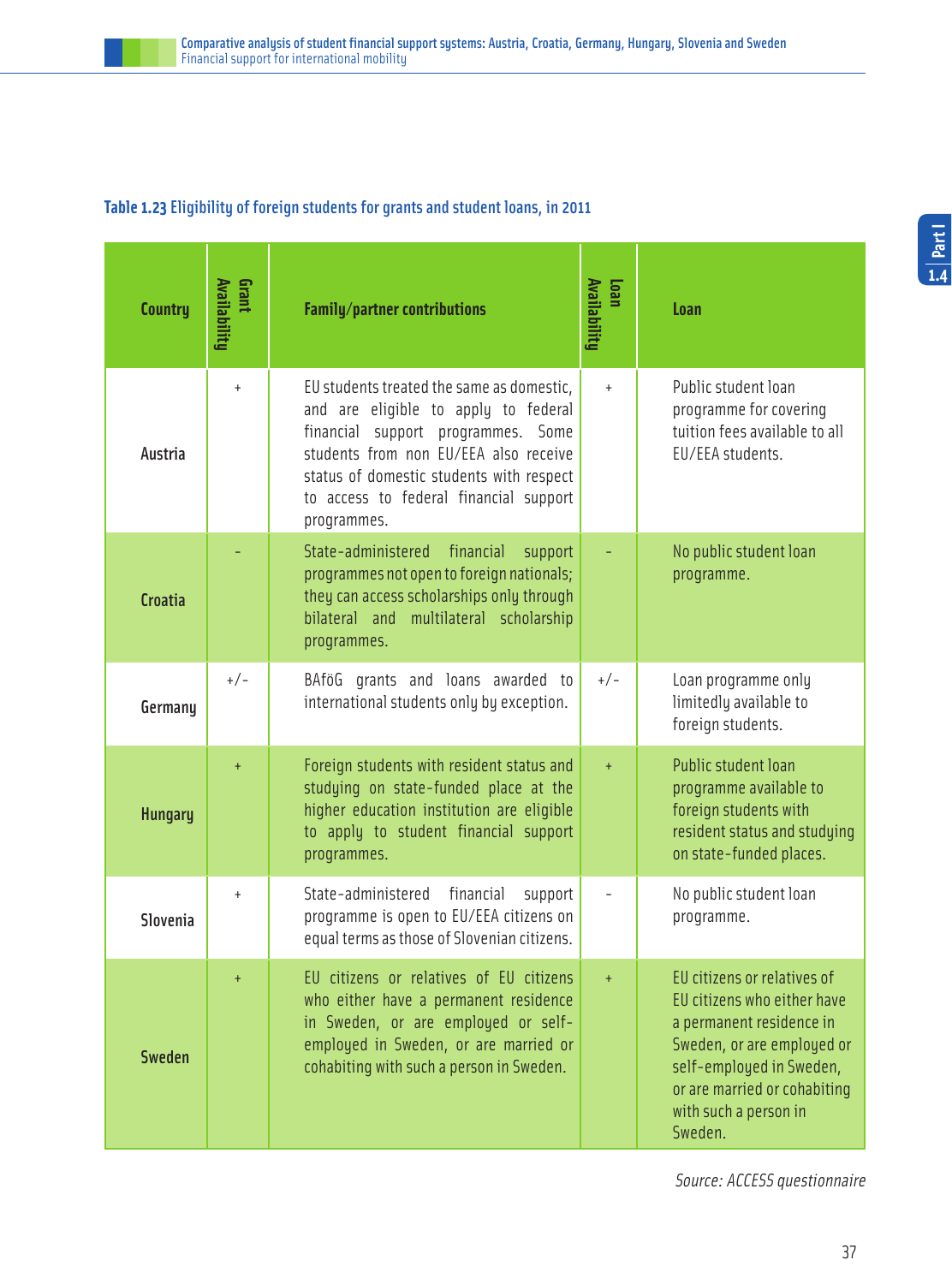International students in Germany can only gain access to domestic grant and student loan programmes through certain exceptions and it is possible that this is rule is present in other countries as well. Since access to grants/student loans is conditional on being accepted to a study programme in Germany, if admission to a programme requires the knowledge of the official language, this presents an obstacle difficult to surmount for foreign nationals. This condition may be particularly difficult to satisfy in the cases of Hungary and Slovenia and Sweden. In Croatia, however, state-administered programmes of financial support are not open to foreign nationals. The status of these programmes will have to change with the accession of Croatia to the EU. According to EU law, students from EU countries have the right to free movement in all member states. They may not be refused access to education or training in another EU country on account of their nationality and they have the same rights and/or obligations as local students. This means that if student loans or grants exist for domestic students, students from other EU countries are also eligible (European Commission, 2011b). On the other hand, as long as the language requirement for enrolment in higher education remains in place, a hidden obstacle will obstruct access of foreign students to these programmes as is the case in Slovenia, Sweden and Hungary.

In addition to opening access to domestic student financial support for foreign nationals, countries can design specific programmes to attract incoming mobility. Germany administers world-renowned programmes through the German Academic Exchange Service (Deutscher Akademischer Austauschdienst - hereafter: DAAD), which offers grants for foreign students and young academics to pursue their studies or further education of limited duration at German higher education institutions. Similarly, the Austrian Agency for International Mobility and Cooperation in Education, Science and Research (Österreichischer Austauschdienst - hereafter ÖAD) has programmes both for incoming and outgoing academic mobility. According to information on the  $\ddot{\theta}AD$  web site, it was founded in 1961 as an association of the Austrian Rectors' Conference with the objective of supporting international students studuing in Austria. According to an  $\ddot{\theta}AD$ report, in 2011 there were 877 outgoing students and 2,149 incoming students receiving financial support for mobility in Austria, which included national grants and grants from third party sources (ÖAD, 2011a). Compared to the previous period which was marked by a higher outgoing and lower incoming mobility, these numbers show an overall balance.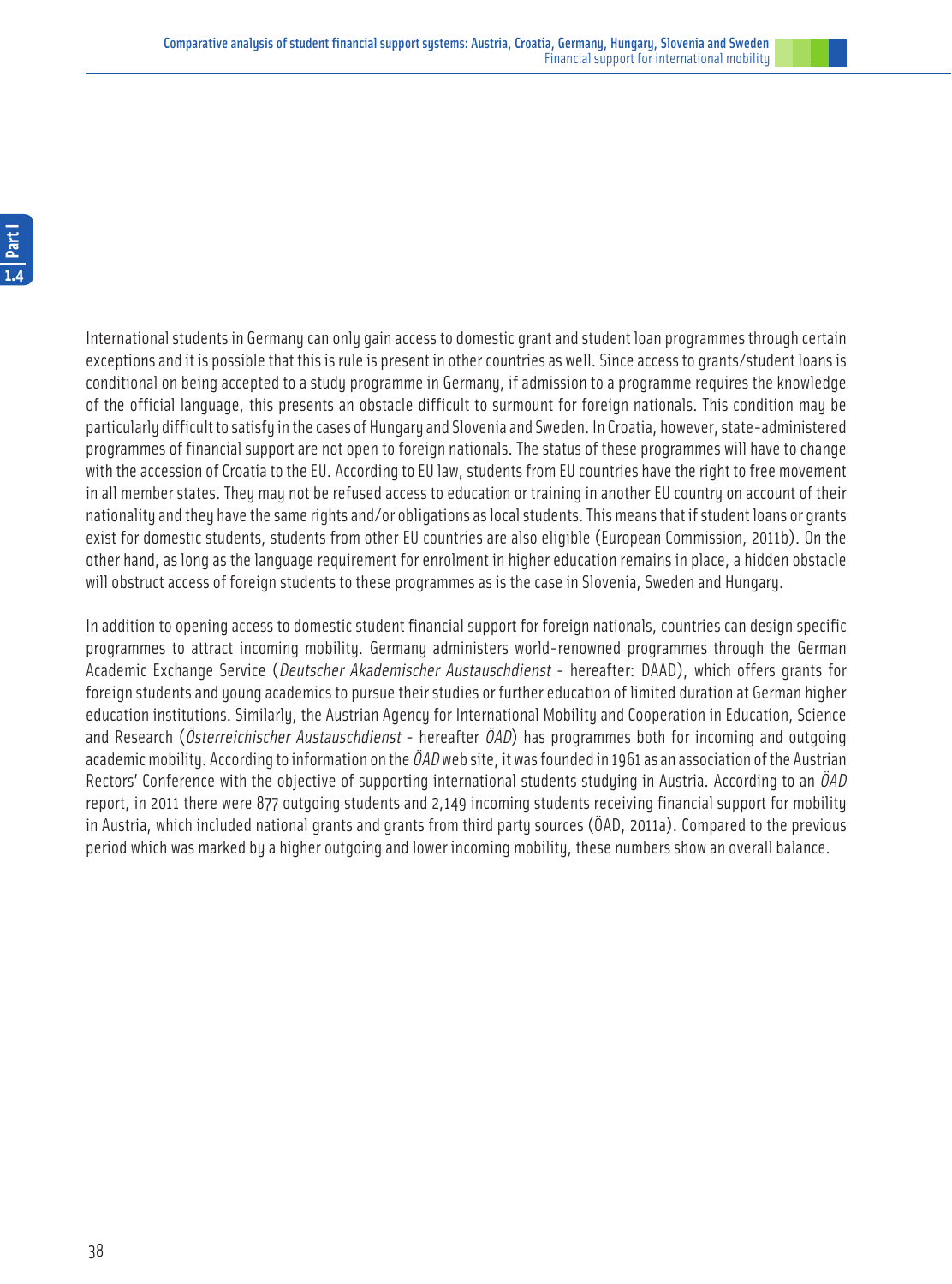

### **Management of student financial support**

In this section, the focus is on identifying public bodies responsible for the administration of student financial support programmes in the countries analysed in this study. Drawing from information presented in more detail in the country case studies, this section will separately analyse the bodies responsible for direct financial support and those responsible for indirect financial support. The analysis focuses on whether the countries have predominantly centralised or decentralised management systems in the area of financial support to students.

#### **Table 1.24** Public bodies responsible for direct financial support programmes, in 2011

| <b>Country</b> | Body responsible. Level of (de)centralisation.                                                                                                                                                                                                                                                                                       |
|----------------|--------------------------------------------------------------------------------------------------------------------------------------------------------------------------------------------------------------------------------------------------------------------------------------------------------------------------------------|
| Austria        | • Centralised system.<br>• Federal Study Grant Authority: a public body supervised by the Austrian Federal Ministry for<br>Education, the Arts and Culture.                                                                                                                                                                          |
| Croatia        | • Partially centralised system.<br>• Ministry of Science, Education and Sports is responsible by law for student financial support<br>in Croatia.<br>• Local and regional government provide their own grants and may provide subsidies for<br>transport.                                                                            |
| Germany        | • Centralised system.<br>• Federal Office of Administration administers the BAföG.                                                                                                                                                                                                                                                   |
| <b>Hungary</b> | • Partially centralised system.<br>Higher education institutions receive funds from the state and administer student financial<br>support in the form of scholarships.<br>• Student Loan Company is a public body that administers the loan programme, but the<br>application procedure is managed by higher education institutions. |
| Slovenia       | • Centralised system.<br>Ministry of Labour, Family and Social Affairs is in charge of scholarships and meal subsidies.<br>٠<br>Ministry of Higher Education, Science and Technology is in charge of student accommodation.<br>۰                                                                                                     |
| Sweden         | • Centralised system.<br>• Swedish National Board of Student Aid (CSN), a public body in charge of administering<br>student funding.                                                                                                                                                                                                 |

**1.5Part I**

Source: ACCESS questionnaire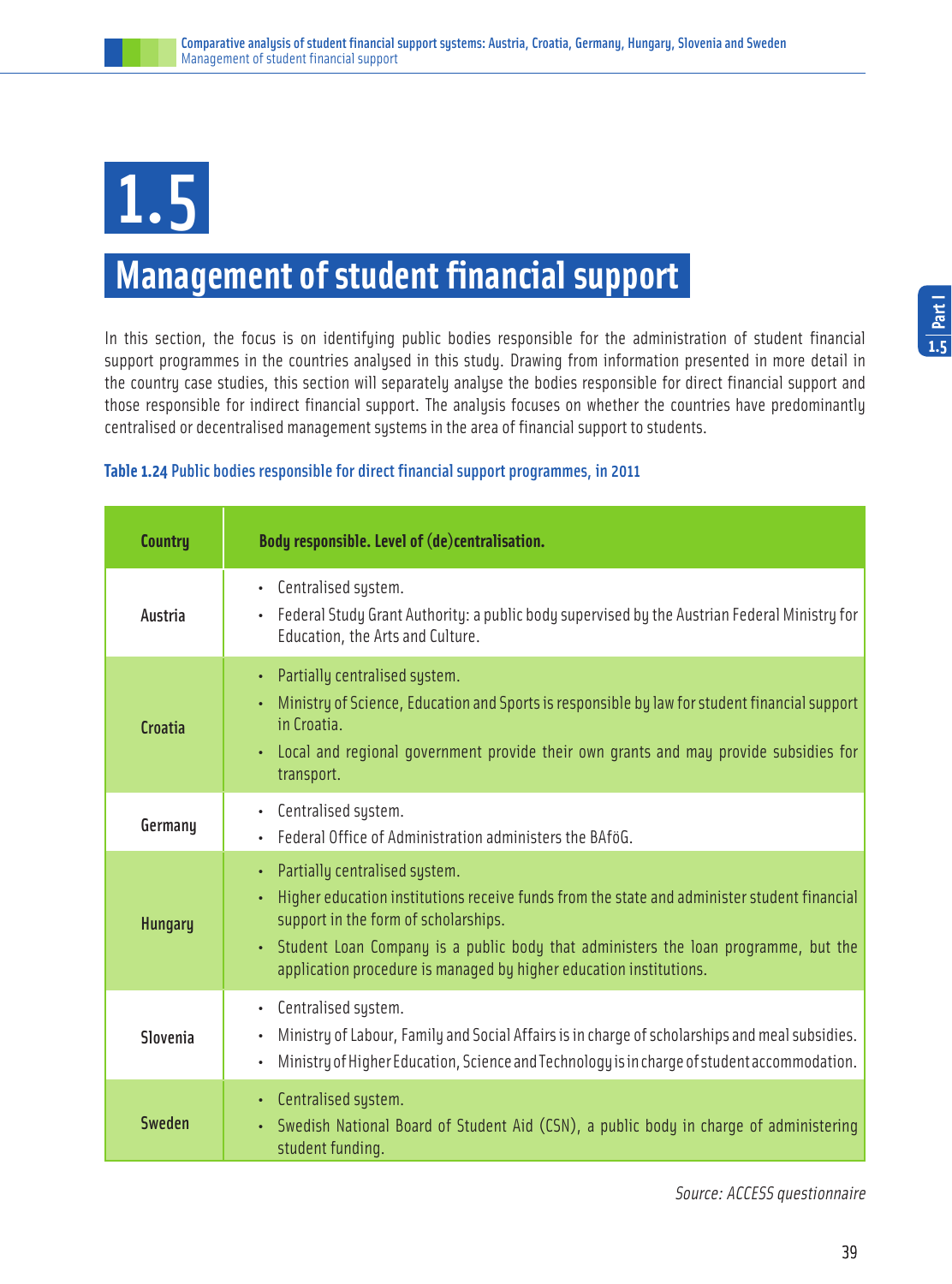Direct forms of student financial support are mainly managed at a centralised national level. The main difference existing between the countries examined is whether there is a separate public body set up with the mandate of managing these programmes, or whether the programmes are managed within the government, within the responsible ministry. If the cases are summarised in this way, there is a clear distinction between Slovenia and Croatia, on one side, and all the other cases. In these two cases, direct forms of student financial support are managed directly within the government, by a particular ministry. In the case of Croatia, this is the Ministry of Science, Education and Sports, while in the case of Slovenia the responsible body is the Ministry of Labour, Family and Social Affairs. In the rest of the country cases, an independent public body is set up with the mandate of governing the system. From the perspective of classic public administration theory, this should encourage more professionalism and less direct political influence on the objectives and the implementation of programmes. In practice, however, the extent to which this is true depends on whether the institution in question is actually able to ensure their independence from the government. The described financial support programmes require rather extensive administration, which sometimes causes the system to be slow-moving and create delays in the payment of grants, which is further exacerbated if the responsible units in the particular bodies are understaffed.

| <b>Country</b> | Body responsible, level of de/centralisation                                                                                                                                                                                                                                                                                                                                                                                    |
|----------------|---------------------------------------------------------------------------------------------------------------------------------------------------------------------------------------------------------------------------------------------------------------------------------------------------------------------------------------------------------------------------------------------------------------------------------|
| Austria        | Federal Study Grant Authority is in charge of tax subsidies and social transfers based on student<br>status. Student accommodation and the provision of meals are not managed by the state.                                                                                                                                                                                                                                     |
| <b>Croatia</b> | Student Centres, public bodies attached to public university, manage student accommodation,<br>cafeterias and cultural programmes.                                                                                                                                                                                                                                                                                              |
| Germany        | German National Association for Student Affairs (Deutsches Studentenwerk) is the umbrella<br>organisation for the 58 local student service organisations (Studentenwerk) which provide<br>student accommodation services and meals.                                                                                                                                                                                             |
| <b>Hungary</b> | Unclear which body is in charge of student accommodation.<br>Provision of meals subcontracted out to private providers.                                                                                                                                                                                                                                                                                                         |
| Slovenia       | The Ministry of Labour, Family, Social Affairs and Equal Opportunities is in charge of meal<br>subsidies, whereas the Ministry of Higher Education, Science and Technology is in charge of<br>student accommodation. Student Dormitories are public bodies which manage the university<br>accommodation system, and in addition to that the University Student Organisation in Ljubljana<br>also manages student accommodation. |
| Sweden         | Decentralised system sometimes administered by higher education institutions and sometimes<br>by local counties or communities.                                                                                                                                                                                                                                                                                                 |

#### **Table 1.25** Public body responsible for indirect financial support programmes, in 2011

Source: ACCESS questionnaire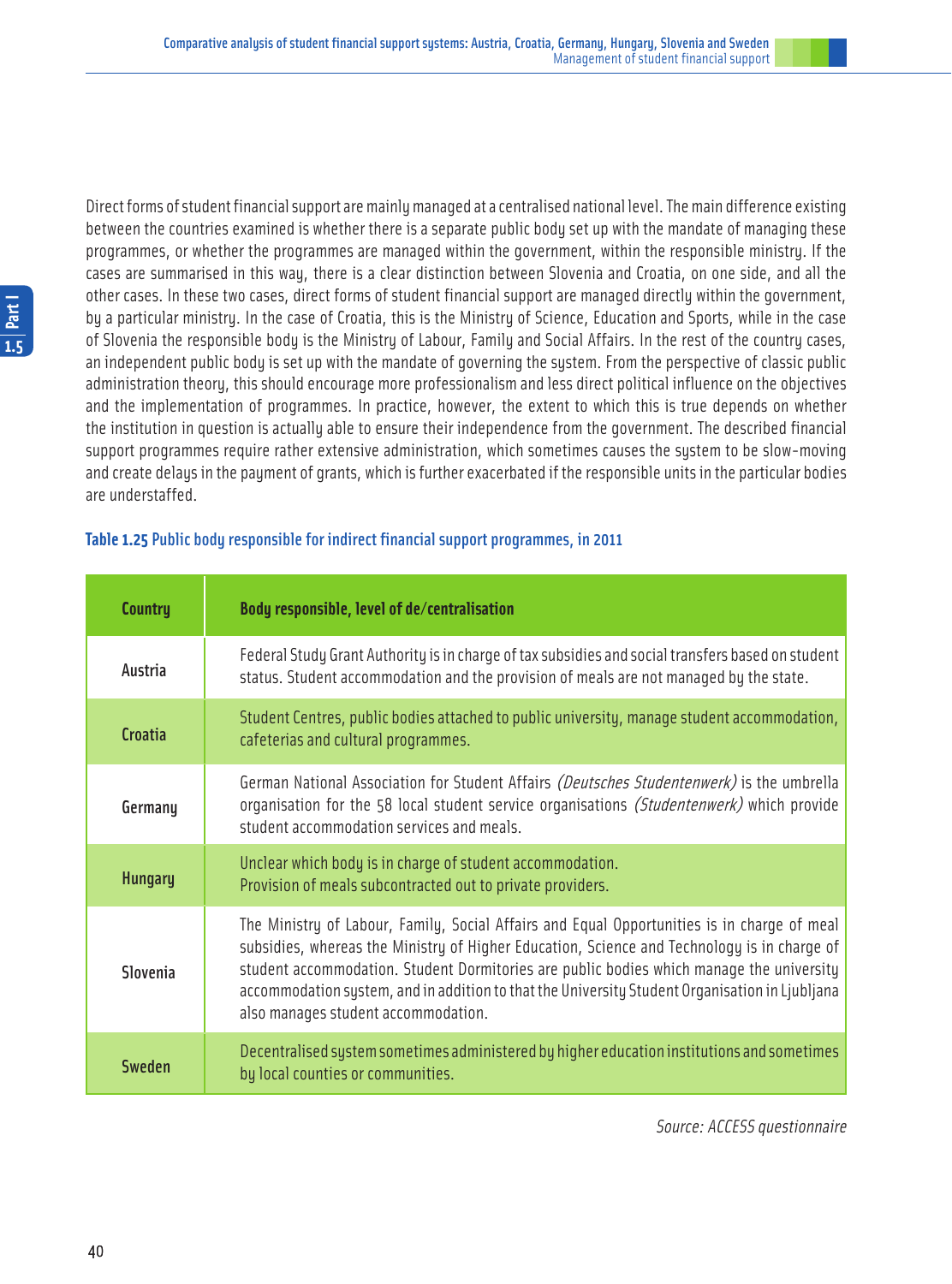

With respect to the ways in which indirect forms of financial support to students are administered, support such as student accommodation, cafeterias and cultural programmes are usually managed at the level of higher education institutions. Differences among the countries relate to whether the state directly subsidises any of these programmes or whether those costs are included in a larger operating budget. There are also differences relating to whether funds for indirect financial support are handled by subsidiary student service organisations, directly by higher education institutions or by other institutions providing subsidised student services (e.g. travel). For instance, in Hungary and Austria the provision of meals in student cafeterias is not part of the state-funded student financial support system, but is contracted out to private providers.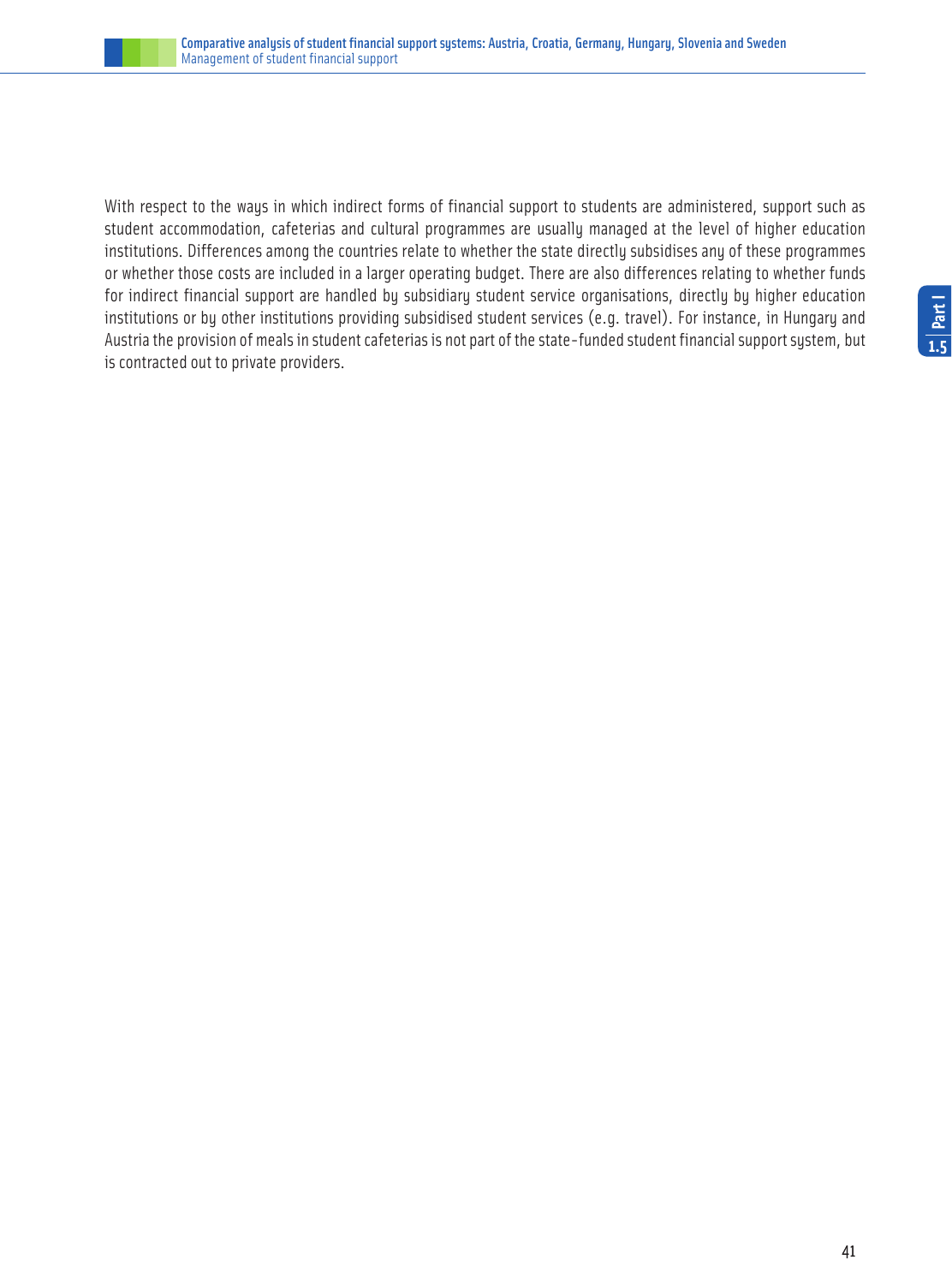1.6

## **Strengths and weaknesses of student financial support systems**

Experts from countries whose student financial support systems were examined in this study were asked to comment on what they see as the strengths and weaknesses of the student financial support systems in their countries. Table 1.26 summarises their answers.

#### **Table 1.26** Strengths and weaknesses of existing financial support systems as reported by national experts on the ACCESS project (2011)

| <b>Country</b> | <b>Strengths</b>                                                                                                                                                                                                                                                                         | <b>Weaknesess</b>                                                                                                                                                                                                                                                                                                                                     |
|----------------|------------------------------------------------------------------------------------------------------------------------------------------------------------------------------------------------------------------------------------------------------------------------------------------|-------------------------------------------------------------------------------------------------------------------------------------------------------------------------------------------------------------------------------------------------------------------------------------------------------------------------------------------------------|
| Austria        | The Austrian Study Grant programme is<br>$\bullet$<br>a pure transfer system without any loan<br>elements.<br>The Study Grant programme has many<br>$\bullet$<br>benefits for students with a child/children.<br>The grant system is considered to be<br>$\bullet$<br>highly "unerring". | • It is sometimes confusing for students<br>that the income-limit for a study-grant<br>is different from the limit for family-<br>allowance.<br>Students with parents who are just<br>"unwilling" (but not "unable") to pay during<br>their study-period, cannot get a grant.                                                                         |
| <b>Croatia</b> | The financial circumstances of students<br>are enhanced.                                                                                                                                                                                                                                 | Subsidised student accommodation is limited<br>in terms of how many students can receive it<br>and also limited by place of residence.<br>• The number and amount of available grants is<br>small.<br>There are staff shortages at Ministry of Science,<br>Education and Sports working on student<br>financial support.                              |
| Germany        | Plurality of funding sources.<br>$\bullet$<br>Portability of student financial support.<br>$\bullet$<br>Well-developed<br>indirect<br>support<br>$\bullet$<br>National<br>managed by the<br>German<br>for<br>Student<br>Affairs<br>Association<br>(Deutsches Studentenwerk).             | Amount of public funding available is not<br>sufficient, especially in larger cities due to<br>high rent.<br>Rather extensive<br>administration<br>and<br>sometimes very slow reaction of<br>the<br>administrative apparatus create time lags<br>concerning the payment of the grant.<br>Coverage of the BAföG grants and loans is<br>not very broad. |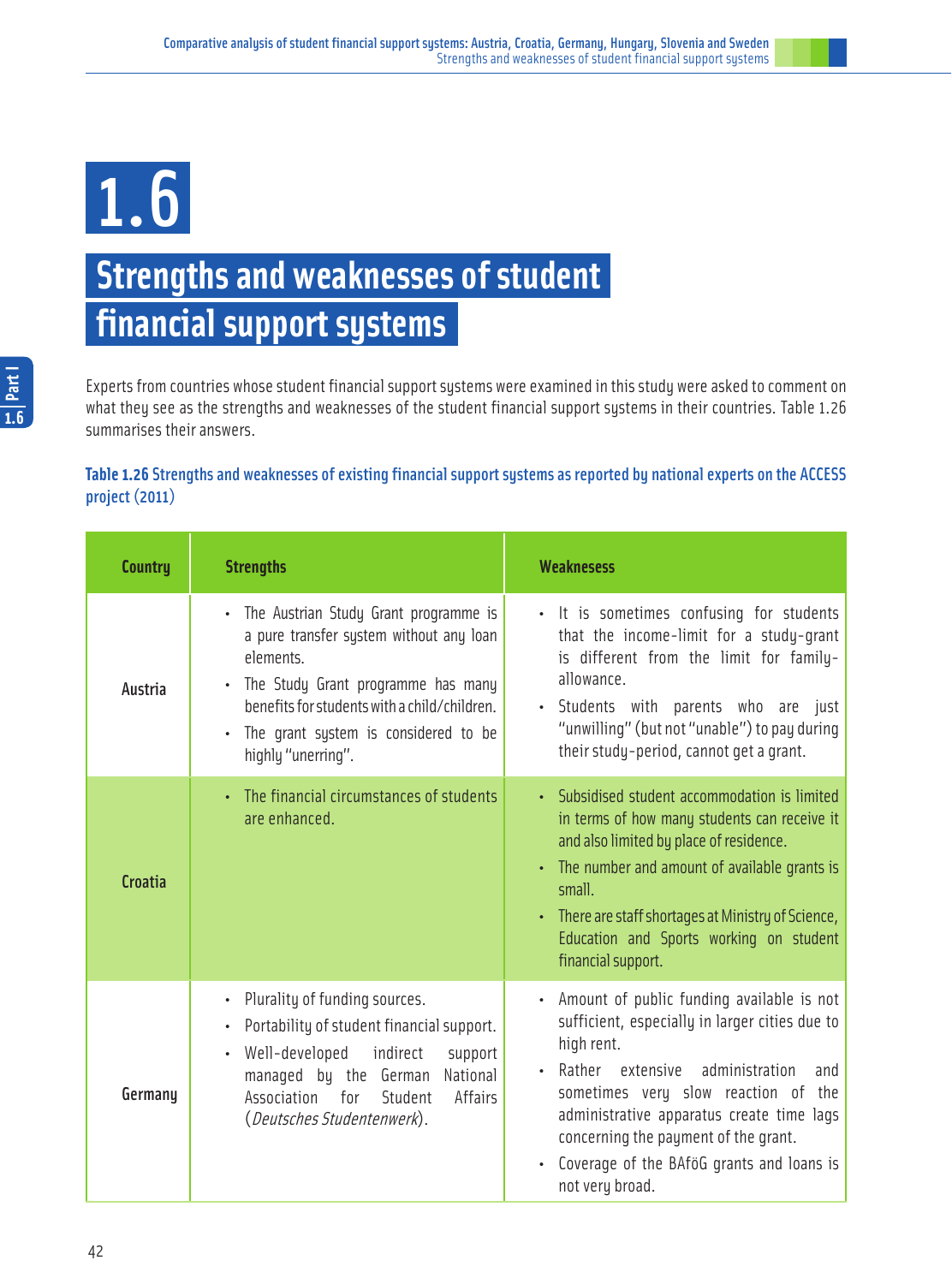| <b>Country</b> | <b>Strengths</b>                                                                                                                                                                                                                                                                                           | <b>Weaknesess</b>                                                                                                                                                                                                                                                                                                             |  |
|----------------|------------------------------------------------------------------------------------------------------------------------------------------------------------------------------------------------------------------------------------------------------------------------------------------------------------|-------------------------------------------------------------------------------------------------------------------------------------------------------------------------------------------------------------------------------------------------------------------------------------------------------------------------------|--|
| <b>Hungary</b> | and weaknesses.                                                                                                                                                                                                                                                                                            | Because of radical overhaul of the system as of 2012, experts declined to single out strengths                                                                                                                                                                                                                                |  |
| Slovenia       | • 23.2% of public funds for higher<br>education for assistance offered to<br>students, which is above the EU27<br>average of 16.7%                                                                                                                                                                         | • All students are entitled to subsidies, even<br>those who do not actually study but only<br>obtain student status for the social rights<br>and student work opportunity it offers.<br>Available subsidies still do not amount to<br>the full expenses that need to be covered.                                              |  |
| Sweden         | • System benefits students from families<br>with lower educational attainment, with<br>58% of them saying they would not<br>study without the support.<br>• Provides for equal treatment of all<br>students, regardless of their location of<br>study or social background.<br>Loan system with low costs. | • Subject to large bureaucratic machinery<br>which might at times show insensitivity to<br>individual needs and circumstances.<br>• Some students claim that student financial<br>support is not sufficient, especially for<br>those with children.<br>Grant system with high costs (awarded<br>regardless of family income). |  |

Source: ACCESS questionnaire

The sections that follow present student financial support systems of the six countries analysed in this study. These should be considered as descriptive case files that offer more detailed information about the elements of the financial support systems that were analysed in this section.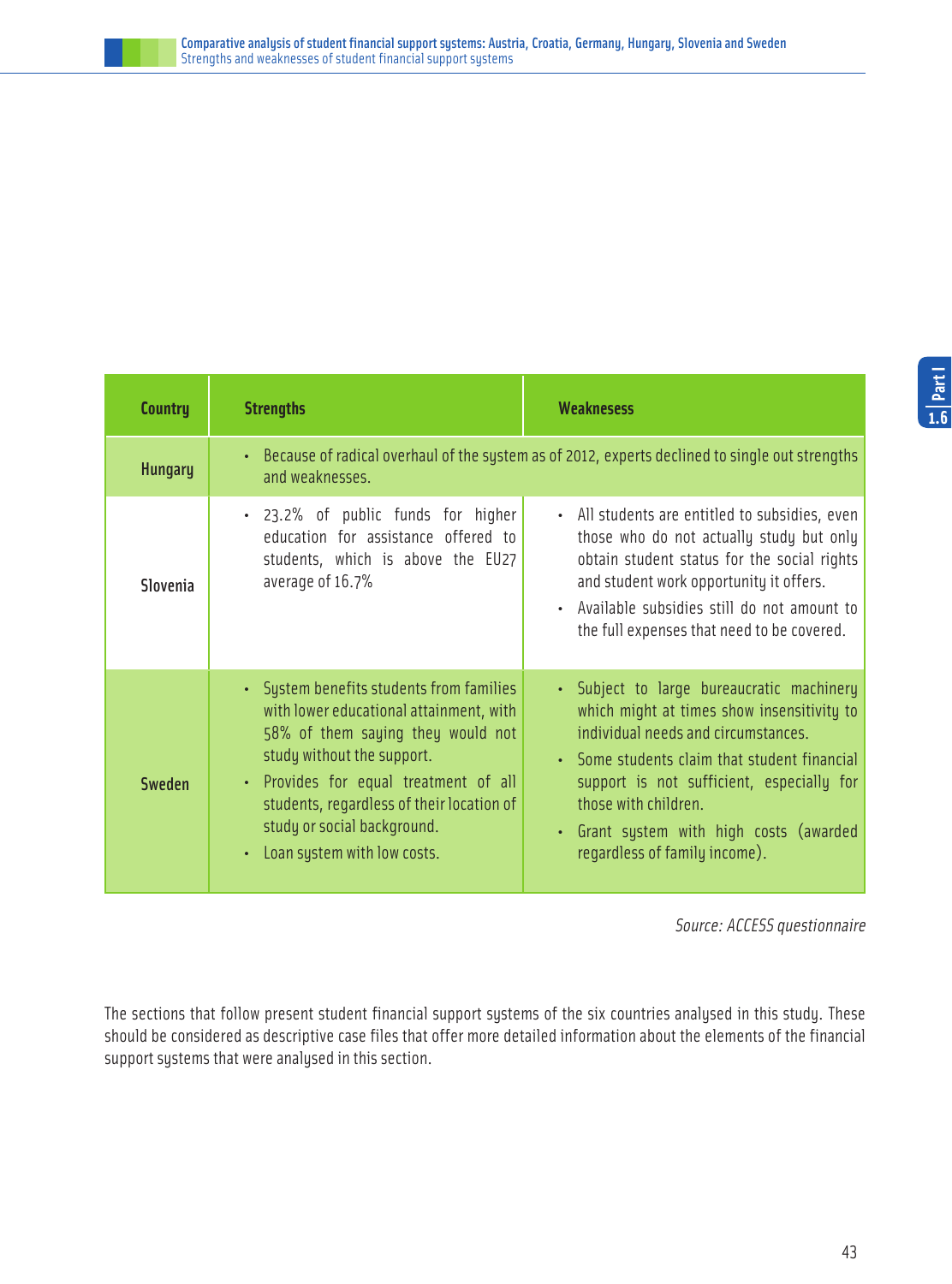## **Part II Case study: Croatia**

The Croatian higher education system is a binary system, consisting of university studies and professional studies. A peculiarity of the system is that universities can carry out both university and professional study programmes, whereas professional higher education institutions (universities of applied sciences; university colleges of applied sciences) can only carry out professional study programmes. According to the Croatian Agency for Science and Higher Education (2010), Croatia has

- • 7 public universities and 3 private universities,
- • 13 public universities of applied sciences and 2 private universities of applied sciences,
- • 3 public university colleges of applied sciences and 27 private university colleges of applied sciences.

In total, there were 148,747 students enrolled in the academic year 2010/2011 (CBS, 2012). Among the countries analysed in this study, the Croatian higher education system is only larger than the one in Slovenia in terms of student numbers. According to data of the Croatian Bureau of Statistics (CBS), the majority of students enrolled in the Croatian higher education system are enrolled in university studies (77.4%, CBS, 2012) and an overwhelming majority of students are enrolled in public higher education (ibid.). Unlike in countries where there are no part-time students recognised as a study category (e.g. Austria, Germany, Sweden), in Croatia 24.7% of students are part-time students (ibid.). Part-time students are not expected to attend lectures regularly (they follow a special programme), although they do have the opportunity to complete their study programme within the time frame of full-time study.

Currently, full-time students enrolling in their first year of studies at undergraduate and graduate level do not pay tuition fees (similarly to Austria, most of the German states, Slovenia and Sweden). However, tuition fees may be paid following the first year of study depending on the ECTS points accumulated during the academic year. Students who accumulate 55 ECTS points or above (60 ECTS is the full annual course load) do not have to pay fees, whereas other students pay a fee proportionate to the number of ECTS points that they are missing. As an example, students who have accumulated 54 ECTS points will be paying less than those who have accumulated 53 ECTS points. Part-time students, on the other hand, all pay full tuition fees, irrespective of the number of ECTS points accumulated.

According to data for the academic year 2010/2011 (CBS, 2012), 49% of students enrolled in Croatia are full-time non-fee paying students, 26% are full-time fee paying students and 25% are part-time (all fee-paying) students, meaning that 51% of students paid some amount of tuition fee. Farnell et al. (2012) show, based on EUROSTUDENT data, that students studying professional studies are more likely to incur tuition fee costs in comparison to their counterparts at university studies. The amount of tuition fees for study programmes are determined by each higher education institution.

The Ministry of Science, Education and Sports (MSES) is the central institution in charge of the student financial support system, which is coordinated jointly with higher education institutions and local student service organisations (Student Centres). Within its Directorate of Higher Education, MSES has a specialised department dedicated to the administration of the student financial support system, and its work is described in more detail in the section on management of the student financial support system below. In that section, the respective responsibilities of higher education institutions and of Student Centres are also described.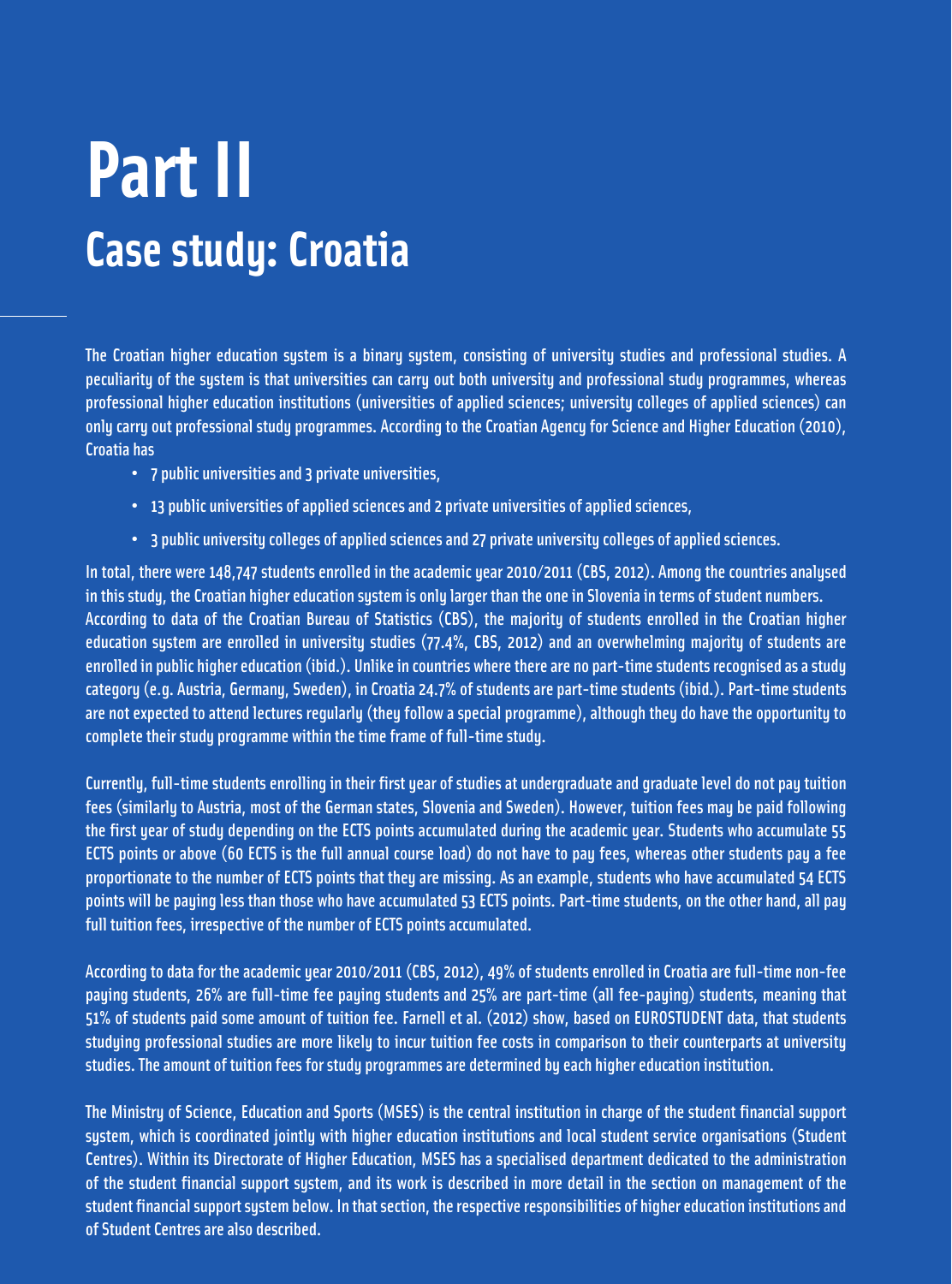# 2.1

### **Student numbers and student costs**

#### **Trends in student numbers**

Between 2006 and 2011, the total number of enrolled students in Croatia increased from 136,129 students in the academic year 2006/2007 to 148,747 students in 2010/2011, and this increase has been visible across the higher education sector (CBS, 2012). However, despite the rise of total number of enrolled students, CBS data also shows that the number of first year students in Croatia saw a decrease between 2009/2010 and 2010/2011.

#### **Table 2.1**Trends in students numbers in Croatia between 2006 and 2011

| Year      | <b>Total number</b><br>of students | <b>Number of</b><br>first year<br><b>students</b> | Number of students by institution <sup>11</sup> |         |
|-----------|------------------------------------|---------------------------------------------------|-------------------------------------------------|---------|
|           |                                    | 49,065                                            | UAS:12                                          | 16,141  |
| 2006/2007 | 136,129                            |                                                   | <b>UCAS: 13</b>                                 | 9,413   |
|           |                                    |                                                   | Universities:                                   | 109,095 |
|           |                                    | 50,990                                            | UAS:                                            | 18,735  |
| 2007/2008 | 138,126                            |                                                   | UCAS:                                           | 7,054   |
|           |                                    |                                                   | Universities:                                   | 110,720 |
|           | 134,188                            | 55,377                                            | UAS:                                            | 18,983  |
| 2008/2009 |                                    |                                                   | UCAS:                                           | 7,691   |
|           |                                    |                                                   | Universities:                                   | 105,942 |
|           | 145,263                            | 61,146                                            | UAS:                                            | 22,034  |
| 2009/2010 |                                    |                                                   | UCAS:                                           | 9,027   |
|           |                                    |                                                   | Universities:                                   | 112,437 |
|           | 148,747                            | 58,794                                            | UAS:                                            | 24,122  |
| 2010/2011 |                                    |                                                   | UCAS:                                           | 9,539   |
|           |                                    |                                                   | Universities:                                   | 113,143 |

Source: CBS (2012)

<sup>11</sup> It includes first and second cycle students of both university and professional studies. <sup>12</sup> UAS: Universities of Applied Sciences.

13 UCAS: University Colleges of Applied Sciences.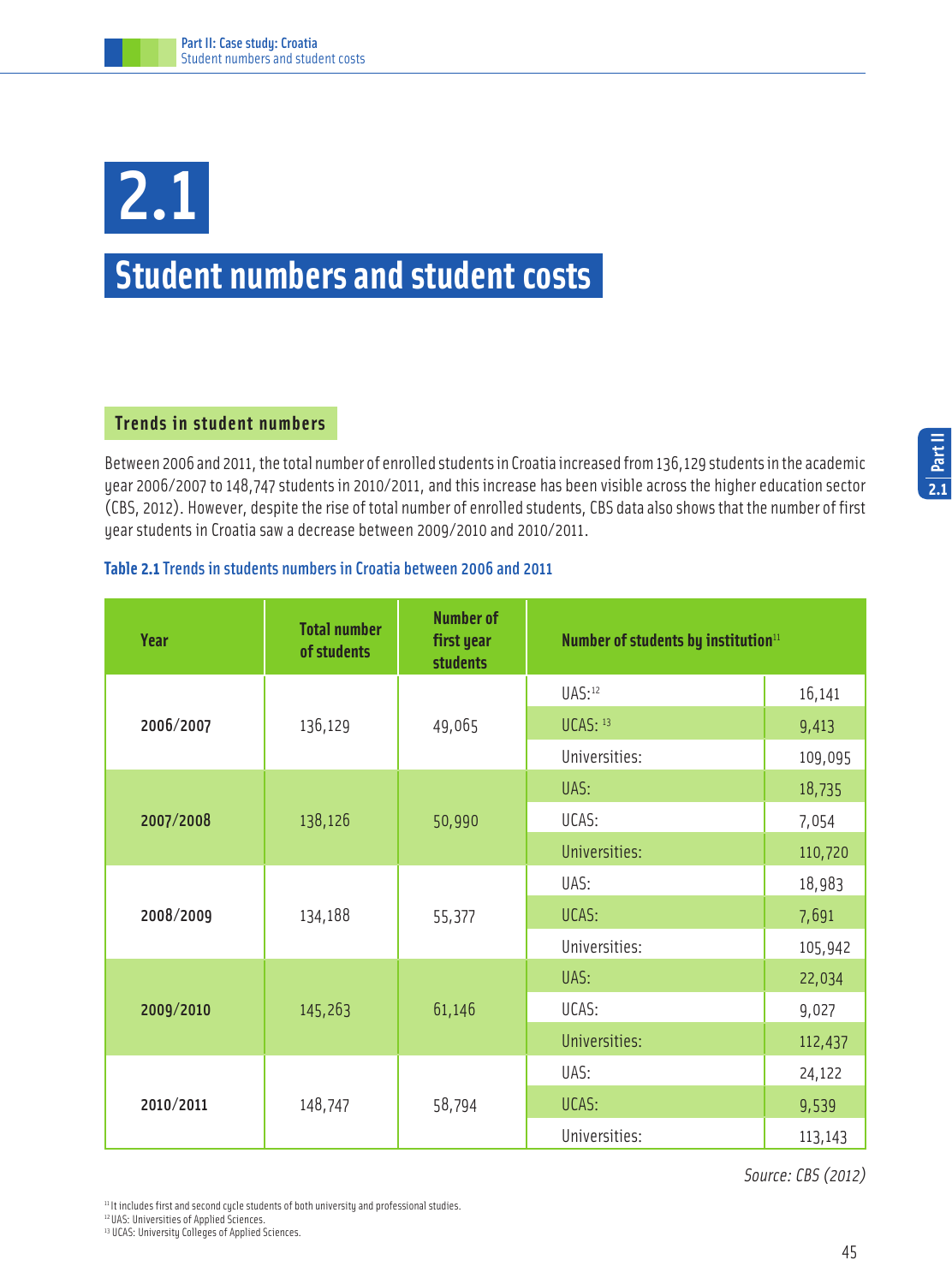#### **Student expenditure**

According to the national EUROSTUDENT report for Croatia (Farnell et al., 2012:49), overall student costs (including both study-related costs and living costs) amounted to 15,755 HRK (2,100 EUR) per semester. Of this total amount, 82% of expenses (or 12,939 HRK / 1,700 EUR) related to living costs and within this category accommodation costs were the highest. The lowest accommodation costs were for students living in student accommodation. However, the report also shows that this average conceals the fact that costs vary substantially between different groups of students. Some students have considerably lower expenses per semester and others have considerably higher expenses. The EUROSTUDENT survey results in Croatia demonstrate that higher costs are incurred by the following groups of students:

- Students enrolled in professional studies (when compared to those enrolled in university studies),
- Students at private (compared to public higher education institutions),
- Students renting accommodation,
- Students with children,
- Students who have physical or mental impairments,
- Students whose parents have only completed primary schooling ,
- Fee-paying, part-time students.

(Farnell et al., 2012).

Students with the lowest expenses do not tend to pay tuition fees, have no or very little accommodation costs, do not have expenses relating to health or children and their direct living costs (e.g. food) are low. On the other hand, students with the highest expenses on average pay tuition fees, have substantial accommodation costs and direct living costs

(Farnell et al., 2012:53).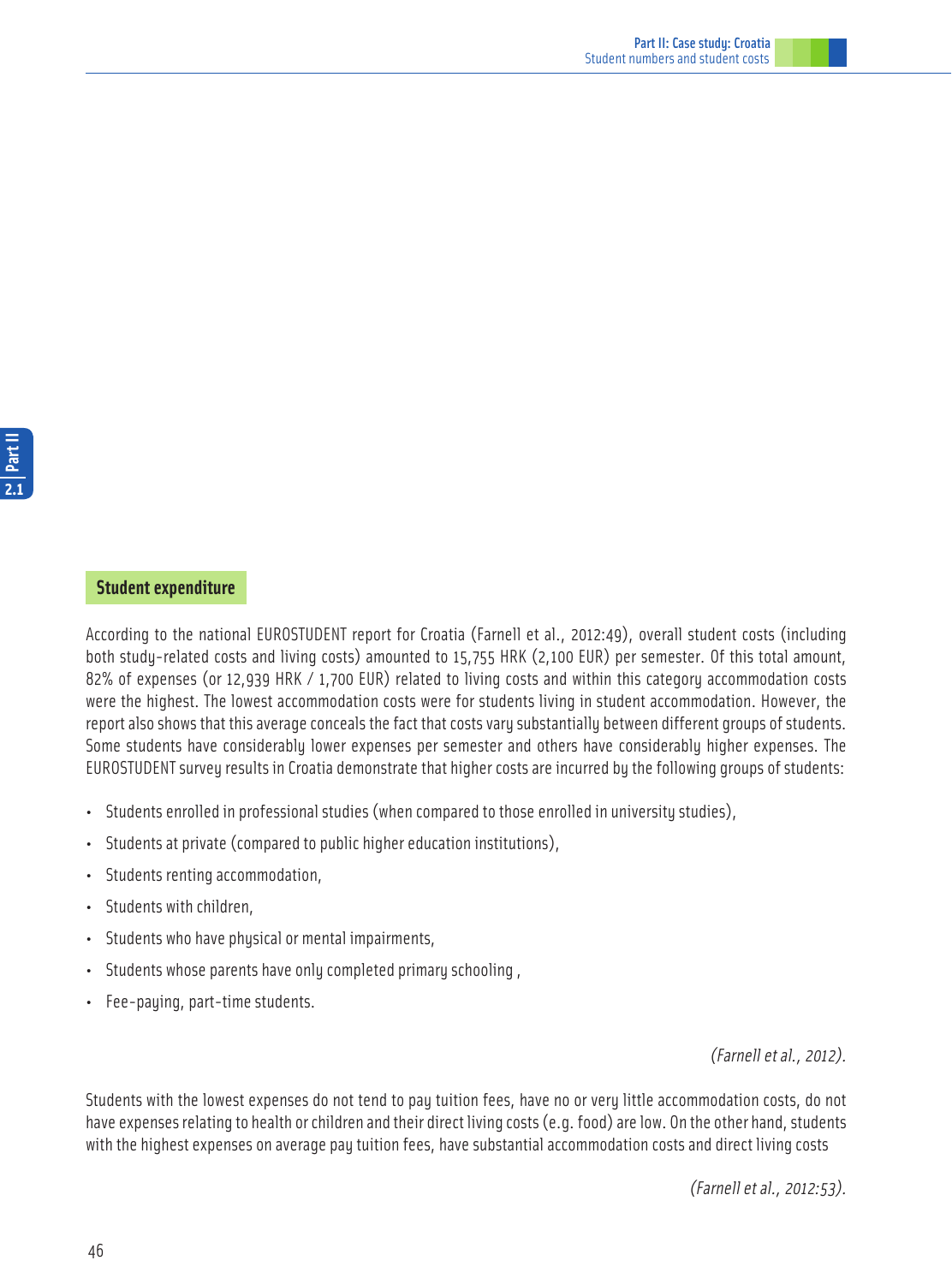

### **Overview of student financial support system**

According to EUROSTUDENT survey data for Croatia (Farnell et al., 2012), the student population uses the following sources of financial support to cover their costs (in responding, could indicate more than one source):

- Family  $(82%)$ ,
- Work (38%),
- Scholarships (28%),
- $\cdot$  Savings  $(17%)$ ,
- Student loans (3%),
- Other (9%).

On average, the highest amount of money received from these sources is own earnings (1,470 HRK per month, approximately 196 EUR per month), family (1,082 HRK, approximately 144 EUR per month), followed by student loans, savings and then scholarships (the average amount of scholarship is 807 HRK, approximately 107 EUR per month).

Full-time students enrolled in Croatia are eligible for direct student financial support in the form of scholarships and indirect student financial support in the form of accommodation, meals, healthcare, transport, tax benefits for employed students and tax benefits for students' families. Part-time students are not eligible for any form of student financial support.

According to data provided by MSES, between 2005 and 2012 the average annual expenditure on direct and indirect forms of student financial support has been around 500 million HRK (around 67 million EUR). This amount includes around 200 million HRK (around 27 million EUR) of tuition fee subsidies paid directly to higher education institutions and around 319 million HRK (around 42.8 million EUR) for student financial support. The table below shows the main student financial support categories covered from the state budget in 2012.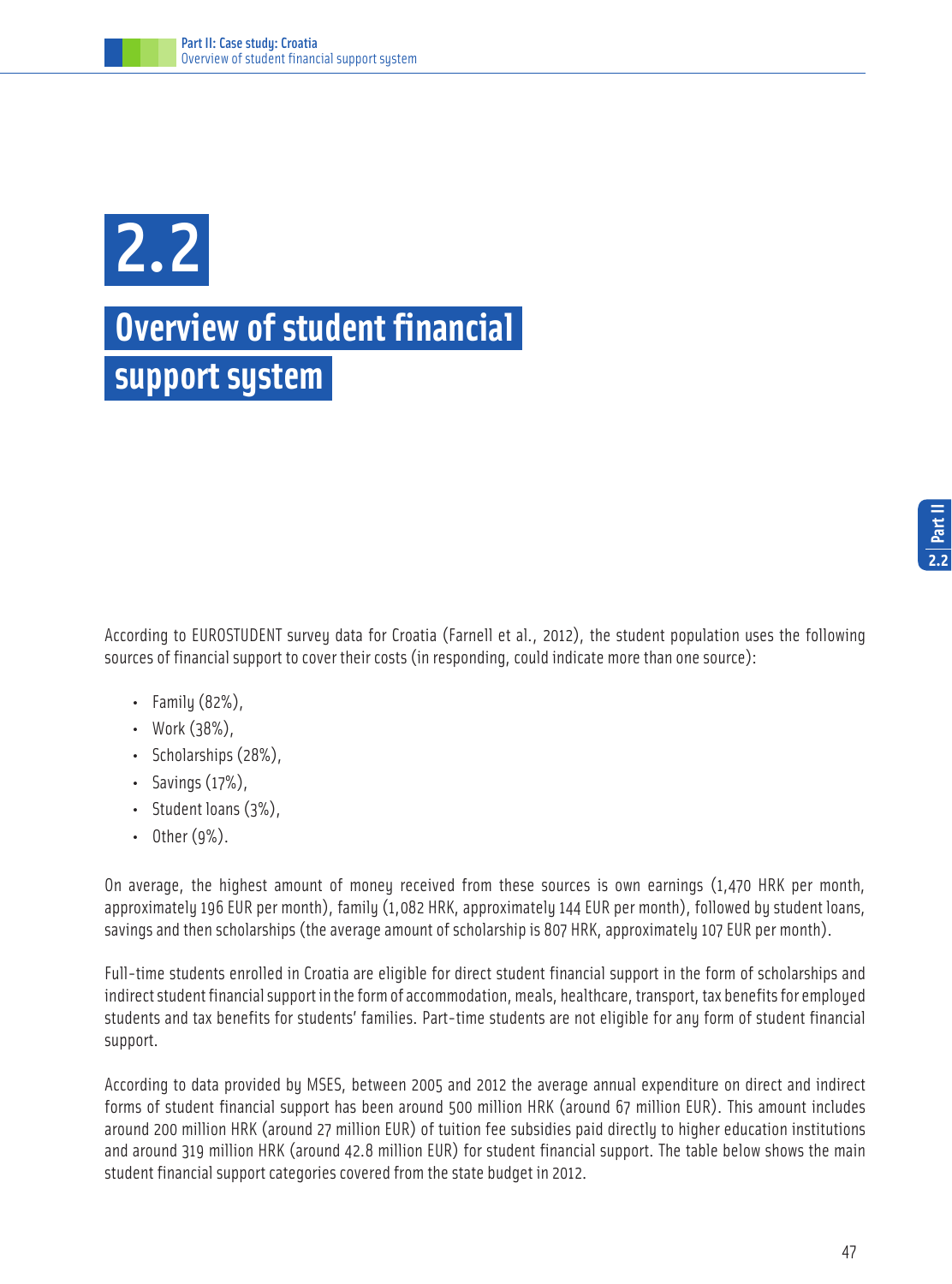#### **Table 2.2** State funds allocated to student financial support, in 2012

| <b>Type of cost</b>                           | In Croatian Kuna (HRK) | In Euros (EUR) (approximately) |
|-----------------------------------------------|------------------------|--------------------------------|
| State Scholarships programme                  | 44 million HRK         | 5.9 million EUR                |
| Subsidised meals                              | 250 million HRK        | 33.5 million EUR               |
| Subsidised student accommodation              | 21.5 million HRK       | 2.9 million EUR                |
| Student programmes and projects <sup>14</sup> | 3.5 million HRK        | 0.5 million EUR                |
| Total                                         | 319 million HRK        | 42.8 million EUR               |

Source: MSES (2012a)

Apart from the cited funds, according to MSES (2012a) in 2012 there were also funds available for the transport of students with disabilities (600,000 HRK; around 80,429 EUR) and special MSES scholarships, including scholarships for students from the town of Vukovar or students from foster families (350,000 HRK; around 46,917 EUR).

<sup>&</sup>lt;sup>14</sup> The cost category of "student programmes and projects" refers to an allocation from the state budget which is intended to financially support the work of Student Councils and other student associations.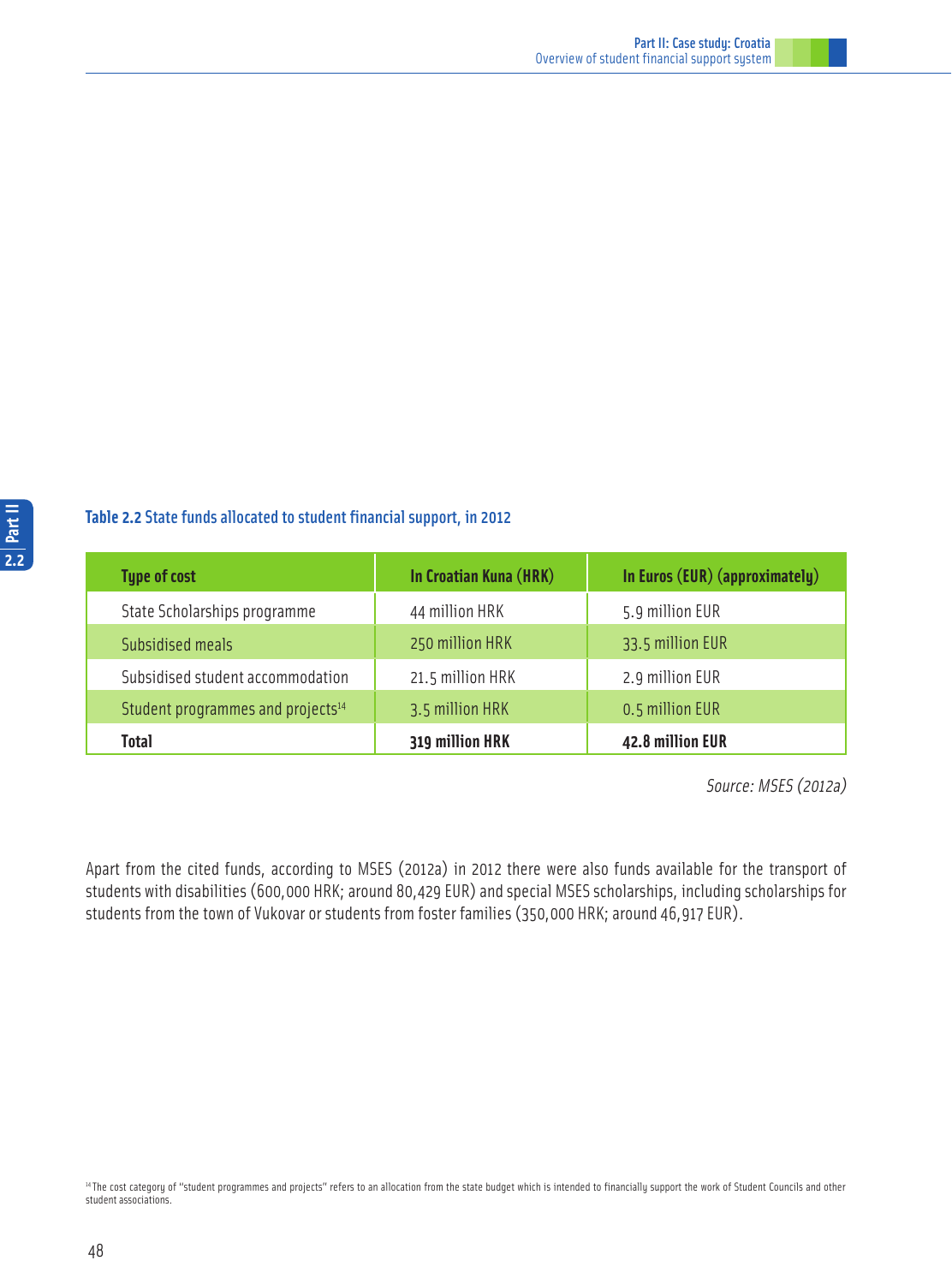## **Direct financial support**  2.3

Unlike in Sweden where almost all students are eligible for direct student financial support, in Croatia targeted scholarship programmes are available. The largest state-administered scholarship programme is implemented by MSES, while additional programmes exist in other ministries and public bodies, as is elaborated in the sections below. Apart from the state-level, other targeted grant programmes exist at local government level (municipalities, cities, counties), as well as programmes provided by international organisations, foundations, non-governmental organisations and private companies. Unfortunately, since there is no official register of scholarships available to students, it is not possible to ascertain precise figures of number of scholarships and their amounts for the entire system. Numbers and estimates for the state-level system of direct student financial support are provided in the sections that follow.

Based on the information collected for this report, State Scholarships are provided on the basis of excellence and financial need, as well as to certain specific groups, such as students with disabilities, children of homeland war veterans and cadets of the Croatian army. In the EUROSTUDENT report for Croatia (Farnell et al. 2012:68), different categories of students were compared with regards to whether they indicated receiving some form of scholarship, and the following groups were identified as being more likely to receive a scholarship:

- Students enrolled in university studies, as opposed to professional studies,
- Students at public as opposed to private higher education institutions,
- Students living in student dorms, as opposed to students who rent accommodation,
- Full-time students who do not pay tuition fees, as opposed to full-time fee-paying student. Part-time students are not eligible for scholarships.

According to these findings, there appears to be a discrepancy between need and financial support, since students who are least satisfied with funds to cover costs are those less likely to receive a scholarship.

#### **Grants**

According to official data provided by MSES, there were 4,214 recipients of the state grant programme administered by MSES (known as the State Scholarships) in the academic year 2011/2012. <sup>15</sup> Table 2.3 below shows the breakdown of

<sup>15 &</sup>quot;Active" refers to students actually receiving state funds at the time of inquiry. However, the total number of students registered as scholarship recipients is higher since there are students who freeze their status because of mobility or other accepted reasons. The scholarship recipients presented in Table 2.3 therefore amount to 4,214.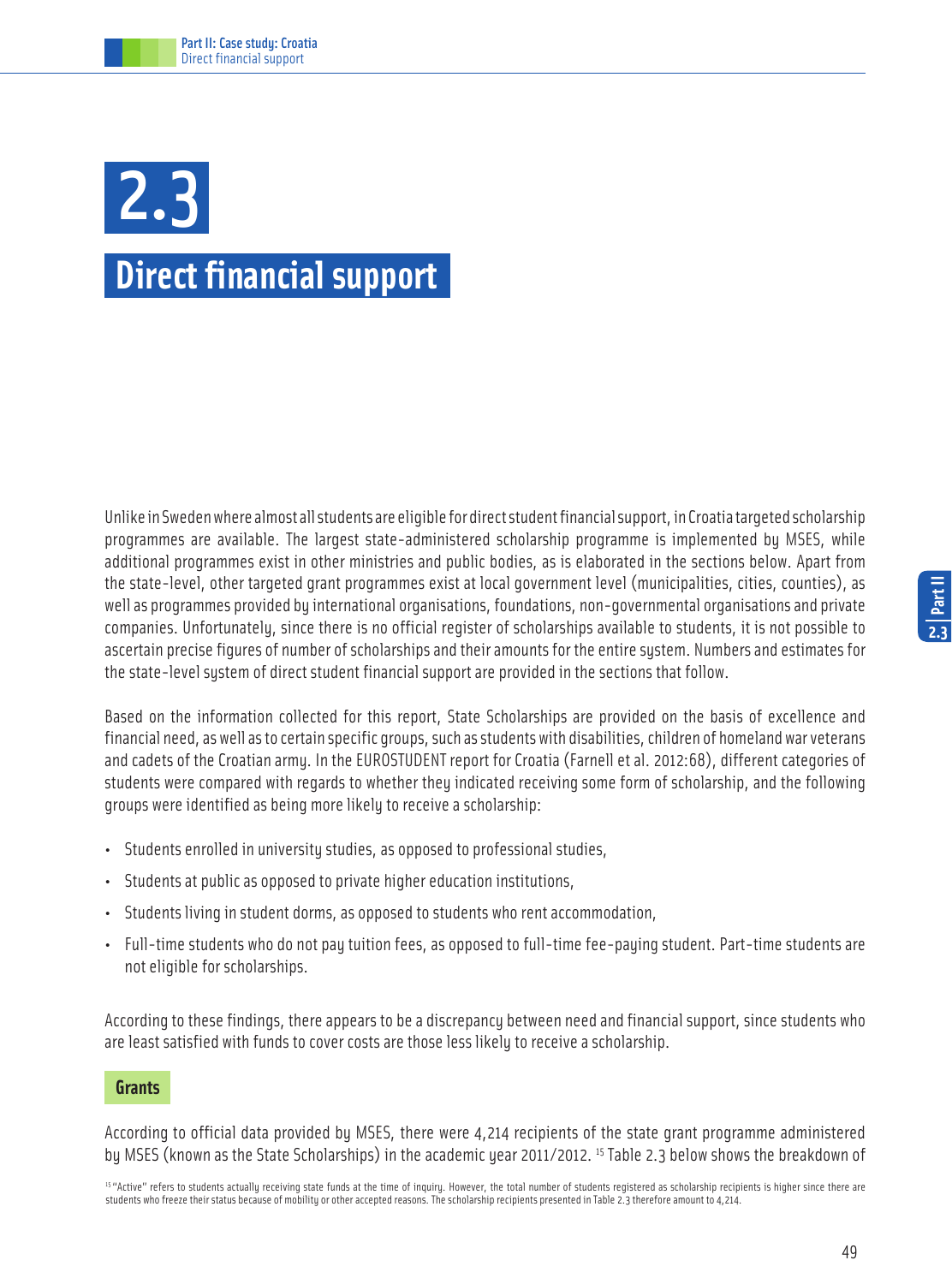scholarship recipients according to categories of State Scholarships. **Table 2.3** Croatian State Scholarships programme: total number of recipients by category, 2012

| <b>Scholarship category</b>                                                                                                                     | <b>Number of recipients</b> |
|-------------------------------------------------------------------------------------------------------------------------------------------------|-----------------------------|
| "A" - especially gifted full-time students                                                                                                      | 1,341                       |
| "B" - full-time students enrolled in deficit study areas                                                                                        | 75                          |
| "C" - full-time students who agreed to work in Special Care Areas of the state or islands                                                       | 66                          |
| "D1" - for children of killed, died or missing persons during the Homeland War as<br>well as children of War Veterans and Disabled War Veterans | 36                          |
| "E" - full-time students of lower family income                                                                                                 | 2,656                       |
| "F" - fulltime students resident in Vukovar                                                                                                     | $\overline{4}$              |
| "G" - full-time students who have lived in foster families or care centres                                                                      | $\overline{\phantom{0}}$    |
| "I" - full-time students with disabilities                                                                                                      | 19                          |
| "P" - doctoral and postgraduate specialist students with disabilities                                                                           | 15                          |
| <b>Total</b>                                                                                                                                    | 4,214                       |

Source: MSES (2012a)

Given the number of scholarship recipients as presented in Table 2.3 and the number of students enrolled in the system (full-time 111,951; CBS, 2012), in 2012 an insignificant proportion of full-time students (undergraduate professional and university studies and graduate university studies) were receiving State Scholarships (around 3.7%).<sup>16</sup> Once students are awarded a State Scholarship, they become recipients of the scholarship for the duration of their study programme as long as they ensure successful study progress.

The following categories of full-time students are not eligible for a State Scholarship: students who have completed coursework but have not met all requirements for graduation ("apsolvent" students), students who have not met all the conditions to enrol fully into the following year of study and students who are pausing an academic year. State Scholarships are portable for mobility purposes under the condition that the student does not receive any extra funding for the mobility programme (with the exception of the Erasmus programme). For students who are receiving extra funding, the scholarship is paused for the period of studying abroad.

16 The calculation is based on the total number of full-time students enrolled in the 2010/2011 academic year which was 111,951 students (CBS, 2012).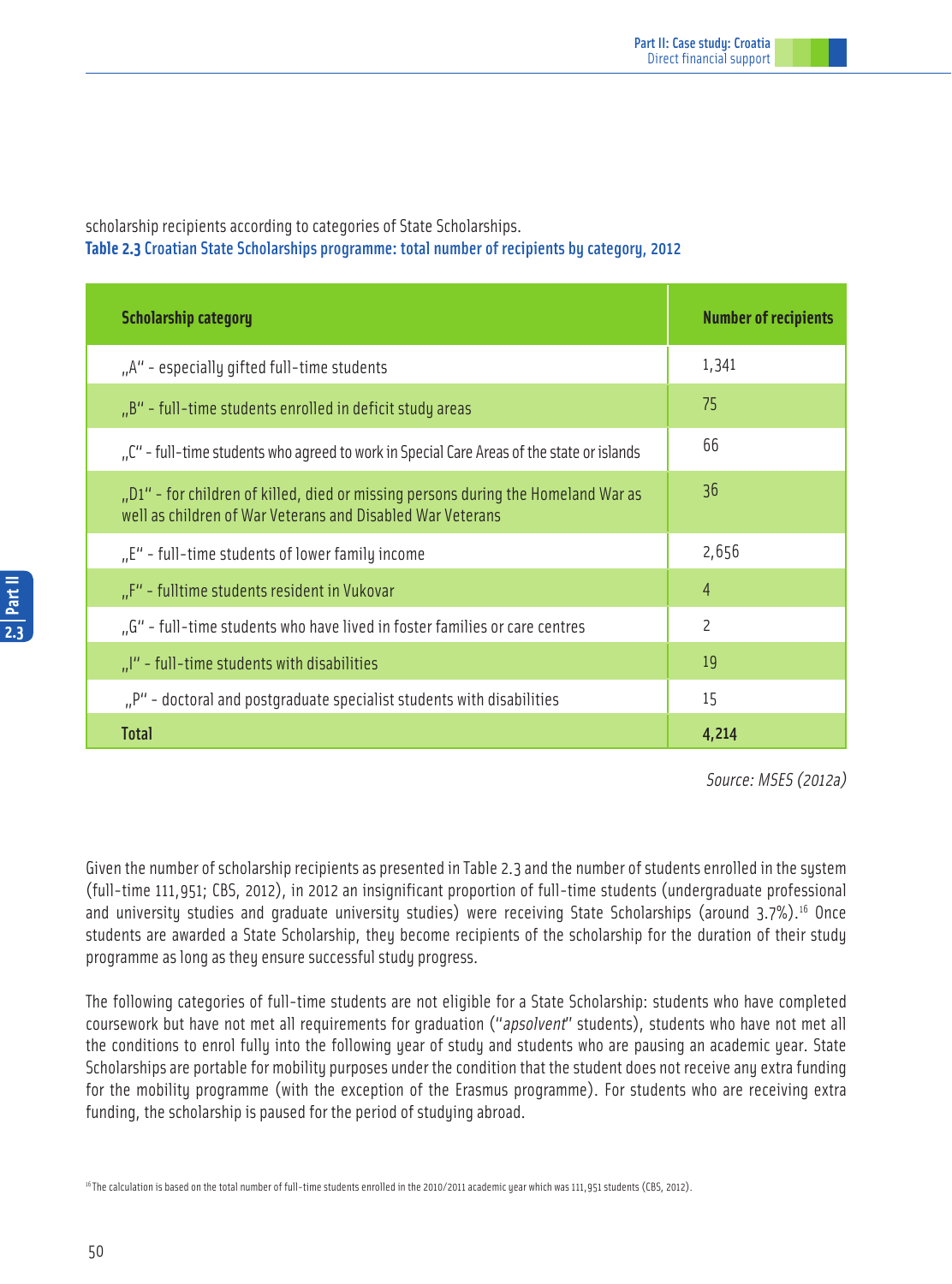#### **Table 2.4** Classification of State Scholarships in 2012

| <b>Eligibility</b>                                                                                                                        | <b>Preconditions and</b><br>circumstances which receive<br>extra points                                                                                                                                                                              | Amount (per month) <sup>17</sup>                                                                                                                                                                                                                            |
|-------------------------------------------------------------------------------------------------------------------------------------------|------------------------------------------------------------------------------------------------------------------------------------------------------------------------------------------------------------------------------------------------------|-------------------------------------------------------------------------------------------------------------------------------------------------------------------------------------------------------------------------------------------------------------|
| Especially<br>$\bullet$<br>talented full-time<br>students enrolled<br>in university or<br>professional studies.                           | Minimally 50 ECTS points.<br>$\bullet$<br>GPA falls within the top<br>10%. Rector's reward<br>brings extra points.                                                                                                                                   | 500 HRK for students who are resident in<br>$\bullet$<br>the higher education institution city or<br>can travel daily from home.<br>700 HRK for students living in student<br>accommodation.<br>800 HRK for students renting<br>$\bullet$<br>accommodation. |
| Full-time students<br>$\ddot{\phantom{0}}$<br>enrolled in<br>university or<br>professional studies<br>who are children of<br>war victims. | Minimally 18 ECTS points.<br>Below a particular<br>$\bullet$<br>financial threshold.                                                                                                                                                                 | 500 HRK for students who are resident in<br>the higher education institution city or<br>can travel daily from home.<br>700 HRK for students living in student<br>$\bullet$ .<br>accommodation.<br>800 HRK for students renting<br>accommodation.            |
| Full-time students<br>$\ddot{\phantom{0}}$<br>of lower economic<br>background.                                                            | Minimally 18 ECTS points.<br>$\bullet$<br>Below a particular<br>$\bullet$<br>financial threshold.<br>Number of siblings in<br>education.<br>Separated parents.<br>$\bullet$<br>Both parents unemployed.<br>$\bullet$<br>Student parent.<br>$\bullet$ | 500 HRK for students who are resident in<br>$\bullet$<br>the higher education institution city or<br>can travel daily from home.<br>700 HRK for students living in student<br>$\bullet$<br>accommodation.<br>800 HRK for students renting<br>accommodation. |
| Full-time doctoral<br>$\ddot{\phantom{0}}$<br>or postgraduate<br>specialist students<br>with a disability.                                | Cannot receive any other<br>$\bullet$<br>financial support.<br>Not working.<br>$\bullet$                                                                                                                                                             | 500 HRK for students who are resident in<br>the higher education institution city or<br>can travel daily from home.<br>700 HRK for students living in student<br>$\bullet$<br>accommodation.<br>800 HRK for students renting<br>accommodation.              |

**<sup>2.3</sup>Part II**

Source: MSES (2012a)

17 500 HRK is approximately 66 EUR; 700 HRK is approximately 93 EUR; 800 HRK is approximately 106 EUR.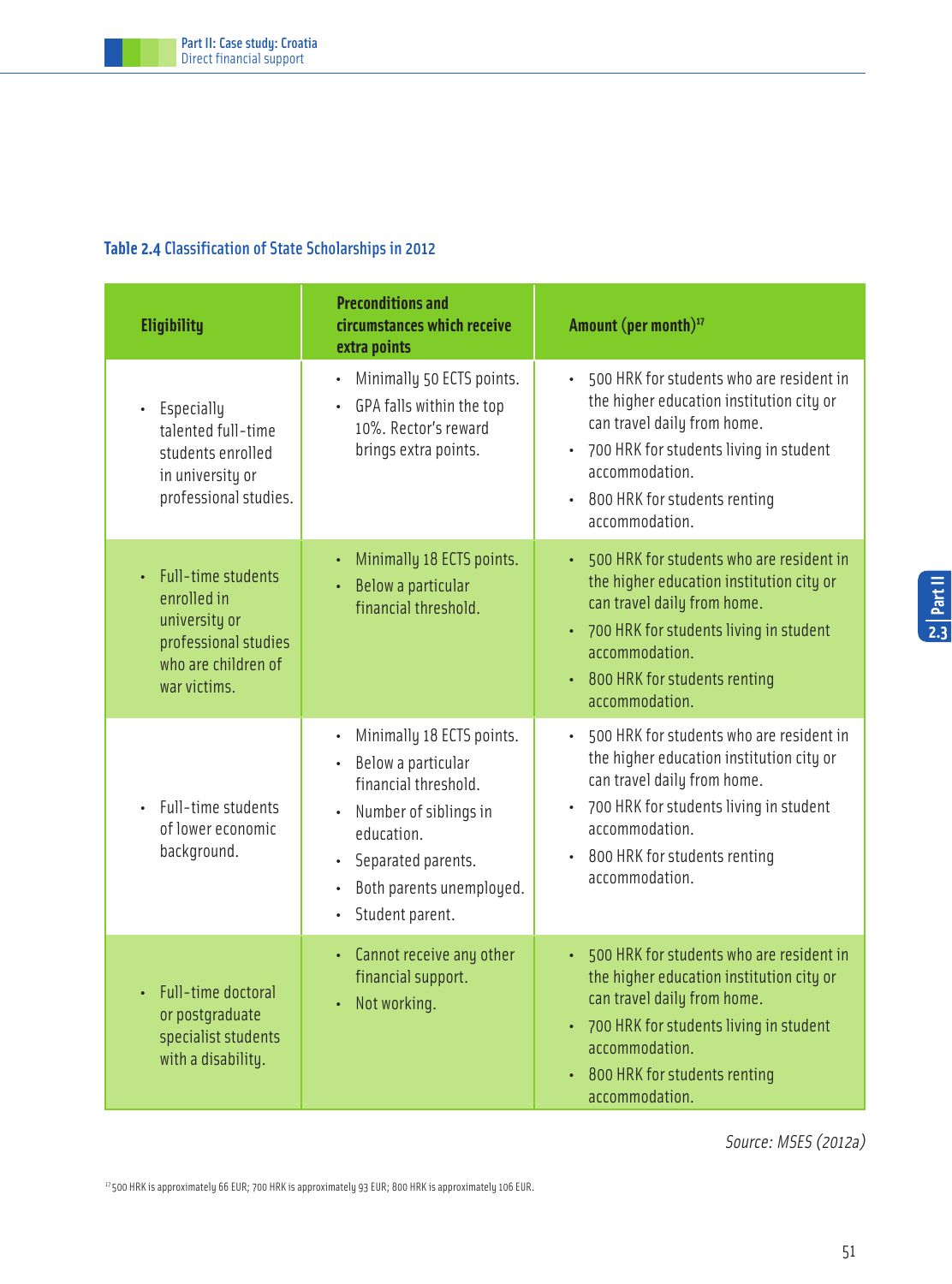According to information provided by MSES (2012a), the average amount of funding for State Scholarships in the period from 2005 to 2011 was 44 million HRK (around 5,8 million EUR). For the 2012 budget, the amount earmarked for State Scholarships is 40,607,500 HRK (around 5,443,364 EUR) which shows a decrease in comparison to the average over the last seven years.

Apart from MSES, there are other ministries providing scholarships to students enrolled in the Croatian higher education sector as presented in Table 2.5.

#### **Table 2.5** Scholarships provided by Croatian ministries other than MSES in 2009

| <b>Ministry</b>                                                                    | <b>Eligibility</b>                                              | <b>Preconditions</b>                                                         | Amount (per month)                                                                                                                                                                                                                       | <b>Number</b><br><sub>of</sub><br>scholarships           |
|------------------------------------------------------------------------------------|-----------------------------------------------------------------|------------------------------------------------------------------------------|------------------------------------------------------------------------------------------------------------------------------------------------------------------------------------------------------------------------------------------|----------------------------------------------------------|
| Ministry<br>of Sea,<br>Transport and<br>Infrastructure                             | Enrolled<br>undergraduate<br>course in<br>maritime<br>sciences. | A minimum 4.00<br>(out of 5.00) GPA<br>without having<br>repeated a year.    | 1,200 HRK<br>(approximately 161<br>EUR)                                                                                                                                                                                                  | 250 (part<br>qoes to<br>pupils)                          |
| Ministry of<br>Family, War<br>Veterans<br>and Inter-<br>qenerational<br>Solidarity | For children of<br>homeland war<br>veterans.                    | Full-time student,<br>GPA, financial<br>status.                              | 1,000 HRK<br>(approximately 134<br>EUR) for living costs<br>and support towards<br>undergraduate and<br>graduate study.<br>Contribution to<br>tuition fee costs<br>for postgraduate<br>study of 7,000 HRK<br>(approximately 938<br>EUR). | 3,770 in<br>2011/2012<br>$(31$ for<br>doctoral<br>study) |
| Ministry of<br>Defence                                                             | For cadets of the<br>Croatian army.                             | Croatian<br>citizenship, age,<br>enrolled year of<br>study.                  | 800-1,600 HRK<br>(approximately 107-<br>214 EUR) depending<br>on year of study.                                                                                                                                                          | $\overline{\phantom{a}}$                                 |
| Ministry<br>of Foreign<br>Affairs and<br>European<br>Integration                   | Croatian<br>students living<br>abroad.                          | Croatian<br>citizenship,<br>confirmation of<br>educational status<br>abroad. |                                                                                                                                                                                                                                          | 282                                                      |

Sources: Budak et al. (2010), MWV (2012)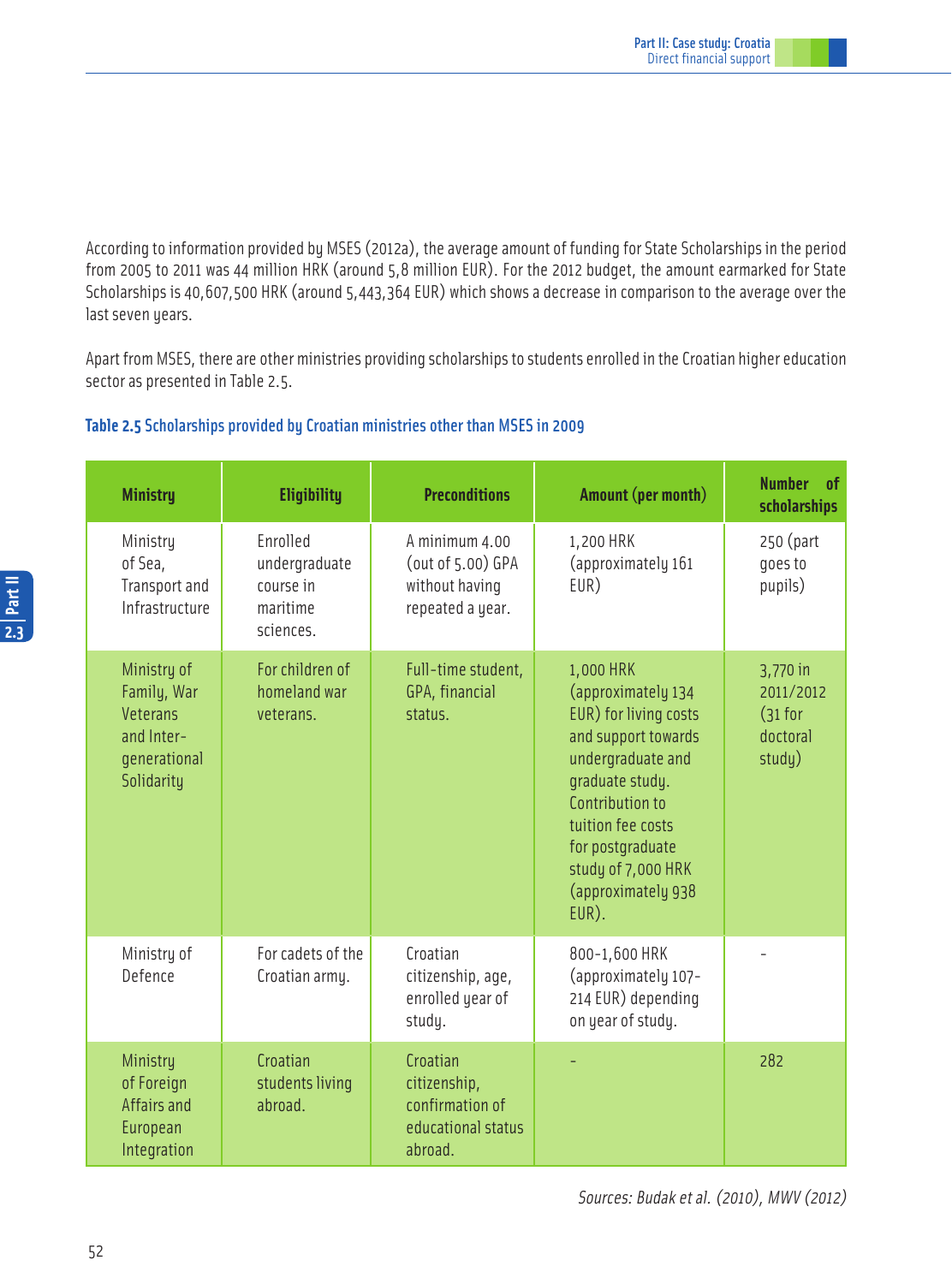In addition to the programme listed above, there have also been three generations of scholarship recipients supported by the National Foundation for Supporting Pupils' and Students' Living Standards, which was founded by the Croatian government in 2007. The Foundation receives funds from the state budget and donations from a variety of private companies and other publically owned institutions.. These scholarships are available to full-time Croatian students enrolled in university studies or professional studies at undergraduate and graduate level. In 2011, the categories of eligible students and the number of scholarships were: students studying in the fields of deficit occupations (338), active sportspersons (10), students with special needs (50) and students who until enrolling in higher education lived in children's homes or foster homes (10). The scholarship amount is 1,000 HRK per month (around 134 EUR per month) for 10 months, and the total number of recipients amounted to 408 during 2011 and 405 in 2012.

When the available information on the number of recipients of the different categories of state-level scholarships is summarised, a total of around 9,000 students receive some form of scholarship provided by the state, which amounts to 6% of the student body in Croatia. In addition, scholarships are also awarded by units of local and regional government. According to Dolenec (2010), the city of Split has a special scholarship programme for students coming from poorer backgrounds (221 scholarship annually amounting to 800-1,000 HRK per month; around 107-134 EUR per month). The city of Zagreb awards approximately 75 scholarships per year for excellent students (the amount is 65% of the average net monthly salary in the city of Zagreb which amounts to around 3,900 HRK per month; around 523 EUR per month) and 10 scholarships for students from poorer backgrounds (the amount is 30% of the average net monthly salary in the City of Zagreb which amounts to around 1,800 HRK per month; around 241 EUR). However, since information about scholarship programmes at the regional and local level is scarce, it is not possible to make any reliable estimates about the proportion of students that are receiving them.

As a conclusion, scholarships in Croatia are provided by different sources and EUROSTUDENT data for Croatia (Farnell et al., 2012) shows that 28% of students reported receiving a scholarship. Based on the authors' calculations, only 6% of scholarships are scholarships awarded by state institutions, whereas the other scholarships probably come predominantly from local and regional authorities. Precise information is not possible since there is no centralised scholarship database. The average amount of scholarship per month is 807 kuna, which covers only around 33% of students' total costs (Farnell et al., 2012). Finally, those who are least satisfied with funds to cover their costs are also least likely to be scholarship recipients. There is always a merit component included in the eligibility criteria.

#### **Student loans**

There is no public student loan system for higher education study in Croatia, but commercial banks offer student loans. According to Budak et al. (2010:287), 13 out of a total 32 commercial banks offered student loans in 2009. These loans do not have a social dimension and the market determines the interest rate of the loans. However, there are certain counties in Croatia which subsidise the interest rate on the loan.

The University of Rijeka has a loan system for its students which can cover living costs and tuition fees (Budak et al., 2010:288). The loan system also applies to students studying at other higher education institutions, but with residence in the Primorsko-Goranska County. According to the EUROSTUDENT survey report for Croatia (Farnell et al., 2012), a total of 3% of Croatian students reported receiving a loan.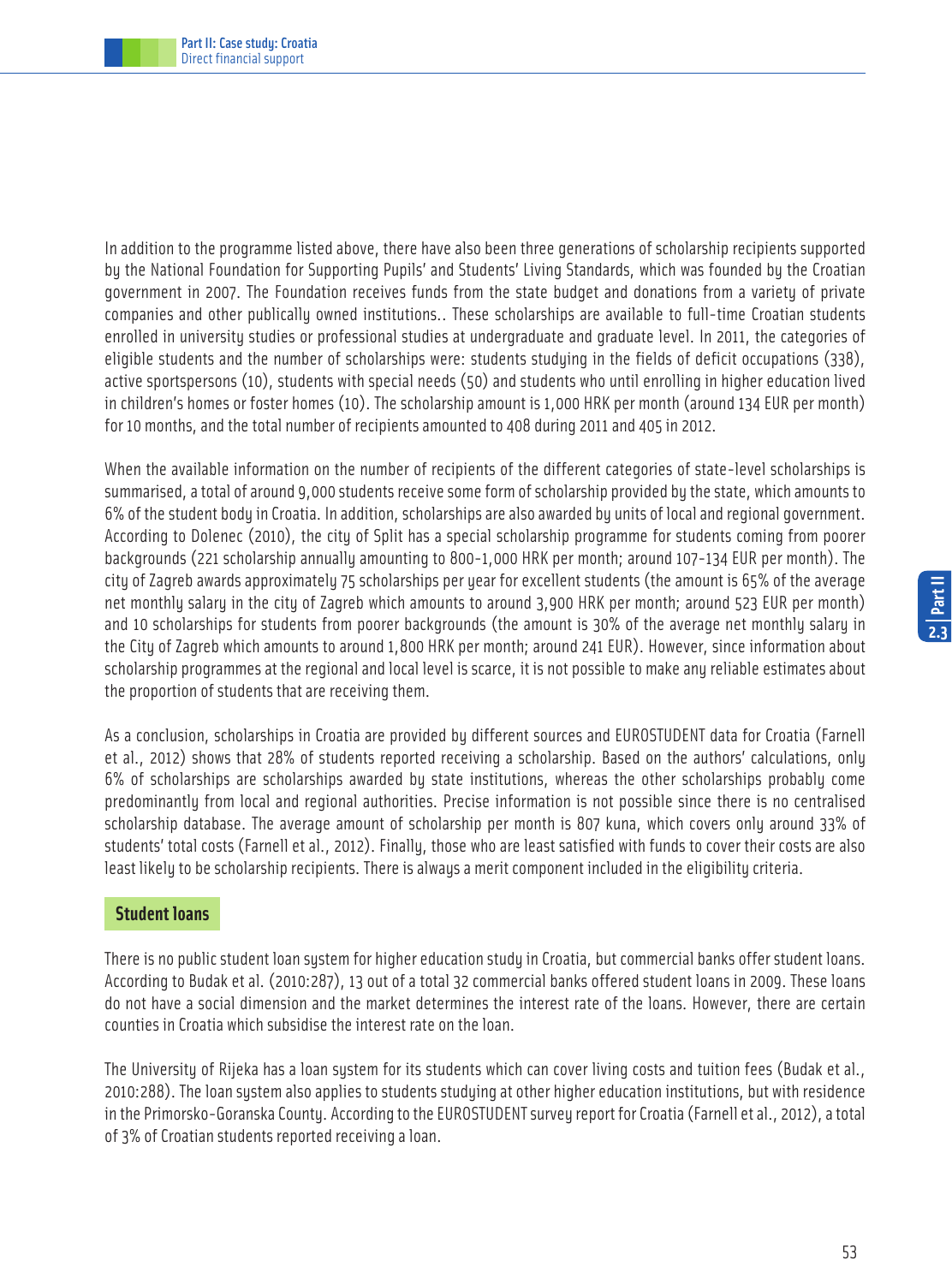# 2.4

### **Indirect financial support**

Indirect financial support is regulated by the Act on Scientific Activity and Higher Education (2003). It stipulates that full-time students have rights to health insurance, subsidised living and food costs for as long as they are registered as students. This has often led to criticism that some students enrol into higher education only in order to secure these benefits. MSES is responsible for this indirect financial support, but the provision of support is carried out by local student service organisations (Student Centres) owned by higher education institutions. According to Budak, et al. (2010:289), this leads to an irregularity in the provision of subsidised student accommodation and meals across Croatia.

According to information provided by MSES for this report, the main categories of state subsidies for meals, student accommodation and student programmes amount to 275 million HRK (around 36.9 million EUR) annually. Table 2.6 below shows the breakdown of the three main cost categories.

#### **Table 2.6** Annual public budget expenditure on indirect student financial support, 2012

| <b>Type of cost</b>              | In Croatian Kuna (HRK) | In Euros (EUR)   |
|----------------------------------|------------------------|------------------|
| Subsidised meals                 | 250 million HRK        | 33.5 million EUR |
| Subsidised student accommodation | 21.5 million HRK       | 2.9 million EUR  |
| Student programmes and projects  | 3.5 million HRK        | 0.5 million EUR  |
| Total:                           | 275 million HRK        | 36.9 million EUR |

Source: MSES (2012a)

#### **Meal subsidies**

According to the Ordinance on Support for Covering Meal Costs, 73.65% of the total cost of meals provided by Student Centres is covered by MSES, while students contribute to 26.35% of the cost (MSES, 2012a). The number of subsidised meals that students can have ranges between 1 and 3 per day, depending on their place of residence. The selling price of the meals is determined by the Minister and it has not changed since 1998, whereas between 1998 and 2009 the index of consumer prices increased by 41.6% (Budak et al., 2010).

State subsidies for meals are transferred to the student indirectly through the funding of Student Centres. MSES funds the system of meal subsidies, but does not keep track of the actual number of students that use this subsidy, or the frequency with which they use this benefit. The actual levels of usage of this right to subsidised meals is recorded by SRCE (the University Computing Centre), which administers the student electronic ID system.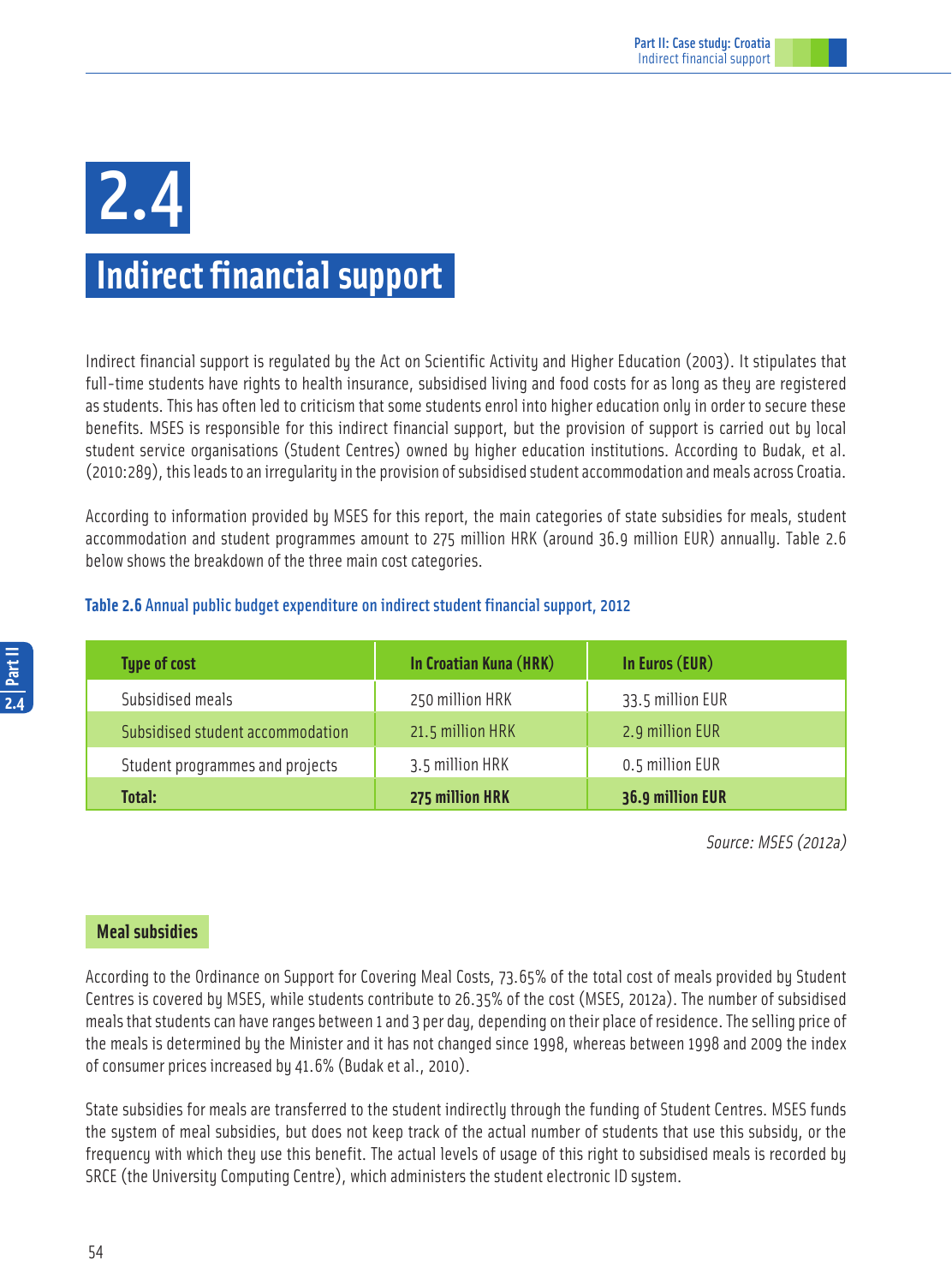Part-time students are not eligible for subsidised meals, because it is assumed that these students work. According to Budak et al. (2010), the way in which meal subsidies are organised means a financial loss to the Student Centres which has meant on occasion that they have been compensated from the state budget.

#### **Student accommodation subsidies**

According to the Croatian EUROSTUDENT survey report (Farnell et al., 2012), most students live at home with their parents (45%). Among the rest of the student population, 31% rent accommodation, 11% live in student accommodation and 12% live in their own accommodation. Living at home with one's parents during studying is similar to the situation in Slovenia and significantly different to the situation in Sweden where only 10% of students live with their parents (Farnell et al. 2012:73).

Every year, MSES issues an Ordinance on the Criteria for Awarding Places in Student Accommodation (MSES, 2012d), which combines merit criteria (GPA and ECTS points) and social criteria, which include special group privileges such as targeting support to children of war veterans, as well as more general criteria such as family income. However, it is the Student Centres that implement the competition for awarding places in student accommodation and they are therefore entrusted with applying the criteria defined in the ordinances.

With regard to student accommodation in the academic year 2010/2011, there were 13 student halls of residence housing11% of the student body (Farnell et al., 2012).<sup>19</sup>, while the number of students who were not admitted due to the full capacity of the residences amounted to 5,887 or approximately one third of those applying (CBS, 2012). The share of female students enrolled in student accommodation was 62.4% (CBS, 2012). The EUROSTUDENT report for Croatia (Farnell et al., 2012) shows that students enrolled in student dorms are more often enrolled in university studies than in professional studies. Part-time students, students at private higher education institutions and international students, who are not funded by MSES, are not eligible for subsidised accommodation.

Accommodation subsidies are transferred to the student indirectly through the funding of Student Centres. Student accommodation prices are determined by Student Centres which means that they vary across the country. The costs are covered partly by the student and partly by MSES which pays 105 HRK (around 14 EUR; MSES, 2012a). This has not changed since 1993 (Budak et al., 2010:292).

In addition to covering cost of accommodation in student halls of residence, MSES also secures some funding for students residing in private accommodation. These subsidies are also awarded through a public competition process, which is administered by Student Centres. Those students who are awarded the right to this subsidy are refunded directly to their personal bank accounts. At the University of Zagreb's Student Centre<sup>20</sup> (University of Zagreb, 2011), the subsidy for a student living in private accommodation was 147 HRK per month (around 20 EUR per month) in the academic year 2011/2012. The criteria for receiving this subsidy were the following: GPA (above 4.49 out of 5.0) and adverse family and

<sup>18</sup>The cost category of "student programmes and projects" refers to an allocation from the state budget which is intended to financially support the work of Student Councils and other student associations.

<sup>20</sup> University of Zagreb Student Centre issued a call for subsidising students enrolled in private accommodation in 2011/2012 which is available at http://www.sczg.unizg.hr/media/uploads/ smjestaj/2011/natjecaj\_s.pdf.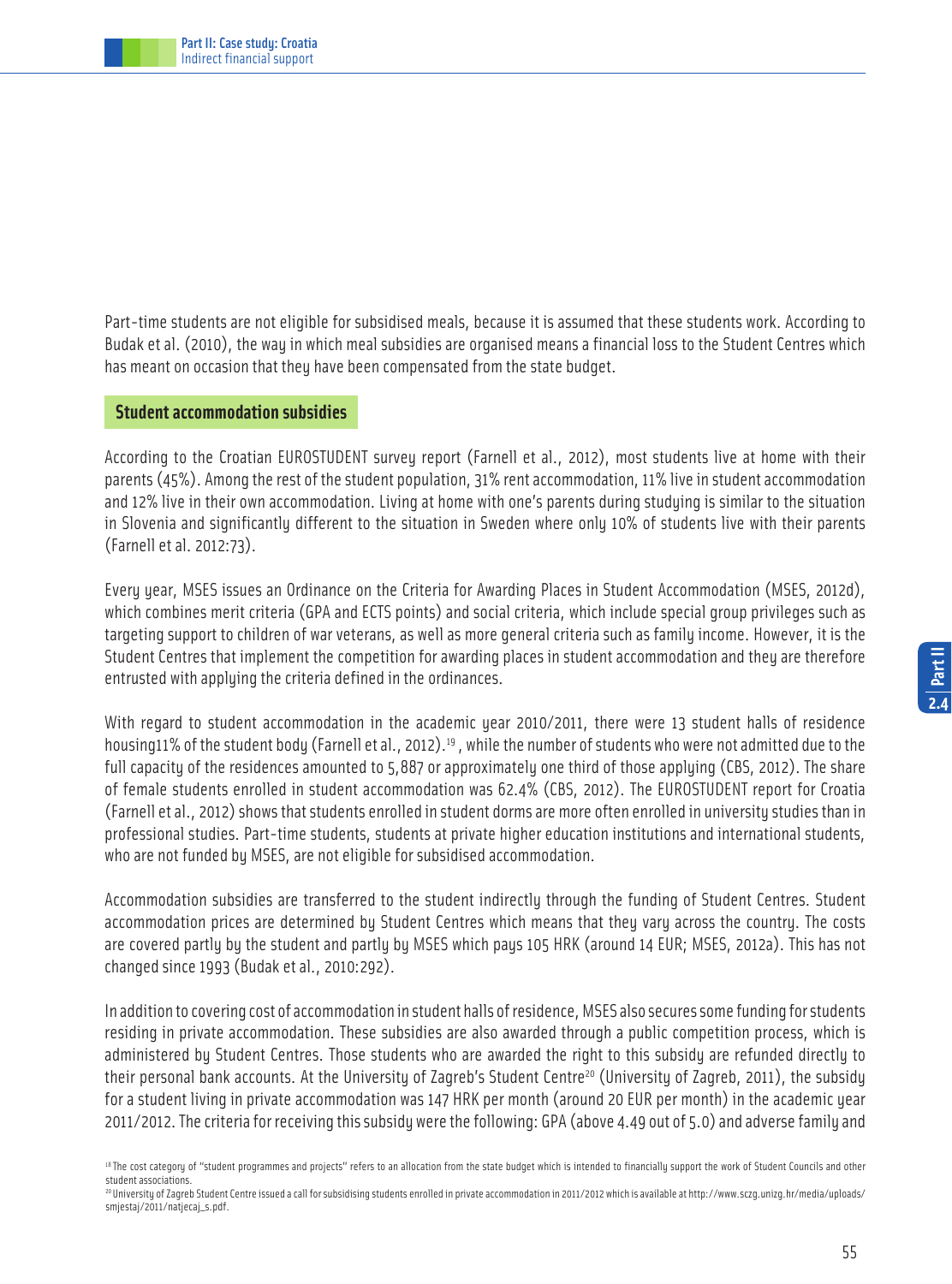personal conditions (no parents, divorced parents, both parents unemployed, children of war veterans, students with special needs, student parents). It seems that this subsidy is available to students from all Croatian higher education institutions.

#### **Health insurance**

Full-time students are insured through their parents under the national health care system until the age of 26 (otherwise the cut-off point is 18 years of age). This applies to students enrolled in university studies or professional studies at undergraduate and graduate level, but not at doctoral level.

#### **Tax benefits**

Full-time students who earn less than 50,000 HRK (around 6,702 EUR) per year do not have to pay income tax. If students earn less than 10.966,67 HRK (around 1,470 EUR) per year, their families are entitled to tax benefits.

#### **Status of students studying at private higher education institutions**

With respect to ways in which state subsidies relate to students studying at public and private higher education institutions, they fall into two groups. The first group of subsidies relates to tax exemptions and health insurance, which are regulated via the student's family employment status, and these are equally available to all students irrespective of whether they study at a private or public higher education institution.

The other group of subsidies relates to meals, student accommodation and scholarships. In this group of subsidies, there is uneven treatment of students from public and private higher education institutions. Article 88 of the Act on Scientific Activity and Higher Education (2003) stipulates that full-time students are eligible for state subsidies for meals and student accommodation, making no distinction between students from public and private higher education institutions. Furthermore, article 109 states that besides funding public higher education institutions, the state budget may finance private higher education institutions as well. This means that there is no obstacle to extending state subsidies for meals and student accommodation to students from private higher education institutions.

However, in practice students from private higher education institutions do not have access to these subsidies. For instance, for the academic year 2012/2013, the MSES Decree on Student Placements in Student Accommodation (MSES, 2012b) refers to students at public higher education institutions, while Student Centres are allowed to propose criteria for the accommodation of students from private higher education institutions, on condition that they receive permission from MSES. Similarly, the subsidy for offsetting costs of private accommodation is open only to students at public higher education institutions (University of Zagreb, 2011). The same is true for meal subsidies. According to Article 4 of the Bylaw on Student Meal Subsidy (MSES, 2002), only students from public higher education institutions are eligible for this form of state support. Even though some sources claim that some students at private higher education institutions have access to this subsidy, there is no regulation that specifies the rules and eligibility of this access, nor reliable data regarding its coverage. Finally, according to MSES regulations (MSES, 2012c), State Scholarships are available only to full-time students studying at public higher education institutions.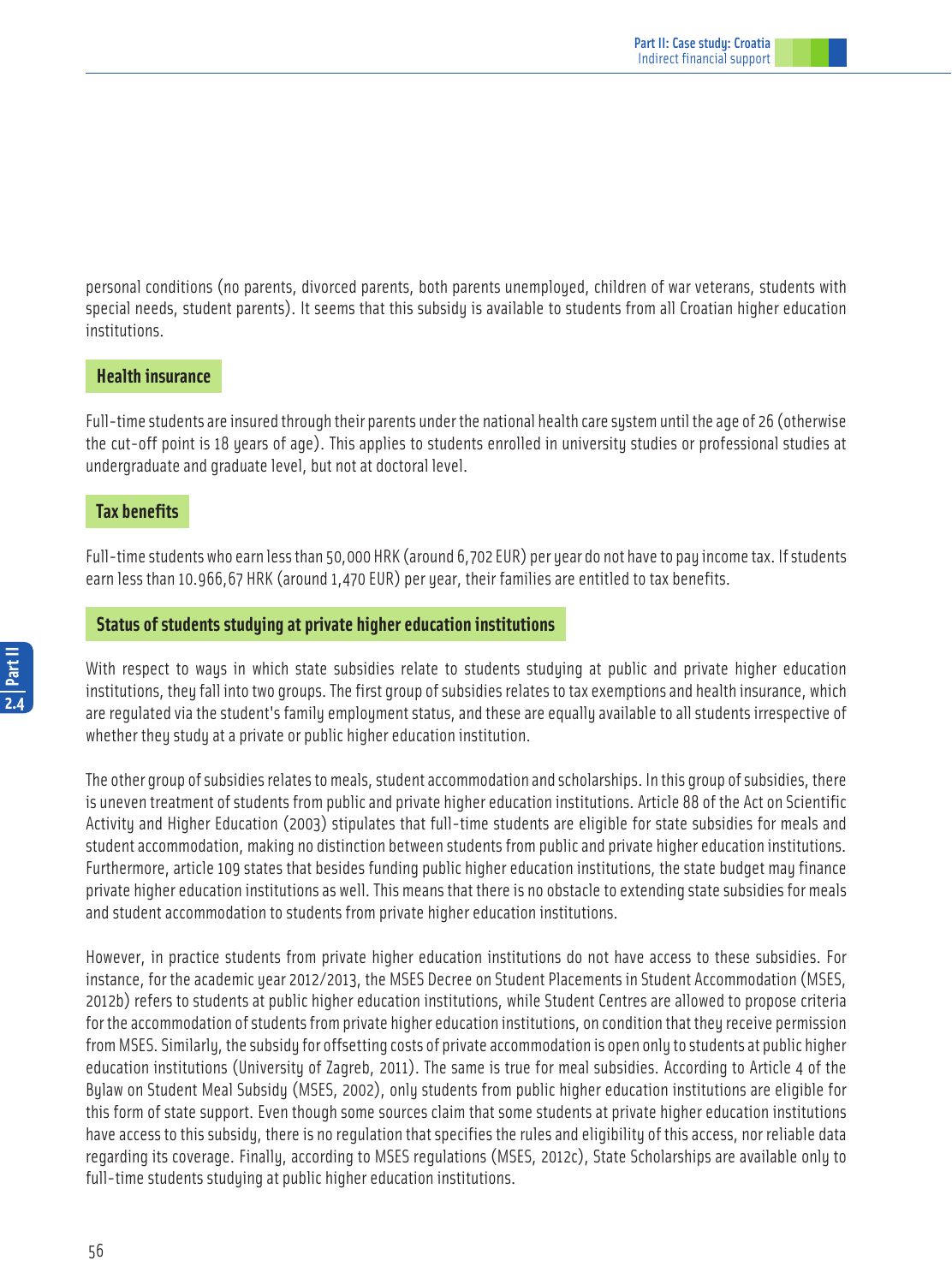## **Financial support for international mobility**  2.5

#### **Outgoing students**

The State Scholarship is portable under the condition that the student does not receive any extra funding for the mobility programme. The exception to this is the Erasmus programme. For students who are receiving extra funding, the scholarship is paused for the period of studying abroad.

There is no targeted public funding for studying abroad. The MSES Directorate for International Relations used to provide financial support for Croatian students studying abroad, but this has been replaced by international mobility programmes such as Erasmus, CEEPUS, bilateral and multilateral agreements.

#### **Incoming students**

According to the web site "Study in Croatia"<sup>21</sup> presently the majority of Croatian higher education institutions do not offer any scholarships or financial support for international students. International students are also not eligible to apply for national scholarships. However, according to the web site, there are a number of scholarships available to international students through bilateral programmes administered by MSES, through university bilateral agreements and programmes such as CEEPUS, Erasmus Mundus as well as through the Erasmus programme managed by the Croatian Agency for Mobility and EU Programmes.

International students are obliged to pay tuition fees unless otherwise specified in the bilateral agreement for mobility. Tuition fees for study programmes in Croatia are determined by each higher education institution. The range of tuition fees for international undergraduate students varies depending on the higher education institution and the field of study. According to the "Study in Croatia" web site, tuition fees for undergraduate degree programmes in the humanities and social sciences can range from 6,000 HRK (around 800 EUR) to 16,500 HRK (around 2,200 EUR) per year, tuition fees for technical sciences are approximately 22,000 HRK (around 3,000 EUR) per year and tuition fees for the natural sciences and medical study amount to 27,000 HRK per year (around 3,600 EUR).

Once Croatia becomes a member of the EU (expected in mid-2013), it will no longer be able to have different standards for international students from EU countries: students from any EU country have the same rights and/or obligations as local students. This means that if there is a fee charged to domestic students, students from other EU countries pay the same amount of fee, and if there are student loan or grant programmes for domestic students, then students from other EU countries are also eligible (European Commission, 2011b).

21 More information available at http://www.studyincroatia.hr/.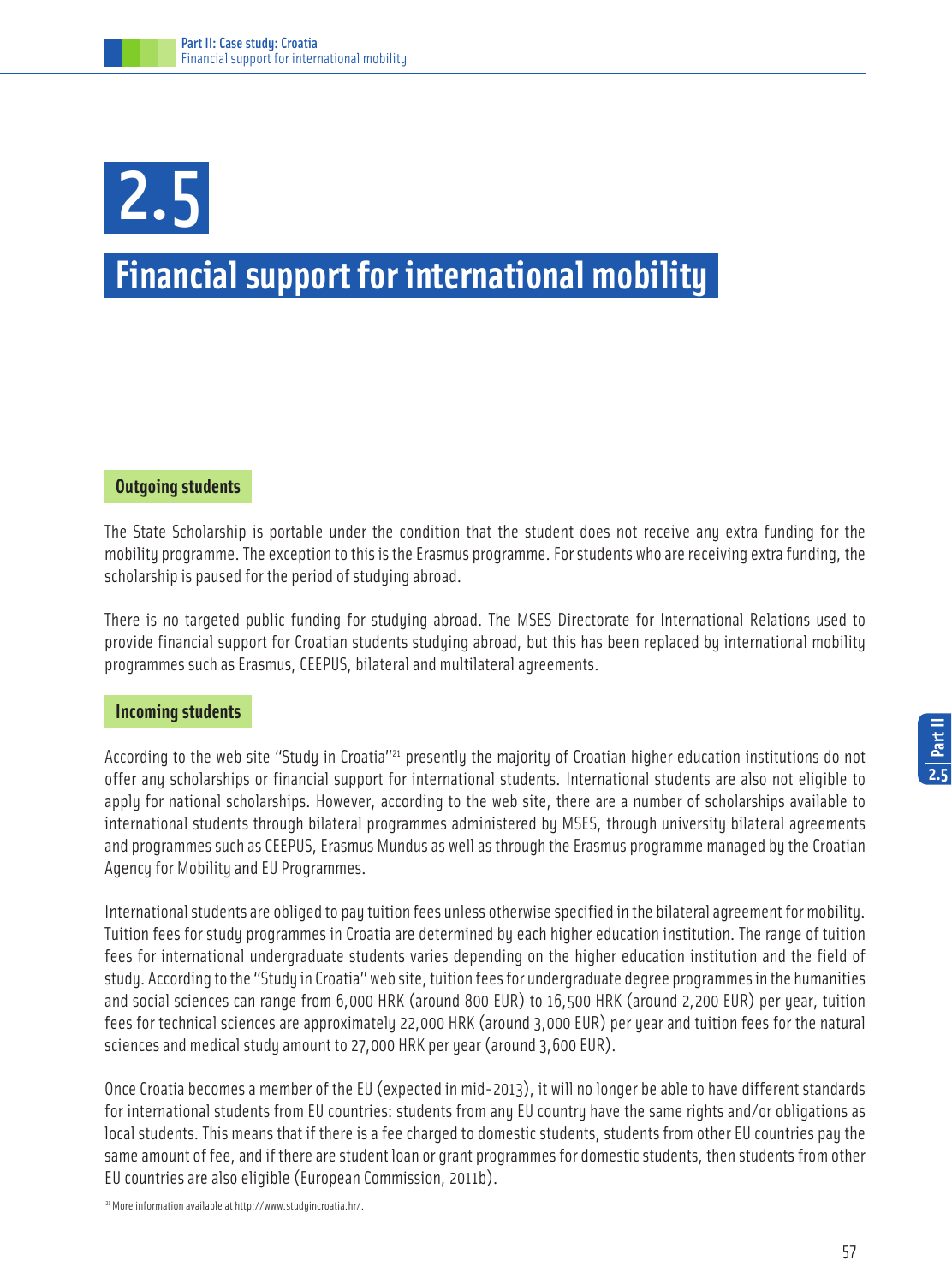With regard to healthcare, full-time students with dual citizenship or foreign students who come from countries which have a signed agreement with Croatia are entitled to subsidised healthcare provision. These include the following countries: Austria, Belgium, Bosnia and Herzegovina, Montenegro, France, Italy, Luxembourg, Hungary, Macedonia, the Netherlands, Germany, Slovenia and Serbia.<sup>22</sup> Otherwise, foreign students are required to take out a health insurance policy in Croatia during the length of their study programme. A health insurance policy with the Croatian Health Institute costs 400 HRK per month (around 54 EUR) and entitles the user to full healthcare coverage. Students from Germany, Hungary, the Czech Republic and Slovenia may use the healthcare services upon presentation of the European Health Insurance Card (EHIC) and regulated temporary stay permit. In addition, students from Poland and Great Britain may use the healthcare services upon presentation of a valid passport and a temporary residence permit.<sup>23</sup>

58

<sup>22</sup> Information about the existence of bilateral agreements regarding health insurance is provided on web sites of universities in Croatia. For instance, the University of Zadar provides this information (http://www.unizd.hr/Portals/0/pdf/Status\_zdravstveno\_osigurane\_osobe.pdf), as well as the International Relations Office of the University of Zagreb (http://international. unizg.hr/international\_students/degree\_seeking\_students/before\_coming\_to\_zagreb). <sup>23</sup> Information provided by the International Relations Office of the University of Zagreb.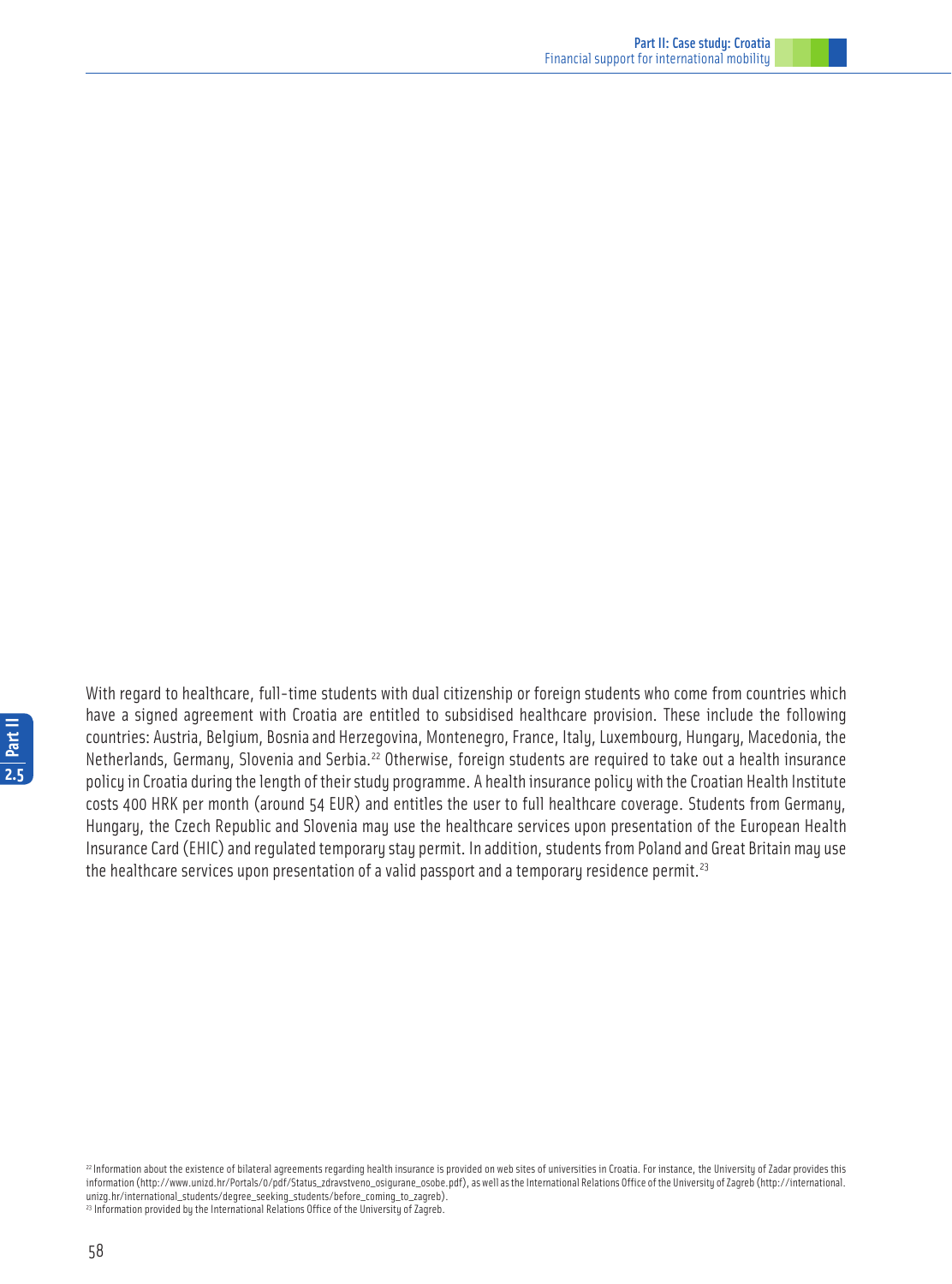## **Management of student financial support** 2.6

The student financial support system in Croatia is managed by MSES. MSES is responsible for ensuring funding from the state budget, it manages the student financial support system through the payment of tuition fees for full-time students, and is in charge of awarding State Scholarships. In addition, it oversees the system of subsidies for meals and student accommodation, as well as payment of transport subsidies and tuition fees for students with special needs. Finally, it finances student programmes via the Student Council organisations at higher education institutions.

Within MSES, the Higher Education Directorate is responsible for the student financial support system. More specifically, the Sector for higher education institutions' management and student financial support has one department charged with managing and overseeing the student financial support system (Student Support Department) and another department charged with operational oversight of higher education institutions (Department for Finances of Higher Education Institutions). The Student Support Department awards State Scholarships for full-time students as well as scholarships for students with special needs and gifted students. Apart from that, it administers the programmes of student transport subsidies and it closely cooperates with Student Centres in terms of subsidised meals and student accommodation. The Department for Finances of Higher Education Institutions administers the payment of tuition fees for full-time students of undergraduate, graduate and integrated studies at higher education institutions.

Other institutions involved in the coordination of the student financial support system in Croatia are higher education institutions themselves and the Student Centres. Higher education institutions are responsible for the functioning of Student Councils which fund student programmes and activities, and they manage the information databases which regulate student access to meal subsidies, participation in international exchange programmes and other types of international mobility and cooperation. Finally, Student Centres are in charge of the administration of student cafeterias and student accommodation.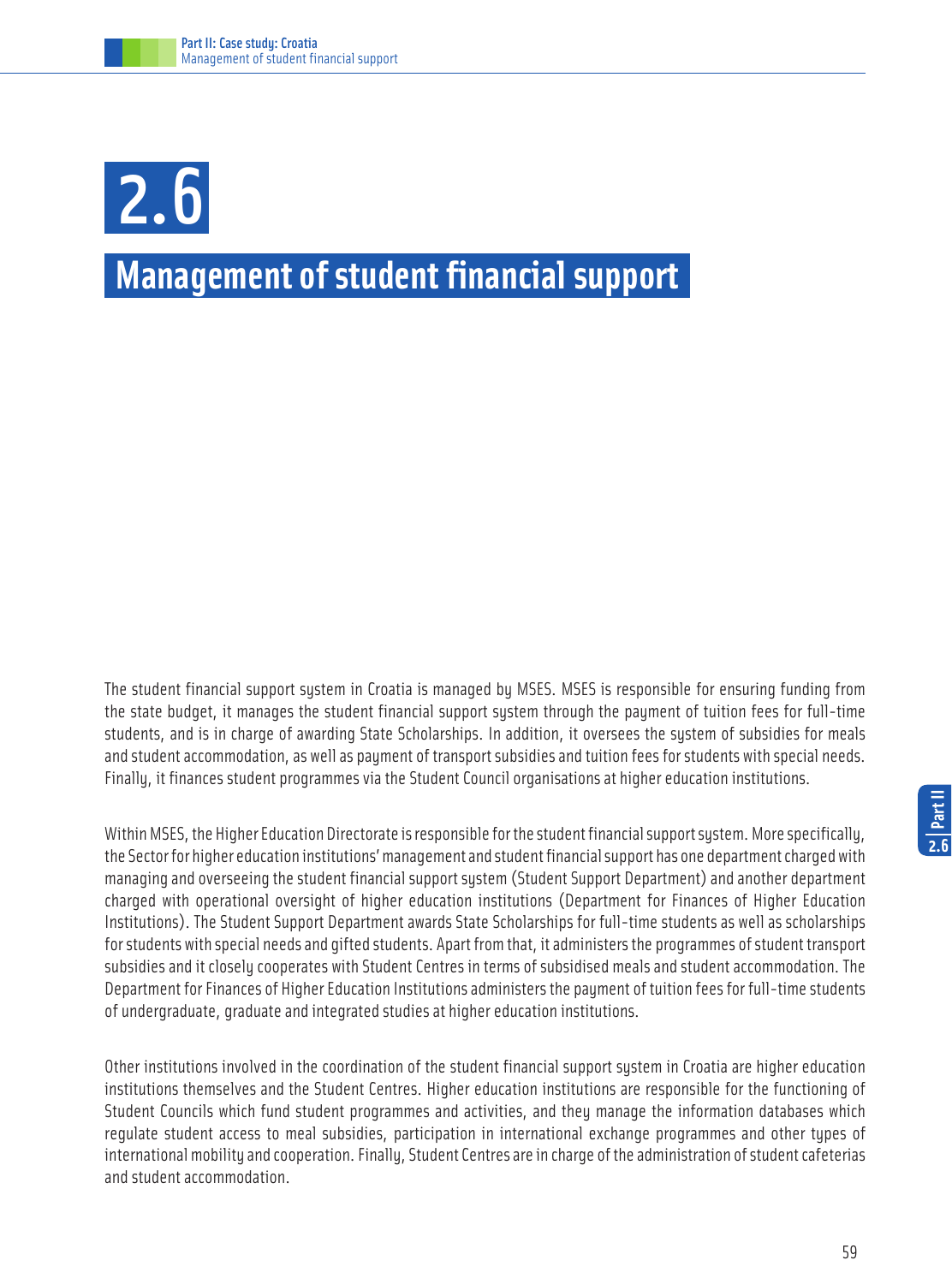

From the perspective of MSES, which is the central institution responsible for both direct and indirect forms of student financial support, the key strength of the existing system is the fact that available programmes positively affect the financial circumstances of students, which democratises the access to higher education for young people of various social backgrounds. The key weakness as identified by MSES is that current programmes do not have a wide enough reach, or more specifically that they do not cover all students enrolled in the particular categories selected for state subsidies. In addition, there is room for improvement with respect to competences and knowledge of officials in MSES and other coordinating institutions in dealing with this complex system. Policy concerns mentioned by MSES officials include: how to identify socioeconomic status of students (family income as reported by tax authorities may not always be valid) and what to do with students at private higher education institutions.

According to Vukasović (2009), the student financial support system in Croatia largely relates to indirect support (subsidised healthcare, meals, student accommodation and transport) rather than direct support to full-time students, whereas part-time students are not eligible for any student financial support. Vukasović (2009) also notes that subsidised student accommodation is limited by numbers of available places and also limited by place of residence and that the number of available grants is small.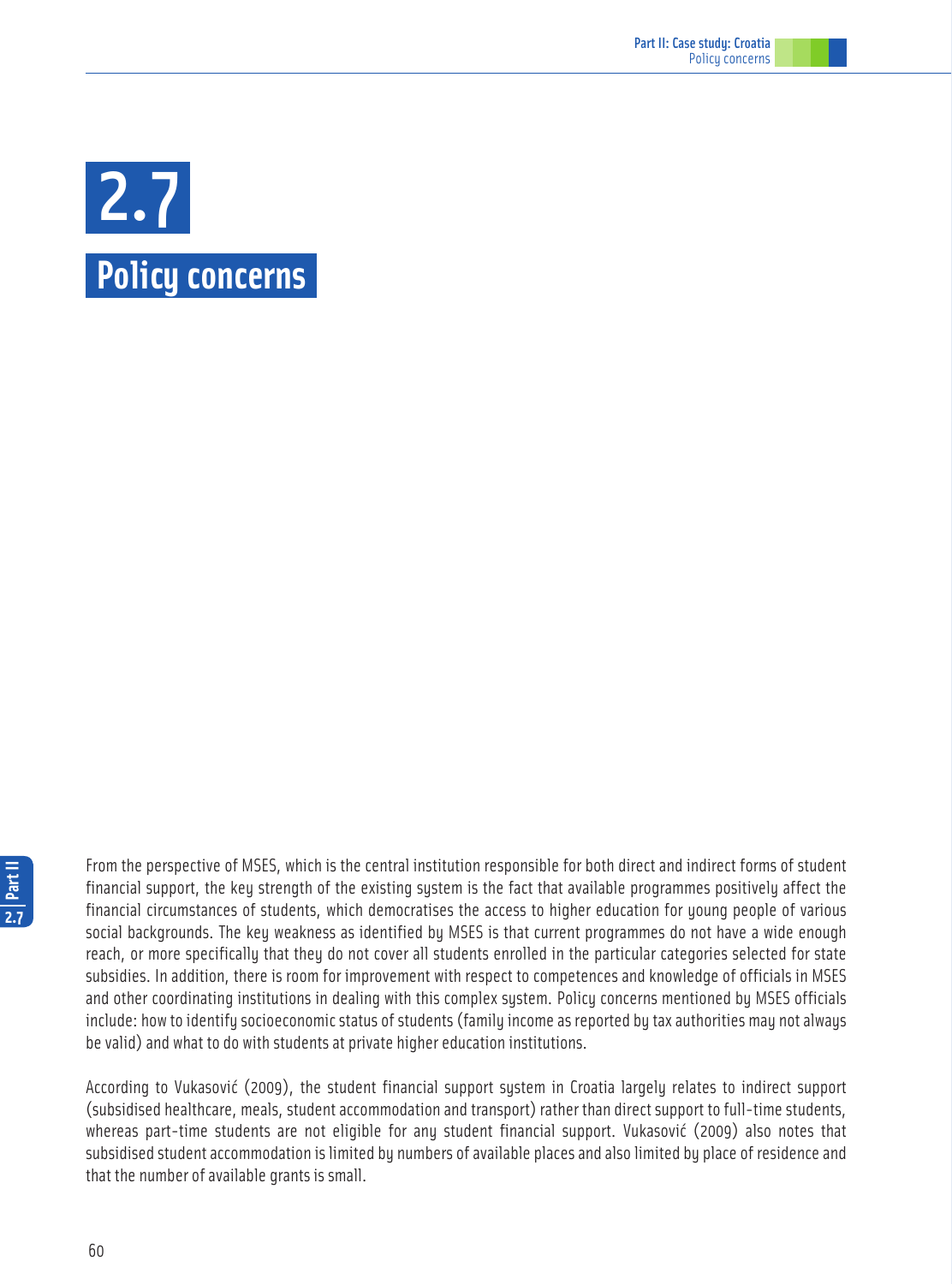# **Part III**

**Case studies: Austria, Germany, Hungary, Slovenia and Sweden**

The sections that follow present individual country systems. These should be considered as descriptive case files that offer more detailed information about the elements of the financial support systems that were presented in Part 1.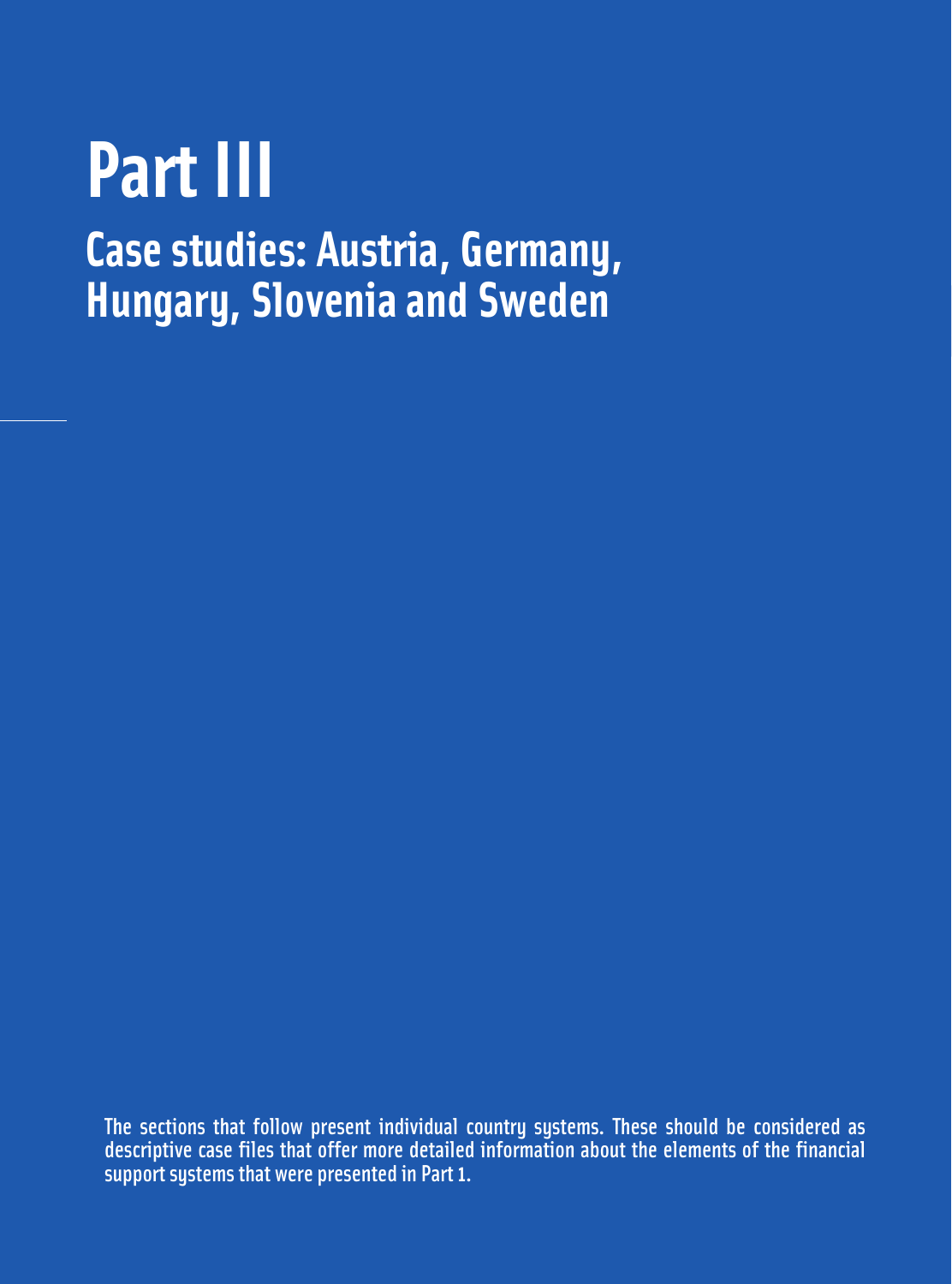

 In this introductory section, it is important to draw attention to three characteristics of the Austrian system of higher education that are relevant for understanding the student financial support system.

Firstly, Austria is a federation, consisting of nine states, but the core of the student financial support system is the responsibility of the federal government and is coordinated by the Austrian Study Grant Authority (ASGA). In addition, support measures through taxation are also the responsibility of the federal government. On the other hand, elements of indirect financial support such as subsidised meals and student accommodation are the responsibility of respective states in which higher education institutions are located.

Secondly, since 2009 there are no tuition fees for regular full-time students enrolled in Austria. However, certain groups of students are charged tuition fees, such as non-EU international students and students who take longer to complete their programme than the prescribed length of study (Doolan et al., 2012). Regarding the amount of the tuition fees for extended length of study, the amounts are set at 363.36 EUR per semester by the Austrian Federal Ministry for Education, the Arts and Culture.<sup>24</sup> However, students may be exempted from paying this fee under the following circumstances: illness, pregnancy, childcare, disability, military service or work (ibid.).

Thirdly, the Austrian system does not recognise part-time students as a study category. Similarly to Germany, all students are officially considered full-time students, though exceptions are made with respect to employment and family commitments (Doolan et al., 2012). Finally, for purpose of easier comparison with other country case studies, it should be noted that there are 22 public universities in Austria, six of which are art universities, three medical universities, and one university for continuing education (ibid.). In the public sector, there are also 20 universities of applied sciences and 17 teacher training colleges. With respect to private universities, in 2009 there were 11 such institutions accredited in Austria.

24 Information relevant for the summer semester of 2013, according to information available at the ÖAD web site http://www.oead.at/index.php?id=140&L=1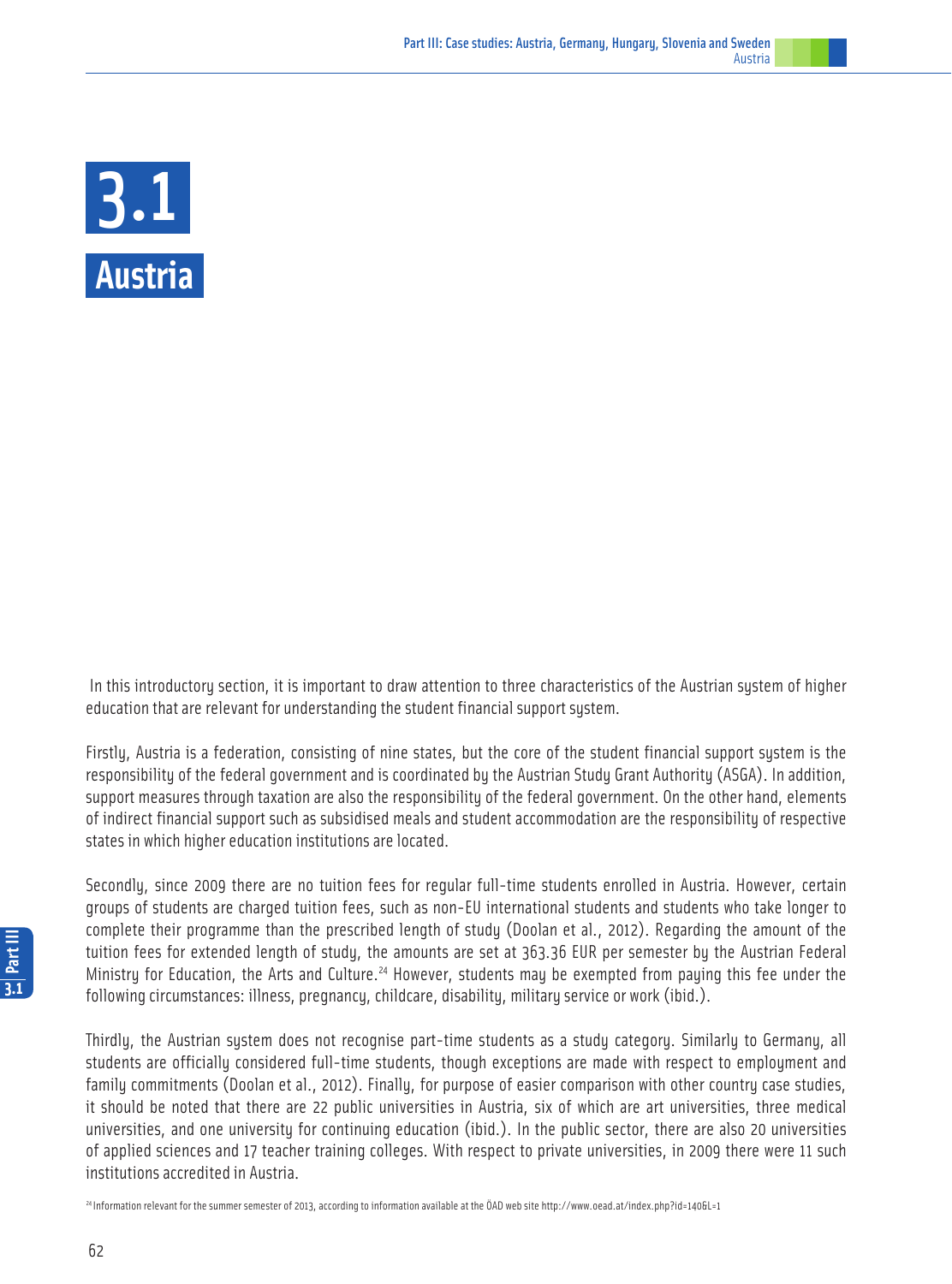

 **Student numbers and student costs**

#### **Trends in student numbers**



**Figure 3.1**Total number of students enrolled in higher education in Austria, for period 1998-2009

Source: Eurostat

When the overall number of students enrolled in Austria is considered, Eurostat data for the period 1998 to 2009 show two distinct periods as shown in Figure 3.1. While there was a stagnation and decrease in student numbers in the observed period (from 247,500 in 1998 to 223,700 in 2002), since 2002 Austria has witnessed a steady and considerable increase in overall student numbers. In 2009, the recorded number of students was 308,200. According to the statistics portal of the Austrian Federal Ministry of Science and Research, the most recent student numbers in the winter semester 2010 show a further increase. According to this source, the total number of students enrolled in Austria is 340,382. While the difference from 2009 may in part be due to a different methodology between Eurostat and the Ministry statistics portal, the trend is undeniably one of continued increase in overall student numbers. Table 3.1 below shows the breakdown of the total number of students enrolled in Austria in the winter of 2010.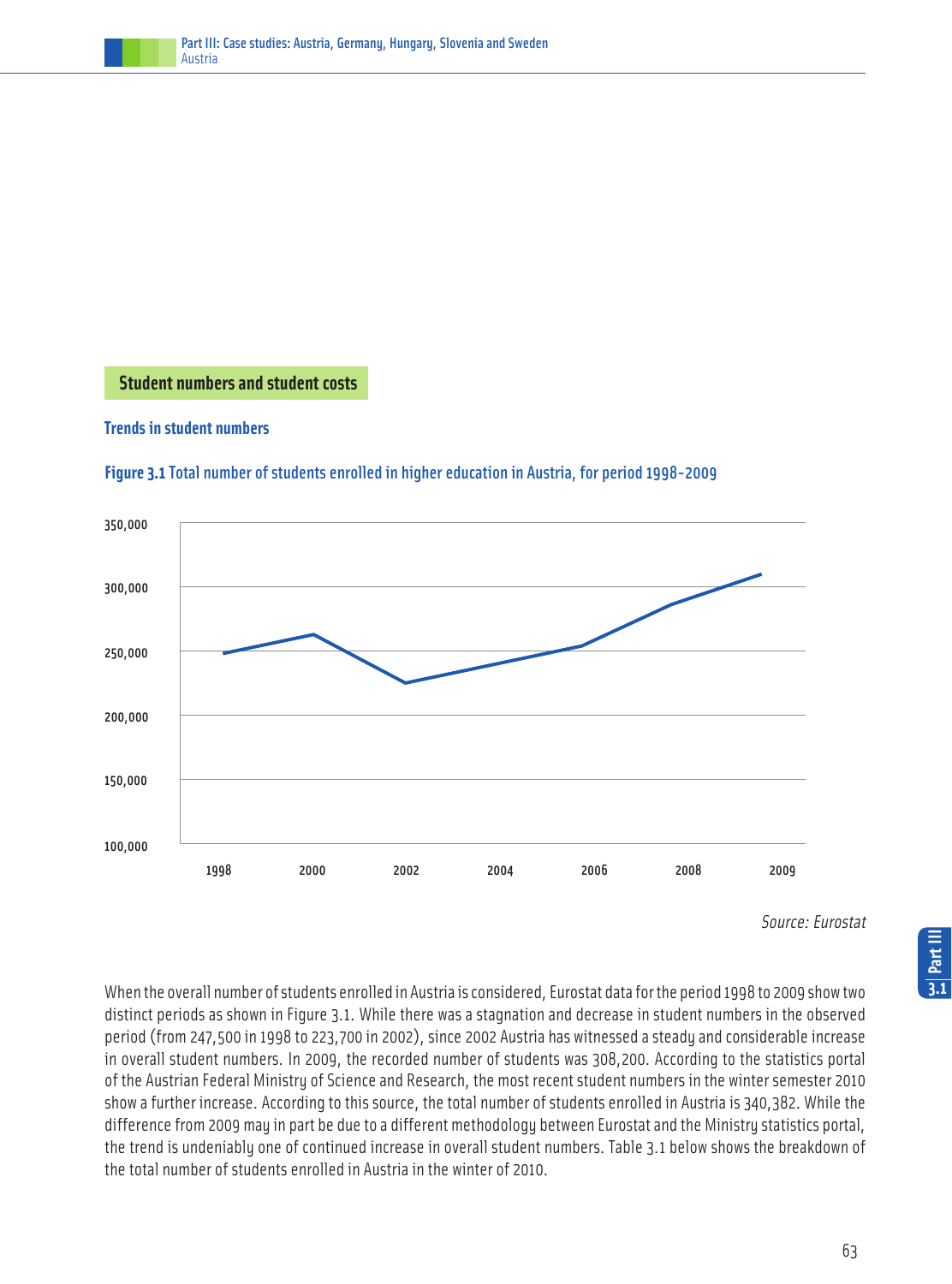| Level of study                  | <b>Number</b> |
|---------------------------------|---------------|
| Undergraduate students          | 158,176       |
| Graduate students               | 25,883        |
| Doctoral students               | 29,897        |
| Diplomastudium (pre-Bologna)    | 126,426       |
| <b>Total number of students</b> | 340,382       |

#### **Table 3.1** Breakdown of the total number of students enrolled in university studies in Austria, academic year 2010/2011.

Source: Statistics Austria<sup>25</sup>

These numbers, however, only capture the number of students enrolled in university studies, and not those enrolled in professional studies. Table 3.2 below shows the breakdown of student numbers in professional study programmes. Finally, when it comes to students enrolled in the private university sector, official statistics for the winter semester 2010 report 6,301 such students (Statistics Austria).

#### **Table 3.2** Breakdown of the total number of students enrolled in professional studies in Austria, 2010/2011

| <b>Level of study</b>           | <b>Number</b>            |
|---------------------------------|--------------------------|
| Undergraduate students          | 27,086                   |
| Graduate students               | 8,795                    |
| Doctoral students               | $\overline{\phantom{a}}$ |
| Diplomastudium (pre-Bologna)    | 1,683                    |
| <b>Total number of students</b> | 37,564                   |

Source: Statistics Austria<sup>25</sup>

#### **Student expenditure**

According to the comparative EUROSTUDENT survey report (Orr et al., 2011), students across Europe spend the largest share of their budget on living costs, not study-related costs, irrespectively of whether they live with their parents or not. In Austria, monthly living costs for students amount to 800 EUR if they live in student accommodation (ÖAD, 2011a). In case they pay tuition fees, their monthly costs are over 1,000 EUR (ibid.).

<sup>25</sup> Statistics Austria is the federal public body responsible for federal statistics. It publishes data pertaining to education on its web site http://www.statistik.at/web\_en/statistics/education\_culture/index.html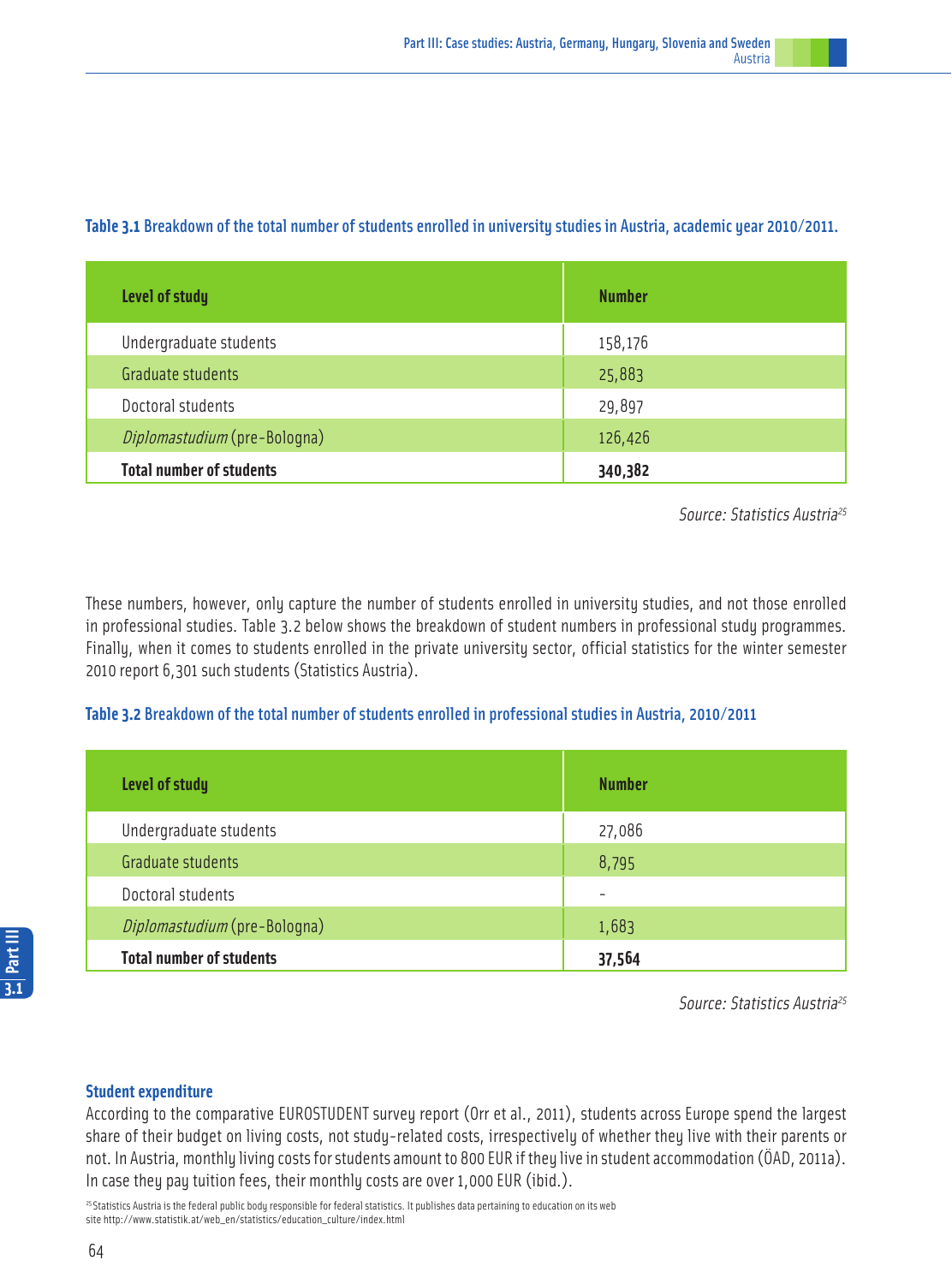Based on EUROSTUDENT survey data, Orr et al. (2011) analysed the composition of total student expenditure, calculating it separately for students who live with parents and those who do not. The EUROSTUDENT data for Austria shows that the proportion of students living with their parents is 20.6%, 79.4% live away from their parents and among that group 8.1% live in student accommodation (ibid.). For students living with parents, 87% of their total costs go towards living costs, while 13% go towards study-related costs. For the large majority of students who live away from their parents' home, living costs command an even larger portion of their total costs: 91% as opposed to 9% that goes towards meeting study-related costs (ibid.).

With respect to direct (study-related) costs, in Austria around 23% of undergraduate students pay tuition fees (Orr et al., 2011). As was already mentioned, the tuition fee at public universities is 363.36 EUR per semester, or 726.72 EUR per year. It is paid by students overextending the prescribed length of study and by non-EU/EEA international students. Additionally, institutions of professional higher education (Fachhochschulen) and private higher education institutions are allowed to charge tuition fees. An additional study-related cost that students incur is the student union membership fee which is 16 EUR per semester (ÖAD, 2011a).

However, it is important to keep in mind that for the 23% of undergraduate students who pay tuition fees, 18% have fees covered through state support (Orr et al., 2011). In other words, a small proportion of undergraduate students enrolled in Austria actually incur direct costs in terms of tuition fees and these are usually students who are enrolled in professional studies and work full-time, which disqualifies them from state support. In addition, it is important to emphasise that among the majority of students who do not pay tuition fees, 34% receive grants for covering living costs (ibid.). Overall, it seems that in Austria the state plays a substantial part in easing the financial burden of studying, in spite of the continual increase in the number of students as was shown in Figure 3.1.

#### **Overview of student financial support system**

The federal system of financial support for students enrolled in Austria was introduced in the 1960s with the aim of opening universities to make it possible for children from low-income families to start an academic career (ASGA, 2010). Since 1992, the grant programmes have been increasingly linked to indirect federal aid measures. The Austrian federal system of financial support can be divided into two sections: transfer payments, which students receive directly in cash (in the form of grants, transport cost allowance and other types of allowances), and expenses which the student benefits from either by transfer payments to the students' parents or non-cash benefits (indirect support in the form of health insurance, tax benefits and so on) (ASGA, 2010).

In terms of how eligibility for state support is defined, in Austria students up to the age of 24 are considered as being dependent on their families and the system of student financial support is designed around this legal formulation. Until students reach the age of  $24^{26}$ , their families receive child benefit in the amount of approximately 210 EUR per month (Orr et al., 2011). While the family has a legal responsibility to support the student, the federal student financial support system is designed to help in instances where families are unable to fund the student. The logic of this system is reflected in the data according to which 28% of students not living with their parents receive the federal Study Grant and about 21% of students living with their parents also receive the federal Study Grant (Orr et al., 2011). The system is not based on the distinction of students' living conditions, but rather on the level of family income. On average, 28% of students not living with their parents receive a grant of around 400 EUR per month, which contributes 11% to their total income.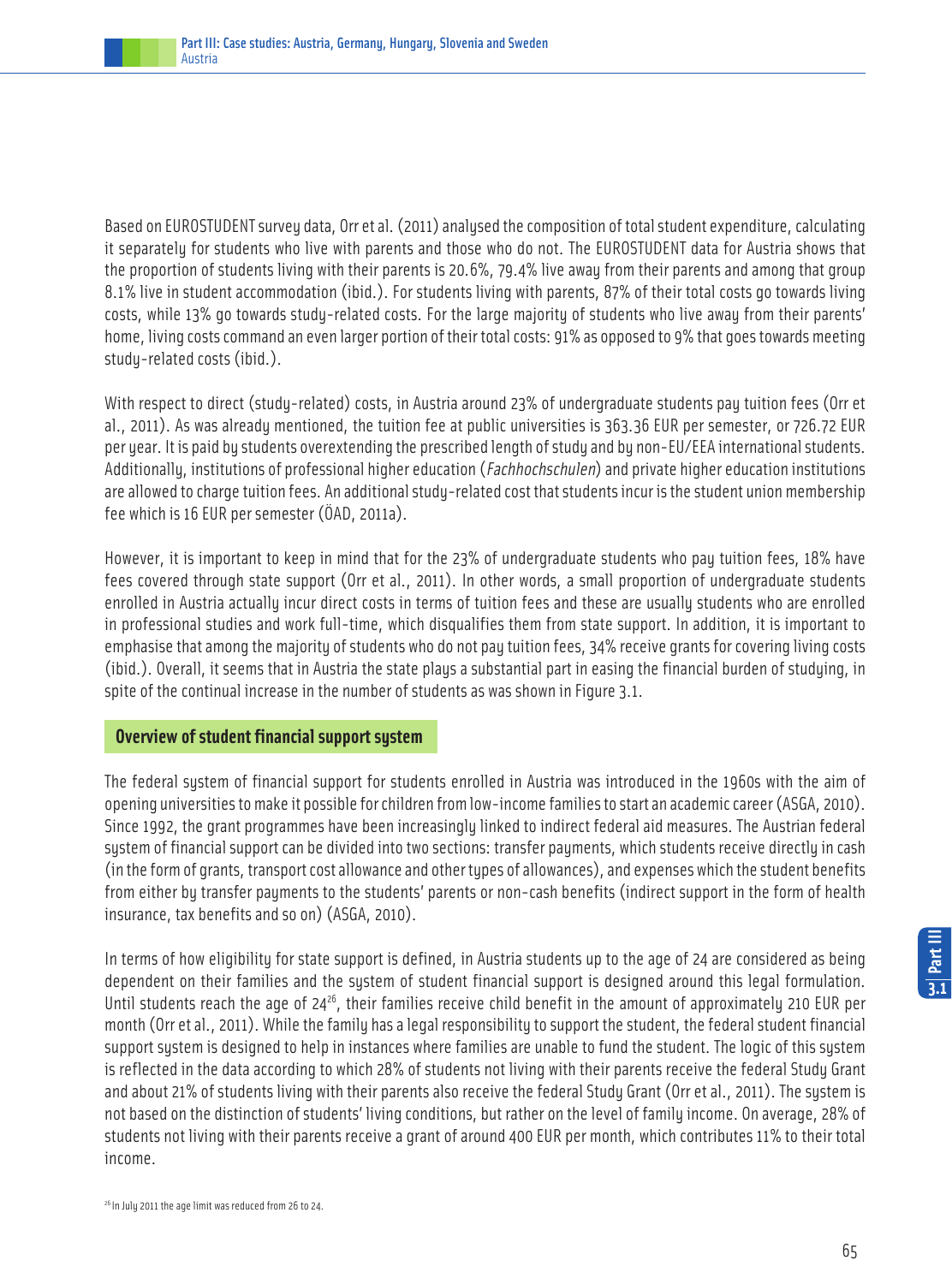The system, however, does take into account whether it is "reasonable" for students to live with their parents or if their location of study is too far away (Orr et al., 2011). If students are required to travel over 60 minutes by train or bus between the residence of their parents and the municipality in which the higher education institution is located, it is justified that they live away from home and in that case they qualify for a higher grant from the ASGA.

Moreover, the federal financial support system also distinguishes between students who earn their own income and those who do not. Students with self-earned income over the last four years receive a higher grant, independently of their parents' income. That is the reason why the average grants are higher among older students (Orr et al., 2011).

Finally, the highest ratio of grant recipients (38%) and the highest average grant of 480 EUR per month is among students from low education backgrounds (Orr et al., 2011). However, the majority of this group does not receive student financial support and relies strongly on self-earned income. Therefore, income from student financial support contributes only 15% of the total expenses for this group. On the other hand, 19% of students from higher educational backgrounds receive a grant of on average 380 EUR per month, which amounts to around 7% of the average income of that group.

#### **Direct financial support**

The Austrian system of financial support administers a large Study Grant programme, which could be classified as general grant since all students can apply. The programme is competitive, but relies on the family means test. In the next sections, this general grant system is introduced first, followed by brief descriptions of targeted grants also administered by the ASGA.

#### **Austrian Study Grant Programme**

Every year, a call for applications for Study Grants is published within legally determined periods during the winter term (September 20 to December 15) and summer term (February 20 to May 15). The official application forms are provided by the ASGA and are made available online (www.stipendium.at) to be submitted with additional required documentation. Recipients of Study Grants receive monthly grants for all 12 months in a year.

#### Eligibility

All students, enrolled in either university studies or professional studies, at the undergraduate and graduate level can apply for the Study Grant. Under certain circumstances students at private institutions are also eligible to apply. When Study Grant recipients are grouped according to the type of institution where they study, it results in the breakdown in the Table 3.3 below.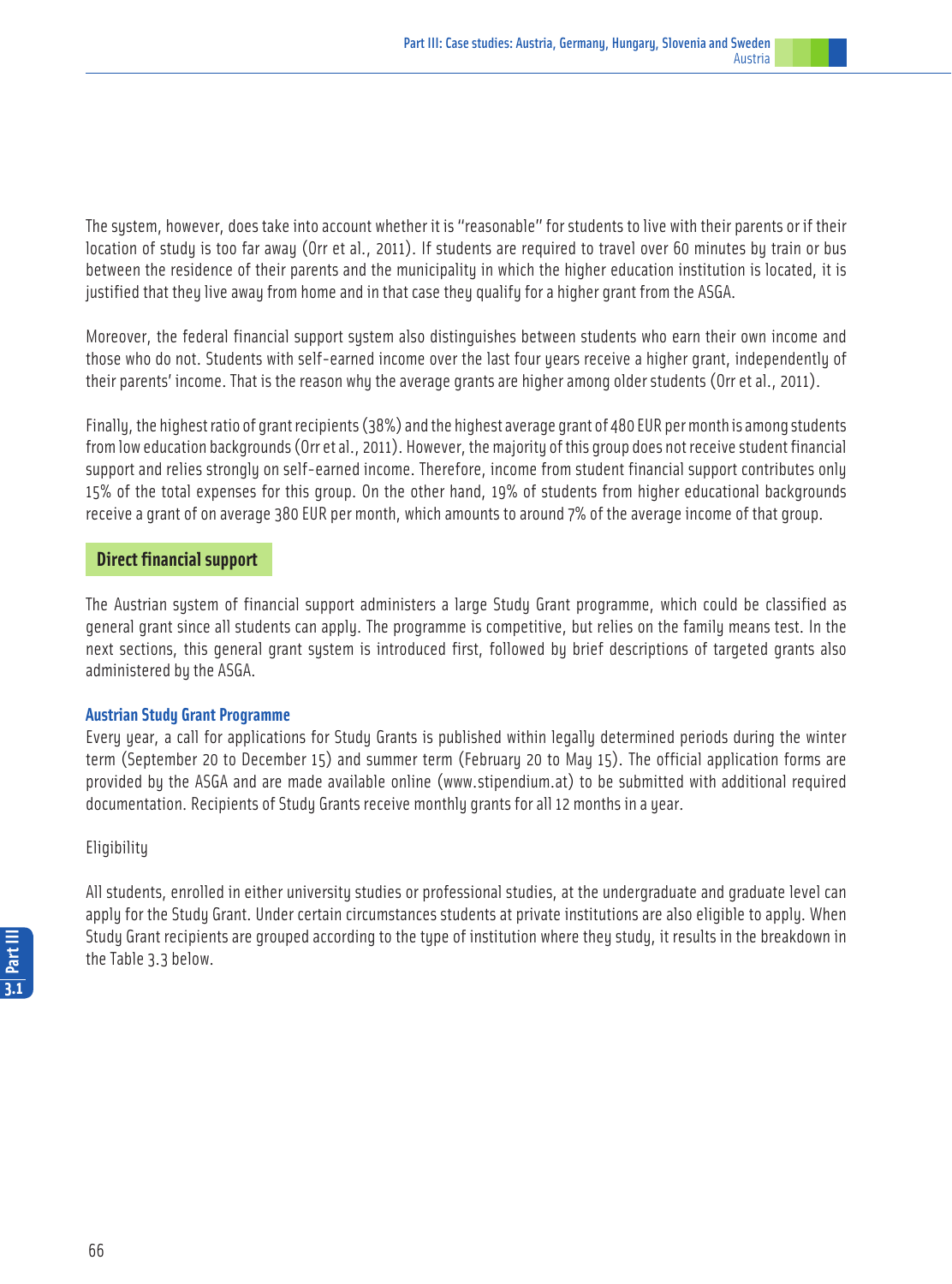| <b>Type of higher Education Institution</b> | Percentage |
|---------------------------------------------|------------|
| Universities                                | 74,5%      |
| Universities of applied science             | 19%        |
| Teacher training colleges                   | 4%         |
| Academies                                   | 0.5%       |
| Private universities                        | 1%         |
| Nursing academies                           | $1\%$      |

#### **Table 3.3.** Study grant recipients by type of higher education institution, data for the academic year 2009/2010

Source: ASGA (2011)

Applicants for Study Grants must be Austrian citizens. Foreign citizens are treated equally in the case of close relation to Austria (at least 5 years subject to Austrian income tax via at least one parent). Citizens of EEC countries and citizens of a third country are generally treated equally, as well as refugees under the Geneva Convention (ASGA, 2010).

#### Preconditions for receiving the Study Grant

The ASGA Study Grant programme has preconditions that combine needs-based and merit-based criteria. However, it is primarily a programme designed to offset the inability of some families to fund the living and study-related costs of their children. Hence, demonstrated need and level of income are the main preconditions that qualify applicants for the grant. Once a student becomes the grant recipient, the programme has in place requirements regarding study progress and rules regarding completion of studies. Finally, the Study Grant programme also includes requirements regarding age of applicant and regulations pertaining to change of study subjects. All six of these requirements are presented in Table 3.4 below.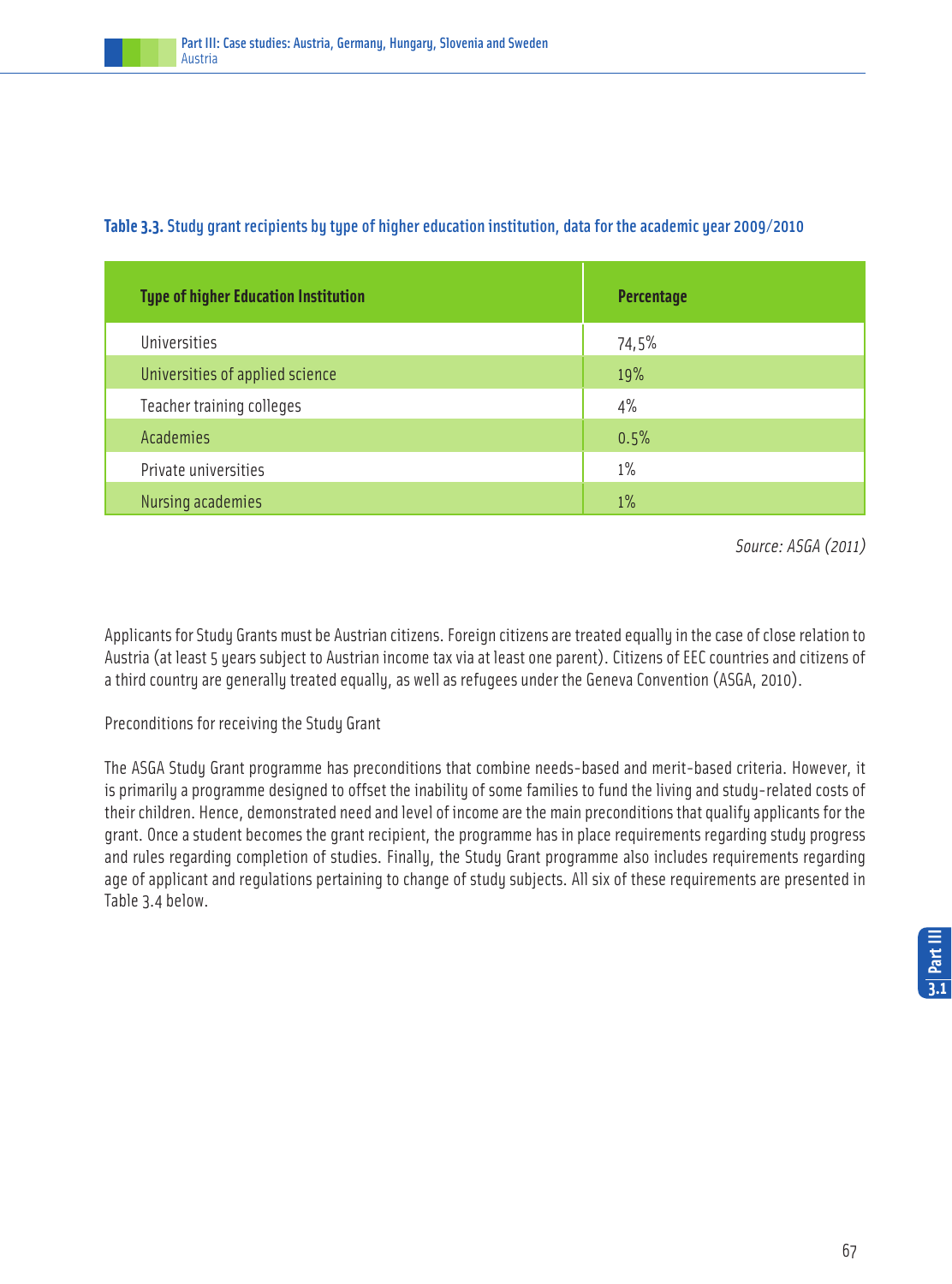#### **Table 3.4.** Requirements for Austrian Study Grant Programme, 2010

| <b>Type of requirement</b> | <b>Description</b>                                                                                                                                                                                                                                                                                                                                                                                                                                                                                |
|----------------------------|---------------------------------------------------------------------------------------------------------------------------------------------------------------------------------------------------------------------------------------------------------------------------------------------------------------------------------------------------------------------------------------------------------------------------------------------------------------------------------------------------|
| Demonstrated need          | Assessed on the basis of income and number of family members of students<br>(parents and spouses).                                                                                                                                                                                                                                                                                                                                                                                                |
| Income                     | Requirement to submit proof of any income according to the most recent tax<br>assessment, income from employment by means of a pay slip of the most recent<br>calendar year and income from agricultural and forestry activities as determined<br>by the most recent assessed taxable property value (if there is no income tax<br>assessment).                                                                                                                                                   |
| Study progress             | During the first two semesters of studies, admission as a regular student will<br>suffice as proof of study progress. For subsequent semesters, requlations require<br>students to submit proof of study progress in a particular field of study (ECTS-<br>points or credits for courses and exams).<br>The prescribed length of studies may not be exceeded by more than one semester<br>("semester of tolerance").                                                                              |
| First degree               | Students are not allowed to have completed another study programme or a<br>comparable post-secondary education programme in Austria or abroad.                                                                                                                                                                                                                                                                                                                                                    |
| Age                        | Students must start their studies before reaching the age of 30. Paid employment,<br>raising of children or disability may increase the age limit for the commencement<br>of a graduate-level study programme to a maximum of 35 years of age.<br>Generally students are allowed to work during their time of studies. If their annual<br>income exceeds the amount of 8.000 EUR, the exceeding amount will have to be<br>paid back.                                                              |
| Change of studies          | Students may not change their study programme more than twice and not later than<br>after the second semester of the study programme they first enrolled. Changing<br>the study programme after this deadline results in non-eligibility for grants. It is<br>possible, however, to be included once again in the Study Grant programme after<br>a set period of time and based on study progress.<br>The regulations of change of studies are also valid for the receipt of family<br>allowance. |

Source: ASGA (2010)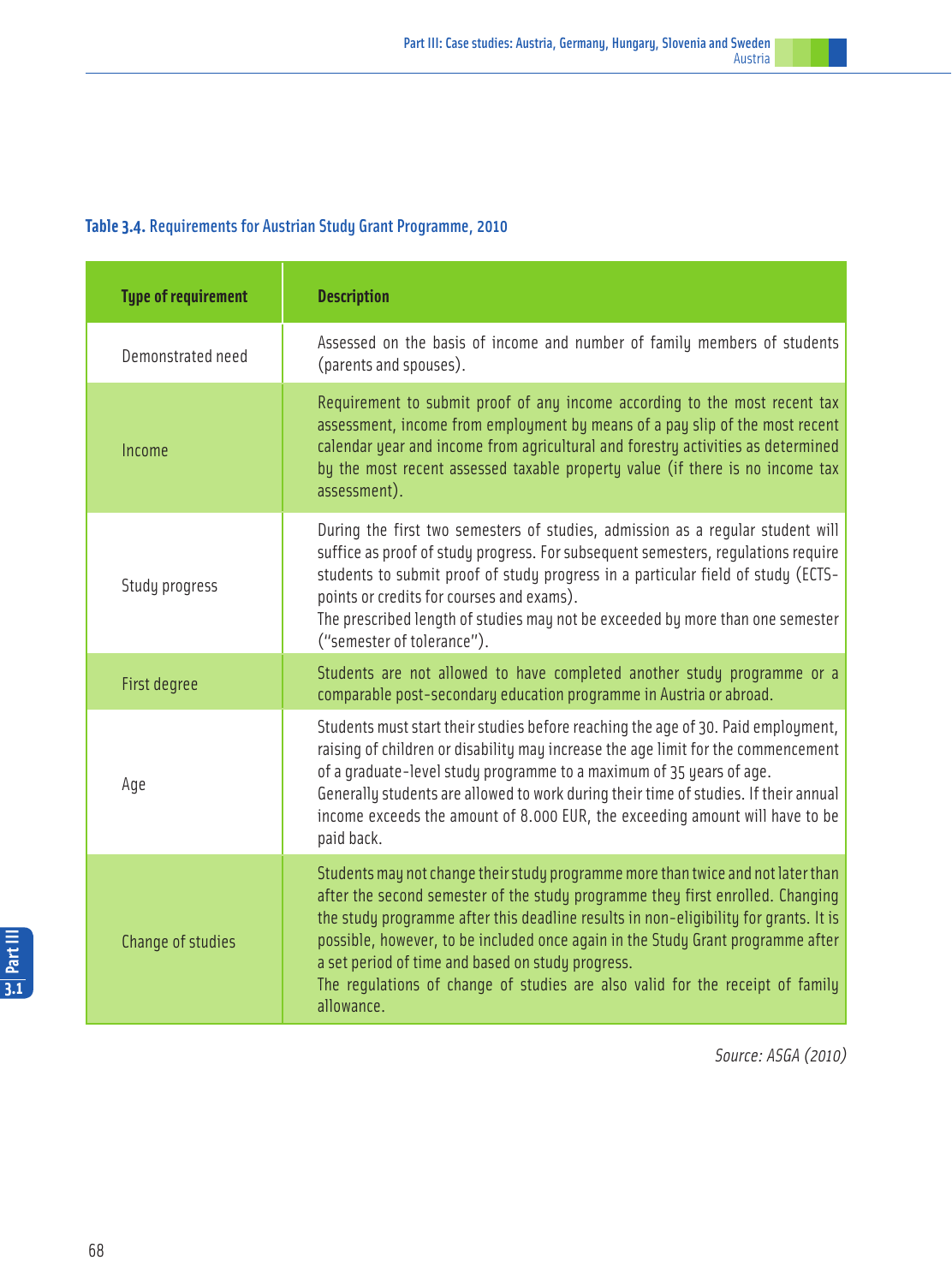

#### Coverage

Looking at the programme overall, one out of six students enrolled in Austria receive this grant. However, the proportion is significantly higher for first semester students, where one out of three receives the Study Grant.

The Study Grant programme is received by 70% of those who apply for the grant. The total number of applicants to the programme in the academic year 2009/2010 was 65,275 and in 2010/2011 was 65,104 (Schlöglhofer, 2012).

#### Amount

The maximum Study Grant is set at 5,700 EUR annually, or 475 EUR per month. For some groups (married, orphans, selfsupporters, students with children, and students who study far from permanent residence of parents) the maximum annual grant is 8,148 EUR annually, or 679 EUR per month. The average value of Study Grants in the academic year 2009/2010 was 4,234 EUR, and it grew to 4,308 EUR in 2010/2011 (Schlöglhofer, 2012). The difference between the general prescribed amount of the grant and the average grant actually paid to students stems from the fact that each grant is calculated by taking into account actual case-by-case family income, tax transfers, and where applicable, the own income of students and their spouses.

#### **Targeted Grants**

Information about targeted grants administered by the ASGA is summarised in Table 3.5 below. Targeted grants may be divided into three broad categories: grants for specific types of cost (tuition fee, transport etc.), grants for study abroad and merit-based grants. In addition, the ASGA has targeted grant programmes aimed at helping students complete their studies and provide additional financial support.

| <b>Type of grant</b>                  | <b>Description</b>                                                                                                                                                                                                                                                                                     |  |
|---------------------------------------|--------------------------------------------------------------------------------------------------------------------------------------------------------------------------------------------------------------------------------------------------------------------------------------------------------|--|
| Grants covering specific type of cost |                                                                                                                                                                                                                                                                                                        |  |
| Study allowance                       | Financial support for students who pay tuition fees, but are in financial need.                                                                                                                                                                                                                        |  |
| Transport cost<br>allowance           | The amount of the transport cost allowance is paid by the authorities for Study<br>Grants by law and depends on the actual transportation costs. There is no legal<br>entitlement to such an allowance.                                                                                                |  |
| Child care subsidy                    | For recipients of a Study Grant or a grant upon completion of studies with a child/<br>children, who have costs for professional child care in the final phase of their<br>study. Age limit: 41. Up to 150 EUR per month and child. The spouse cannot have<br>an annual income higher than 21,800 EUR. |  |

#### **Table 3.5** Targeted grants administered by the Austrian Study Grant Authority, 2010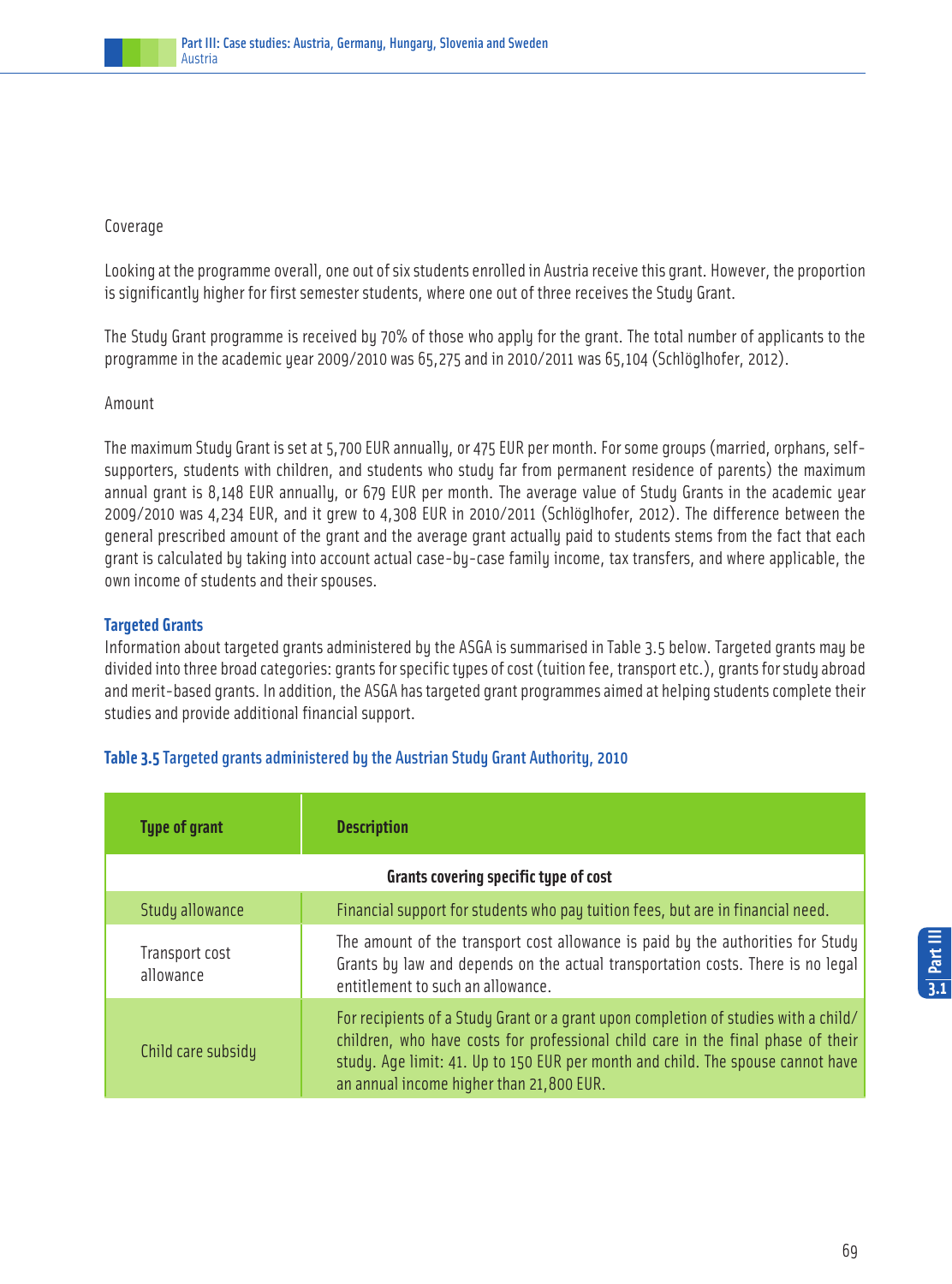| <b>Type of grant</b>           | <b>Description</b>                                                                                                                                                                                                                                                                                                                                                                                                                                                                                                                                                                                                                                                                                                                                                                                                                                                                                               |  |  |  |  |
|--------------------------------|------------------------------------------------------------------------------------------------------------------------------------------------------------------------------------------------------------------------------------------------------------------------------------------------------------------------------------------------------------------------------------------------------------------------------------------------------------------------------------------------------------------------------------------------------------------------------------------------------------------------------------------------------------------------------------------------------------------------------------------------------------------------------------------------------------------------------------------------------------------------------------------------------------------|--|--|--|--|
| <b>Study abroad programmes</b> |                                                                                                                                                                                                                                                                                                                                                                                                                                                                                                                                                                                                                                                                                                                                                                                                                                                                                                                  |  |  |  |  |
| Grants for study abroad        | Grants for study abroad are awarded in two ways:<br>• Through extension of eligibility for Study Grants for the period of study abroad,<br>by no longer than four semesters;<br>Through additional supportive measures such as grants for study abroad,<br>including travel cost allowance and subsidies for language courses.<br>The grant for study abroad amounts to a maximum of 582 EUR per month. It ranges<br>from 73-582 EUR per month and is paid in addition to the Study Grant. The amount<br>depends on the cost of living and studying in the respective country. For instance, if<br>Austrian students would study in Croatia, they would receive a 73 EUR monthly grant<br>for study abroad, and another 75 EUR for transport cost allowance (ASGA, 2011).<br>Duration: 3 months (minimum) - 20 months (maximum).<br>In 2009/10, there were 1,659 students recipients of this grant (ASGA, 2011). |  |  |  |  |
| Mobility grant                 | A new form of student financial support since 2008/2009, with the aim to support<br>students who study their entire undergraduate or graduate study programme at a<br>state-accredited university or university of applied sciences outside Austria, but<br>within the EEA and Switzerland. This grant programme was introduced in response<br>to EU pressures (ASGA, 2011).<br>In 2009/2010, the grant was received by 508 students, in 2010/2011 the grant was<br>received by 744 students (Schlöglhofer, 2012).<br>This is not a competitive programme: if students are eligible (same conditions as<br>for the Study Grant), they receive an annual mobility grant of 8,148 EUR.                                                                                                                                                                                                                             |  |  |  |  |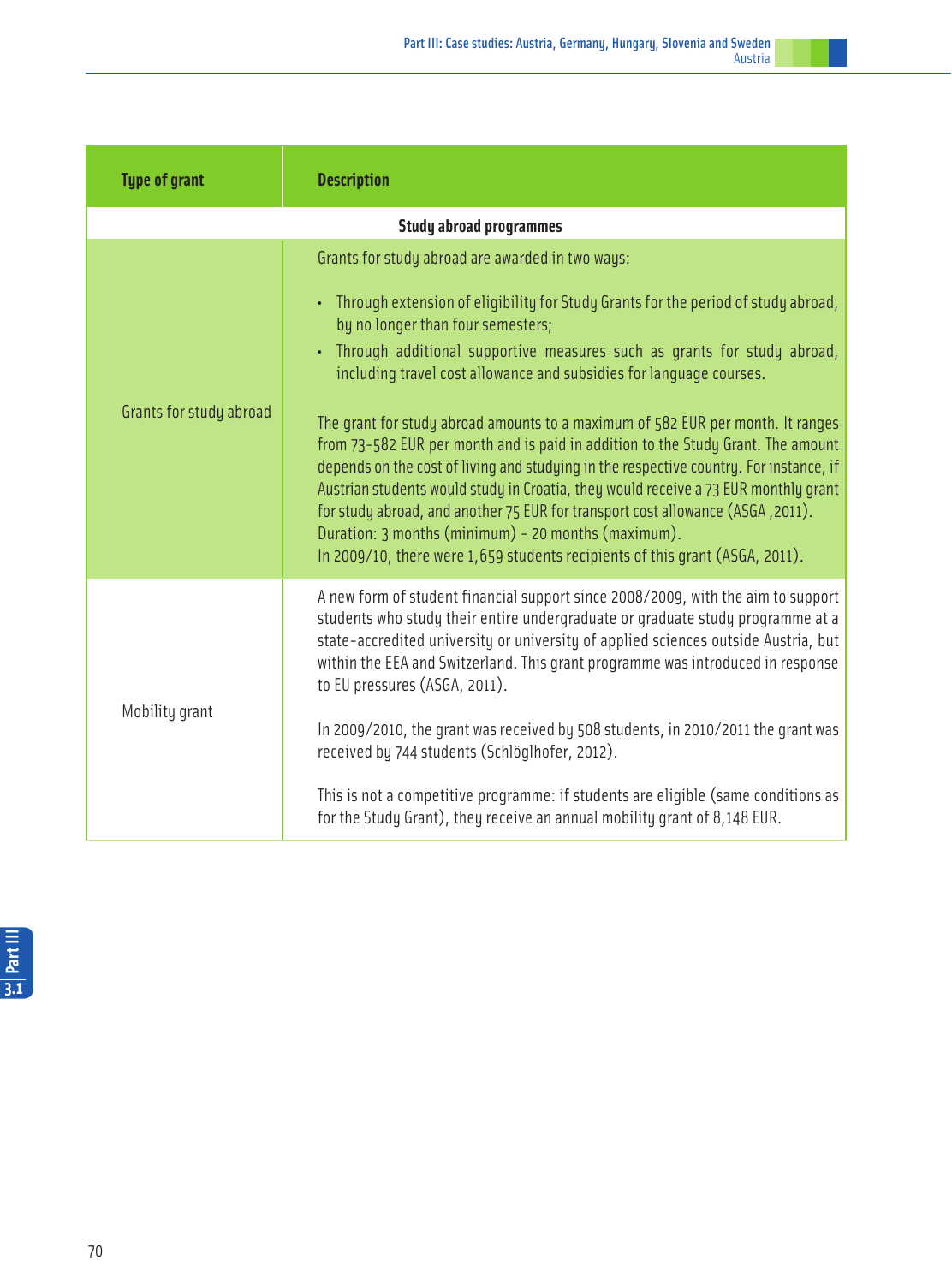| <b>Type of grant</b>                | <b>Description</b>                                                                                                                                                                                                                                                                                                                                                            |  |  |  |  |
|-------------------------------------|-------------------------------------------------------------------------------------------------------------------------------------------------------------------------------------------------------------------------------------------------------------------------------------------------------------------------------------------------------------------------------|--|--|--|--|
| <b>Merit-based grants</b>           |                                                                                                                                                                                                                                                                                                                                                                               |  |  |  |  |
|                                     | Eligibility:                                                                                                                                                                                                                                                                                                                                                                  |  |  |  |  |
|                                     | Students who have an excellent record of study progress (universities,<br>٠<br>Fachhochschulen / universities of applied sciences, private higher education<br>and other educational institutions determine the concrete<br>institutions<br>parameters of this offer).                                                                                                        |  |  |  |  |
| Performance-related<br>grants       | Students who have not exceeded the eligibility period of the respective section<br>٠<br>of the study programme.                                                                                                                                                                                                                                                               |  |  |  |  |
|                                     | Students who have a grade point average of no more than 2.0 (where 1.0 is the<br>$\bullet$<br>best grade and 5.0 the worst).                                                                                                                                                                                                                                                  |  |  |  |  |
|                                     | Important: There is no precondition of social need (income and property of parents<br>are not considered).                                                                                                                                                                                                                                                                    |  |  |  |  |
|                                     | The amount of the performance-related grant cannot fall below 726,72 EUR per<br>academic year.                                                                                                                                                                                                                                                                                |  |  |  |  |
| Incentive grants                    | Awarded based on scientific and artistic achievements.<br>The amounts are between 700 EUR and 3,600 EUR for one academic year.                                                                                                                                                                                                                                                |  |  |  |  |
| <b>Other grants</b>                 |                                                                                                                                                                                                                                                                                                                                                                               |  |  |  |  |
|                                     | Designed to offer those students who have been in paid employment during their<br>studies the opportunity to complete their study programme without stress at their<br>jobs, especially during the period of time needed for the completion of students'<br>final diploma papers. This supportive measure is granted for a maximum of 18<br>months for completion of studies. |  |  |  |  |
|                                     | Eligibility:<br>• A minimum of half-time employment for at least 36 months in the previous four<br>years, including officially recognised periods of child care.                                                                                                                                                                                                              |  |  |  |  |
| Grant upon completion<br>of studies | The diploma paper must be in progress and there must be only a few exams left.<br>Paid employment must be given up for the period of time during which the<br>۰<br>grant is paid.                                                                                                                                                                                             |  |  |  |  |
|                                     | The age limit is 41.<br>۰<br>The grant amounts between 600 EUR and 1,040 EUR per month depending on<br>the number of working hours of a student's recent employment. Fully employed<br>individuals receive higher grants.                                                                                                                                                     |  |  |  |  |
|                                     | Should the study programme not be completed successfully within six months<br>after the last payment of the grant upon completion of studies, the entire amount<br>of money received has to be reimbursed.                                                                                                                                                                    |  |  |  |  |
|                                     | The grant was received by 287 students enrolled in 2009/2010 and by 258 students<br>enrolled in 2010/2011 (Schlöglhofer, 2012).                                                                                                                                                                                                                                               |  |  |  |  |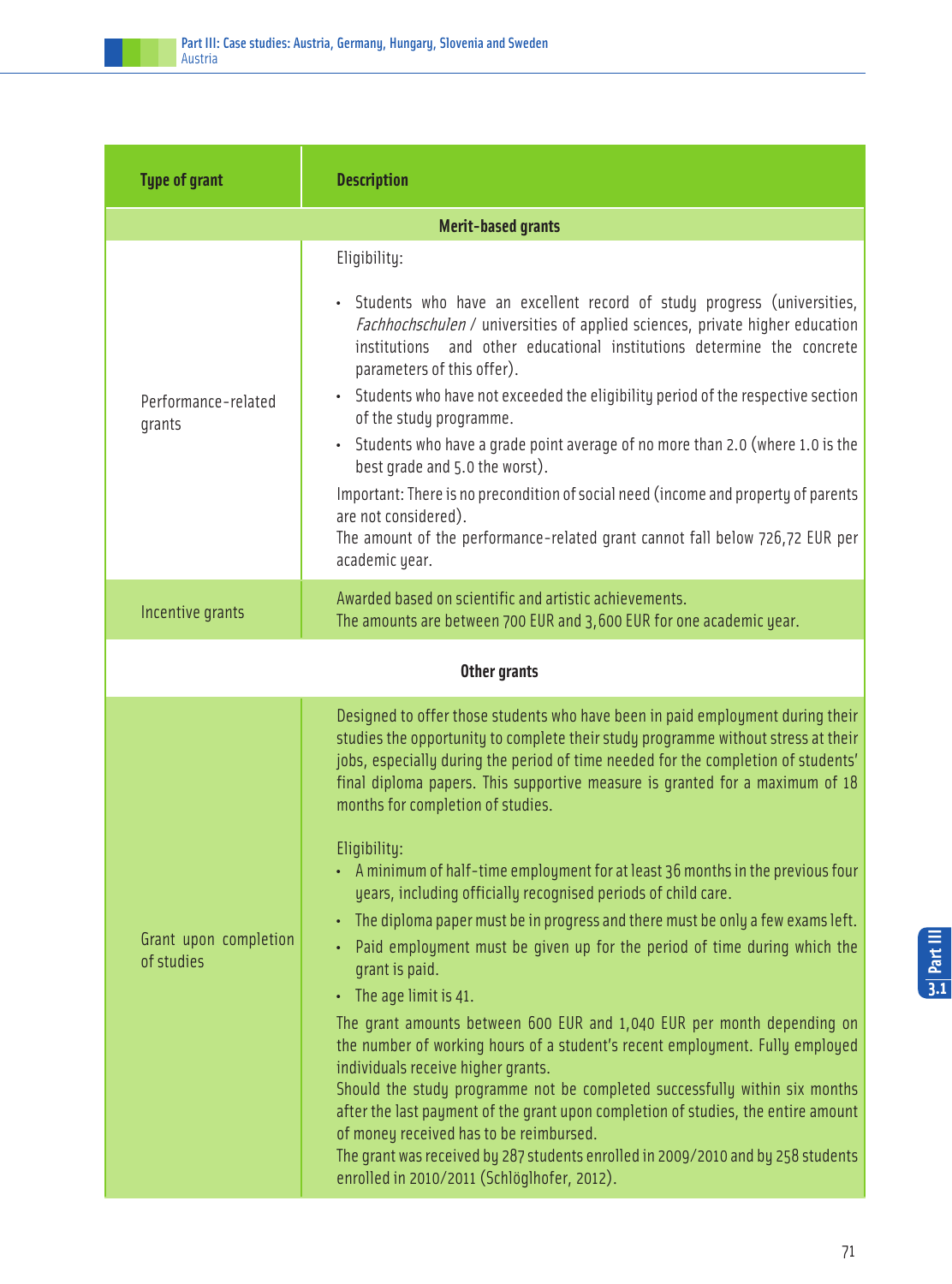| <b>Type of grant</b>         | <b>Description</b>                                                                                                                                                                                                                                                                         |
|------------------------------|--------------------------------------------------------------------------------------------------------------------------------------------------------------------------------------------------------------------------------------------------------------------------------------------|
| Student financial<br>support | An auxiliary financial instrument that can be used to address social need, reward<br>merit, help finance tuition fees, support students with special needs etc.<br>The amount of these supportive measures ranges from 180 EUR per month to the<br>maximum amount offered as Study Grants. |

Source: ASGA (2010), ASGA (2011), Schlöglhofer (2012)

### **Student loans**

The ASGA operates a loan system for students who pay tuition fees and are not eligible for the basic federal Study Grant. It covers exclusively the cost of tuition fees, so it amounts to  $363.63$  EUR per semester.<sup>27</sup> The interest on the student loan is calculated as 1% below the 3-month-EURIBOR interest rate (Schlöglhofer, 2012). In the last decade since the programme's inception, between 300 and 1,000 students per year received this loan. The student loan programme can extend to a maximum of 15 semesters, and is not open to students older than 35 at the start of their study programme (ibid.).

### **Indirect financial support**

Indirect financial support provided by the federal government represents an important component of social support to students during their studies and it mainly consists of financial resources made available to students' parents. As mentioned earlier, parents have a legally stipulated obligation to care for their children until they are able to provide for themselves which constitutes the basis of entitlement to this type of financial support. The supportive character of these measures is indicated by the fact that indirect federal aid for children ends after a child reaches the age of 18, but if the child becomes a student then the period may be extended to the age limit of 24 (ASGA, 2010). The system of indirect financial support has five major components: family allowance, health insurance, tax benefits, subsidies to the Austrian student union and subsidies for student accommodation and meals. Each of these components is presented below.

### **Family Allowance Programme**

The amount of family allowance depends on the age and number of children. For students between 19 and 24 years of age family allowance amounts to 152.70 EUR per month. Exceptions in terms of length of coverage are made for students who served in the army, performed alternative civilian service, or gave birth to a child - these groups are covered until the age of 25 (Schlöglhofer, 2012). If there are at least 2 children in the family, the overall amount of the allowance per month is raised by 12,80 EUR, for 3 children by 47,80 EUR, for 4 children by 97,80 EUR and for any further child by 50 EUR. For children with special needs, the amount is raised by 138,30 EUR per month (Schlöglhofer, 2012). The Student Support Act stipulates the eligibility and duration periods of these supportive measures as well as their extension in specific cases.

<sup>27</sup> In Austria, there are private banks that provide student loans. Such programmes are offered for instance, by Erste bank, Reiffeisen, Wustenrot and others. However, private loan systems are not the focus of this report, but rather the array of financial instruments that the state provides in aid of students.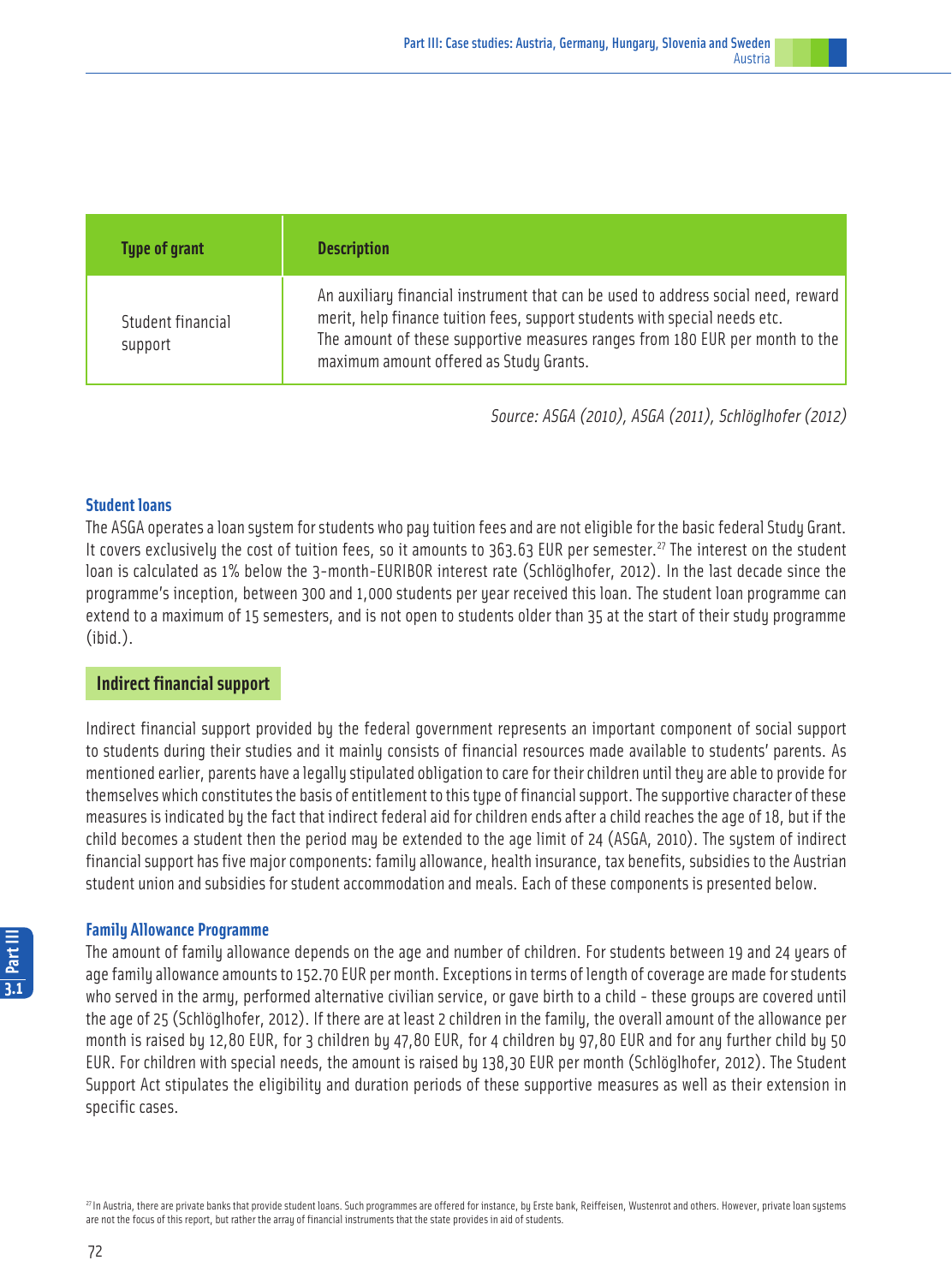### **Health and Accident Insurance**

The General Social Security Law stipulates that students are covered through the mandatory system of accident insurance. Accident insurance is obligatory and does not require the student to pay separate fees. In addition, according to the aforementioned Law, students may choose to be covered under the health insurance policies of their parents or spouse. This type of co-insurance through one's parents has the following preconditions:

- Proof of studu progress in the first period of post-secondary studies of eight credit hours per year,
- No special proof in the second period of studies,
- Age limit of 24 years.

Similarly to the case of the Family Allowance Programme, the Student Support Act stipulates all the conditions and possible exceptions to the general rules of the programme.

In addition, within the system of mandatory health insurance, students have the option of self-insurance on favourable terms in the case that co-insurance via parents, spouses or partners, or employment is not available. In such cases of self-insurance, the Federal Ministry of Science and Research contributes half of the monthly health insurance fees. The preconditions for the subsidised self-insurance are:

- Income below 8,000 EUR per year,
- Maximum of two changes of study programme,
- Minimum prescribed duration of the study programme may not be exceeded by 4 semesters,
- No age limit.

# **Tax Benefits**

Students eligible for family allowances are also entitled to financial support in accordance with the regulations of the Family Allowance Tax Act. Parents living with children enrolled in university studies are eligible for a child tax credit. Those who do not live with their children are eligible for the child support tax credit. The tax credits uniformly amount to 50.90 EUR per child per month (ASGA, 2010).

In addition, based on the Income Tax Law the parents have the right to additionally file for tax reduction due to extraordinary expenses for students studying outside their places of residence. The Financial Aid to Students Act stipulates eligibility in terms of reasonable distances (ibid.). Finally, only parents of students eligible for family allowances qualify for tax benefits. This ensures the eligibility for subsidies only for those students providing proof of study progress in their field of study.

# **Subsidies for the Austrian Union of Students**

The Austrian Union of Students receives funds from the government for providing services to students such as low-cost meals, financial support for housing, expenses for child care, subsidies in case of social distress or conflicts with parents about support payments (ASGA, 2010).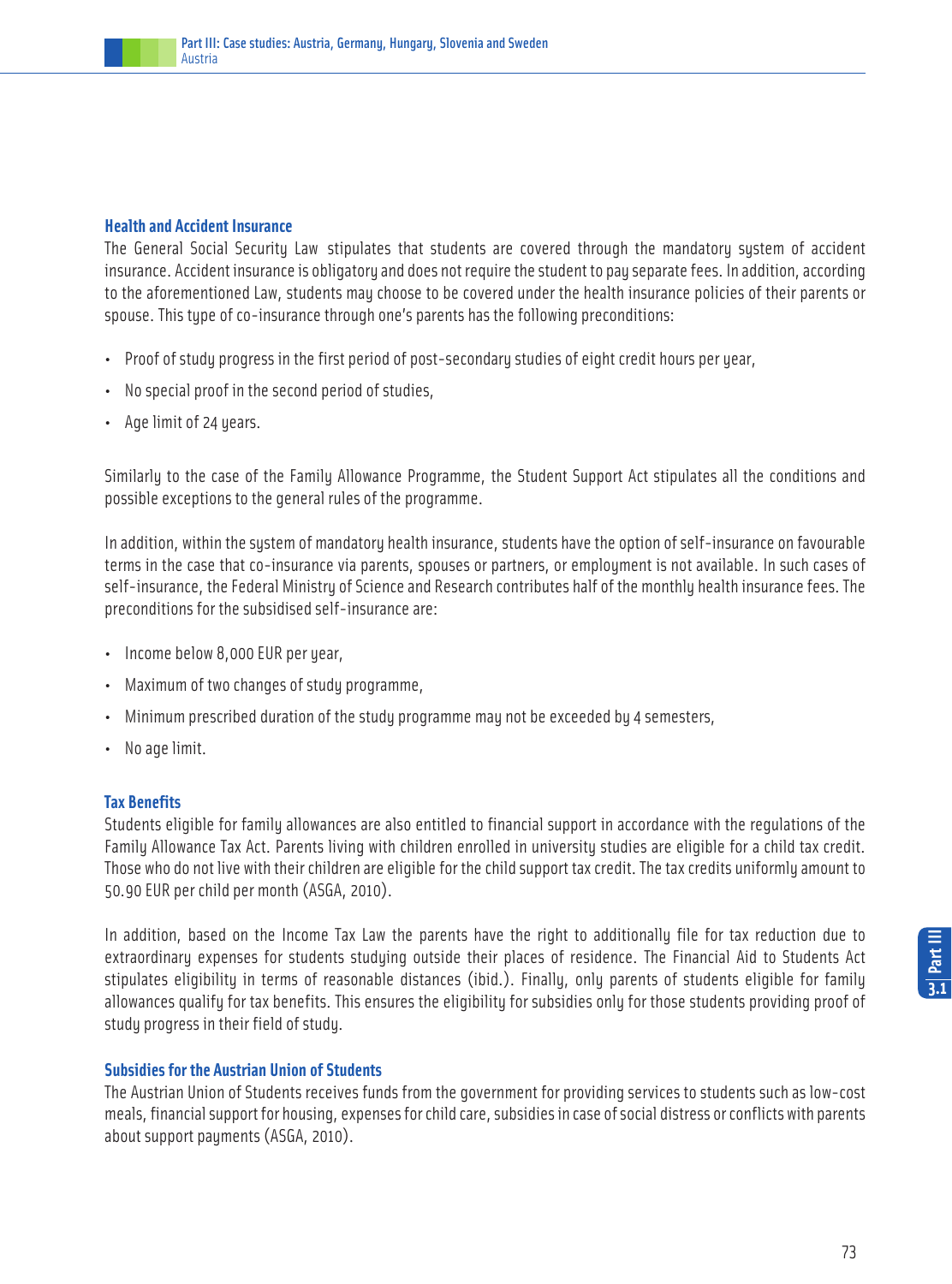### **Subsidies for student accommodation and student cafeterias**

The ASGA is also in charge of providing subsidies for housing and kindergartens admitting students' children as part of the indirect measures of financial support for students. These measures are intended to support students from outside the towns where their higher education institution is located in order to live at a reasonable price and thus ensure more equitable access to higher education (ASGA, 2010). However, the federal government does not administer or fully finance student accommodation. In recent times, the ÖAD (Austrian Agency for International Mobility and Cooperation in Education, Science and Research), has taken up the task of providing student accommodation. In addition, in Austria there is a developed private market for student housing.

With respect to meal subsidies, again the federal government does not administer the system but provides subsidies instead. The Österreichische Mensen Betriebsgesellschaft mbH manages the major part of student cafeterias. The company is a state-owned enterprise since 1997 and it is obliged by contract with the government to provide meals to students at reasonable prices, under the principle of covering costs rather than making a profit (ASGA, 2010). In addition, the Federal Ministry for Science and Research provides subsidies for the establishment of new student cafeterias and supports the maintenance of existing enterprises, but no subsidies are granted for the operation of student cafeterias (ibid.).

### **Financial support for international mobility**

This section is organised in order to first provide an overview of available financial instruments for outgoing students, followed by an overview of financial instruments available to incoming students to Austria.

### **Outgoing students**

The main question regarding outgoing students from a particular country is whether the available grant programmes are portable upon changing their country of study. In the case of Austria, health insurance is portable within the EU/EEA area, as is stipulated by EU law for member countries. Apart from that, as mentioned before, the ASGA has developed two grant programmes designed for Austrian students to study abroad - grant for study abroad and the mobility grant. While the mobility grant is a separate programme designed specifically for enrolling in study programmes in a foreign country, the grant for study abroad is an extension to the existing Study Grant programme in order to make it "portable" and more suitable for study abroad purposes. With respect to the state-administered student loan system, since it is designed specifically to address tuition-fee costs that are federally regulated in Austria, this programme is not portable.

### **Incoming students**

Since Austria is an EU member country, the federal financial support programme is open to EU/EEA citizens on equal terms as those of Austrian citizens. In addition, citizens of other countries may be eligible for the federal Study Grant depending on their length of residence in Austria<sup>29</sup> as well as refugees whose status falls under regulations of the Geneva Convention.

### **Management of student financial support**

As has been emphasised throughout this report, the student financial support system in Austria is managed by the federal ASGA and supervised by the Ministry. ASGA administers all the government grant and student loan programmes, as well as administers the indirect support mechanisms such as subsidies, tax breaks and the like. Only the segment of

<sup>29</sup> There were 399 Croatian citizens receiving the Study Grant in 2009/2010 (ASGA, 2011).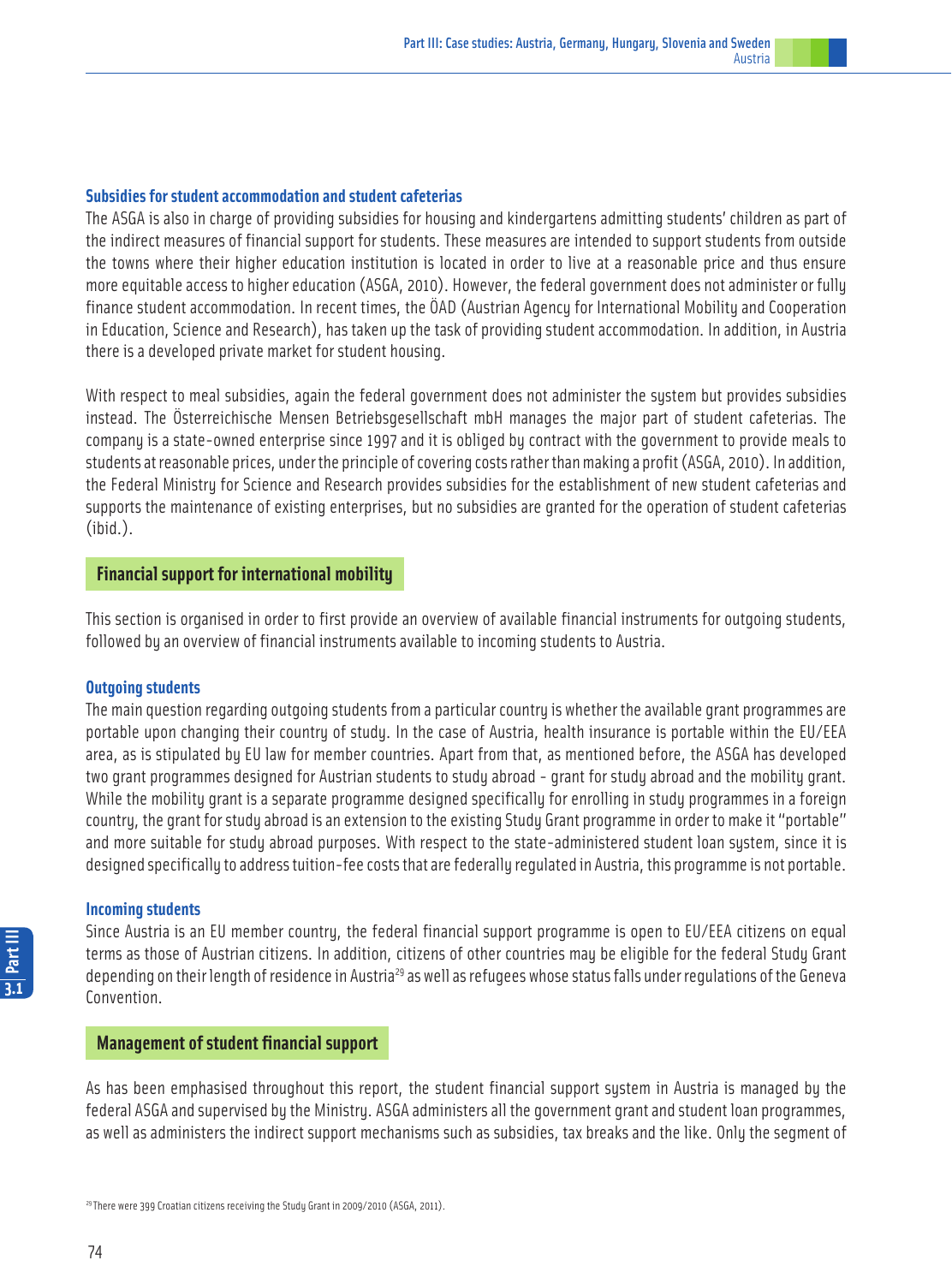student accommodation and meals for students is not directly administered by the ASGA.

The general means-test necessary for proving eligibility for state support requires the proof of satisfying the following conditions:

- Financial need,
- Austrian citizenship or equal status,
- First study programme enrolled (exception: graduate or doctoral study programmes, which obviously require the completion of a previous degree),
- Study progress:
	- for undergraduate programmes: 30 ECTS after 2nd semester, 90 ECTS after 6th semester,
	- for graduate programmes: 20 ECTS after 2nd semester,
	- for doctoral programmes: 12 ECTS after 2nd semester,
- Age limit: student is not older than 30 years at the beginning of the study programme (possible increase of the age limit up to maximum 5 years).

Since the ASGA manages all student financial support, it keeps records about the entire system. It can provide information about eligibility, number and type of applications received, number and type of grants awarded per academic year. With respect to measures taken to counter abuse of the existing financial support system, the ASGA annually performs checks whether a student who has received a grant in this year has earned an income of more than 8,000 EUR (Schlöglhofer, 2012). In cases where such instances happen, the student has to repay the difference.

# **Policy concerns**

For the ASGA, the general Study Grant programme is the largest and most significant public expense. Table 3.6 below shows the overall amount of public funds that were spent on this programme between the academic year 2006/2007 and 2010/2011.

# **Table 3.6** Data on the overall amount of the Austrian Study Grant Programme, 2006-2011

| <b>Academic year</b> | <b>Amount in million EUR</b> |
|----------------------|------------------------------|
| 2006/2007            | 188                          |
| 2007/2008            | 194                          |
| 2008/2009            | 209                          |
| 2009/2010            | 188                          |
| 2010/2011            | 182                          |

Source: Schlöglhofer (2012)

**3.1Part III**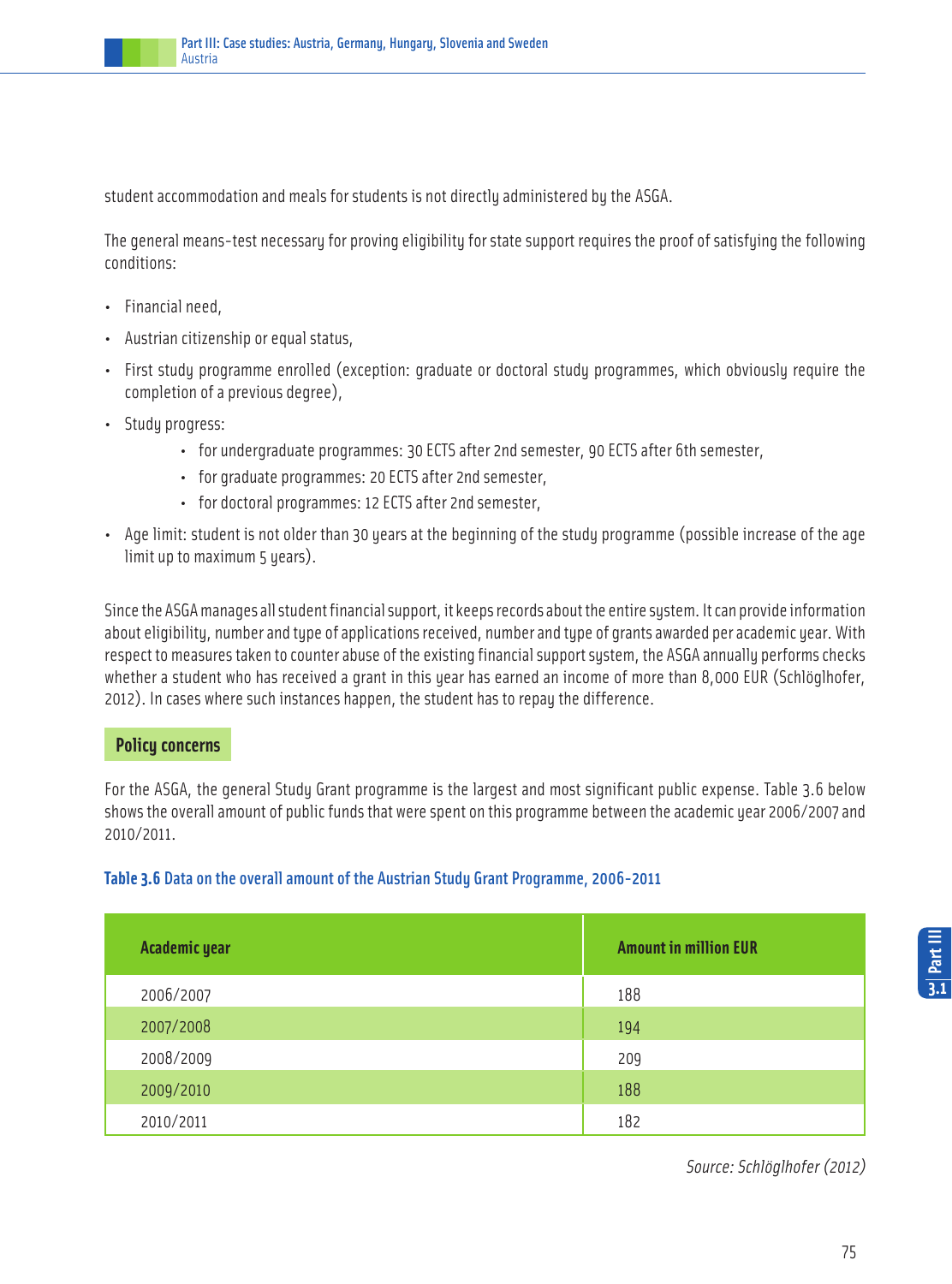While it appears in Table 3.6 that the overall amount grew until 2008 and then slumped, it is important to note that the academic year 2008/2009 was the last year in which tuition fees were obligatory for all students enrolled in Austria. From 2001 to 2009, the Study Grant programme included the refund of tuition fees to all students who receive a Study Grant and have a record of study progress, but were not entitled to a Study Grant because of a slightly exceeding income level (ASGA, 2010). As a result, this direct financial study support was expanded.

In the period from 2000 to 2007, there was no increase to the amount of the Study Grant, but in 2007 amendments to the Study Financing Act were made, increasing the amount of the Study Grant by 12% (ASGA, 2010). In absolute figures, this amendment was most beneficial to students from very low-income families. Students who were entitled to a Study Grant annually received up to 876 EUR more since the academic year 2007/2008 (ibid.).

In 2008, the Austrian Parliament enacted the abolition of tuition fees and since the academic year 2009/2010 the Study Grant programme covers only living costs and not study-related costs of students. This helps explain the fall in the total annual allocation as seen in Table 3.6 above. The ASGA has been continuously improving the management of the Study Grant programme, as well as the programming of its available funding. In 2005, there were improvements to the application process including the setting up of online applications, while in 2008 a new grant programme - the Mobility Grant - was introduced (Schlöglhofer, 2012).

According to ASGA, the main strengths of the current financial support system is that it provides considerable financial transfers and does not rely on providing loans to students. In addition, the existing system is generous to students with children, and it is generally considered reliable (Schlöglhofer, 2012). With respect to its weaknesses, its complexity is sometimes confusing for students. More importantly, since the whole system relies on legal provisions which stipulate that parents have the legal obligation to finance their children, it cannot help students whose parents are unwilling rather than unable to pay for their studies. Table 3.7 below summarises these strengths and weaknesses.

# **Table 3.7** Positive and negative aspects of the Austrian financial support system for students, valid in 2012

| <b>Positive</b>                                                                               | <b>Negative</b>                                                                                                                       |
|-----------------------------------------------------------------------------------------------|---------------------------------------------------------------------------------------------------------------------------------------|
| The Austrian Study Grant programme is<br>a pure transfer system without any loan<br>elements. | It is sometimes confusing for students, that the income-limits<br>for a study-grant is different from the limit for family-allowance. |
| The Study Grant programme has many<br>benefits for students with a child/<br>children.        | Students with parents that are just "unwilling" (but not "unable")<br>to pay during their study-period, cannot get a grant.           |
| The grant system is considered to be<br>highly "unerring".                                    |                                                                                                                                       |

Source: Schlöglhofer (2012)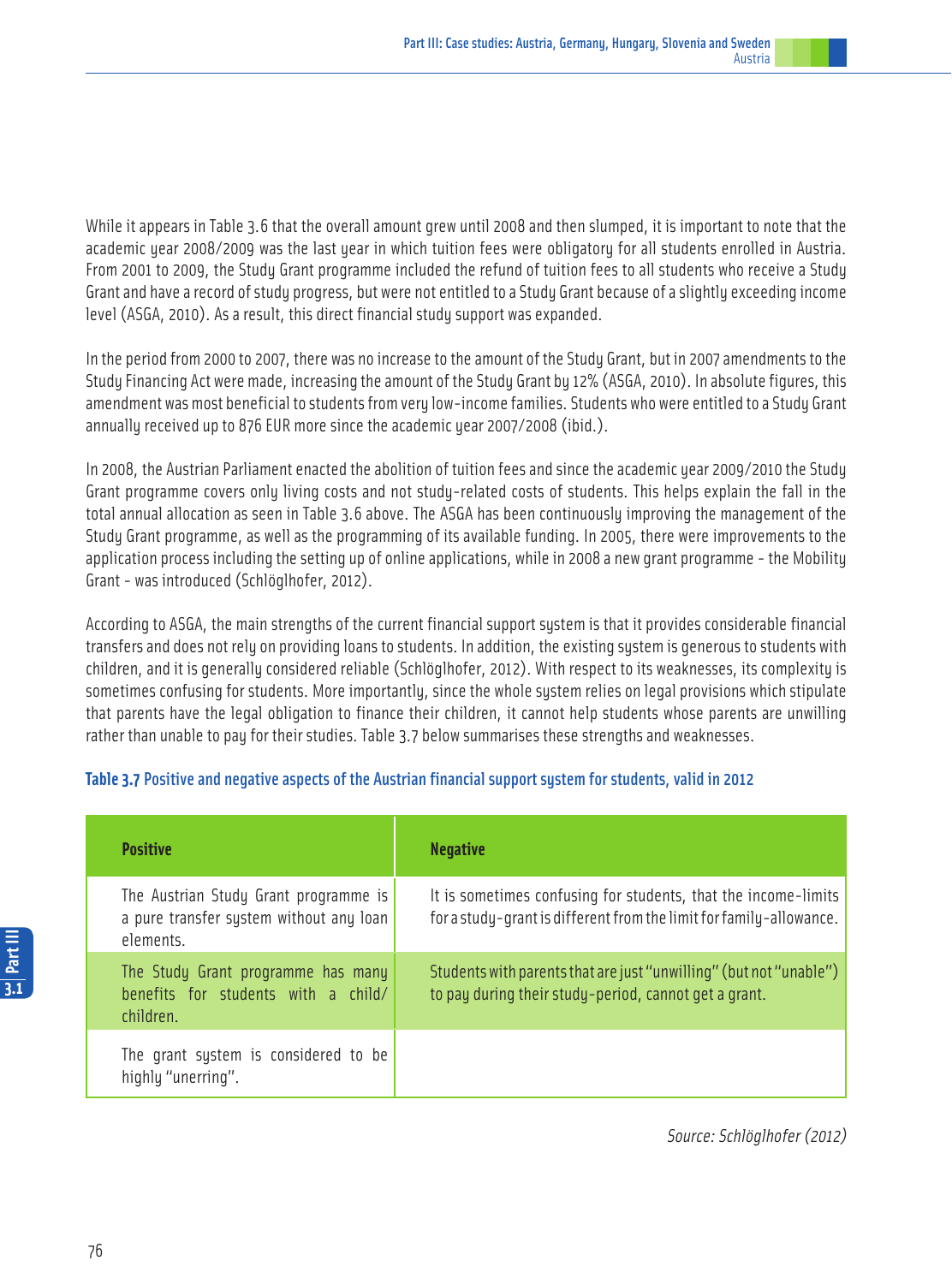# **Germany** 3.2

The higher education system in Germany consists of universities, universities of applied sciences and colleges of art/ music. There are currently 104 universities, six colleges of education, 14 colleges of theology, 51 colleges of art, 189 universities of applied sciences and 30 universities of applied sciences for public administration (Beerkens-Soo, 2010).

Higher education in Germany is the responsibility of two administrative levels: (1) the Federal Ministry of Education and Research, and (2) the Ministries of Education, Cultural Affairs and Science which operate at the level of 16 federal states (Länder) whose ministers are part of the Secretariat of the Standing Conference of Ministers of Education and Cultural Affairs of the states. The role of the Federal Ministry is defined in the Basic Law and includes legislative power, although individual states can also enact legislation unless the Basic Law specifies otherwise.

Tuition fees are one of the areas that are decided upon by the individual states. According to Marcucci and Usher (2012:31), tuition fee policy in Germany changed in January of 2005, when the country's Supreme Court overturned a ban on the charging of tuition fees and ruled that individual states could introduce tuition fees. According to Marcucci and Usher (2012), six states charge tuition fees to all students at undergraduate and graduate level, whereas five states charge tuition fees to students who exceed the prescribed duration of studies or have already completed one degree. These tuition fees range between 375-500 EUR per semester. Similarly to Austria, all students are officially considered full-time students, though exceptions are made with respect to employment and family commitments (Doolan et al., 2012).

In Germany, indirect student financial support (subsidised student accommodation and subsidised meals) is managed by the German National Association for Student Affairs (Deutsches Studentenwerk), and administered by 58 local student service organisations known as Studentenwerk. Direct student financial support is funded by the federal state, but is administered either by the local student service organisations (Studentenwerk) or local government administration (Bundesland). Student loans are administered by a German government-owned development bank (KfW: Kreditanstalt für Wiederaufbau).

It is important to note that in 2011, according to Marcucci and Usher (2012), Germany (like Sweden) experienced a small increase in student financial support - increase at or below the level of inflation. The expenditures for the direct student financial support were 2.9 billion EUR in 2010.30

# **Student numbers and student costs**

# **Trends in student numbers**

The German higher education system is a binary system consisting of university and professional studies. In the academic year 2011/2012, there were a total of 2,377,034 students enrolled in the German higher education system. Out of these students 1,567,890 (65,9%) were enrolled at universities, 33,340 students enrolled in art colleges (1,4%), 744,150 students enrolled in professional higher education (31,3%), and 31,654 (1,3%) students enrolled in administrative technical colleges (Federal Statistical Office of Germany). According to available data, there was a steady increase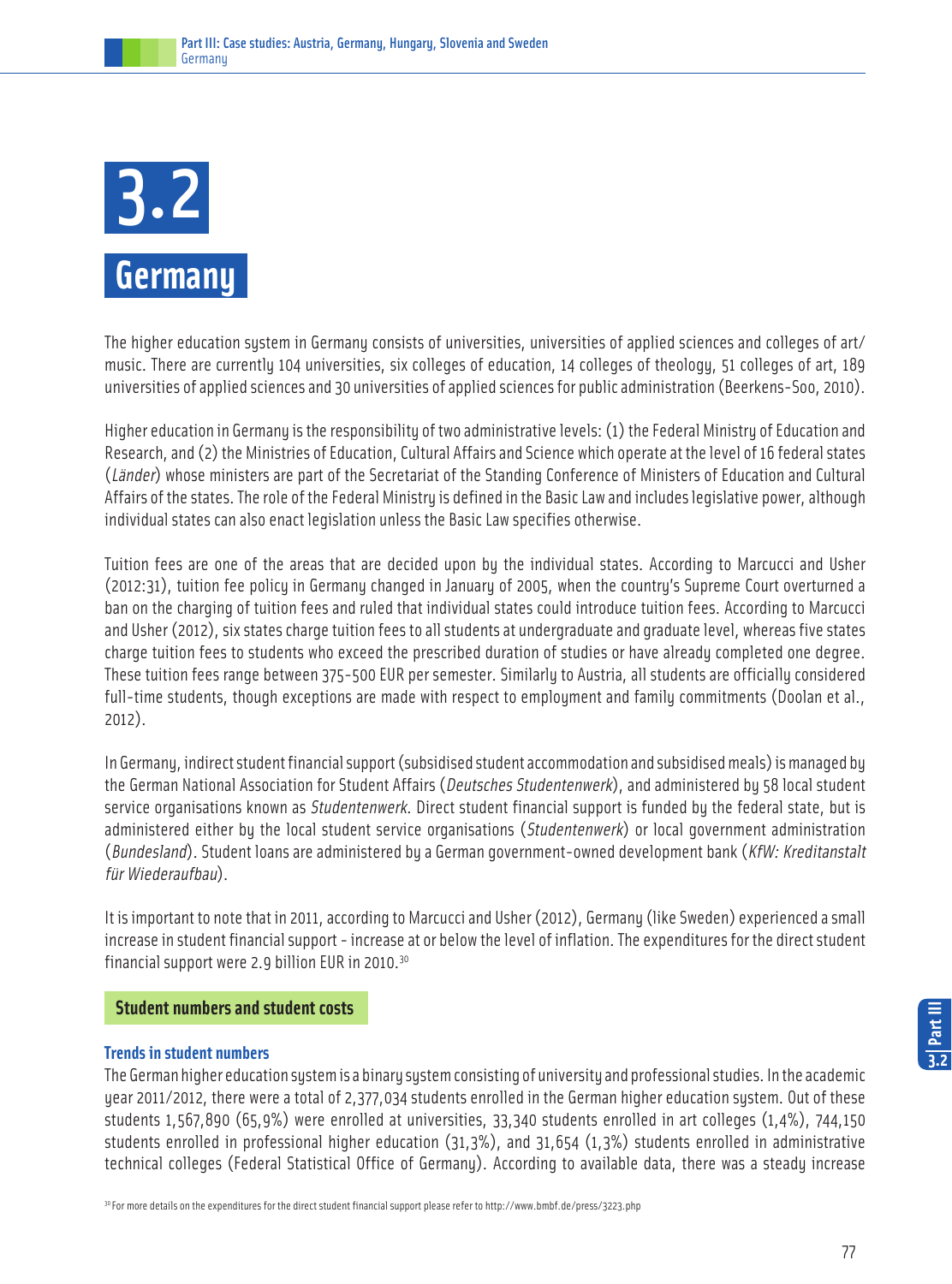in the number of first year students enrolled in the German higher education system in the period from 2009/2010 to 2011/2012, as shown in the table below. According to the comparative EUROSTUDENT survey report (Orr et al. 2011:50), 95% of students enrolled in the German higher education system are full-time students.

# **Table 3.8** Numbers of first year students enrolled in Germany between 2009/2010 and 2011/2012.

| <b>Student numbers</b>                    | 2009/2010 | 2010/2011 | 2011/2012 |
|-------------------------------------------|-----------|-----------|-----------|
| University students                       | 220,602   | 232,822   | 267,191   |
| Professional higher education<br>students | 131,269   | 136,362   | 157,653   |

Source: Federal Statistical Office of Germany

# **Student expenditure**

According to EUROSTUDENT data (Orr et al. 2011:134), the most important expenditure in the category living costs for students maintaining their own households are accommodation costs (1/3 of income). It is important to note that the data shows that accommodation costs are higher in big cities (ibid.). Table 3.9 provides average amounts for costs students enrolled in Germany incur.

# **Table 3.9** Average monthly amount of student expenditure by expense in 2009

| <b>Expense</b>                         | <b>Average monthly amount</b> |
|----------------------------------------|-------------------------------|
| Rent                                   | 281 EUR                       |
| Food                                   | <b>159 EUR</b>                |
| Clothing                               | <b>51 EUR</b>                 |
| <b>Transport</b>                       | <b>81 EUR</b>                 |
| Health insurance                       | <b>59 EUR</b>                 |
| Telephone, internet, radio, TV licence | <b>35 EUR</b>                 |
| Work/study materials                   | 33 EUR                        |
| Leisure activities                     | 63 EUR                        |
| <b>Total</b>                           | <b>762 EUR</b>                |

Source: Deutsches Studentenwerk (2013)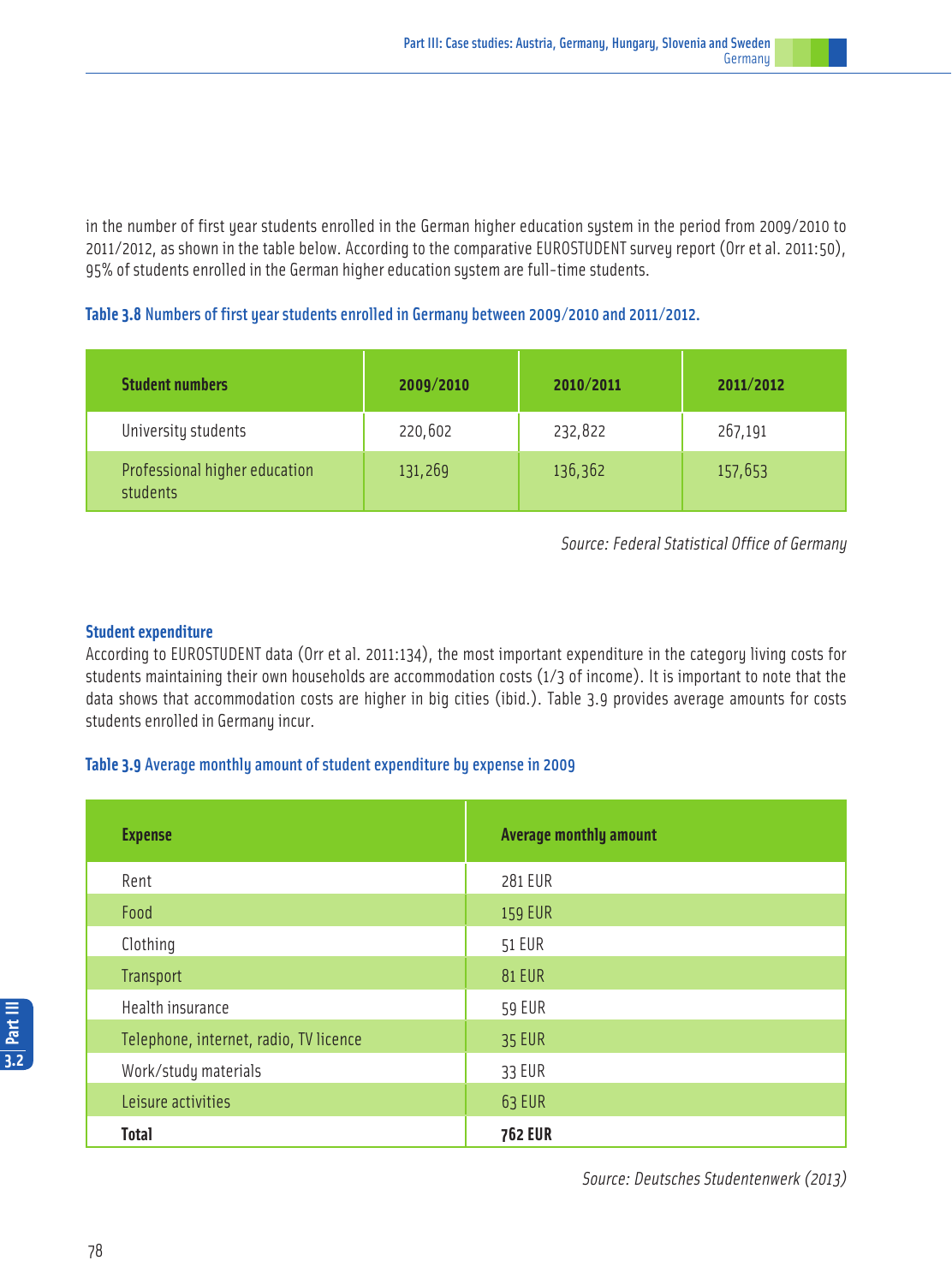

As mentioned earlier, six (out of 16) states in Germany charge tuition fees to all students at undergraduate and graduate level, whereas five states charge tuition fees to students who exceed the prescribed duration of studies or have already completed one degree (Marcucci and Usher, 2012:31). These tuition fees range between 375-500 EUR per semester. Ten states also charge administrative fees of 25 to 75 EUR per term (ibid.).

### **Overview of student financial support system**

Financial support to cover student costs comes from three main sources: family, state and own income (e.g. employment, savings). An examination of the composition of all students' monthly income in Germany based on EUROSTUDENT survey data (Orr et al., 2011:118) shows that income from public sources accounts for 15% of total student monthly income, whereas family/partner sources account for 49% of monthly income. Self-earned income accounts for 28%. In other words, the family seems to be the most important income source.

### **Direct financial support**

There are no general grants in Germany. However, there is a combination of targeted grants (needs and merit tested) and student loans available.

### **BAföG grants and loans (needs-based)**

The national student financial support scheme in Germany is called BAföG (Bundesausbildungsförderungsgesetz/ German Federal Law on Support in Education). Its core idea is to enable everyone an education independent of their financial/economic situation (Vossensteyn et al., 2013) and it consists of a 50% grant and a 50% loan (FMER, 2013). If a student requires longer to complete a study programme due to physical or mental difficulties, the assistance following the prescribed length of study is provided solely in the form of a grant. Around 17% of all students (eligibility determined by income, nationality, course attendance, age) receive this form of support (Vossensteyn, 2013:95).

According to the web site of the Federal Ministry of Education and Research (FMER, 2013), these grants and loans are administered by the Federal Office of Administration (Bundesverwaltungsamt). The loans are interest-free and they are repayable within 20 years. The obligation to repay begins five years after the prescribed period of study. Currently the minimum monthly rate for repayment amounts to 105 EUR. Recent amendments have abolished the former possibilities for waiving a partial repayment obligation on the basis of social criteria or to encourage the speedy conclusion of studies. However, the maximum repayment total is capped at 10,000 EUR, even if the received loans exceed this amount.

The quiding principle of the *BAföG* programme is ensuring equal opportunities in education (FMER, 2013), therefore it is not surprising the eligibility for receiving the financial support is dependent on family circumstances: the income of students, their spouses and their parents are all taken into consideration. Categories of students who are eligible for this type of support are: German nationals (and students from EU/EEA member states if they meet certain conditions, e.g. living in Germany), students at full-time both university and professional study programmes, undergraduate students up to the age of 30 and graduate students up to the age of 35. Students at private higher education institutions are also eligible for this source of funding.

The maximum rate of financial support for a student living away from home is currently 670 EUR per month (FMER, 2013). This increase was made in 2010 from 648 EUR for students living away from home to 670 EUR and from 478 EUR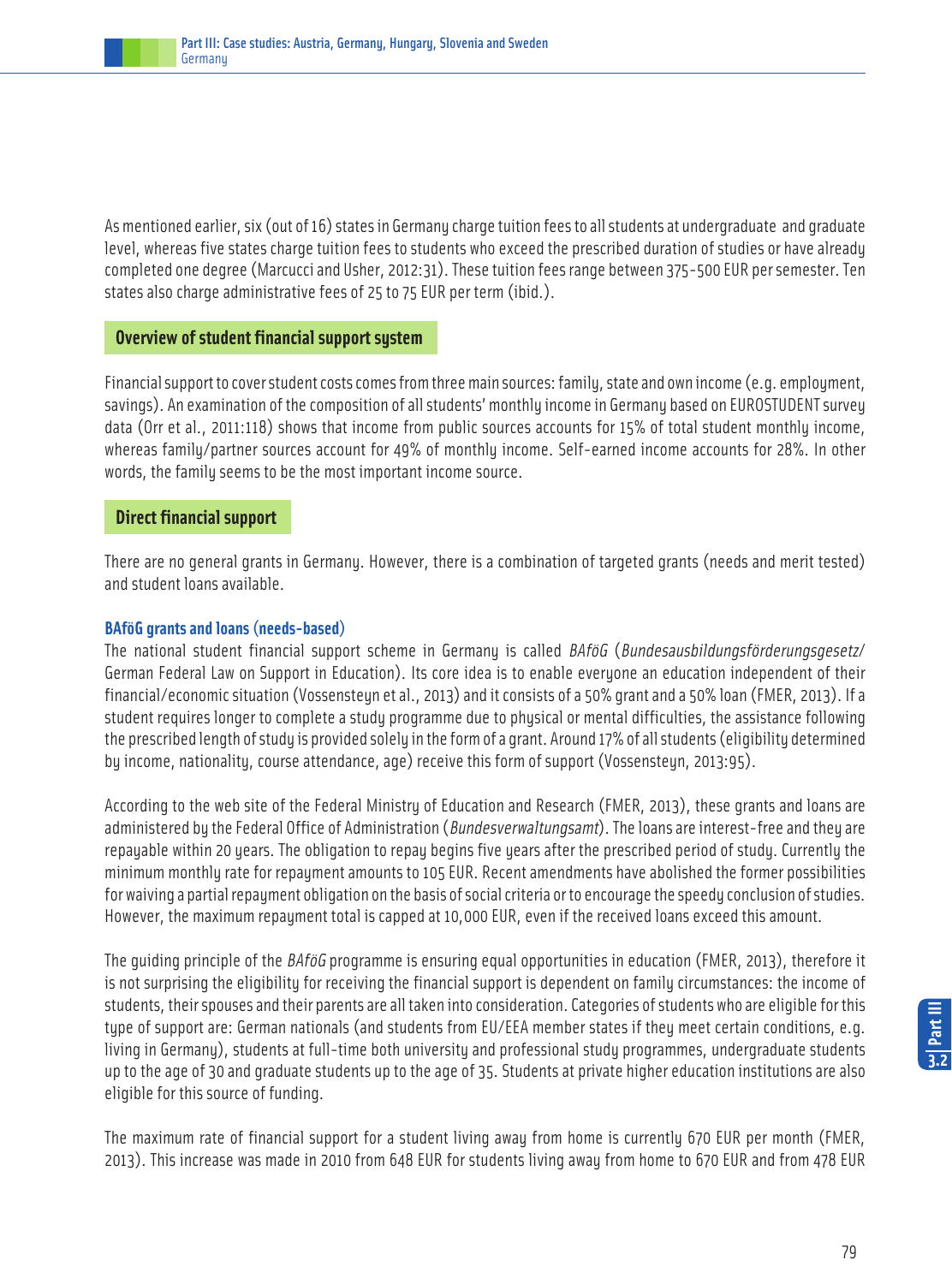to 495 EUR for those living with their families (Marcucci and Usher, 2012). The FMER's (2013) web site states that the exact amount depends on various factors including the housing and health insurance situation of the applicants, as well as the income, savings, assets of the applicant and those of their spouses or parents. Additional allowances are paid to students with children up to 10 years of age - 113 EUR for the first and 85 EUR for each additional child. The duration of the financial support is based on the prescribed length of study.

# **Germany Scholarship - Deutschland Stipendium (merit-based)**

According to Marcucci and Usher (2012), a new federal-level grant programme called the Germany Scholarship was introduced in 2011, with funding from the federal government and private contributions. The programme aims to reward excellence and encourage a culture of scholarship in Germany (unlike the BAföG programme, it is not linked to the socioeconomic status of the student) and provides recipients with 300 EUR per month. All students (foreign and German) studying in higher education institutions in Germany are eligible. The scholarship is awarded based on merit, social commitment (as demonstrated by participating in student clubs, university politics, religious or political organisations) and personal characteristics (overcoming hardships, etc.). In 2012, 10,977 scholarships were awarded, although this amounts to less than 1% of the total number of students enrolled in Germany (Vossensteyn et al., 2013).

### **Other direct funds**

According to Vossensteyn (2004:36), apart from *BAföG* grants and loans and the Germany Scholarship, there are other sources of funding available to students, which are mostly merit-based scholarships. Particularly gifted students may receive a grant from relevant foundations (Begabtenförderungswerke). These foundations generally maintain close links with churches, political parties, trade unions or industry. One exception, however, is the German National Scholarship Foundation (Studienstiftung des deutschen Volkes), which does not adhere to any particular orientation and which is also Germany's largest foundation of its kind. Both the central government and the federal states (Länder) support the work of these foundations by providing substantial funding, the greater part of which is provided by the central government.

The German Academic Exchange Service (DAAD) offers scholarships for foreign students and young academics to pursue studies or further education of limited duration at a German higher education institution. In addition to the DAAD, some federal states (Länder) also have special funds for providing assistance to foreign students at the local higher education institutions.

On completion of a first degree, students may also receive scholarships to support their further studies in line with the postgraduate assistance acts (Graduiertenförderungsgesetze) of the federal states (Länder). The foundations for gifted students (Begabtenförderungswerke) also provide students who have already completed a first degree with grants to enable them to study for a doctorate. Finally, there are several smaller foundations, which usually have private funds at their disposal and financially support students with disabilities.

# **Student loans**

According to Vossensteyn (2004:38), the main student loans are BAföG loans which are administered by the Federal Office of Administration. As has been mentioned, they are interest-free and repayable within 20 years. Due to low income the repayment period can be extended to 30 years maximum. The obligation to repay begins five years after the expiry of the maximum period of educational training. At the time this study was conducted, the minimum monthly rate for repayment was 105 EUR. The obligation to repay the loan may be waived if the income of the grantees does not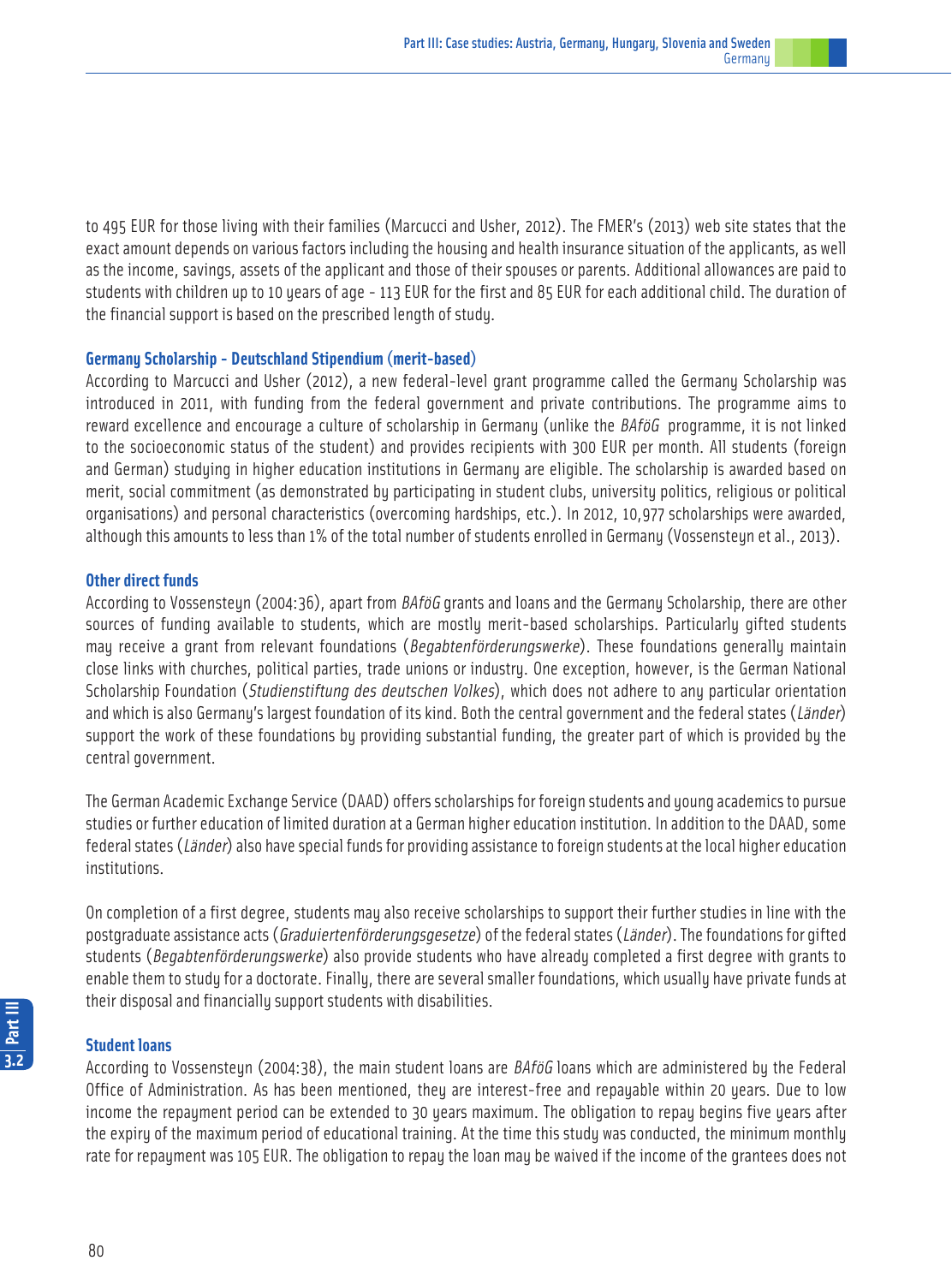

exceed specific tax-free allowances, if they care for a child under the age of 10 (or for a child with special needs) and if they are unemployed (or only marginally employed). In addition, students who belong to the best 30% of examinees in their year may, on request, be exempted from the obligation to repay the loan in full (25% of their debt can be waived). Finally, nobody has to repay more than 10,000 EUR, even if the received loans exceed this amount.

In addition, since 2006 students can apply for student loans (which are not means-tested) from private banks within a special loan programme by the federal bank KfW:Kreditanstalt für Wiederaufbau. This loan (Studienkredit) can be awarded flexibly up to 650 EUR monthly for full-time studies at undergraduate and graduate level. Doctoral students, students following a second studu and students up to the age of 44 are also eligible for the student loan (Vossensteun et al., 2013). The interest rate follows the EURIBOR plus an additional percentage point for administrative costs. Repayment usually starts between 18 and 23 months after having received the last payment (ibid.).

### **Indirect financial support**

According to Vossensteyn et al. (2013:98), total public expenditure on higher education in Germany in 2004 was 16,905,721 EUR, out of which 59% were teaching allocations, 6% was direct financial support in the form of grants and 1% in the form of student loans, whereas other support included: 11% healthcare, 4% facilities, 1% transportation, 15% child-related payments, 3% tax exemptions.

As mentioned in the introduction to this case study, most forms of indirect student financial support are managed in Germany by the German National Association for Student Affairs (Deutsches Studentenwerk), the umbrella organisation for 58 local student service organisations (Studentenwerk) that administer the support. The local student service organisations provide public services for the economic, social, medical and cultural support for students at German universities. Among the services provided are: student accommodation, student cafeterias, administration of government funds for students ( $BAf\ddot{o}G$ ) and psychological assistance. According to web site of the student service organisations, they help to create a society based on equity.<sup>31</sup> Funding for these organisations comes partly from mandatory fees paid by the students.

The system of indirect financial support has the following major components: student accommodation, meals, healthcare and tax benefits.

### **Student accommodation and student cafeterias**

According to the comparative EUROSTUDENT survey report (Orr et al., 2011:153,157), 76% of students enrolled in Germany live independently (own lodging, sublet, private flat), whereas 24% of students live with their parents. Out of the 76% of students living independently, 12.7% live in student accommodation. Information provided on the Deutsches Studentenwerk web site suggests that rent is on average 250-280 EUR per month. There is state-subsidised student accommodation (generally all students are eligible but there is a maximum number of semesters that they can be housed in student accommodation), but there are also private companies providing student accommodation.

State-subsidised meals are provided in student cafeterias. All students are eligible to eat in the local Studentenwerk cafeteria. Student Union meal vouchers are sometimes available as a means-tested tool.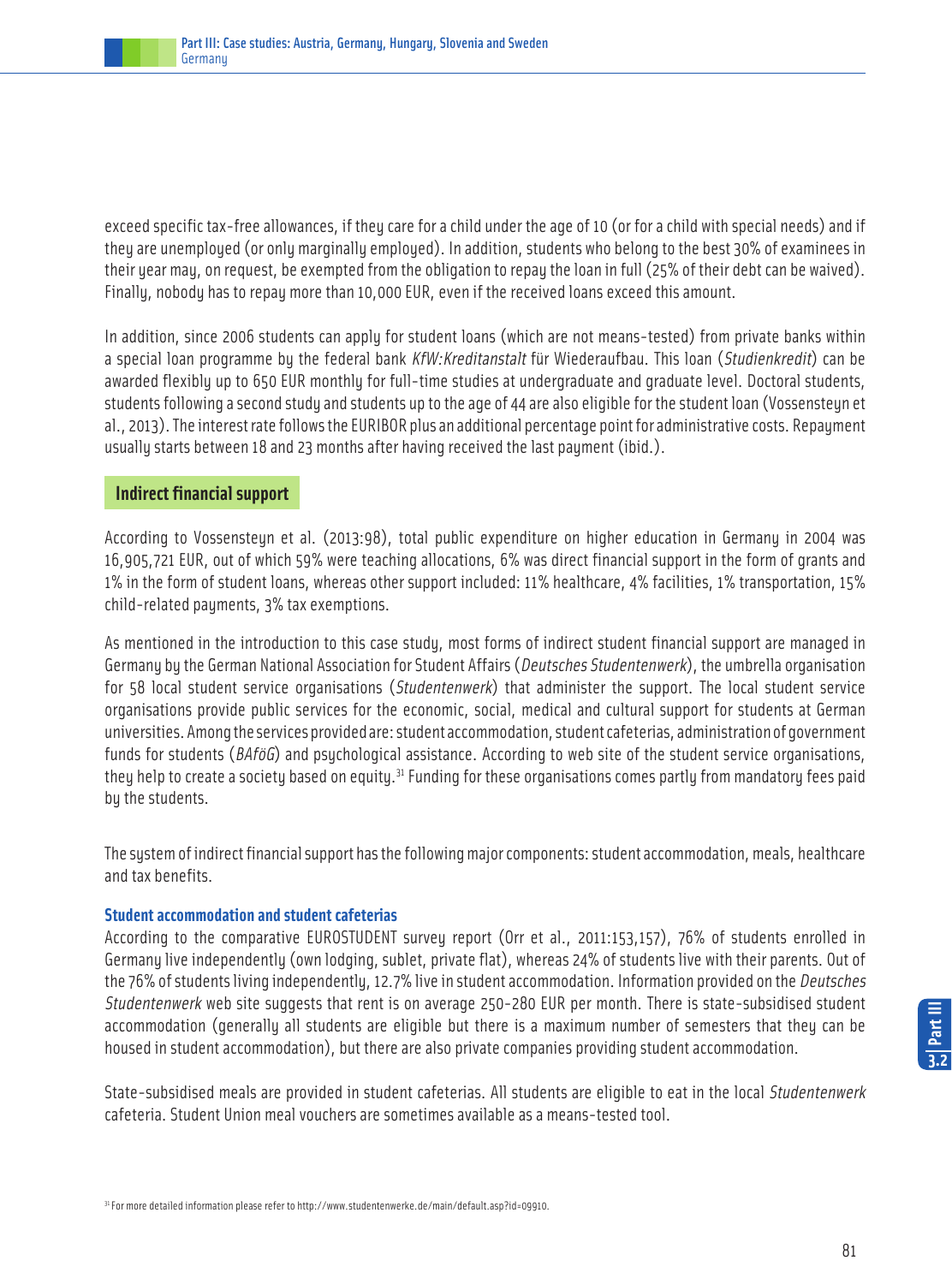In Germany, there are two kinds of health insurance, compulsory/public and private. According to DAAD (2013), all statutory health insurance funds in the country are obliged to insure students up to the age of 30 (or to the end of the 14th full study semester). Once students reach the age of 30 (or if they study for longer than 14 semesters), they can continue to be insured through a statutory health insurance fund by paying a higher premium. If students are older than 29 when they start studying, they must take out private health insurance.

### **Tax benefits**

According to Haaristo et al. (2011) parents are obliged to support their children by law in Germany and in return they are provided with child support, tax reliefs or other benefits by the state, so an important share of the family support in students' income might actually still come from public sources. According to Vossensteyn (2004:39), family allowance is made for children aged between 18 and 27 when they are training for an occupation and their own income does not exceed 7,680 EUR per calendar year.

According to Vossensteyn (2004), students have to pay income tax just as any other resident taxpayer. However, pursuant to the German Income Tax Law, individuals who are subject to unlimited tax liability can subtract from their taxable income (not from the tax to be paid) any expenses for their own initial and continuing education up to an amount of 920 EUR per calendar year. This amount increases to 1,227 EUR if and when the taxpaying students are living away from their own household for the purpose of initial or continuing education. Educational costs within the meaning of this provision include expenses for first degree studies at a university, university of applied sciences (Fachhochschule) or other institution of higher education. Expenses for a doctoral study programme may also be deductible. Deductible expenses do not include expenses for the repayment of student loans. The interest on a student loan can, however, be deducted. Living expenses are also not deductible as education expenses, except when there are additional expenses incurred by students living away from home.

### **Other**

Transport benefits are available through either the local student service organisations (Studentenwerk) or the local student union that negotiate framework agreements with local public transport providers.

# **Financial support for international mobility**

### **Outgoing Students**

The BAföG grants and loans are portable for both short-term and long-term study abroad. German students studying abroad can also receive an extra grant for a maximum of one year and up to 4,600 EUR (this amount can be used for tuition fees, travel costs, additional health insurance fees and does not need to be repaid).<sup>32</sup> Additional funding opportunities for study abroad include grants and fellowships provided by the DAAD. German health insurance is portable within the EU/EEA area, as is stipulated by the EU law for member countries.

### **Incoming Students**

According to the *Deutsches Studentenwerk* web site,<sup>33</sup> BAföG grants and loans are only awarded to international students enrolled in exceptional circumstances. International students can claim this form of funding if: one parent has German citizenship; they have or have had a German spouse; they are a legitimate asylum seeker, stateless or a refugee; one

<sup>32</sup>For more detailed information please refer to http://www.bmbf.de/en/18228.php.

<sup>33</sup> For more detailed information please refer to http://www.internationale-studierende.de/en/prepare\_your\_studies/financing/government\_funding/.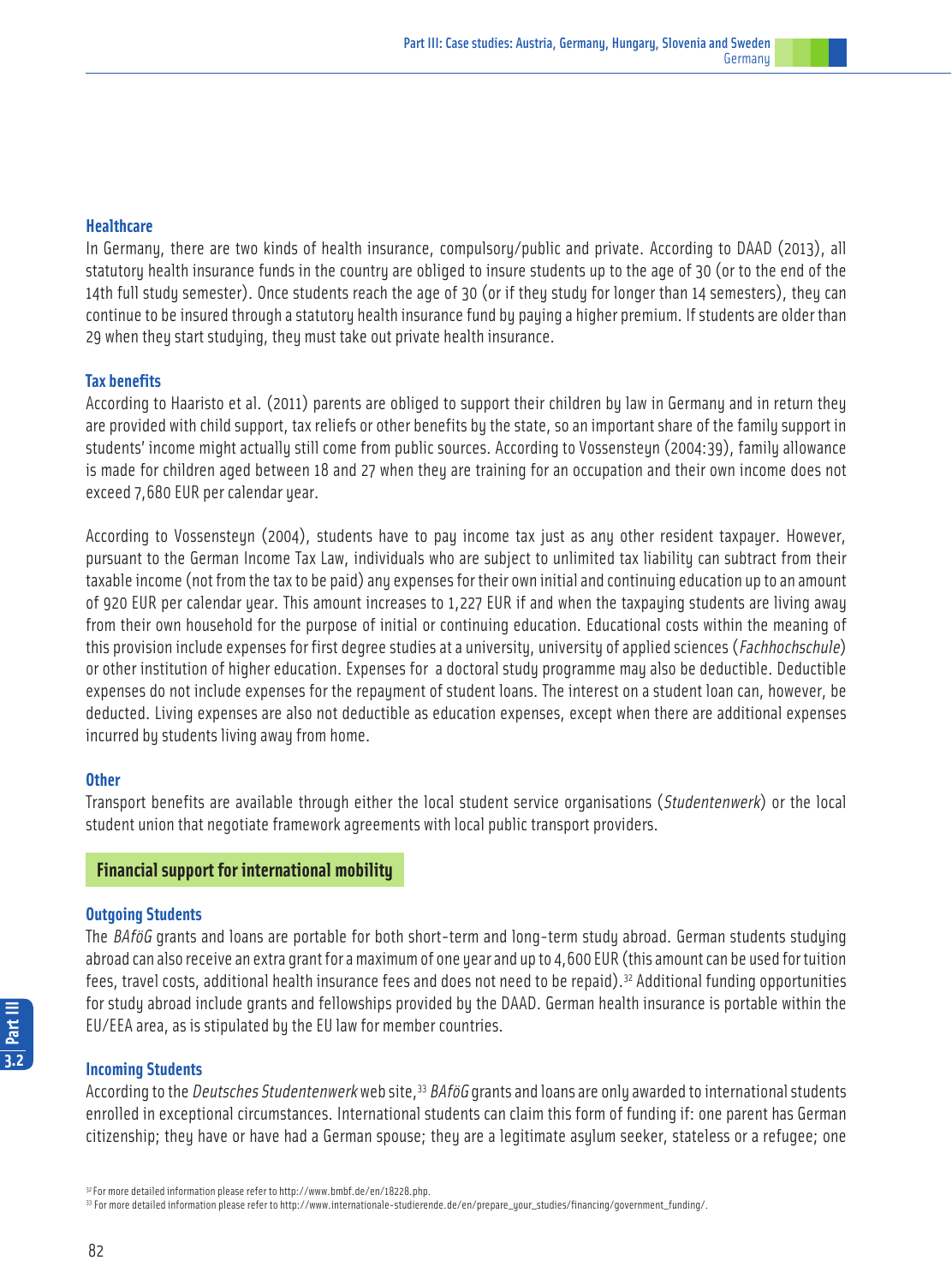

parent was legally employed in Germany for three years within six years before the beginning of studies, or they were legally employed in Germany for five years before the beginning of studies. In addition, the student loan which is available to German students (a low interest loan from the state granted for a maximum of 24 months and amounting to 300 EUR per month) is also only limitedly available to international students.

However, there are various sources of financial support for international students. Both foreign and German students studying in higher education institutions in Germany are eligible for the Germany Scholarship (described earlier in this section). Furthermore, the DAAD offers scholarships for foreign students and young academics to pursue studies or further education of limited duration at a German higher education institution. In addition to DAAD scholarships, some federal states (Länder) also have special funds for providing assistance to foreign students at the local higher education institutions.

With some countries, such as members of the EU/EEA, Germany has a social security agreement.<sup>34</sup> This means that, as long as students have public health insurance in their home country, they can also get this insurance coverage approved by a public health insurance company in Germany. Many local student service organisations (Studentenwerk) offer student financial support packages for international students which, besides student accommodation and meals, may also contain health insurance. Indirect support mechanisms concerning subsidised meals and student accommodation are available to all students no matter whether they are German, EU or non-EU citizens.

# **Management of student financial support**

The BAföG programme is funded by the federal level, but administered either by the local Studentwenwerk (STW) or the administration of the local government (Bundesland). Student loans are administered by the German governmentowned development bank KfW: Kreditanstalt fur Wiederaufbau. Indirect student financial support is administered by the local Studentwenwerk (STW).

# **Policy concerns**

According to the findings of the ACCESS study on student financial support in Germany, the positive aspects of Germany's current student financial support system are a plurality of funding sources, portability of financial support and well-developed indirect support provided through local student service organisations (Studentenwerk). On the other hand, the negative aspects of the student financial support system include insufficient available amount of public funding (especially in larger cities due to high rent), extensive administration and sometimes very slow reaction of the administrative apparatus which creates time lags concerning the payment of grants. Furthermore, the coverage of the BAföG grants and loans is not satisfactory, because it covers only 17% of all students.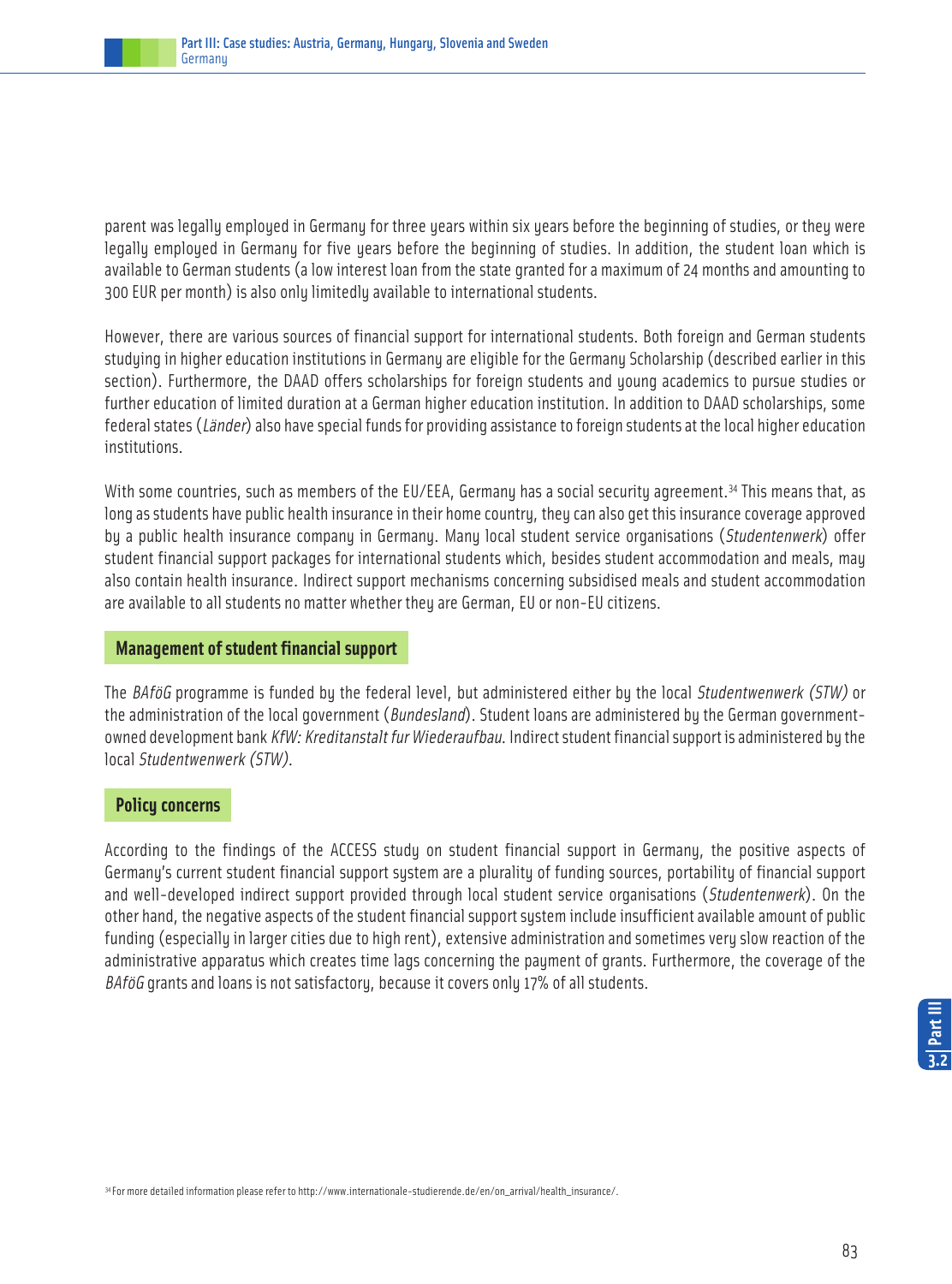# **Hungary** 3.3

The Hungarian higher education funding and student financial support system underwent a radical change in the academic year 2012/2013 (starting in September 2012), which will deeply affect the data and analyses presented in this section. In short, the change brought a 20% cut in the overall budgets of higher education institutions, a significant reduction of the number of fully state-funded places and potential doubling of fees charged to self-funded students. The data presented in this chapter refers to the regulations and statistics preceding this far-reaching regulatory and legislative change.

In Hungary, unlike other countries presented in this report, access to student financial support largely depends on whether students enrol in state-funded or self-funded places. Students enrolling in state-funded places have most or all of their tuition fee costs covered by the state (directly to the higher education institutions). This is the case regardless of whether the higher education institution is public or private,  $35$  or whether the institutions focus on professional or university programmes. As reported by the ACCESS project national expert it can therefore be the case that private higher education institutions have fully state-funded study programmes and that public institutions have fully selffunded (i.e. tuition-fee based) study programmes.

In addition, the distinction between the state-funded and self-funded places also influences the eligibility of students to receive further state support, such as student accommodation or grants/scholarships. The ratio of state-funded to self-funded places has been most favourable in the natural sciences and least favourable in the humanities. While some part-time study programmes were also eligible for state-funded places, this practice will be discontinued from 2012.

# **Specificities of the Hungarian higher education system**

As stated above, the Hungarian student financial support system's main categorical distinction is between state-funded places, regardless of nominal public/private status of higher education institution and type of study programme, and self-funded places. At public higher education institutions state funding for "student places", i.e. money transferred by the state to higher education institutions to cover the cost of study, amounted to about 20% of the institutions' budgets in 2008, and as low as 8% in some arts programmes.

A number of structural changes have occurred in Hungary's higher education degree structure, which have led to complexities regarding how students are categorised in official higher education statistics. Firstly, prior to 2005, higher education statistics included post-secondary two-year study programmes which did not lead to a university degree, alongside all other study programmes at the undergraduate, graduate and doctoral level. From 2005 to 2010, the Bologna Process three-cycle system was gradually introduced, alongside the existing pre-2005 study programmes. In 2009/2010, there were 82 post-secondary degree programmes, 189 college<sup>36</sup> programmes and 215 university

<sup>&</sup>lt;sup>35</sup> There are, however, different levels within the private status. Due to an agreement with the Vatican the private higher education institutions owned by the Catholic Church receive types of public funding, which other private institutions are not eligible to receive.

 $^{36}$ Colleges and college programmes share some characteristics with universities of applied sciences, but cannot be fully equated with them. The remainder of this country case file will thus refer to them as colleges, as suggested translation from Hungarian and a term used in source documents.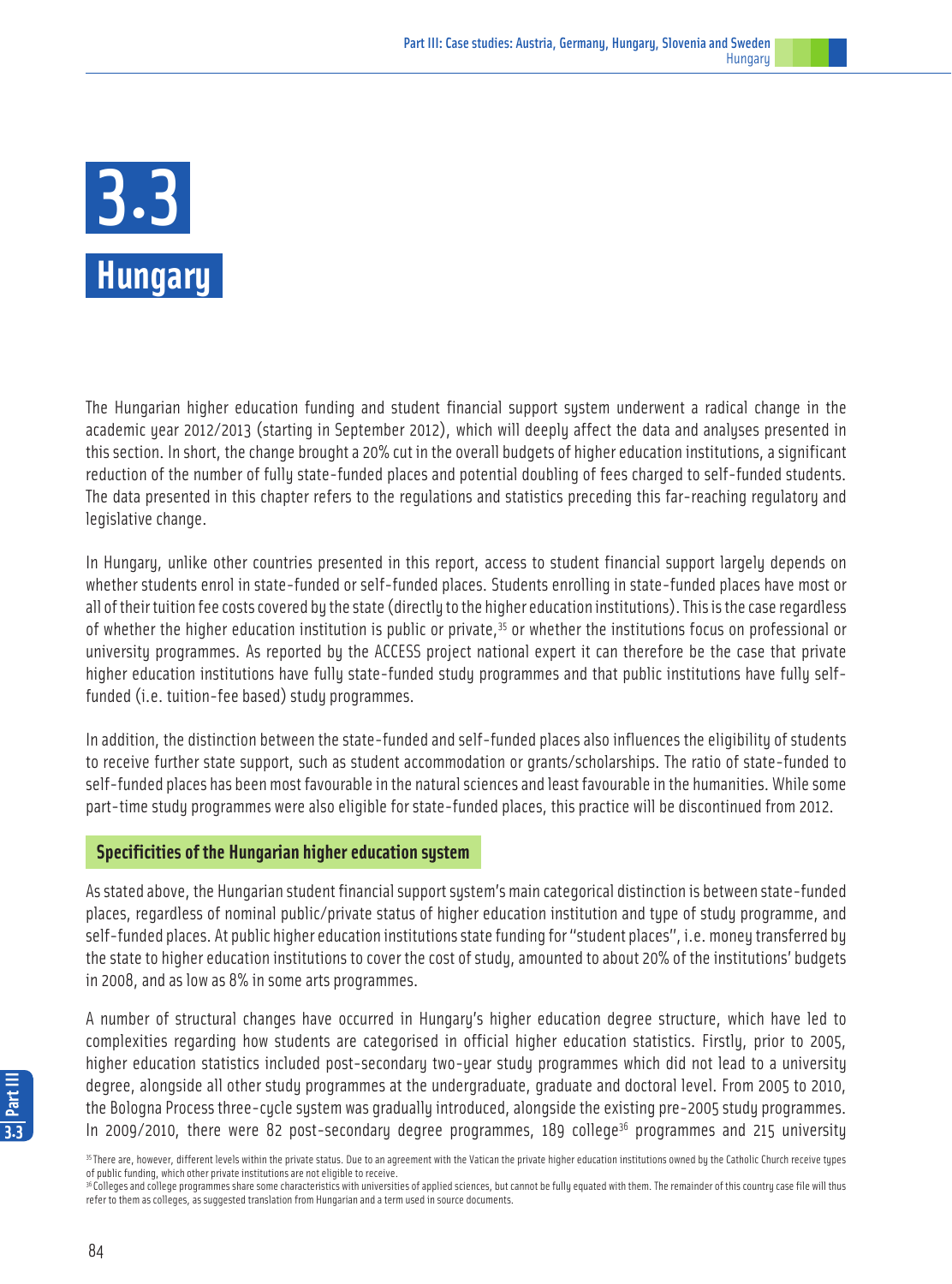

programmes. Furthermore, there were 248 undergraduate programmes, 232 graduate programmes, 17 integrated programmes (combining both undergraduate and graduate study), 333 further education programmes and 53 doctoral programmes. As of 2010, the new Bologna sustem took full effect and only study programmes that fit into the threecycle structure are permitted, with no distinction between university studies and professional studies. There are 19 public universities, 7 private universities, 10 public colleges and 34 private colleges. These structures will be further affected with the new law that comes into force as of September 2012: namely, the number of private institutions will be reduced with a forced integration between 2012 and 2015.

In the latest Bologna Process degree structure, full-time students and part-time students are distinguished and only fulltime students can be state-funded. Full-time study programmes are effectively all day-time courses, while part-time study programmes cover evening programmes (0.5 full-time equivalent study load - hereafter: FTE), correspondence programmes (0.33 FTE) and distance learning programmes (0.25 FTE). There is no distinction between professional and university study programmes or institutions, with all former graduates of those institutions entitled to upgrading their previous college degrees to undergraduate degrees and of their previous university degrees to graduate degrees. For the purposes of this report, this means that no data is available distinguishing university and professional study programmes.

There is also no statistical distinction between private and public funded study programmes, as most study programmes have different mixes of state- and self-funded students, while some public and private higher education institutions have so-called "fully self-funded" study programmes. Since many study programmes were at the time of datacollection still undergoing a process of transition in order to be in line with the Bologna Process structure (even after 2010), differentiations between undergraduate, graduate and doctoral categories also do not apply. Thus, the most significant distinction for considerations of the student financial support system in Hungary is between state-funded and self-funded students.

### **Student numbers and student costs**

According to Péli et al. (2010), in the academic year 2009/2010 there were a total of 370,331 students enrolled in higher education in Hungary, of which 242,701 were enrolled in full-time study programmes. Figure 3.2 indicates that while the total student number peaked in Hungary in 2005<sup>37</sup>, the number of state-funded places remained relatively constant over the past 10 years. The total student number reflects oscillations in number of self-funded students, which make up just under half of the total student body. This is set to change drastically with the new legislation, with an expected sharp rise in proportion of self-funded students<sup>38</sup>, while overall number of students is projected to drop by over 10% in the next 10 years due to demographic trends.

<sup>&</sup>lt;sup>37</sup> It coincides with the introduction of the current Higher Education Act.

<sup>38</sup> More correctly, this is the number of so called self-funded student places. Students enrolled in some of those places had to pay fees, but could have been supported by grants. No precise data is available.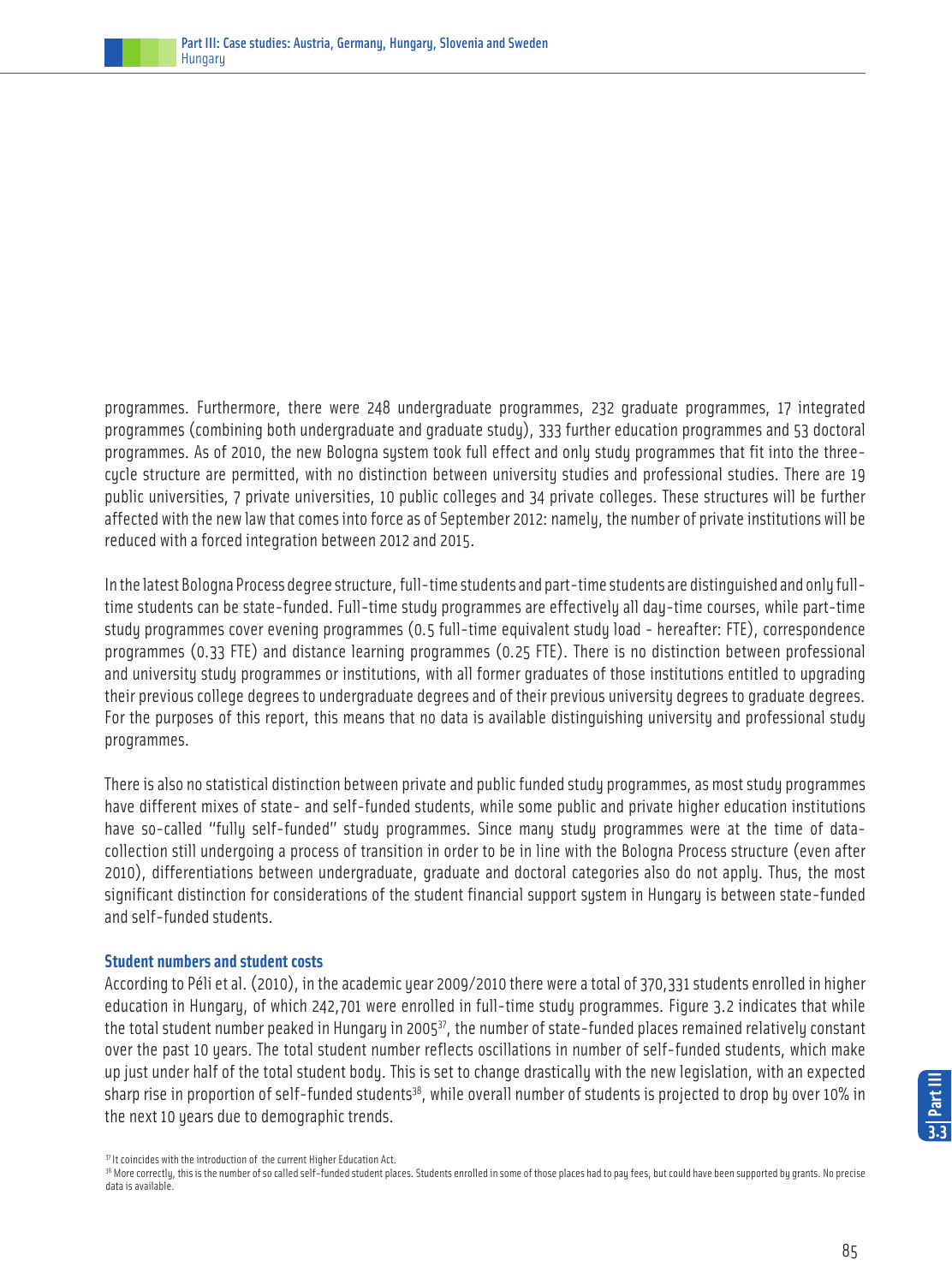| Table 3.10 Overall numbers of state-funded and self-funded student places in Hungary in 2008/2009 |  |
|---------------------------------------------------------------------------------------------------|--|
|---------------------------------------------------------------------------------------------------|--|

|               | Total         |      | State-funded |      | Self-funded   |               |
|---------------|---------------|------|--------------|------|---------------|---------------|
| Academic year | <b>Number</b> | $\%$ | Number       | $\%$ | <b>Number</b> | $\mathbf{O}/$ |
| 2008/2009     | 381,019       | 100  | 211,777      | 56   | 169,242       | 44            |

Source: Péli et al. (2010)

# **Table 3.11** Number of state-funded students studying on full-time places in Hungary in 2008/2009 and 2009/2010.

| <b>Academic year</b> | Number of state-funded full-time places | % of all full-time places |
|----------------------|-----------------------------------------|---------------------------|
| 2008/2009            | 184,243                                 | 80.37                     |
| 2009/2010            | 183,458                                 | 80.58                     |

Source: Péli et al. (2010)





Source: Péli et al. (2010)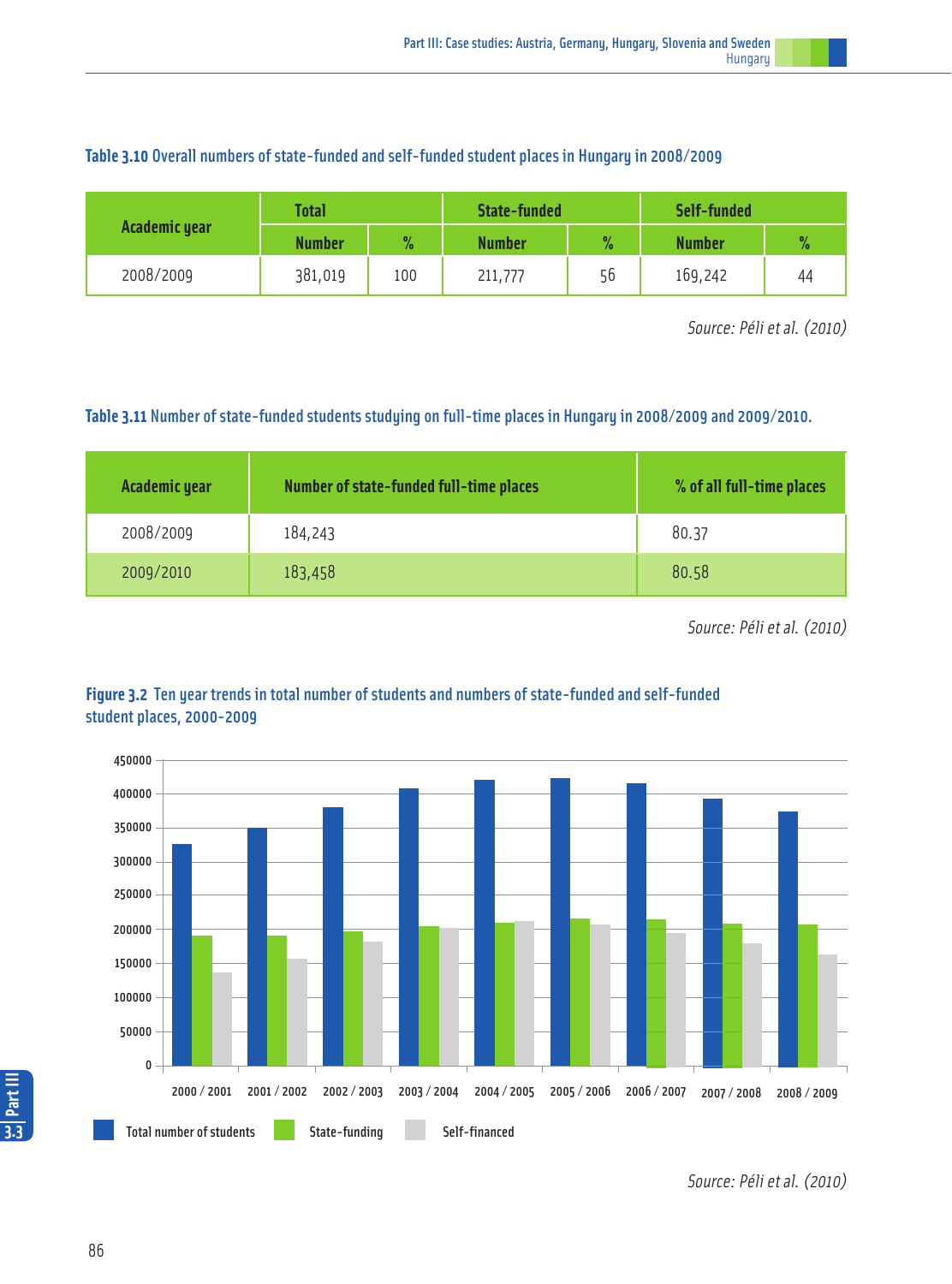Péli et al. (2010:11) also provide data on the distribution of state-funded places across types of higher education institutions' status (public, ecclesiastical and foundation-based) and study programme types (full-time and two types of part-time study programmes). Figure 3.3 shows that most of the state-funded places were provided on full-time study programmes, regardless of higher education institutions' public/private status, but some state-funded places were available for part-time study programmes at different institutions.





State-funded students pay no tuition fees, but the number of places available under such conditions at different higher education institutions is limited, as described above. State-funded students can keep the state-funded place for the prescribed length of the study programme and two additional semesters. If they study beyond the prescribed length, the student loses the state-funded place and has to pay fees. Additionally, as of 2008, state-funded students are also required to achieve a predetermined grade point average in order to keep their state-funded place. Failing to achieve the prescribed grade point average means the state-funded place would be awarded to self-funded students with the highest grade point average. In reality, however, this transfer of state-funded stats affects only about 2-5% of the student body.

All other students (42% in 2009/10 according to EACEA/EURYDICE, 2011) are considered as "self-funded" students and they pay tuition fees. No official statistics are available regarding the amounts of tuition fees. However, the range of fee amounts charged varies greatly from 1,000 to 7,000 EUR for full-time study programmes per year, with the average at 1,500 EUR per year. However, this figure conceals great differences across academic disciplines and institution types, with no overall regulation or guidance from the state. Since 2005, general administrative fees have been forbidden by the state and other student charges (applicable to all students regardless of the type of enrolment) can only be collected

Source: Péli et al. (2010:11)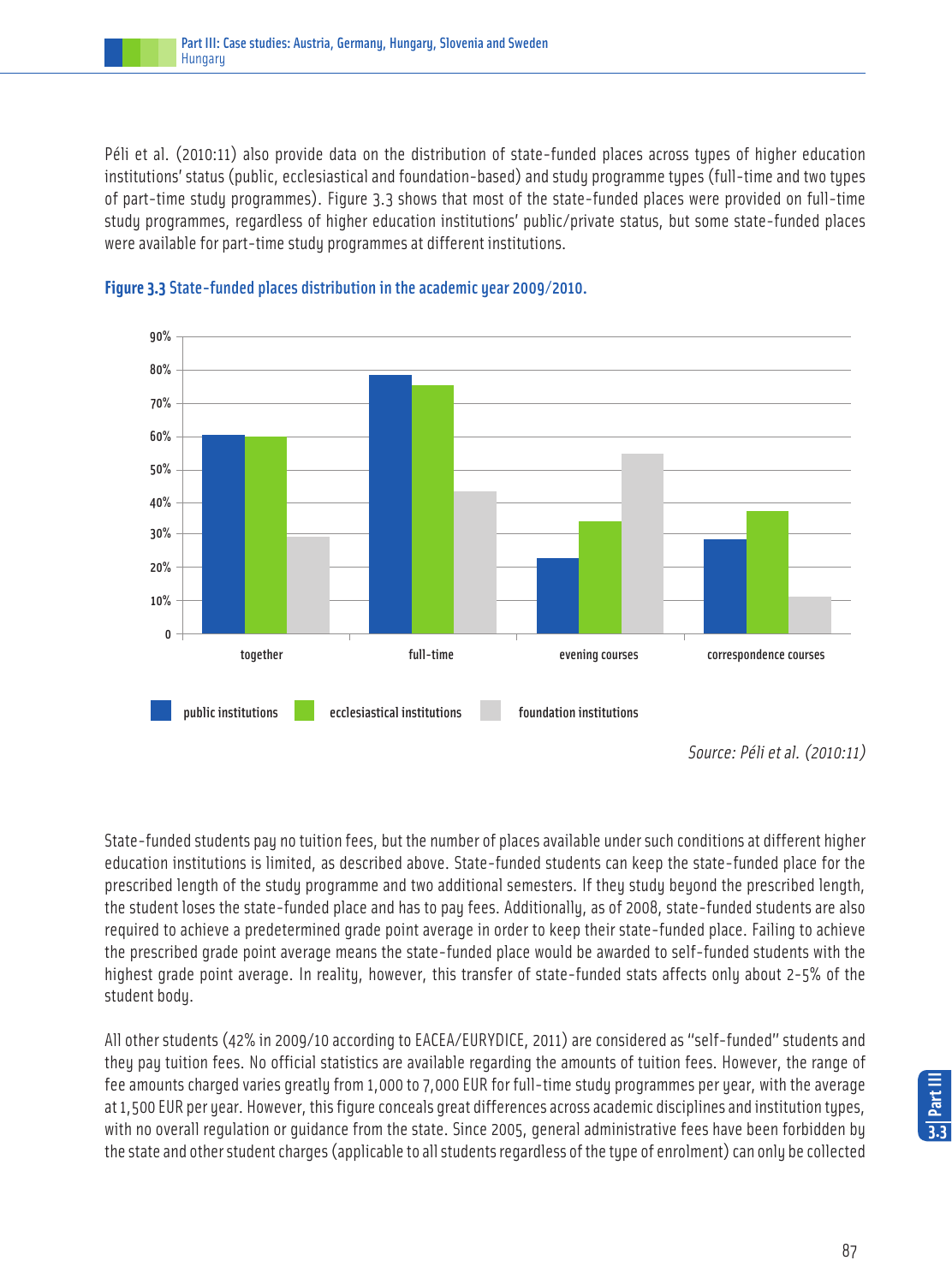for special services. According to the ACCESS project national experts for Hungary, higher education institutions need the income from tuition fees since it makes up to 50% of their operational income.

According to Eurostat data for 2006 (EC and HIS, 2009), fees make up 19% of overall student expenditure in Hungary, with the median value at 9%. A rough estimate could then place average overall student expenditure at 15,000 EUR per year for self-funded students, while Vossensteyn (2004) estimates student expenditure as being between 2,500 EUR and 9,130 EUR per year. A more recent update from the ACCESS expert for Hungary agrees with these estimates, although warns of a great range in living costs depending on the city and on tuition fee costs, depending on the study programme. Annual living costs are between 1,600-3,200 EUR, while paying tuition fees could raise overall costs to 9,200 EUR. Students' families mostly cover these costs.

# **Overview of student financial support system**

In the absence of the EUROSTUDENT survey data for Hungary, it can be assumed that the majority of students receive some form of parental financial support, since there are no universal grants available to cover the costs of living. Self-funded students also need assistance with tuition fee costs. Budapest, as the place where most higher education institutions are based, is also a more expensive place to live in than other Hungarian cities.

There are merit-based grants (called "scholarships") distributed by higher education institutions on the basis of a lump-sum allocation from the state. According to EACEA/Eurydice (2011), only state-funded students are eligible for this scholarship, and 40% of them receive some form of grant. There are also grants for students from low-income families, which are also distributed by the higher education institutions.

The state provides indirect support for student culture, sport and for textbooks, and these funds are included in the institutional lump-sum funding of higher education institutions and are awarded in accordance with the number of state-funded students at a particular institution. Its benefits are in principle available only to state-funded students. The categories of support for culture, sport and textbooks together amount to around 600 EUR per year, per statefunded student.

Student accommodation is available to state-funded students and places in student halls of residence are awarded by the higher education institutions, based on the capacity and student's family taxation records. There is a reduced rent available for students from low-income families. Transportation authorities and public institutions sell tickets at student prices, but it is unclear whether any of these are subsidised by public funds. No data is collected concerning self-earned income of students.

No other indirect state support aimed specifically at students is available. Meals and healthcare are not state-subsidised specifically for students, and there are no tax benefits for students' families. According to EACEA/Eurydice (2011), financial support to students in the form of grants and student loans has since 2005 represented around 15% of total public expenditure on higher education, which, considering the overall expenditure on higher education at 1% of GDP, represents an investment of 0.015% of GDP into student financial support.

Universal student loans for Hungarian citizens and residents are also available. They are operated by a publicly-owned company and are intended to be a self-sustainable system. According to EACEA/Eurydice (2011; based on 2009/10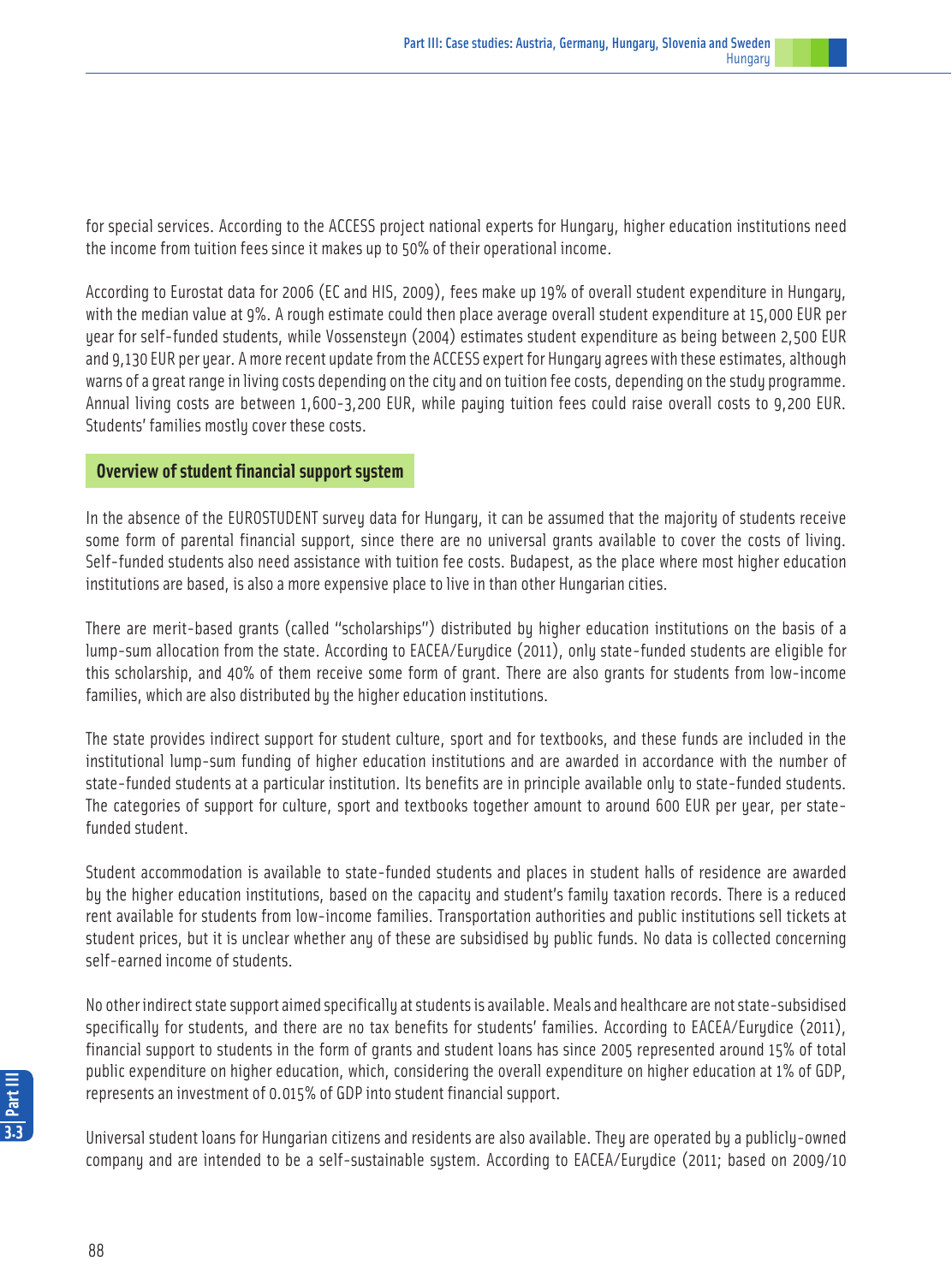data), the maximum loan amounts are different for students on state-funded places (max. 140 EUR per month, 1,400 EUR per year) and others (max. 170 EUR per month. 1,700 EUR per year). There is also an additional monthly supplement of 34 EUR per month available to orphans and students with unemployed parents.

# **Direct financial support**

### **Grants/scholarships**

As an introductory note, it is important to note that in Hungary the provision of state-funded places is officially considered as a financial support measure, and the tuition waivers are called Hungarian National Scholarships, despite being transferred directly to higher education institutions and not operating as a voucher system. Since the statefunded places are used to fund tuition expenses and are transferred directly to higher education institutions, as well as not actually contributing to costs of living of students, the authors shall not treat these public expenditures as direct student financial support in this report.

There are no general grants available in Hungary, but there are additional scholarships for state-funded students at undergraduate and graduate level, as well as special state scholarships for doctoral studies. The scholarships are either merit- based (based on grade-point average) or needs-based. The merit-based scholarship funds are transferred as a lump-sum to the higher education institutions and distributed according to the criteria set by individual institutions together with student organisations. The maximum amount awarded is 300 EUR per month per student. There is no centrally collected data about the number of grants awarded, since this is within the domain of each higher education institution. The EACEA/Eurydice (2011) report estimates that 40% of the eligible student population at all levels receives a scholarship, which is roughly 25% of the total student population.

The needs-based support is not distributed through the individual higher education institutions, but through a centralised fund that all eligible students can apply to (known as Social Scholarships). The scholarship amounts usually distributed to students are between 100 and 500 EUR per month and the application process requires tax-return forms as proof of qualification for the support. There is also needs-based indirect support for disadvantaged students through additional points awarded in the competition for state-funded places (about 9% of maximum number of points can be gained in this way).

As mentioned above, higher education institutions also receive direct support for students, culture, sport and textbooks in the amount of 600 EUR per year, per state-funded place. The higher education institutions themselves decide how to distribute these funds to students. It is unclear whether the student-price tickets for public transportation, museums and performances is directly subsidised by the state, i.e. whether the institutions are reimbursed for the difference in ticket prices.

### **Student loans**

All students who are Hungarian nationals or residence permit holders below 40 years of age are eligible for a state student loan, regardless of whether they study as state-funded or self-funded students, and regardless of whether they are enrolled in a full-time, part-time or a correspondence study programme. Student loans are administered by a state-owned agency and there are no commercial bank loans aimed at students. The loan payments are available for five months of a semester for a total of five years (a total of 10 semesters) or seven years (14 semesters) for longer study programmes.<sup>39</sup> The maximum monthly amount of the loan for state-funded students is 140 EUR (1,400 EUR annually)

**3.3Part III**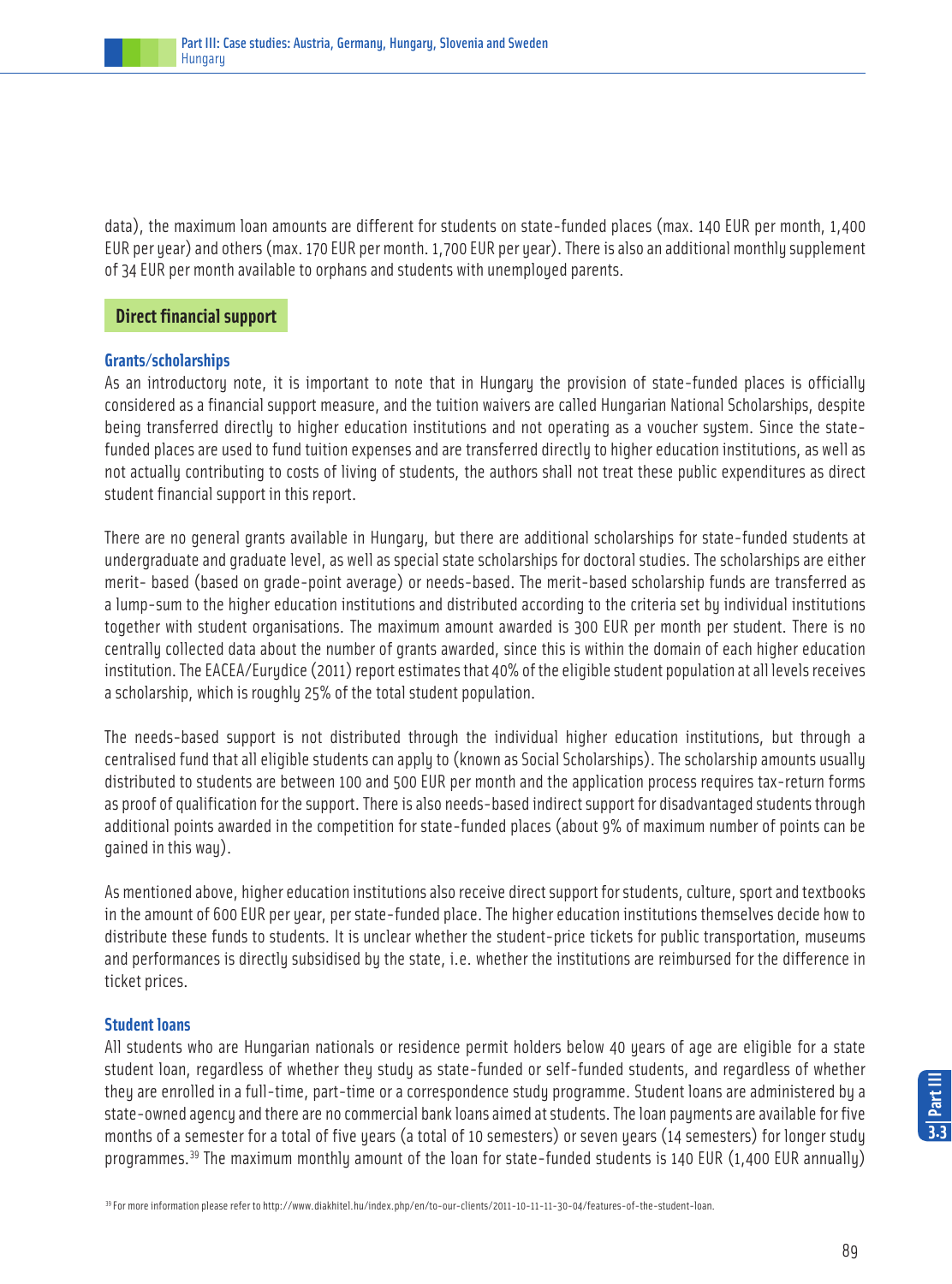and for other fee-paying students the maximum monthly amount is 170 EUR (1,700 EUR annually). Loans are paid out per month or per semester depending on the choice of students. An additional 34 EUR per month is available upon special application to students who are orphans or who have at least one parent seeking employment for a maximum of two semesters. Loan applications can be submitted to higher education institutions or certain banks and other lending institution branches, and there are special arrangements which allow for the loan payments to be transferred directly to the higher education institutions accounts to cover tuition fees.

Interest incurs from the first instalment until the loan is repaid. The interest rate is variable, but set by the Government and in 2011 it stood at 8%. Repayment starts at the latest three months after the official closing of the student status, or three months after the student reaches the age of 40, and continues in monthly instalments. For the first two years, borrowers pay back an amount that is 6% of the annual minimum wage and then 6% of their own annual income (averaged over two previous years) if it is above minimum wage. Students who took out at least one maximum 170 EUR loan payment pay back 8% of minimum wage or their own income. Those who took out additional loan payments repay 8% of the minimum wage or their income respectively if they studied on state-funded place and 9% of minimum wage otherwise. Loans can be repaid in advance in total or in part without additional charge. As of 2011 for those who are at least three years into repayment it is possible to ask for repayment discount without providing special justification.

Late repayment is penalised with additional interest, and loan repayment contracts are cancelled altogether in case of repayment delay that exceeds six monthly loan-payments or if a breach of contract criteria is established. It incurs repayment of the entire amount of the loan within eight days. In case of default, the loan repayment data is shared with the Central Credit Information System which affects the borrowers' potential to secure other loans.

From the academic year 2012/2013, in addition to the regular student loan there is also a tuition fee-tied student loan to be spent exclusively on educational costs. Eligibility criteria are the same as for the regular student loan (except the maximum age being 35), but the amount cannot exceed the total amount of tuition fees and is transferred directly to the higher education institution. These loans carry a special state subsidy for repayment so that the interest for the borrower is fixed at 2% per year, while the state covers the difference. This loan requires no special evaluation except for the tuition fee invoice from the higher education institution, and repayment starts only after the study programme has been completed or the student reaches 35 years of age. It is repaid in instalments proportional to the borrower's income (at least 4% of annual income), and has no fixed repayment duration or limit on advance repayment.

# **Indirect financial support**

Some of the direct support mechanisms described above could be treated as indirect student financial support, depending on how the higher education institutions decide to distribute the funds transferred to them by the state. Therefore, the support described above relating to students' cultural and sport activities and textbooks could be considered as indirect student financial support, as well as the "student-price" tickets that might be offered by museums and other institutions.

Student accommodation is available only to state-funded students, of which over 40% live in such accommodation (Vossensteyn, 2004). Some students live with their parents, and among these students are predominantly students who live in rural areas. In Budapest, there are a great number of students living in rented rooms or flats with prices up to 200 EUR per month for a shared room. Hungary has also seen a new trend in cities whereby investors provide private student accommodation at low prices in the vicinity of higher education institutions.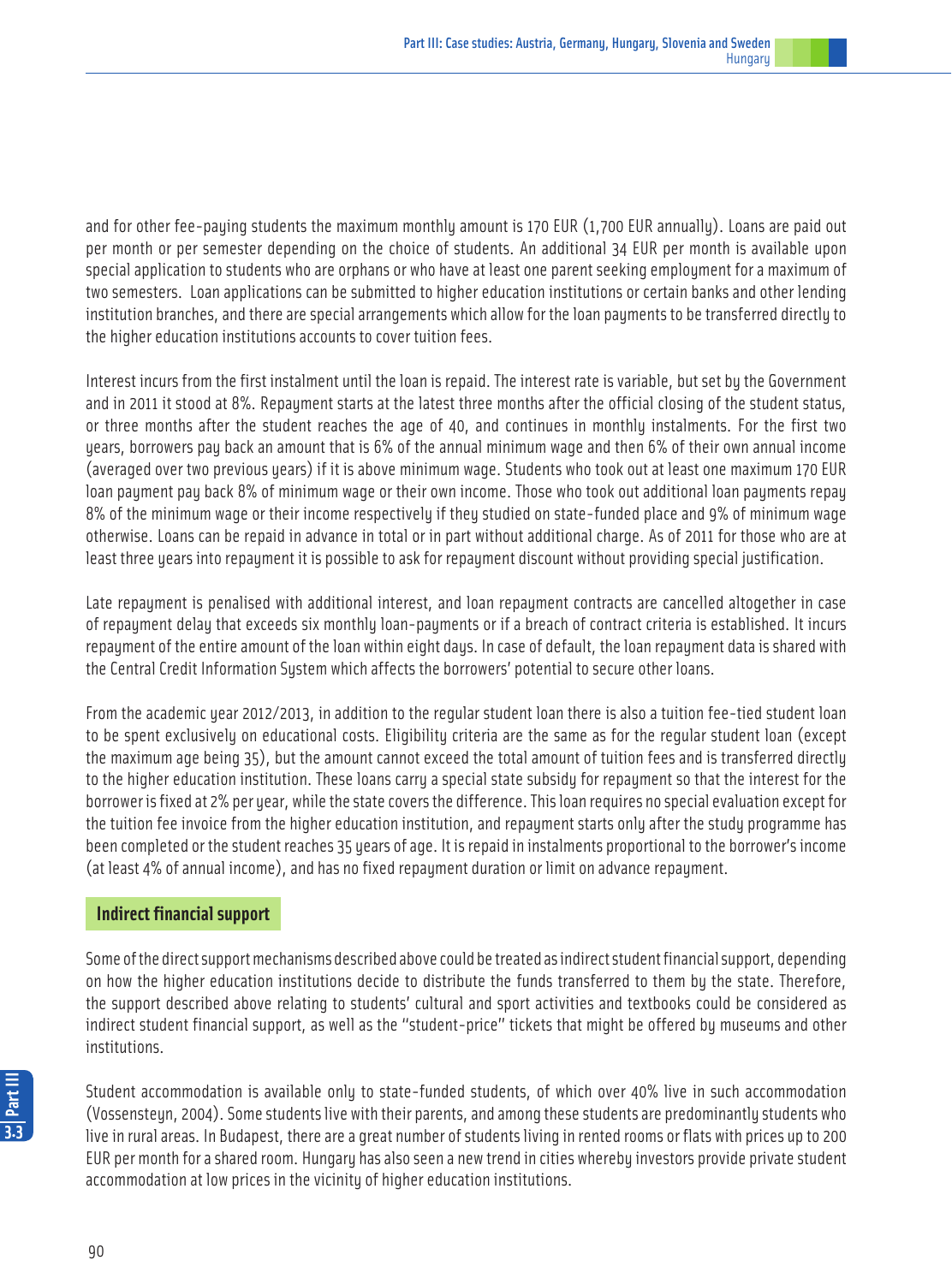There are no state-subsidies for meals in student cafeterias, but the contract between universities and subcontractors usually contains clauses about low price meal options. No special health-care provision is in place for students as such, because they are as citizens covered by the national social security which includes health-care.

Needs-based support is also indirectly provided through a system of awarding additional points to certain categories of students enrolled in the competition for state-funded study places. A maximum of 40 points out of 440 can be obtained in this way. Eligible needs-based categories in this case include physical disabilities, socially disadvantaged position<sup>40</sup> or caring for children. Although students relying on this type of assistance make up less than 7% of all applicants for higher education study programmes, they have a slightly higher chance of gaining admission compared to their peers with the same number of points. On top of this assistance, there is also a mentoring programme administered by the Student Union in which senior students help younger students from socially disadvantaged backgrounds with coursework and social integration. However, the coverage of this programme is limited.

# **Financial support for international mobility**

Most, if not all, of the direct student financial support is unavailable to outgoing students on mobility programmes, even if mobility is a part of the course. Although higher education institutions are allowed to distribute some of the student financial support funds that they manage to outgoing students, in practice it is difficult to budget for that purpose. There is no specific state support for outgoing students enrolling in a full degree programme abroad. The student loan company does not list any foreign higher education institutions as eligible course providers for student loan contracts.

State-funded places are available for incoming students of Hungarian ethnicity or nationality and other nationals with a residence permit. If granted study on a state-funded place these students are then entitled to all other benefits available to students on state-funded places. There are also some special scholarships for students of Hungarian ethnicity and nationality from neighbouring countries.

EU students are eligible to compete for the state-funded places but only for the study programmes in Hungarian, as fees are charged for all study programmes in which the language of instruction is different from Hungarian regardless of students' nationality. Students on exchange programmes such as Erasmus are eligible for subsidised student accommodation places if there are places available. There are no recorded cases of EU students applying to study on a state-funded place in Hungarian.

# **Management of student financial support**

The majority of student financial support is administered by higher education institutions through their own institutional budgets. The amounts for student financial support are earmarked as such and under the audit (and in some cases with the option of a veto) of the Student Councils. Although prior to 2005 there was a formal distinction between universities and colleges,<sup>41</sup> the latter mostly offering so-called "college degrees", after 2005 all institutions officially granted higher education institution status by the Parliament have the same legal status. This means that all institutions have the same right of access to public funding, with some specific conditions attached to those acknowledged to be private institutions.42 The national government awards accreditation for individual study programmes, allocates state-funded places and conditional programme budgets to institutions.

<sup>41</sup>This is not identical with UAS/UCAS institutions in the current Croatian system.

<sup>42</sup> Private institutions are mostly financed by foundations.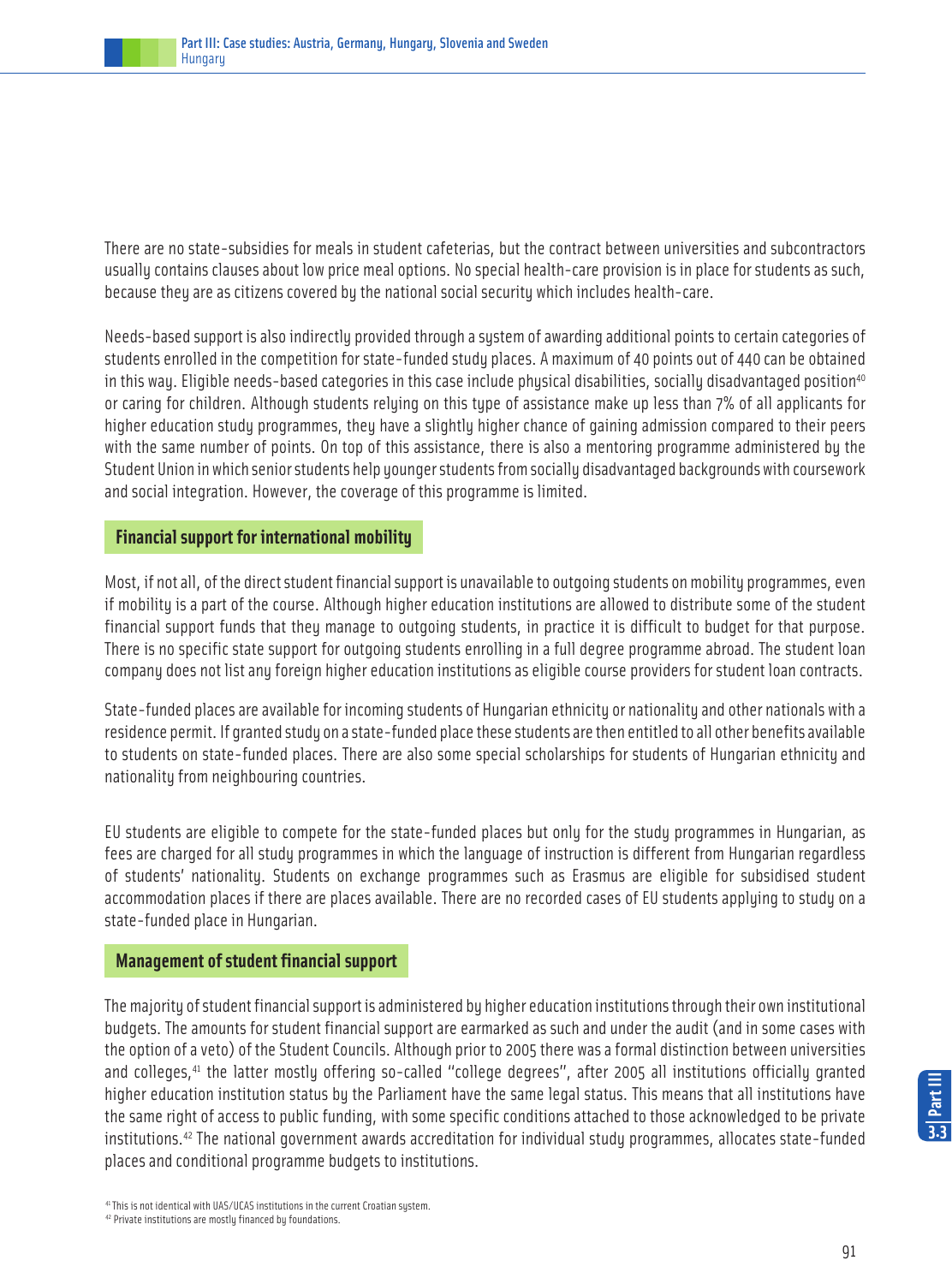Higher education institutions' formal ownership and available state support overlaps with the funding allocations for individual state-funded places. For example, 20% of places on a study programme in a foundation-owned higher education institution<sup>43</sup> could be state-funded places, while the remainder are self-funded places. A similar study programme in a state-owned higher education institution<sup>44</sup> could have 30% state-funded places and the remainder as self-funded places. On average, state-owned higher education institutions had to generate over 50% of their income from tuition fees in order to cover operational costs. Faculty members receive per capita state-funding only in the official public higher education institutions. Private institutions negotiate the number of state-funded places for their study programmes with the state. In some church-owned and private-owned institutions this can cover as much as 50% of the student body. In public higher education institutions, funding from state-funded student places amounted to about 20% of the institutions' overall budget in 2008.

Public higher education institutions receive per capita funding for high quality research personnel ("excellence"), while all higher education institutions are eligible for competition for publicly funded research grants. Public and catholic church owned higher education institutions are eligible for state maintenance support, while other private higher education institutions are not.

Some scholarships are managed in cooperation between national and local governments (Vossensteyn, 2004). In case of means-tested support, the tax-returns of students' families are provided as evidence of eligibility for support. A centralised national database of the financial support available to students and record of its recipients is under construction. There are no specific measures currently taken to counter abuse of the financial support system.

In the case of loans, the system is more efficient, with the loan managed by a centralised public student loan company. The loan application information is provided on the company web site (in Hungarian and English) and available from higher education institutions and partner banks and other lending institutions. The applications are also received through higher education institutions and partner banks and other lending institutions. There is a centralised database of loan recipients and some data can be shared with the Central Credit Information System in case of systematic default on repayment.

# **Policy concerns**

Systematic data on trends in funding student financial support in Hungary are scattered at best, and contradictory at worst. According to Jongbloed et al. (2010:101), expenditure per student has decreased by more than 5% from 1995 to 2008. EACEA/Eurydice (2011) shows a significant increase between 2000 and 2007 in the funding of student financial support, while the ACCESS project national experts claim that data and research on student financial support is unavailable and that the available data is misleading due to changes in the official statistical data collection over the period of interest.

At the policy level, many minor changes affecting the funding of student financial support took place over the last 10 years, but there has been no significant effect on the most important categories of state-funded study places, the volume of which remained more or less constant. There has been a more pronounced effect on the overall student numbers through peaking of self-funded study places around 2005.This was an unsuccessful attempt to transfer more cost to students enrolled in mid-2000s. No significant changes are reported over the last 5 years in either tuition fees or direct student financial support.

<sup>43</sup> The foundation-owned higher education institution receives no operational and other grants from the state.

<sup>44</sup> The state-owned higher education institution receives operational funding from the state.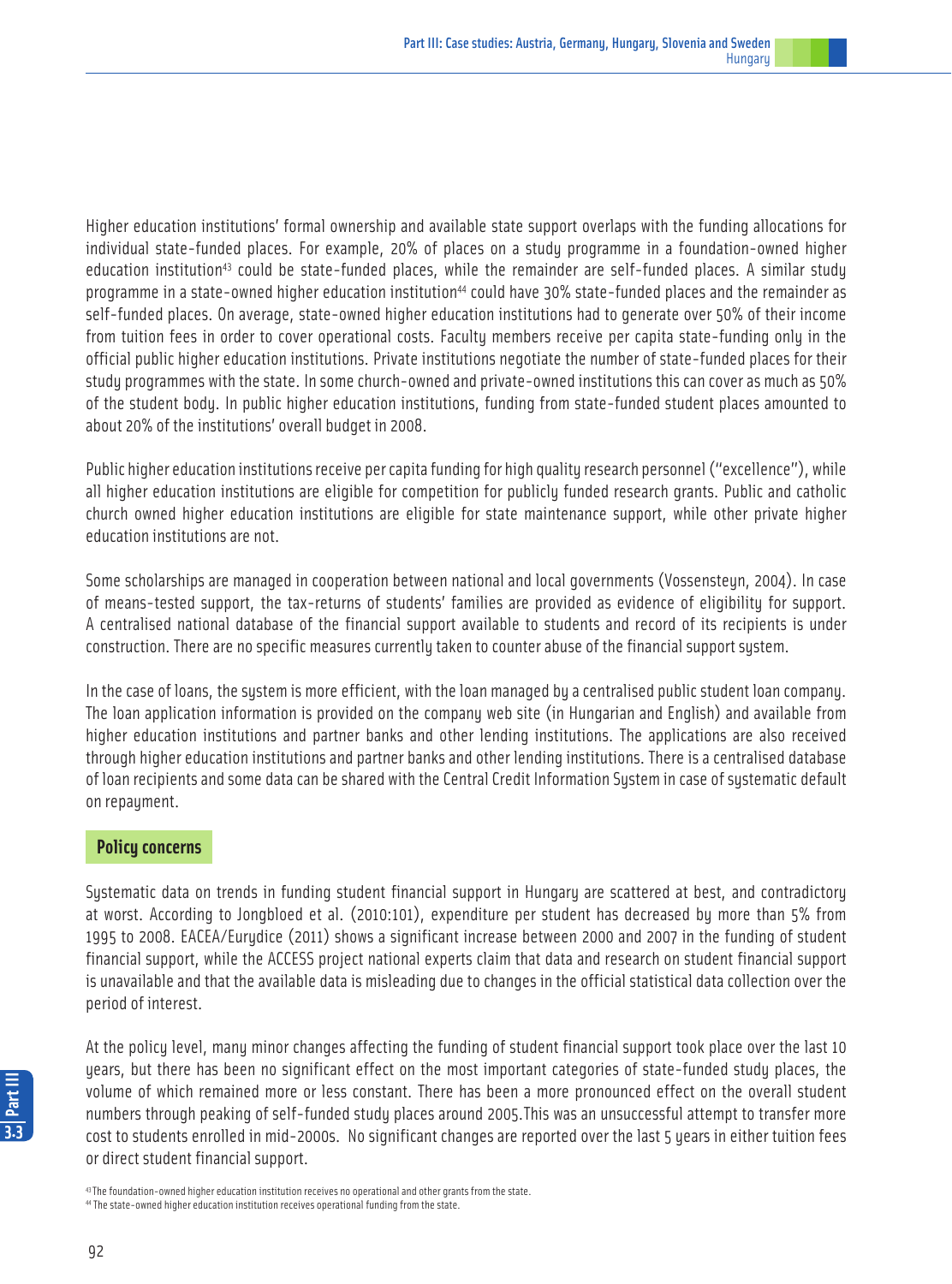

However, significant changes are expected as of September 2012 with the new higher education law: 20% cuts in higher education institutions' budgets, cuts in the number of state-funded study places and increase in tuition fees. Current Government projections propose just under 34,000 fully state-funded places at first-year undergraduate level, 15,500 "half-funded" undergraduate study places<sup>45</sup> and 19,600 fully state-funded graduate study places. 1,300 new doctoral students will also study on state-funded places. In contrast, in the academic year 2011/2012 there were about 53,000 fully state-funded, first-year undergraduate places. Even with awareness of the pitfalls of the current system, these are viewed as negative changes by the ACCESS project experts and are so portrayed in the Hungarian media.

There is also a policy change to focus state-funded places in science and engineering study programmes, seen as desirable by the policymakers (although these study programmes are not seen as desirable by the potential students). The downside of such changes is that they are not based on data, and the policy-makers steer financial resources towards particular subjects based on political and economic strategic concerns from domains other than (higher) education.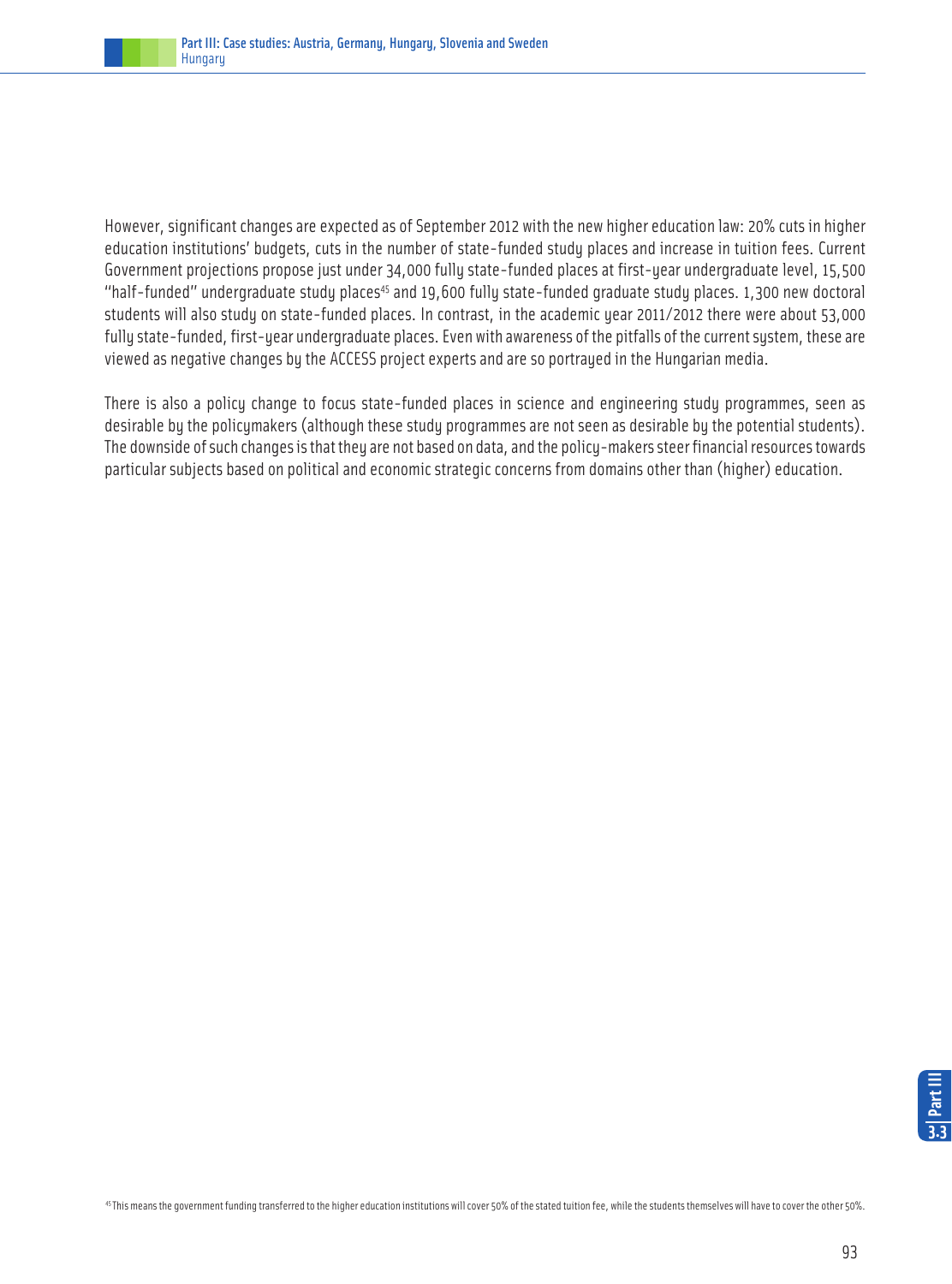# **Slovenia** 3.4

The Slovenian system of higher education is a binary system including university and professional higher education. In the academic year 2009/2010, there were three public universities (with 53 member institutions), two private universities (with seven member institutions), and 26 free standing higher education institutions, of which 12 receive state subsidies (Doolan et al., 2012). The vast majority of students study in the public higher education sector: in the academic year 2008/2009 only 7.4% of students studied in the private higher education sector (Statistical Office of the Republic of Slovenia, SORS, 2009). There is a distinction between full-time and part-time students and in the academic year 2008/2009, 72.6% of Slovenian students were full-time students (SORS, 2009).

In Slovenia, similarly to both Austria and Sweden, full-time undergraduate and graduate students pay no tuition fees, whether they are from Slovenia or another EU-member state. However, this non-fee paying status is restricted in terms of full-time students not being allowed to repeat the year or change their study programme. Part-time students and non-EU foreign students pay tuition fees both for undergraduate and graduate studies. In the case of doctoral studies, tuition fees are charged but subsidies exist for domestic and EU students.<sup>46</sup> The amounts of tuition fees in Slovenia are determined by the higher education institutions themselves, but in accordance with guidelines set by the Ministry of Higher Education, Science and Technology. In 2007, Slovenia allocated around 23% of its total public expenditure on higher education to student financial support (Santiago, 2011). Slovenia belongs to the group of countries that consider students financially dependent on their parents (EHEA, 2009).

# **Student numbers and student costs**

There were 107,134 students enrolled in higher education in Slovenia in the academic year 2010/2011 (SORS) which is 7,739 fewer students than in the previous academic year. There were 91,539 students enrolled in higher education institutions classified as universities and 15,595 students enrolled in professional higher education studies.

According to the Slovenian EUROSTUDENT report (MHEST, 2010:36), student living costs per month (classified as including accommodation, health costs, daily costs, communication, transport etc.) reach 333 EUR for students covering the costs themselves and 245 EUR for students whose costs are covered by others (e.g. parents, partner). Study-related costs are calculated per semester (include tuition fees, books, photocopies, excursion, contribution to university for social care) and come out to 247 EUR for students covering the costs themselves and 173 EUR for students whose costs are covered by others. Under the assumption that a semester consists of four months, this would mean that monthly study-related costs amount to 62 EUR or 43 EUR, depending on who is covering the student's costs. It means that the average monthly expenditure comprising living costs and study-related costs ranges between EUR 395 for students covering the costs themselves, and EUR 288 for students whose costs are covered by others. These calculations are based on responses from full-time and part-time students at different study programmes and types of institution.

In terms of full-time and part-time student status, only part-time students pay tuition fees in undergraduate and graduate studies, and there are approximately 30% of part-time students. For undergraduate studies, tuition fee amounts range from 1,600-7,436 EUR and for graduate studies 1,805-9,471 EUR per year (EACEA, 2011).

46 For more information please refer to http://www.slovenia.si/study/

94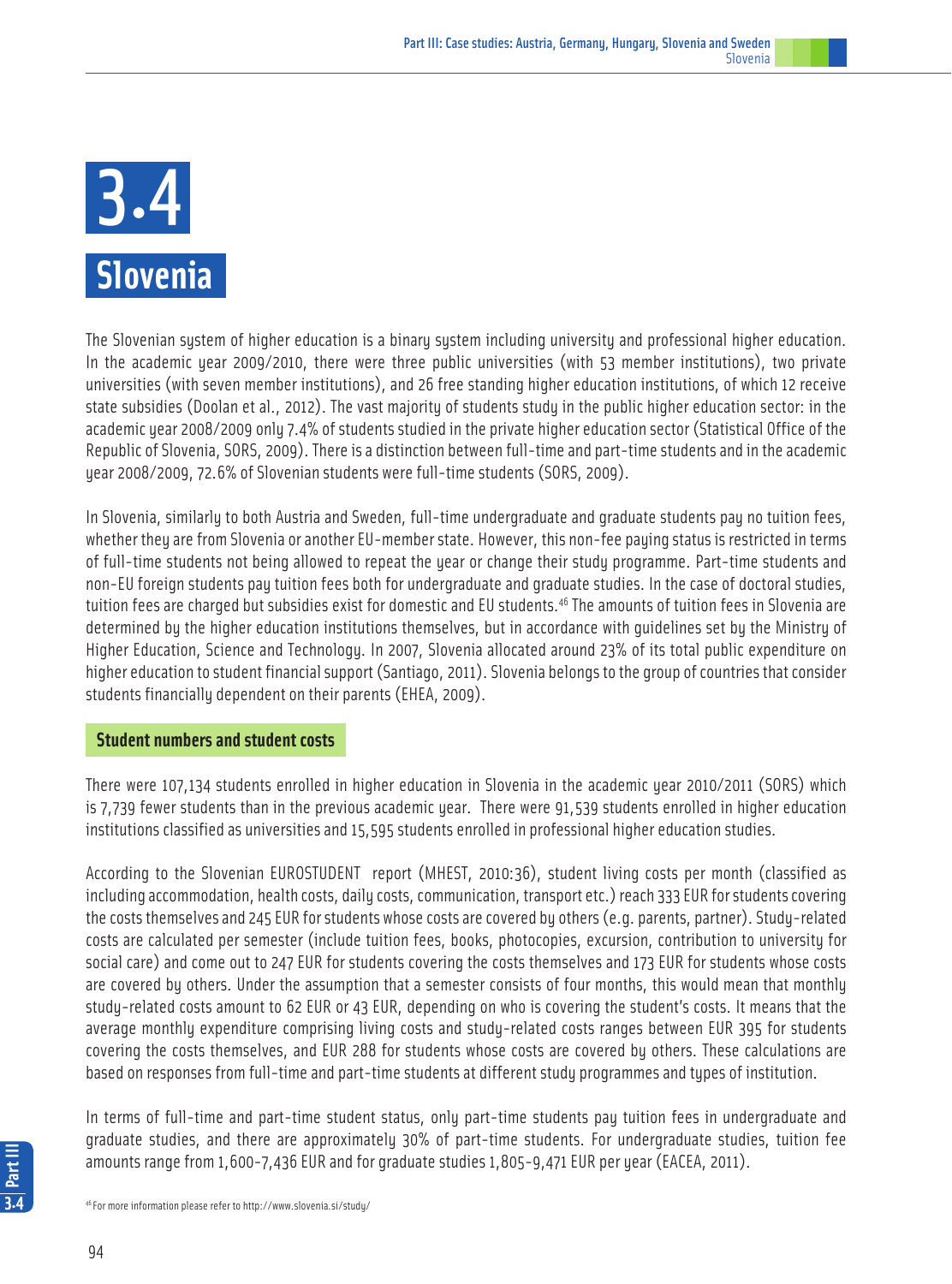

### **Overview of student financial support system**

In Slovenia, the state provides both direct and indirect financial support. According to Marjetič and Lesjak in ISSBS (2011:6), public financial support in 2010 included 74.7% of funds for scholarships (55.8 million EUR), 18.3% for meals (13.7 million EUR), 5% for accommodation (3.8 million EUR) and 2% for transport (1.5 million EUR).

### **Direct financial support**

In Slovenia, direct financial support is available through different targeted scholarship programmes, which are both means-tested and merit-based. In other words, there are no general state funds available to all students who qualify for higher education entry. According to the EUROSTUDENT data for Slovenia (MHEST, 2010), 19% of all students received some form of scholarship in the academic year 2009/2010.

According to Zagorc (2011), State Scholarships are intended for students from low socioeconomic family backgrounds, up to the age of 27, as the primary eligibility criteria. These scholarships are also for students with disabilities, as well as for deficit occupations. In 2010, according to SORS (2011), 16,212 students received this form of support. SORS data indicates that the average amount of national scholarships is 180 EUR per month, which is a little less than half of the average costs incurred by students who cover the costs themselves (EUR 395 per month) and a little more than half for students whose costs are covered by others (EUR 288 per month).

Zois scholarships (named after Sigmund Zois) are scholarships for academic excellence and gifted students, both Slovenian and foreign students studying in Slovenia (Zagorc, 2011). In 2010, according to SORS (2011), 6,843 students received this scholarship. The average amount of scholarship is 248 EUR per month.

Other scholarship options include:

- Scholarships for Slovenes living abroad: 144 scholarships in 2010 (average of 220 EUR per month) (SORS 2011),
- Awards for sustainable development: 84 in 2010 (500-5,000 EUR one-off payment) (Zagorc, 2011),
- Human Resource Development scholarships,
- Ad futura programmes for international mobility (Zagorc, 2011),
- Erasmus scholarships: used by 1,174 students enrolled in 2010 at an average amount of 314 EUR per month.

There is no public student loan system. Although Slovenia introduced a student loan system in 1999, it was discontinued because the number of applicants was low (Dolenec, 2010). There are commercial bank loans though.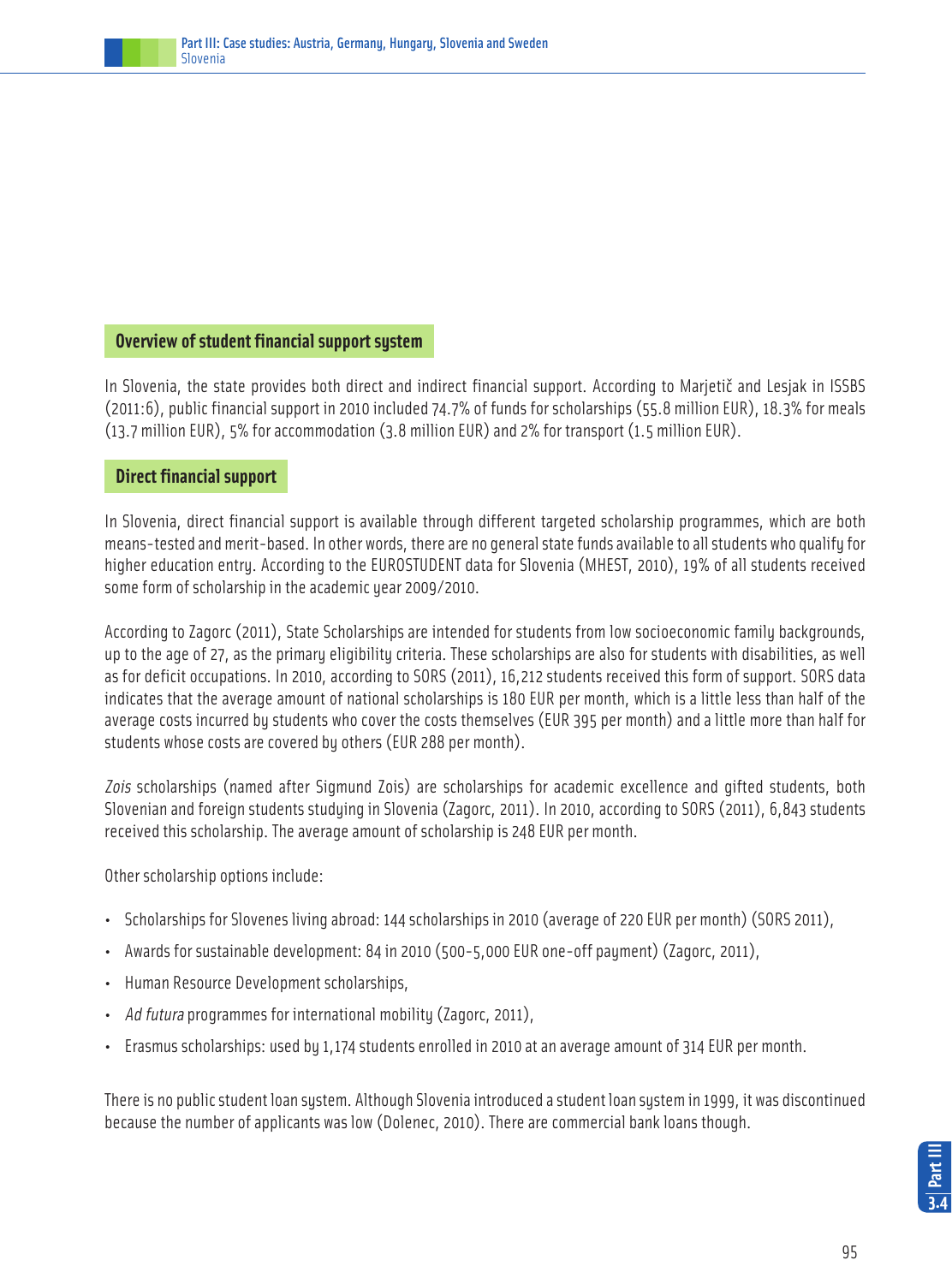# **Indirect financial support**

Indirect financial support in Slovenia is provided in the form of subsidised student accommodation, meals, travel, health insurance, cultural activities and sport club membership, tax reduction and allowances for families. All full-time and unemployed part-time students have the right to these forms of support (Marjetič and Lesjak, 2011).

With regard to student accommodation, all full-time students at private and public higher education institutions living away from home are entitled to a subsidy. According to the Slovenian EUROSTUDENT report (MHEST, 2010), 16% of students live in student accommodation. Out of the 84% who do not, 36.4% of students live with their parents and 63.6% of students live in a different type of accommodation. In the academic year 2011/2012, the monthly student accommodation subsidy amounted to 17 EUR per student living in student accommodation, 32 EUR per student living in private student accommodation, and 40 EUR per student living in privately arranged accommodation (ISSBS, 2011). According to Dimc (2011), student accommodation in Slovenia is managed by a private agency and students with disabilities have priority admission to student accommodation.

Meal subsidies were used by 41,876 students enrolled in the academic year 2010/2011 (ISSBS, 2011), which is approximately 40% of students, although all full-time and unemployed part-time students are entitled to them. Meal subsidies include both subsidised meals at student cafeterias and through meal vouchers - the subsidy is 48 EUR per month (Dolenec, 2010). According to Dimc (2011), students with special needs can receive additional meal vouchers.

Travel subsidies include 50% of a monthly pass for transportation from place of residence to place of study (EHEA, 2009). All full-time and unemployed part-time students are entitled to travel subsidies.

The EACEA/Eurydice (2011:88) report cites that tax benefits for student families are provided in Slovenia, the amount depending on the number of supported children (EUR 2,251.46 to 7,351.57 per year in 2009). All parents of higher education students under 26 years old when enrolling are eligible for tax benefits. The same report also states that family allowance is available based on income per family member as a percentage of the average wage in Slovenia, on the student's age, and on the number of supported children (EUR 19.64 to 135.55 per student per month in 2009, EACEA/ EURYDICE, 2011). In addition, there is an income tax deduction for student work - in 2003 this pertained to a maximum of 6,321 EUR annually.

### **Financial support for international mobility**

### **Outgoing Students**

Financial sources that students can use for studying abroad (MHEST, 2010) include: grants/loans from host country, support by student loan from home country (repayable), support by grant from home country (non-repayable) and EU grants. The EUROSTUDENT report for Slovenia (MHEST, 2010) notes that students studying abroad were primarily financed by their parents (29%), followed by own income from previous job (23.1%), work during studies abroad (7.3%), grants/loans from host country (17.2%), support by student loan from home country (1%), support by grant from home country (9.9%), EU grants (8.9%) and other (3.6%).

According to the EHEA (2009), any outgoing mobility programme that is recognised as part of regular studies is regarded as study at a national higher education institution. All rights, linked with the student status in Slovenia, therefore remain unchanged. Three main types of national scholarships<sup>47</sup> are portable during the short-term outgoing mobility and they amount to more than 90% of all scholarships available. Students may also apply for these scholarships for long-term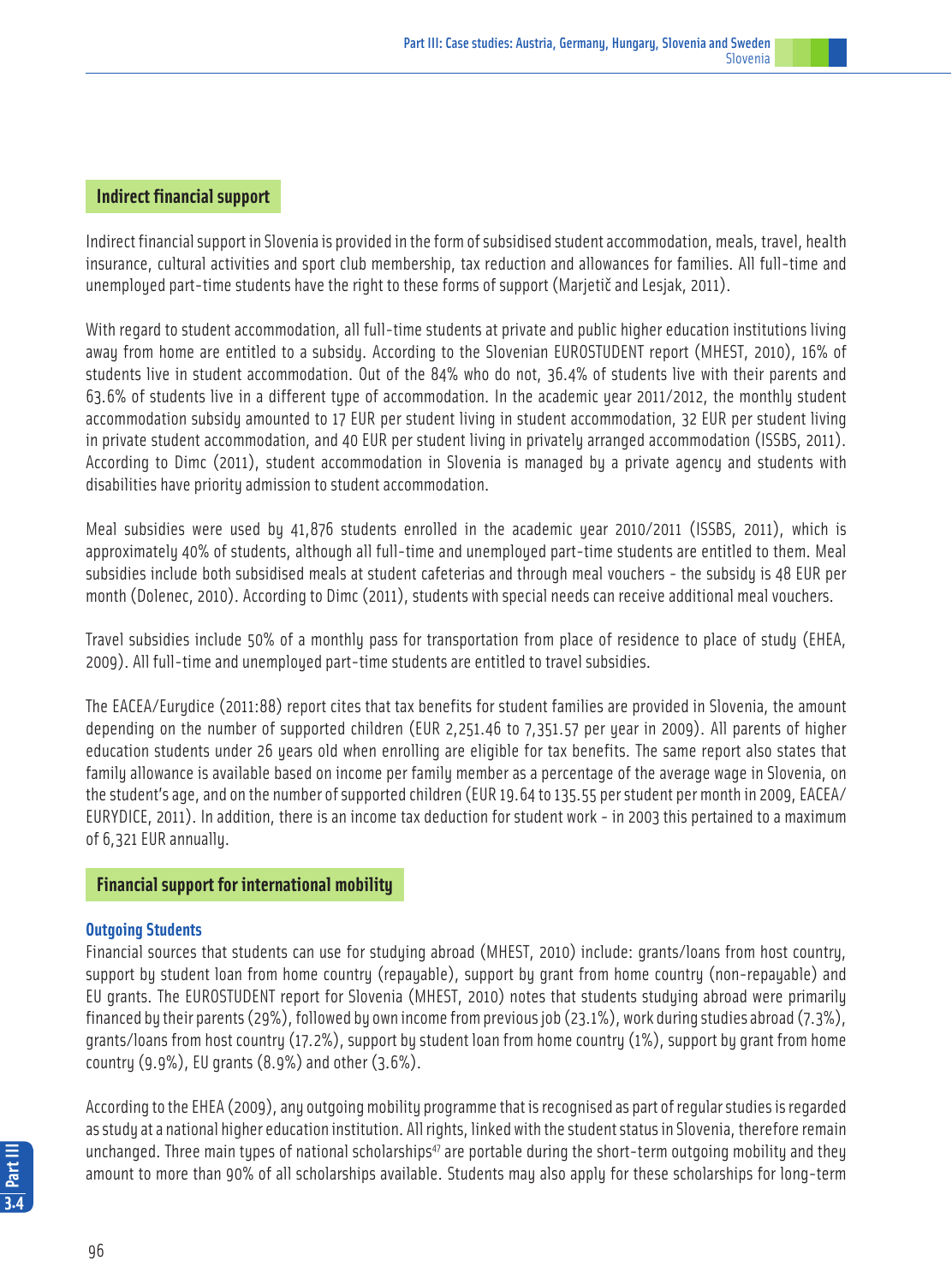outgoing mobility (degree mobility) when a chosen study programme is not provided at Slovene higher education institutions or when studying abroad is geographically more suitable. In all other cases, the candidates have to prove that studying abroad will enhance their employability and/or professional expertise. In case of a company scholarship, the interest of the company is decisive. There is also the Slovene Human Resource Development and Scholarship Fund - Ad futura which distributes mobility scholarships for studies abroad. Loans for outgoing student mobility, both for short-term and long-term mobility, are offered by Slovene Human Resource Development and Scholarship Fund (EHEA, 2009).

### **Incoming Students**

Since Slovenia is an EU member country, student financial support (scholarships, accommodation) is open to EU/ EEA citizens on equal terms as those of Slovenian citizens. The responsible ministry has set a quota for subsidised accommodation for incoming students, under the same conditions as for Slovene students, who receive a CEEPUS, bilateral scholarship or a scholarship from the Slovene Human Resource Development and Scholarship Fund. Universities also have the possibility to offer a limited number of places in student halls of residence for the Erasmus students (EHEA, 2009).

### **Management of student financial support**

The Ministry of Labour, Family, Social Affairs and Equal Opportunities is in charge of student scholarships and meal subsidies, whereas the Ministry of Higher Education, Science and Technology is in charge of student accommodation.

# **Policy concerns**

According to Marjetič and Lesjak (2011), 23.2% of public funds for higher education was provided to student financial support in Slovenia in 2008, which is above the EU27 average of 16.7%. However, a concern is that student financial support benefits go to students who do not actually study but only obtain student status for the social rights and student work opportunity it offers. In addition, the available subsidies are estimated as not amounting to the full expenses that need to be covered.

The EACEA/Eurydice (2011) report states that the share of expenditure on public financial support for students had decreased in Slovenia between 2000 and 2007, which is also a reason for concern. The Resolution on the National Higher Education Programme 2011-2020 for Slovenia, has placed the social dimension among the seven priority areas of the system and has cited the following recommendations for the student financial support system, including an introduction of a special student loan scheme:

- For undergraduate students, the period of award of social transfers will be four years regardless of the completion of study.
- For graduate students, the period of award of social transfers will be two years regardless of the completion of study.
- For doctoral students, a uniform scheme of funding of study and living expenses of an individual for a certain number of candidates will be implemented. For those who will not enter the scheme the period of award of social transfers will be three years regardless of the completion of study.
- Special loan schemes will be an additional form of help and not a replacement of scholarships. The interest rate will be subsidised by the state and for the individual it will be less than the usual commercial interest rate.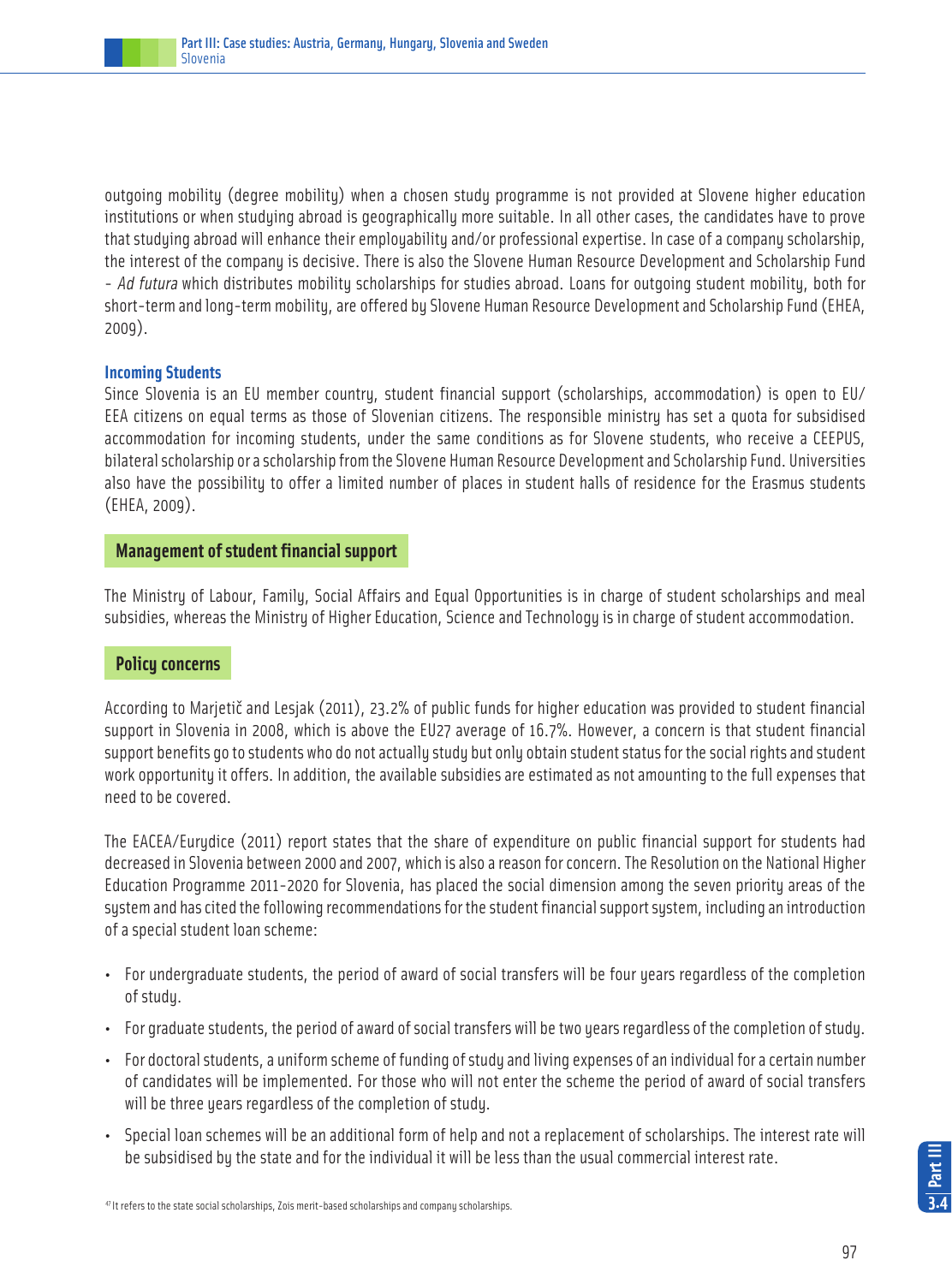

The most renowned characteristic of the Swedish student financial support system is the near universal availability of grants to all students completing 75% of previous year's course requirements, and no tuition fees for enrolment into study programmes. Swedish society treats students as independent individuals requiring public support to achieve higher educational attainment. While fees are not charged,<sup>48</sup> maintenance support is available conditional on the students' own income, rather than their parents' or households'. Student financial support is centrally managed through a specialised government agency CSN Centrala studiestödsnämnden.

While the state supports the operational costs of public universities and other higher education institutions, no further state subsidies are provided for student accommodation and meals for the students, although student halls of residence and student cafeterias do exist. Although there are a few private higher education institutions in Sweden, official student statistics do not divide data into private/public categories. Students at universities never pay fees, regardless of the official status of the university (i.e. the source of the operational grant), while they may do so in a small number of private higher education institutions, but such data is not officially recorded. Students enrolled in these few private higher education institutions are eligible for grants and loans under the same conditions as the students enrolled in public higher education institutions.

Likewise, while de-facto part-time students do exist, they are accorded no specific category or status within the public support system, other than being characterised by percentage of the full-time course requirements. Their eligibility for a grant is conditional on their annual income, and on being enrolled in at least 50% of the full-time course requirement.

Alongside universities, Sweden also has higher vocational education but it does not lead to the university-equivalent degree and is excluded from representation in this study for the lack of equivalent in the Croatian educational system. Higher vocational education is also part of the student financial support system.

# **Student numbers and student costs**

Considering the overall number of students enrolled in Sweden, the National Statistics Office (SCB) shows in Figure 3.4 distinct periods of rise in student numbers prior to 2003, then a continued fall between 2004 and 2006 (though less than 10%), and then a levelling off and another rise leading to 2010. At the same time, the doctoral student numbers in Figure 3.5 experienced an even deeper decline after 2003, which started recovering in 2008, but has as yet not reached the peak level from the academic year 2002/2003.

The official statistics collected does not distinguish between full-time and part-time students as separate categories, but the Eurydice report EACEA/Eurydice (2011:29) estimates the proportion of part-time students enrolled in the system

48 For more information please refer to http://www.slovenia.si/study/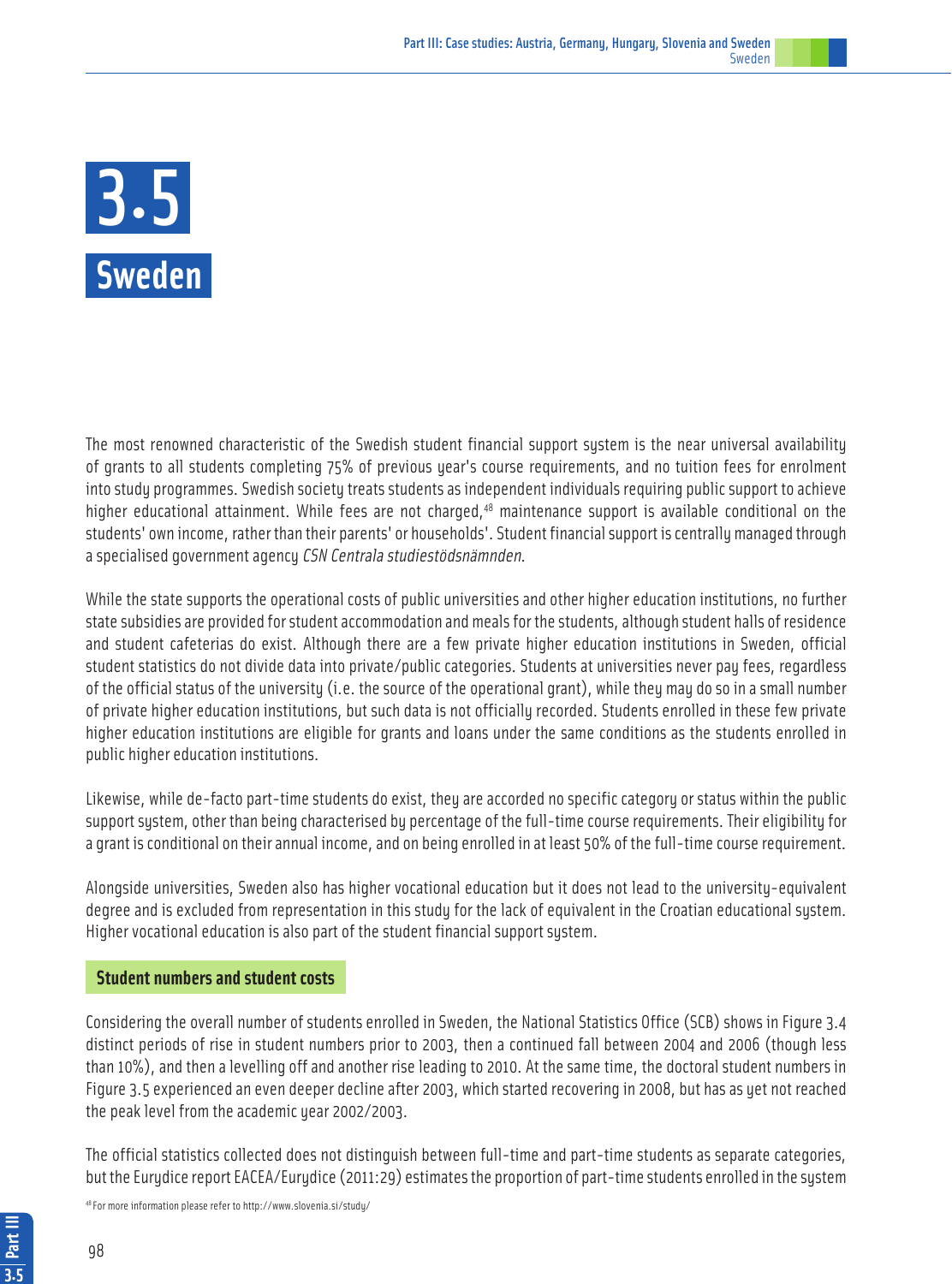

at about 40%. Also, in the statistics for first- and second-cycle studies there is a small proportion of students enrolled in nationally specific tertiary qualification programmes, who will in the end obtain an undergraduate or graduate degree. According to slightly different data from the Swedish National Agency for Higher Education,<sup>49</sup> in the academic year 2009/2010 the number of full-time equivalent students enrolled in first and second cycles of higher education was 316,386 of which 256,036 in undergraduate study programmes, 54,943 in graduate study programmes and 5,048 in nationally specific programmes that do not fit into the three-cycle system.



**Figure 3.4** Number of students enrolled in higher education, first and second cycle (undergraduate and graduate) studies, 2001-2010

Source: SCB

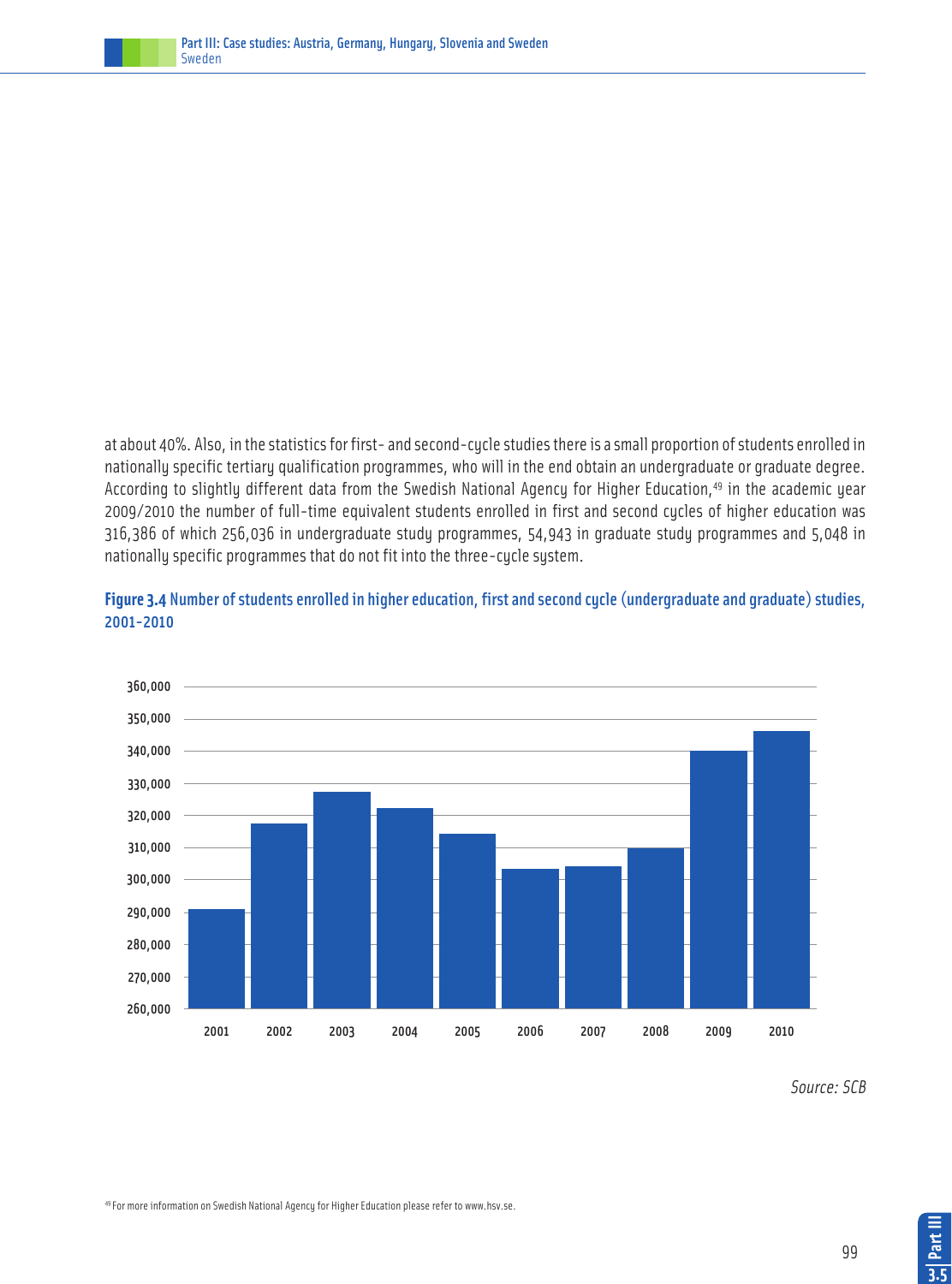

### **Figure 3.5** Number of students enrolled in higher education, third cycle (doctoral) studies, 2001-2010

Source: SCB

On average, monthly expenditure of those students, based on the responses to a questionnaire of the Swedish Board of Student Aid (CSN) was just over 1,000 EUR (Sauli, 2007; CSN, 2011a). This cost combines living costs and study-related costs, while fees are not charged. This is an average over all age-groups and family situations. While fees are not charged<sup>50</sup> there is an additional annual administrative fee of 16 EUR for students taking publicly administered student loans.

Students' living costs differ depending on whether they live with their parents or not. Just over 10% of all students live in the parental home, where they are assumed not to incur accommodation costs. According to the comparative EUROSTUDENT survey report (Orr et al., 2011), accommodation costs for others take up 36% of monthly expenditure for those living alone, 48% for those living with partner and/or children, and 29% for those living in student accommodation. Other than living in the parental home, student accommodation is the next cheapest option available to students, and 31% of students live in halls of residence or other accommodation arrangements organised by the higher education institution (Orr et al., 2011). Food takes approximately another 20% of expenditure, travel 3-5% (depending on age), and other study-related costs another 5%. Thus for living costs and study-related costs an average Swedish student needs a minimum of 600 EUR per month.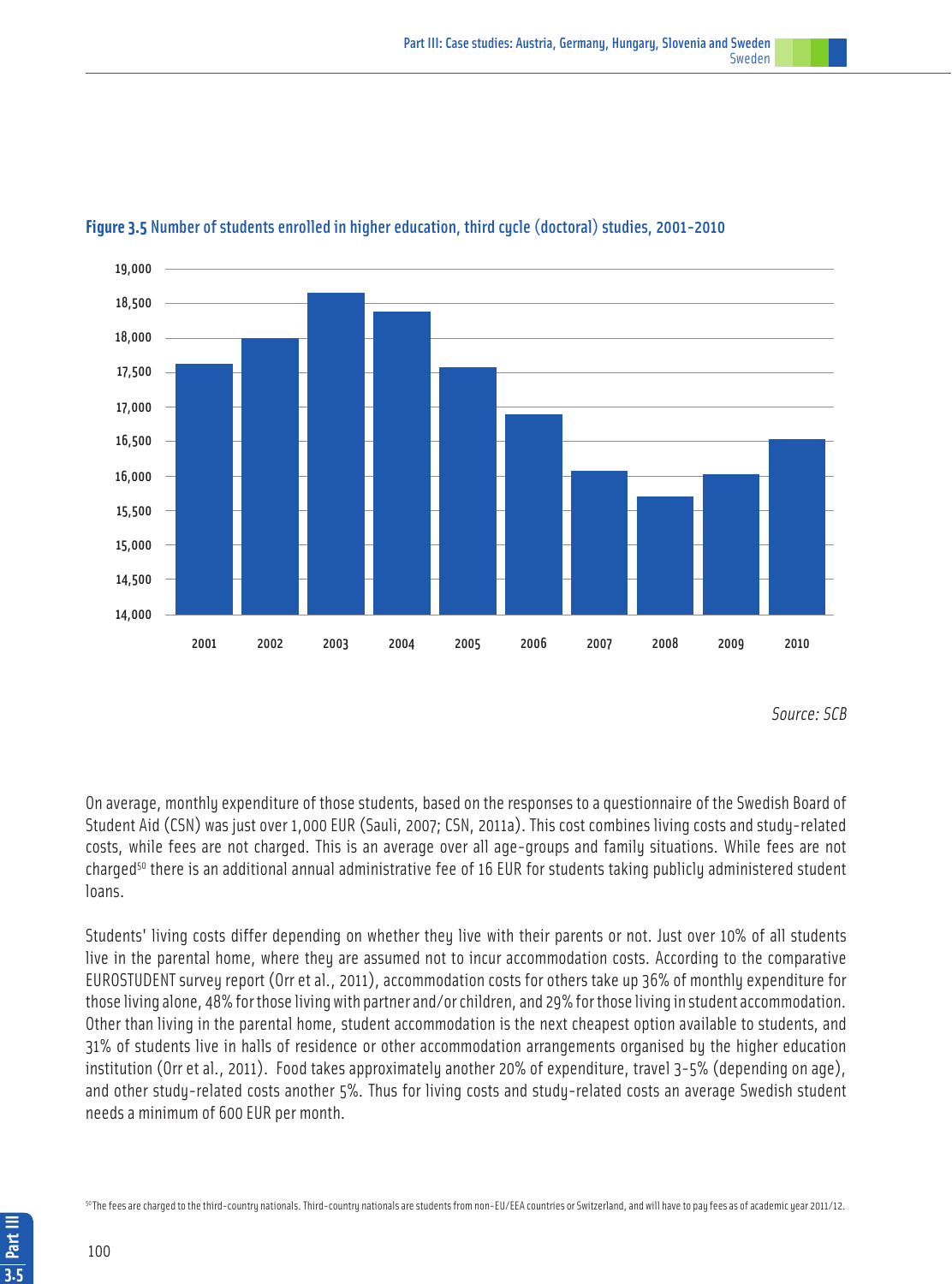

# **Overview of student financial support system**

Students enrolled in Swedish public higher education institutions do not pay tuition fees and the student costs include living and administrative costs as described above. Those are covered through parental and other family support, grants, student loans and self-earned income. According to the CSN statistics concerning students who receive state support, 25% receive further support from their parents and 15% receive support from their partners.

Public support is provided in the forms of grants and student loans. 65% of all students receive public support in form of grants. Grants are available almost universally and are non-refundable, though they are means-tested based on students' own income. Only those students who are eligible for a grant are also eligible for student loans. About 50% of all students take out such a loan, but there has been a 20% drop within the last decade. Finally, about 45% of all students also have some self-earned income. The amount of that income does not, however, prevent most of them from qualifying for grants and loans. Less than 10% of all students who receive public support receives reduced support due to self-earned income.

With such different categories of students based on income, it is difficult to generalise concerning the proportion of different sources that contribute to their income. According to the comparative EUROSTUDENT survey report (Orr et al., 2011) and Haaristo et al. (2011), under 10% of students' income is covered by parental, partner or other family contributions, 60% by the state support (grants and student loans), 10-20% from self-earned income and another 15- 20% from further unspecified sources. While other grants (aside from the CSN grants) are available in Sweden, they are rare and no official statistics on grants distribution is available.

The general grants in Sweden are awarded as non-refundable public endorsement of individuals' investment in their own education, while the student loans are considered individuals' own investment into their education (but sheltered from the market operations of the banks). As mentioned, 65% of all students receive grants, and approximately 50% of all students take out a student loan. Only grant-receiving students are eligible for a loan. Students must apply for grants and loans, and to qualify they must be attending a college or university and be below 54 years of age. Eligibility for a loan may be further limited to 45 years of age, depending on size and proposed length of repayment. The eligibility for grants and loans is dependent on means-testing of students' own income, and for the purposes of state support all students are treated as independent individuals regardless of their family situation. It is important that the grants and loans are also available to Swedish nationals studying abroad.

No indirect student financial support is available as such. Meals and student accommodation are provided but are not subsidised by the state, although universities may provide off-market meals and student accommodation on the campus. Public health-care is universally available and not aimed specifically at students. There are also specialised accommodation grants available, but these are not aimed specifically at students. There are special arrangements for student transport, but those are not arranged or subsidised by the state.

While the student loans are largely a self-funded system, the grants are a direct annual public expenditure. In 2010, approximately 1.2 billion EUR was spent on grants, which constituted about 0.3% of the national GDP.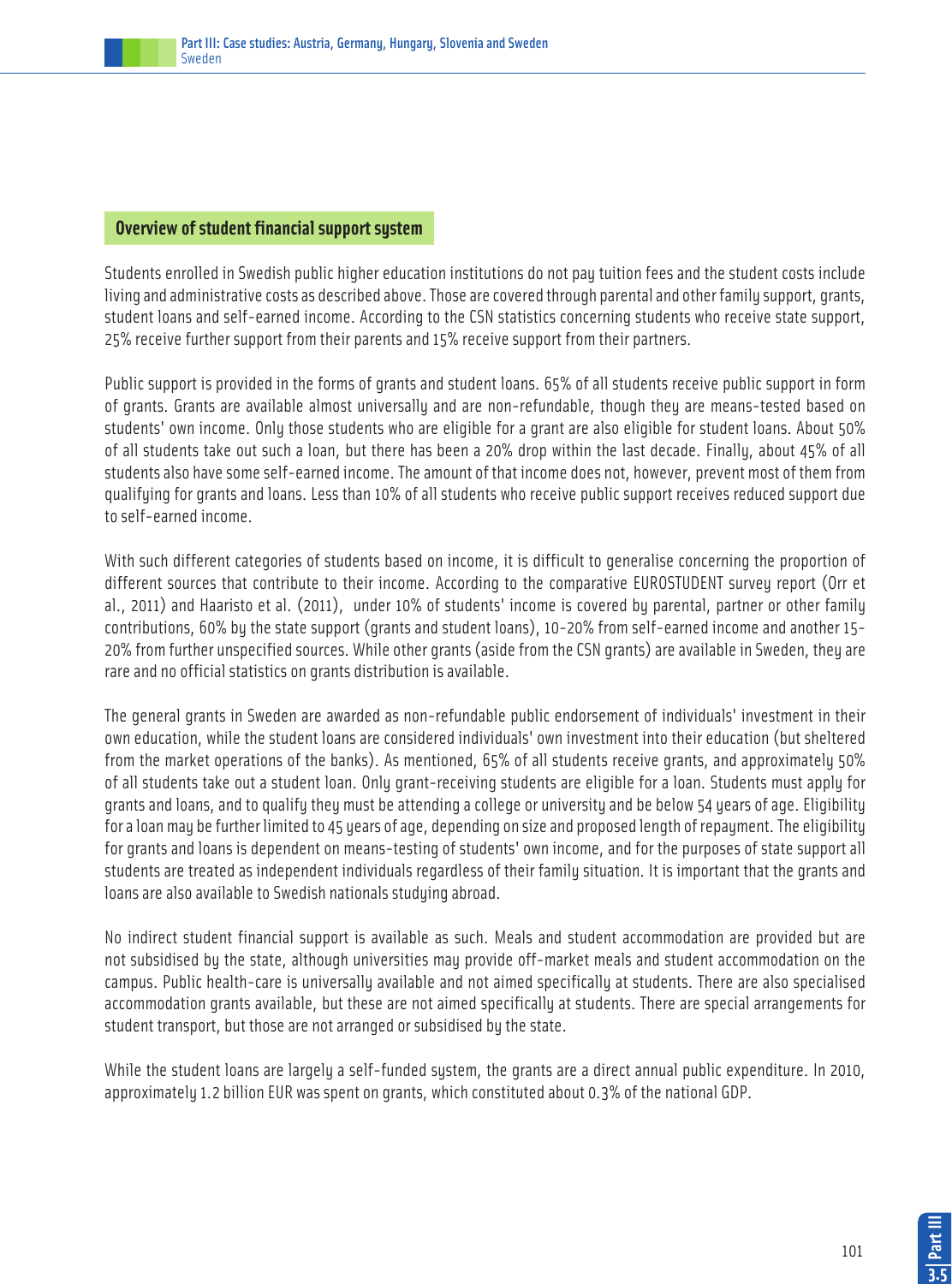Direct financial support from public sources, in forms of grants and student loans, is available to all students enrolled in at least 50% of the full-time course requirements, regardless of the sources of financing of the higher education institution they study at, regardless of the form of programme (university or professional study) and it even covers other educational programmes not covered by this study (secondary and higher vocational education, folk high-schools etc.). Support is also available to adults completing secondary and compulsory education courses. Support is only available at the time of active study, not during vacations, and is paid per week of study. Support is not available to part-time students taking less than 50% of full-time course requirements, or those students who failed to complete less than 75% of their previous year's course requirements.

General grants are thus available to students enrolled in at least 50% of full-time course requirements at accredited public or private higher education institutions. These students must be below 54 years of age to be eligible. The support will be continued in the subsequent academic year if the Swedish National Board of Student Aid (CSN) receives proof that at least 75% of course requirements from the previous year have been satisfied. This information is recorded through an automated system connecting the higher education institutions and CSN.

Additionally, each year, grants and student loans are based on means-testing of the students' own income, which is conditional on the information from the national taxation office. For students exceeding an annual income of approximately 15,800 EUR the grants will be progressively reduced depending on the income amount exceeding the defined limit. However, income higher than this limit is permitted if the proposed length of study is shorter than normal. No other competitive, or merit-based criteria are applicable for the eligibility for a grant or student loan.

The grants awarded amount to approximately 333 EUR per month, which is about one third of students' estimated monthly costs, and about half of the estimated "survival costs" of students. In 2010, about 293,000 students enrolled in Sweden, and a further 30,000 abroad, received state support in the form of grants (CSN, 2011b). Universal grants can be supplemented with additional grants for students with dependent children which amount to 64 EUR extra per month for the first child, and another 40 EUR per month for each additional child (EACEA/EURYDICE, 2011:91).

All students enrolled in study programmes that require at least 50% of a full-time equivalent study load are eligible for a student loan. Student loans are available only to those who qualify for and receive a grant. There are certain restrictions tied to the repayment potential for students over 45 years of age. The basic universal loan amounts to about 730 EUR per month during 9-10 months of active study in a particular year. Together with a grant this is sufficient to cover the average living expenditure of Swedish students, with the loan covering two thirds and the grant covering one third of that amount. Supplementary loans of about 200 EUR per month are available to students who require additional travel costs for the purpose of study. There are also additional loans of unspecified amount available to students studying abroad and older students. In 2010, approximately 226,000 students received a loan, which amounted to over 1,5 billion EUR.

The loans are repaid in monthly or quarterly instalments at a rate that is tied to the 3-year bank average and has in the past 10 years varied between 2% and 3% annually. Loans must be repaid regardless of employment status of borrower as a conventional annuity loan. However, the annuity may be income-contingent upon special application from the borrower to CSN. Traditionally, repayments were charged at a flat rate throughout the repayment period, but since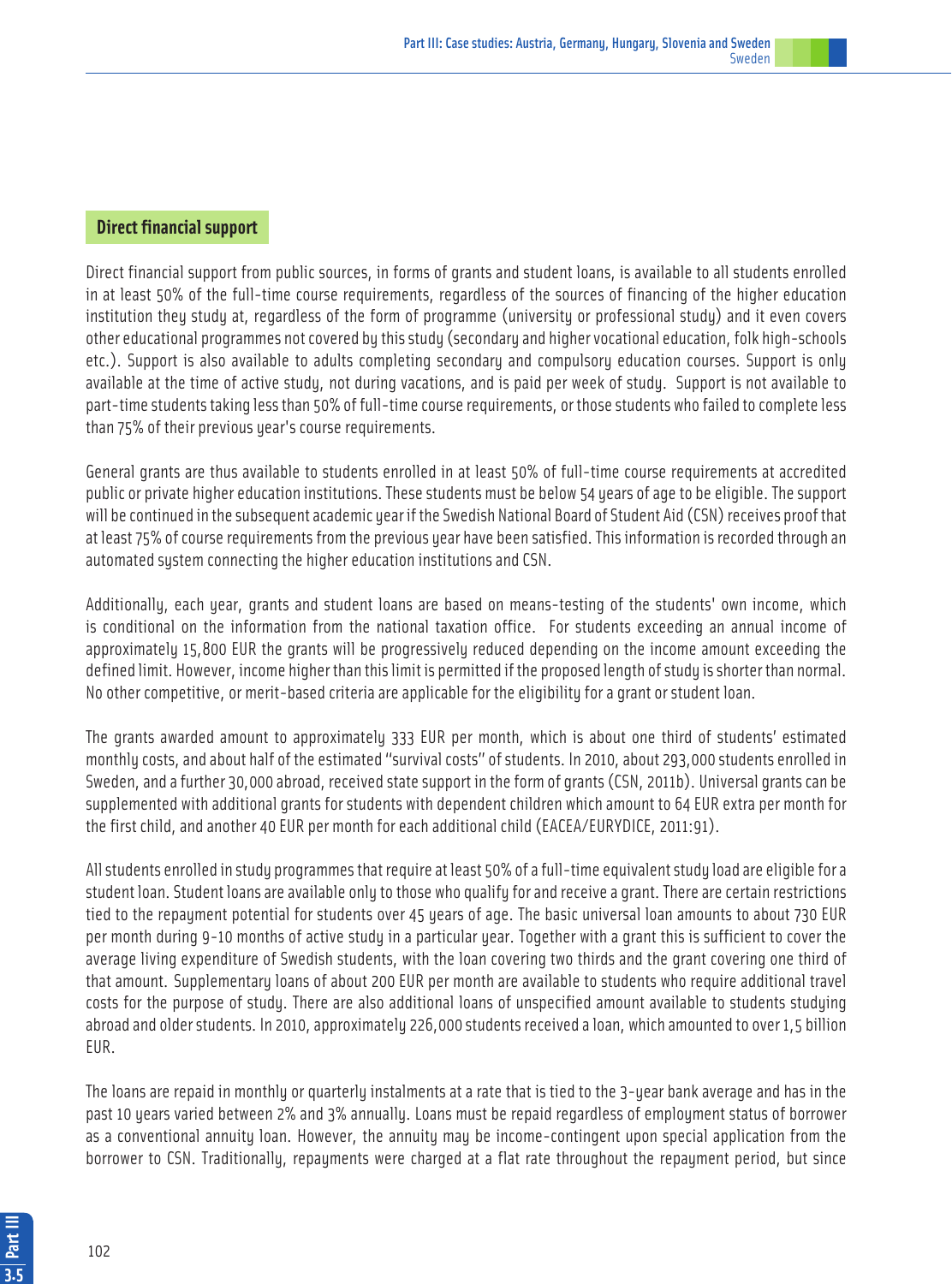2001 the new modified scheme charges lower annuities for the first years of repayment and then increasingly higher annuities as the repayment period continues. The maximum repayment period is 25 years, and loans are cancelled at 68 years of age, at death or for exceptional individual reasons following application to the central funding agency CSN.

Interest on the amount borrowed starts incurring even at the time of studies (while receiving loan payments), and repayment starts 6-12 months after the completion of studies. Advance repayment is possible, and it is also possible to apply to CSN to have the loan repayment reduced to 5-7% of borrower's current income. If the borrower enters a new period of formal study, loan repayments can also be reduced.

# **Indirect financial support**

In Sweden, indirect student financial support is not available to students as such, but is available to all citizens or residents through other state social support mechanisms. All students over 18 years of age and some secondary students below that age are considered independent citizens, and not a financial responsibility of their parents. As such they are encouraged to enrol in higher education, both for personal and wider social benefits. The society is prepared to assist them in obtaining such higher qualifications through the universal grants and a system of subsidised loans. In all other support from public funds, they are equated with all other citizens and eligible for public support depending on their income. Availability of student accommodation and student cafeterias is also not a concern of the central student support funds, but of individual universities. Student accommodation and cafeterias are not subsidised from public funds for either construction or maintenance. Healthcare is universally available to Swedish citizens and residents regardless of their study status.

# **Financial support for international mobility**

Grants and loans are fully portable for study worldwide, with the same eligibility conditions and limitations, and with additional loans available for the higher costs of studying abroad (higher living costs, tuition fees, insurance, travel costs, etc.). Swedish citizens and EU-citizens ordinarily resident in Sweden for at least two of the last five years prior to public support application are eligible for such portable support. About 30,000 Swedish students annually receive support for study at universities worldwide, in part supported by the grants and loans system.

Universal pubic support in the form of grants and loans is available to EU citizens and third-country nationals who hold a residence permit and whose primary reason of settlement is not to enrol into a study programme. Such support is not available to third-country nationals without such a residence permit.

# **Management of student financial support**

The public student financial support is managed by a single central government agency with offices in multiple locations across the country, the Swedish National Board of Student Aid (Centrala studiestödsnämnden), known as CSN. The support of applications and payments are mostly handled by an automated system with occasional human checks. The system is cross-referenced with the university course databases (for confirmation of enrolment and completion) and local tax authorities (for individual income verification). There are penalties for submitting incorrect data and misusing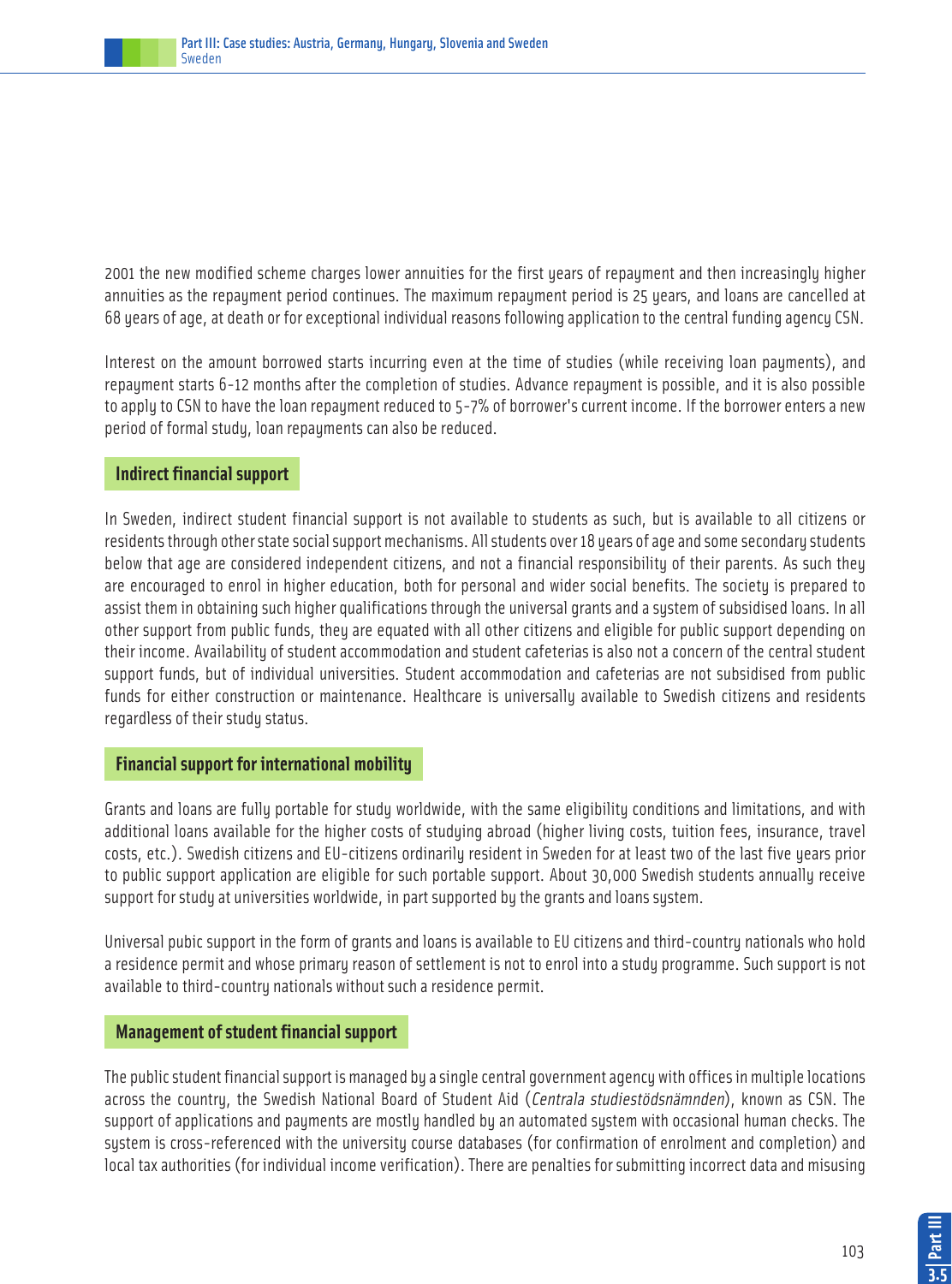the system. The amounts of student financial support and eligibility criteria are set by the national government through parliamentary provisions in law and through government decrees, which detail annual regulations of the student financial support system and its financial management.

# **Policy concerns**

According to EACEA/Eurydice (2011), despite the economic crisis Sweden is committed to maintaining a high level of government expenditure on higher education. Although the same report notes a slight drop in the share of student financial support within the higher education budget in Sweden, this was caused by the fact that the funding of the overall higher education system (operational grants, research etc.) has increased, thus accounting for the relative drop of expenditure on student financial support despite the overall volume growth.

The most significant structural reform concerning Swedish students occurred in 2001 when the loan system changed from an income contingent loan-scheme to a loan of annuity type with lower annuities in the first years of repayment and higher towards the end (progressive). At the same time, higher grants were introduced. Since then the amount of student financial support has been raised in 2010 and 2011 again, and the income limit for means-testing has been raised in 2011.

The most significant reform for the foreign students enrolled in Sweden came into power at the start of the academic year 2011/2012, when the parliament voted in favour of the government proposal that third country students pay a fee for enrolling in study programmes (EACEA/EURYDICE, 2011). The fees are set by individual higher education institutions.

There is little to be said about the negative aspects of the Swedish student financial support system, other than it being subject to large bureaucratic machinery which might at times show insensitivity to individual needs and circumstances. However, a lot of care has been invested to avoid such situations. Students themselves in one out of two cases claim that student financial support is not sufficient, especially for those with children, while the public at large complains that the support is too generous and that the system is too liberal with respect to means-testing the self-earned income of students. On the other hand, such a system benefits students from lower family educational backgrounds, with 58% of them saying they would not be able to study without the support, and only 30% of students with a higher family educational background stating the same.

The latter situation is one of the most positive aspects of the Swedish system, as it increases participation of students from lower socioeconomic and educational backgrounds, according to CSN. The way the system is set up and managed also provides for equal treatment of all students, regardless of their location of study or background. It is an example of an efficient use of resources for the development of technical solutions for financial support management on a large scale, according to CSN. Also, in this way, the financial support administration is fully separated from the institutions providing the study programme, and each is thus unaffected by the other - financial by academic, and vice versa. Finally, in recent years (2011) a larger part of the student body says that the support provided is sufficient to cover living and study-related costs than was the case in 2007, according to CSN.

Recently, concern has been expressed (Stolt, 2011) about the drop in interest in taking out student loans and the high average age of Swedish undergraduate and graduate students. The former is considered to be a result of an increase in limit of self-earned income permitted for grant recipients and the 2001 change in loan repayment conditions. The latter is thought to be a consequence of lack of incentives for earlier enrolment and completion of studies. Both are issues of continued monitoring and debate in Swedish higher education policy.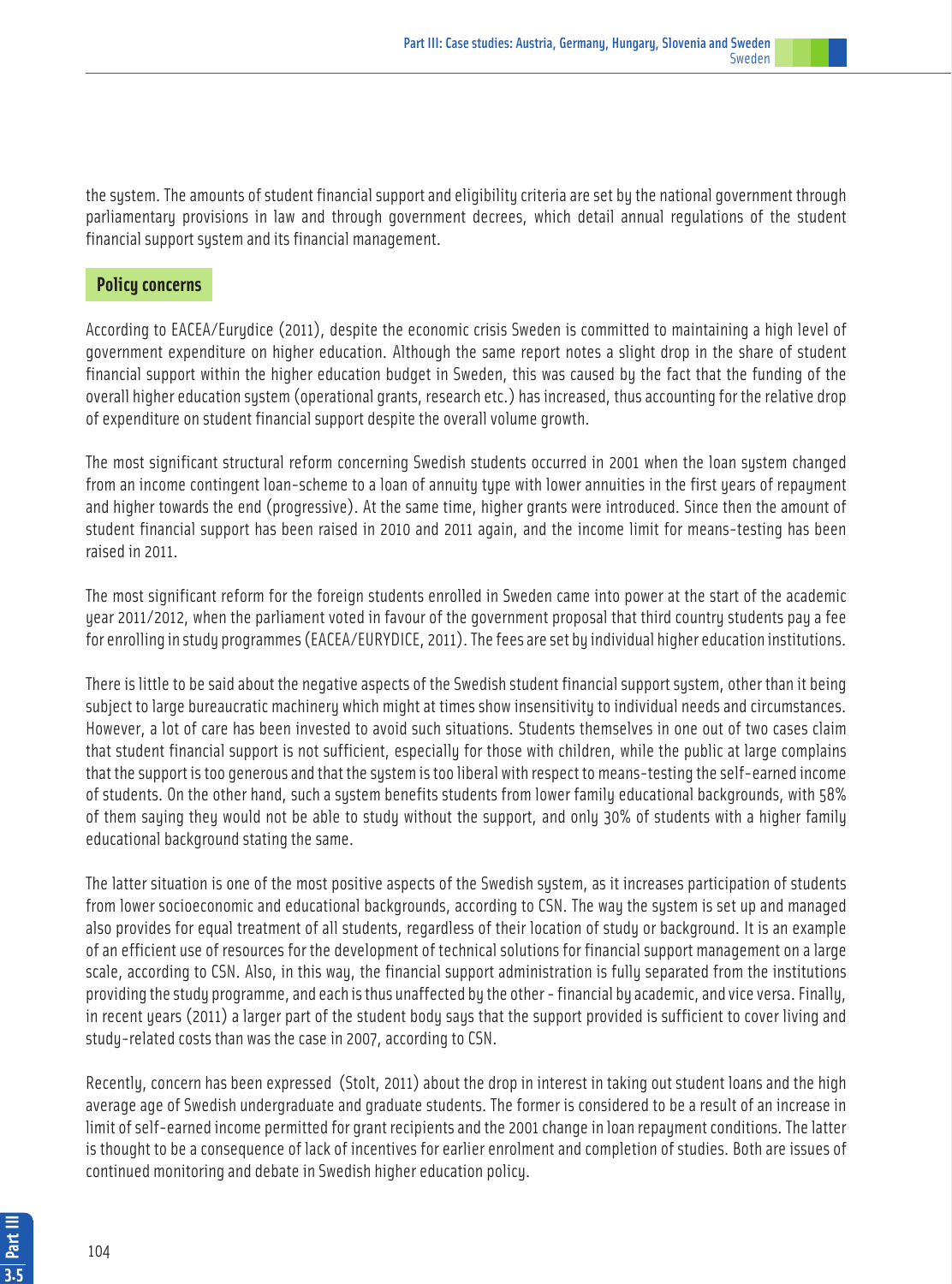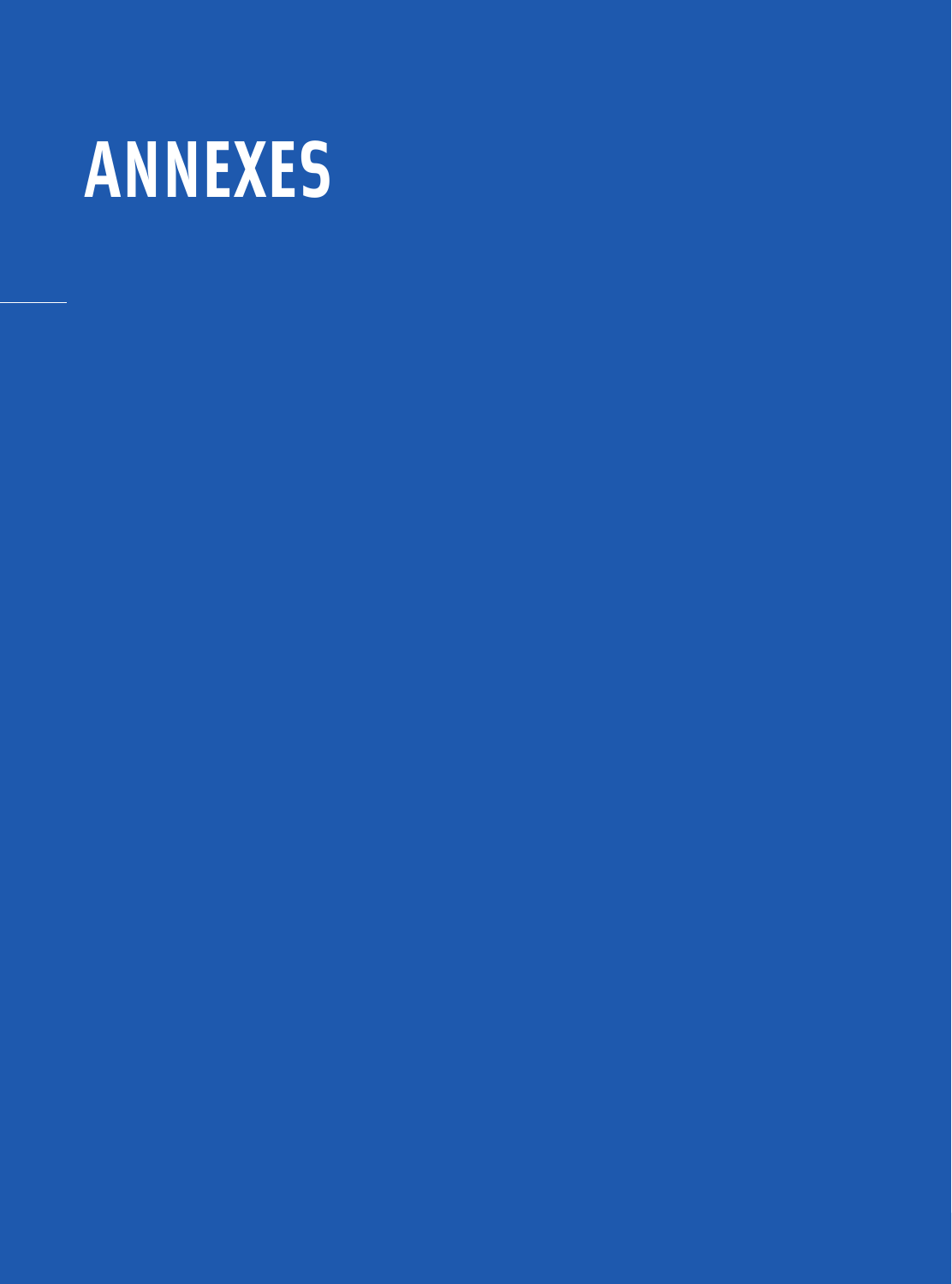# **Bibliography**

ACCESS Questionnaire. (2011). Data on Student Financial Support Collected for Countries that Participate in the Project ACCESS. Zagreb: Institute for the Development of Education.

Act on Scientific Activity and Higher Education. (2003). Zagreb: Official Gazette 123/03, 198/03, 105/04, 174/04, 46/07, 45/09. Retrieved from https://www.azvo.hr/images/stories/o\_nama/Act\_on\_Scientific\_Activity-UNOFFICIAL\_ TRANSLATION.pdf

Austria Study Grant Authority [ASGA]. (2010). Financial Aid for Students enrolled in Austria. Information Brochure by the Austrian Study Grant Authority. Retrieved from http://www.stipendium.at/fileadmin/download/PDF/english\_ information/grants\_engli h.pdf

Austria Study Grant Authority [ASGA]. (2011). The Austrian Study Grant System. Presentation held at the Access project meeting at the University of Graz, November 8, 2011.

Beerkens-Soo, M. (2010). Higher Education Investments: International Comparison. Enschede: Center for Higher Education Policy Studies.

Budak, J., Slijepčević, S. and Švaljek, S. (2010).Financijske potpore studentima u sustavu visokog obrazovanja u Hrvatskoj. Revija za socijalnu politiku, 17(2): 277-297.

CSN - Swedish National Board of Student Aid. (2011a). Beviljning av studiestöd 2010/2011 (Approval of Financial Student Aid 2010/2011). Retrieved from http://www.csn.se/polopoly\_fs/1.1031!/beviljningsstatistiken-ver-11-inkl-omslagrattad-20120607.pdf

CSN- Swedish National Board of Student Aid. (2011b). Studiestöd 2010. Retrieved (19/04/2013) from http://www.csn. se/polopoly\_fs/1.1253!/studiestodet-2010.pdf

Croatian Bureau of Statistics [CBS]. (2012). Students, 2010/2011 Academic Year. Statistical Reports. Zagreb: Croatian Bureau of Statistics. Retrieved from http://www.dzs.hr/

DAAD German Academic Exchange Service. (2013). Health Insurance. Retrieved from: https://www.daad.de/ deutschland/in-deutschland/regeln/en/8839-health-insurance/

Deutsches Studentenwerk, DSW(The German National Association for Student Affairs). (2013). Financing: Costs of Living. Retrieved from http://www.internationale-studierende.de/en/prepare\_your\_studies/financing/costs\_of\_ living/

Dimc, N. (2011). Inclusion of Students with Special Needs in the Study Process at the Faculty of Social Sciences, University of Ljubljana. Presentation held at the ACCESS project meeting at ISSBS in Celje, September 28, 2011. Retrieved from http://www.tempus-access.info/wp-content/uploads/2011/10/FSS-UNILJU\_Inclusion.pdf

Dolenec, D. (2010). Model financiranja visokog obrazovanja: primjeri prakse u devet zemalja Europske Unije. Zagreb: Institut za razvoj obrazovanja.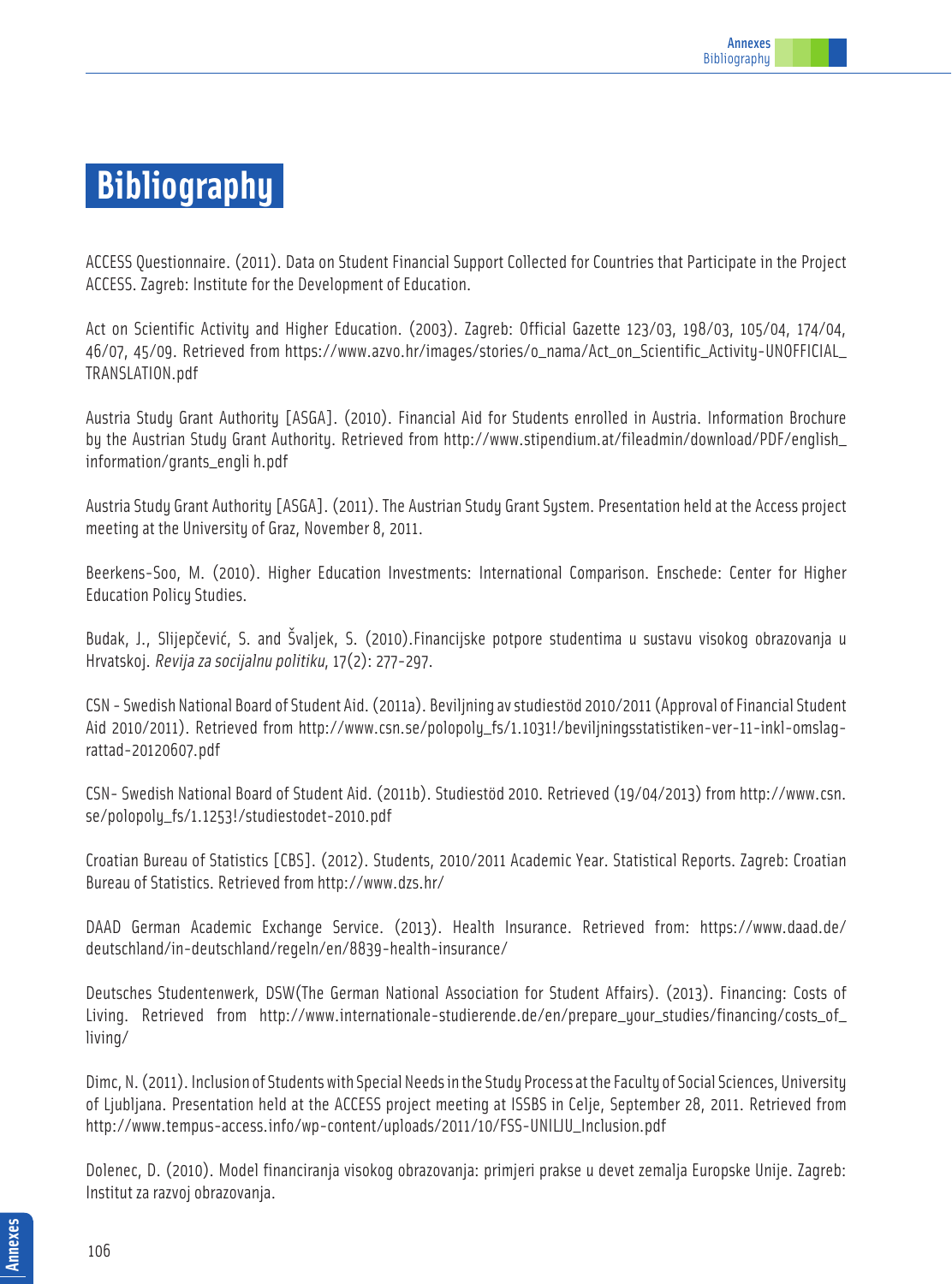

Doolan, K., Dolenec, D. and Domazet, M. (2012). The Croatian Higher Education Funding System in a European Context: A Comparative Study. Zagreb: Institute for the Development of Education.

Education, Audiovisual and Culture Executive Agency [EACEA/EURYDICE]. (2011). Modernisation of Higher Education in Europe: Funding and the Social Dimension. Brussels: EACEA/EURYDICE. Retrieved from http://eacea.ec.europa.eu/ education/eurydice/documents/thematic\_reports/131EN.pdf

European Communities and HIS, Hochschul-Informations-System GmbH [EC and HIS]. (2009). The Bologna Process in Higher Education in Europe: Key Indicators on the Social Dimension and Mobility. Eurostat Statistical Books. Luxembourg: Office for Official Publications of the European Communities.

European Commission. (2011a). Recent Developments in European Higher Education Systems. European Commission staff working document (SEC (2011) 1063 final), 20 September 2011. Brussels: European Commission. Retrieved from http://ec.europa.eu/education/higher-education/doc/wp0911\_en.pdf

European Commission. (2011b). Your Rights as a Mobile Student: A Guide to the Rights of Mobile Students enrolled in the European Union. Luxembourg: Publications Office of the European Union. Retrieved from http://ec.europa.eu/ education/pub/pdf/higher/move\_en.pdf

European Higher Education Area [EHEA]. (2009). National Report Regarding the Bologna Process Implementation 2007-2009: Republic of Slovenia. Retrieved from http://www.ehea.info/Uploads/Documents/National\_Report\_ Slovenia\_2009.pdf

Eurostat. (n.d.). Statistics (database). Indicators on Education Finance. Retrieved from http://epp.eurostat.ec.europa. eu/portal/page/portal/statistics/search\_database

Farnell, T., Doolan, K,. Matković, T and Cvitan, M. (2012). Social and Economic Conditions of Student Life in Croatia: National EUROSTUDENT Report for Croatia. Zagreb: Institute for the Development of Education.

Federal Ministry of Education and Research of Germany[FMER]. (2013). Introduction to BAföG. Retrieved from http:// www.bmbf.de/en/18228.php

Federal Statistical Office of Germany. (n.d.). Statistics (database). Retrieved from https://www.destatis.de/EN/ Homepage.html

Haaristo, H.S., Orr, D. and Little, B. (2011). Intelligence Brief: The Similarities and Differences Between Students' Income. Retrieved from http://www.eurostudent.eu/download\_files/IB\_Student\_income\_091211.pdf

International School for Social and Business Studies [ISSBS]. (2011). The Social Dimension of Higher Education . The Situation in Slovenia. Celje: International School for Social and Business Studies.

Jongbloed, B., de Boer, H., Enders, J. and File, J. (2010). Progress in Higher Education Reform Across Europe. Funding Reform. Volume 3: Rates of Return Survey and Funding Fiches. Enschede: Center for Higher Education Policy Studies.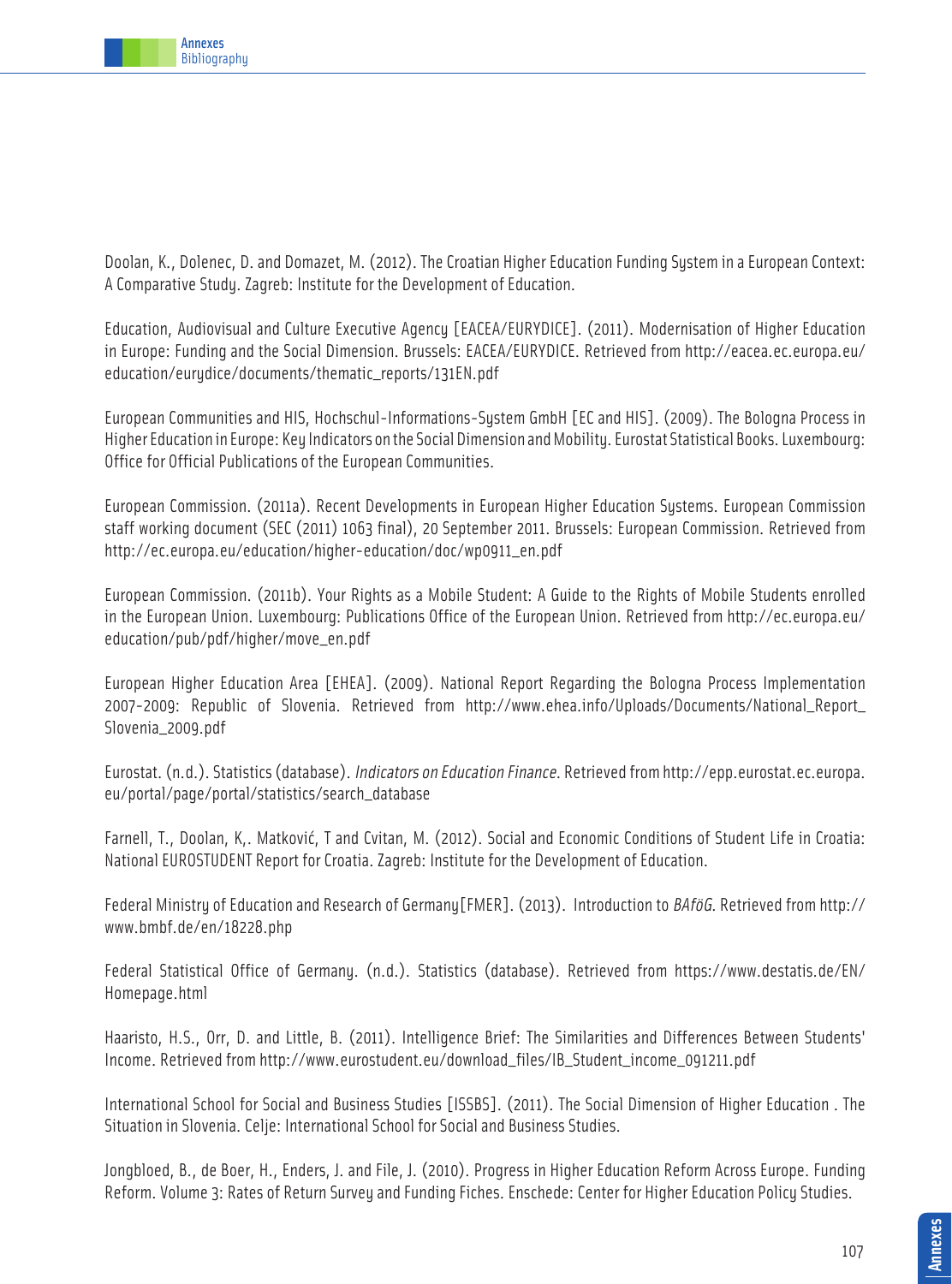Marcucci, P. and Usher, A. (2012). 2011 Year in Review: Global Changes in Tuition Fee Policies and Student Financial Assistance. Toronto: Higher Education Strategy.

Marjetič, D. and Lesjak, D. (2011). Social Dimension of Higher Education. Presentation held at the ACCESS project meeting at ISSBS in Celje, September 28, 2011.

Ministry of Higher Education, Science and Technology [MHEST]. (2010). EUROSTUDENT SI 2010: Economic, Social and Housing Conditions, and the International Mobility of Students enrolled in Slovenia. Ljubljana: Ministry of Higher Education, Science and Technology. Retrieved from http://www.mizks.gov.si/fileadmin/mizks.gov.si/pageuploads/ Visoko\_solstvo/EUROSTUDENT\_AN\_2010.pdf

Ministry of Science, Education and Sports of the Republic of Croatia [MSES]. (2002) Pravilnik o potpori za pokriće troškova prehrane studenata. Zagreb: Official Gazette 51/2002. Retrieved from http://public.mzos.hr/Default. aspx?art=5437&sec=2259

Ministry of Science, Education and Sports of the Republic of Croatia [MSES]. (2012a). Correspondence with the Directorate for Study Support.

Ministry of Science, Education and Sports of the Republic of Croatia [MSES]. (2012b). Decree on Criteria for University Student Accommodation. Retrieved from http://public.mzos.hr/Default.aspx?art=8934

Ministry of Science, Education and Sports of the Republic of Croatia [MSES]. (2012c). Call for Applications for State Scholarships. Retrieved from http://public.mzos.hr/Default.aspx?sec=3434

Ministry of Science, Education and Sports of the Republic of Croatia [MSES]. (2012d). Odluka o kriterijima za raspodjelu mjesta u studentskim domovima studentskih centara i učeničkim domovima u Republici Hrvatskoj za akademsku godinu 2012./2013. Retrieved from http://public.mzos.hr/Default.aspx?art=8934&sec=3141

Ministry of War Veterans of the Republic of Croatia [MWV].(2012). Information on Grants for Students. Retrieved (18/06/2012) from http://www.branitelji.hr/

ÖAD Austrian Agency for International Mobility and Cooperation in Education, Science and Research. (n.d.). Facts and Figures. Retrieved from http://www.oead.at/oead\_infos\_services/about\_us/facts\_figures/EN

ÖAD Austrian Agency for International Mobility and Cooperation in Education, Science and Research. (2011a). Austria Welcomes You. A Brief Guide to Educational Opportunities for International Students. Retrieved from http://www.oead. at/welcome\_to\_austria/legal\_practical\_issues/entry\_to\_austria/EN/

ÖAD Austrian Agency for International Mobility and Cooperation in Education, Science and Research. (2011b). Individual ÖAD Mobilities. Retrieved from http://www.oead.at/fileadmin/oead\_zentrale/ueber\_den\_oead/dokumentation/ mobilita tsstatistik/einzelmobilitaeten/OeAD\_Einzelmobilitaeten\_2011.pdf

Orr, D., Gwosc, C. and Netz, N. (2011). Social and Economic Conditions of Student Life in Europe. Synopsis of indicators. Final report. EUROSTUDENT IV 2008-2011. Bielefeld: W. Bertelsmann Verlag.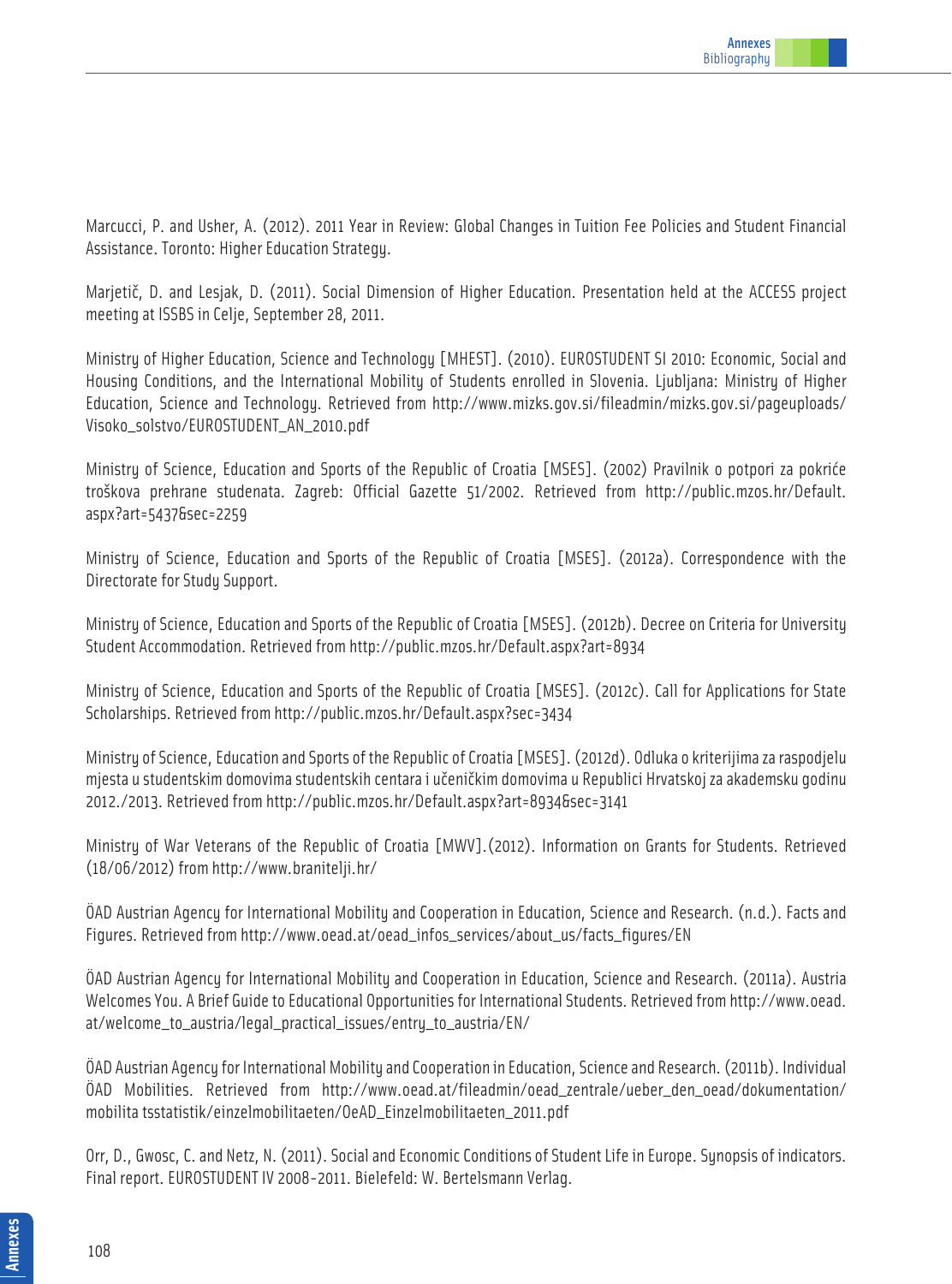

Péli, E. M., Kozma-Lukács, J., Csécsine, M. E., Hagymásy, T., Könyvesi, T. and Tuska, Z. (2010). Statistical Yearbook of Education 2009/2010. Budapest: Ministry of National Resources. Retrieved from: http://www.nefmi.gov.hu/letolt/ statisztika/okt\_evkonyv\_2009\_2010\_100907.pdf

Santiago, P. (2011). Building Sustainable Funding Strategies in Higher Education: Trends, Challenges and Policy Directions. Retrieved from http://cmimarseille.org/\_src/SELM2\_wk3/SELM2\_wk3\_Santiago.pdf

Santiago, P., Tremblay, K., Basri, E. and Arnal, E. (2008). Tertiary Education for the Knowledge Society: OECD Thematic Review of Tertiary Education. Volume 2. Paris: Organisation for Economic Cooperation and Development.

Sauli, S. (2007). Living Conditions of Students enrolled in Higher Education. Serie UF - Utbildning och forskning. Stockholm: SCB Statistics Sweden.

SCB Statistics Sweden. (n.d.). Statistics (database). Retrieved from http://www.scb.se/default\_\_\_\_2154.aspx

Schlöglhofer, G. (2012). Deputy Director, Austrian Study Grant Authority. Personal correspondence and filling in parts of the questionnaire.

Schwarz, S. and Rehburg, M. (2004). Study Costs and Direct Public Student Support in 16 European Countries - Towards a European Higher Education Area? European Journal of Education, 39(4):521-532.

Statistics Austria. (n.d.). Statistics (database). Retrieved from http://www.statistik.at/web\_en/

Statistical Office of the Republic of Slovenia [SORS]. (2009). Scholarship Recipients, Slovenia. Retrieved from http:// www.stat.si/eng/novica\_prikazi.aspx?id=3635

Statistical Office of the Republic of Slovenia [SORS]. (2011). Statistics (database). Retrieved from http://www.stat.si/ eng/novica\_prikazi.aspx?id=4189

Stolt, C.J. (2011). Student Support in Sweden. Presentation held at the ACCESS project meeting at ISSBS in Celje, September 28, 2011. Retrieved from http://www.tempus-access.info/wp-content/uploads/2011/10/CSN\_Swedenfinancial-support\_social-dimension.pdf

Šćukanec, N. (2013). Overview of Higher Education and Research Systems in the Western Balkans: Country Report - Croatia. Retrieved from http://www.herdata.org/public/HE\_and\_Research\_in\_Croatia\_FINAL.pdf

University of Zagreb, Student Centre in Zagreb. (2011). Natječaj za utvrdivanje prava na potporu smještaja studenata u privatnom smještaju na podrucju Grada Zagreba, Zagrebacke županije i Sisacko-Moslavacke županije za akademsku godinu 2011./2012. Retrieved from http://www.sczg.unizg.hr/media/uploads/smjestaj/2011/natjecaj\_s.pdf

Vossensteyn, H. (2004). Student Financial Support. An Inventory in 24 European Countries. Background Report for the Project on Portability of Student Financial Support. Enschede: Center for Higher Education Policy Studies. Retrieved from http://doc.utwente.nl/49908/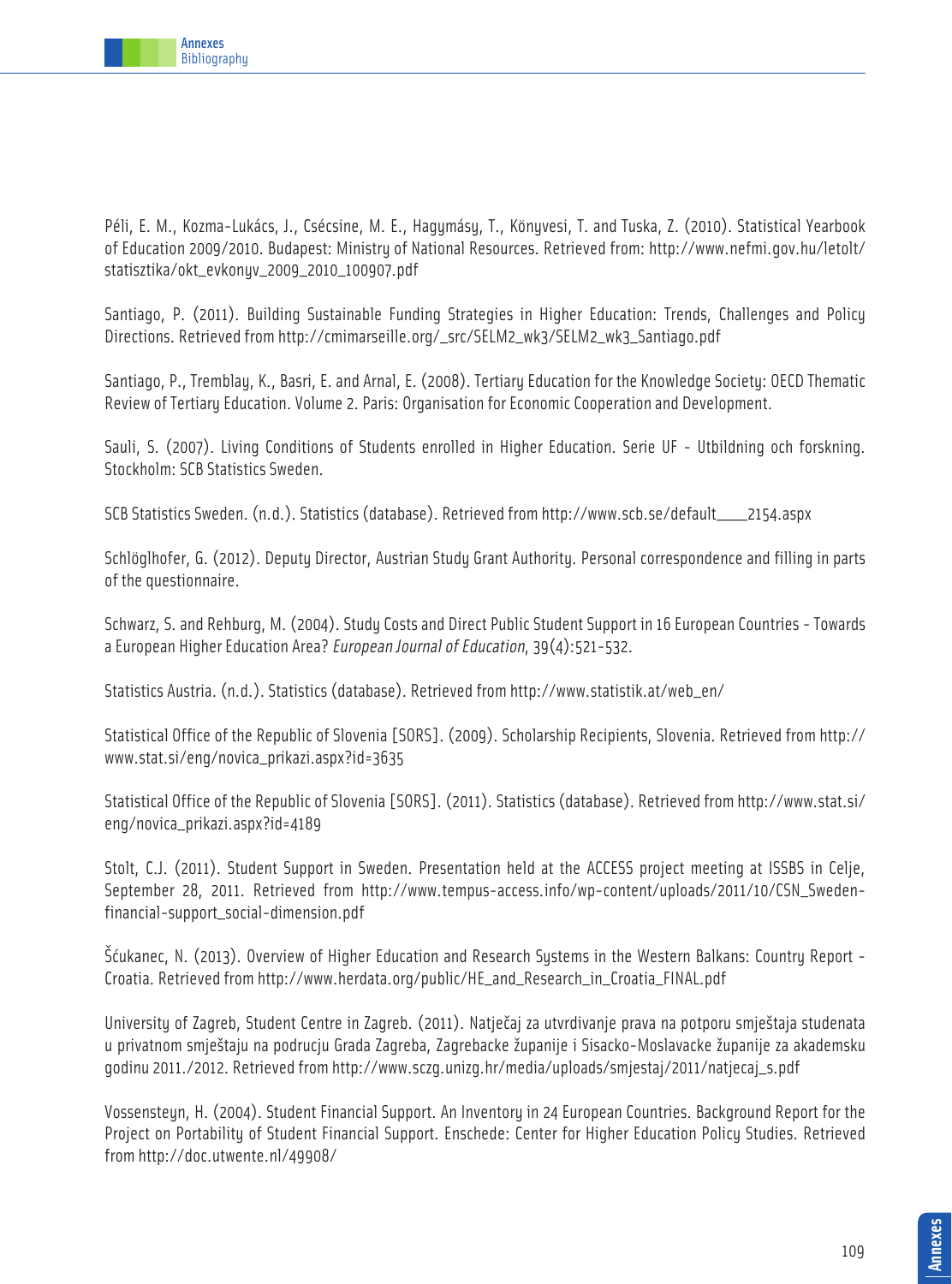

Vossensteyn, H., Cremonini, L., Epping, E., Laudel, G. and Leisyte, L. (2013). International Experiences with Student Financing. Tuition Fees and Student Financial Support in Perspective. Enschede: Center for Higher Education Policy Studies.

Vukasovic, M. (ed.). (2009). Financing Higher Education in South-Eastern Europe: Albania, Croatia, Montenegro, Serbia, Slovenia. Beograd: Centre for Education Policy.

Zagorc, S. (2011). Slovenian Scholarship System. Presentation held at the ACCESS project meeting at ISSBS in Celje, September 28, 2011. Retrieved from http://www.tempus-access.info/wp-content/uploads/2011/10/MLFSA\_TEMPUS-Access.pdf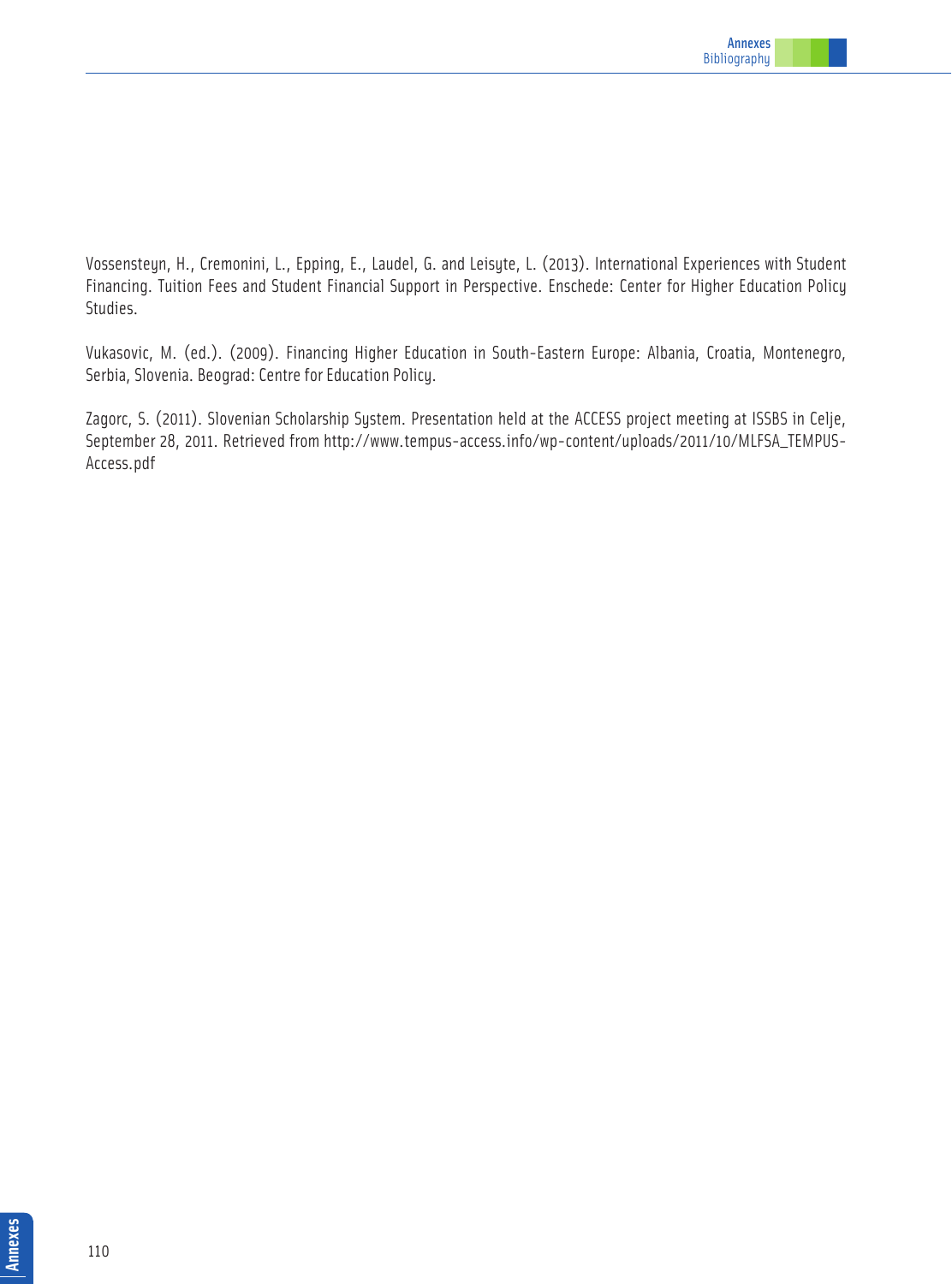

## **Glossary**

Although most of the terms used are in accordance with national and international literature on the subject, and most terms will be known bu stakeholders in the field of higher education, the following comments and definitions of terms used may be of assistance for reading the report:

**Degree structure terminology (e.g. undergraduate/bachelor's/first cycle):** In this report, the following terms are used to describe degree structures in the countries analysed in this study:

- Undergraduate: this term is used instead of (but a synonym for) the term "bachelor's" or "first-cycle" study programmes/degrees.
- Graduate: this term is used instead of (but a synonym for) the term "master's" or "second-cycle" study programmes/ degrees.
- Doctoral: this term is used instead of (but a synonym for) the term "PhD" or "third-cycle" study programmes/ degrees.

Country-specific study programmes that do not fit into the aforementioned terms are referred to by their countryspecific titles (e.g. "post-secondary two-year study programmes"; "postgraduate specialist study programmes").

**Direct and indirect public expenditure on higher education:** Direct public expenditure on higher education refers to funds provided directly to higher education institutions (or paid directly to university staff), usually including funding for teaching, research and development. Indirect public expenditure on higher education refers to payments of public funds made to individuals or households in the form of direct student financial support (grants, loans and other allowances). A considerable difference between direct and indirect expenditure on higher education should indicate relatively high expenditure on direct student financial support mechanisms.

**Direct and indirect student financial support:** Direct financial support refers to grants and loans, which are direct monetary transfers to individual students, usually not specifying what type of cost they should spend them on. Indirect financial support refers to various forms of subsidies and tax benefits which do not result in the receipt of funds by individual students, but which instead lower the cost of a particular good or service, or which facilitate access to income (e.g. tax exempted student work). In particular, subsidies are transfers made to institutions and services that students may benefit from should they be in position to use them, such as accommodation, meals and transport.

**Direct and indirect costs of higher education:** Direct costs of higher education incurred by students refer to costs that are immediately related to a student's study programme, include primarily tuition fees and other administrative fees paid to the higher education institution, as well as educational materials (books, computers, etc). Indirect student costs of higher education relate to the living costs of students while they are studying, which consist primarily of accommodation, meals and transportation, as well as all other categories (health costs, childcare, communication, books and educational materials, social and leisure activities and other miscellaneous costs).

**Grants (and scholarships):** Grants refer to non-repayable money transfers that are made to individuals for the purpose of supporting them financially during their education. The authors of this report have decided to categorise the grant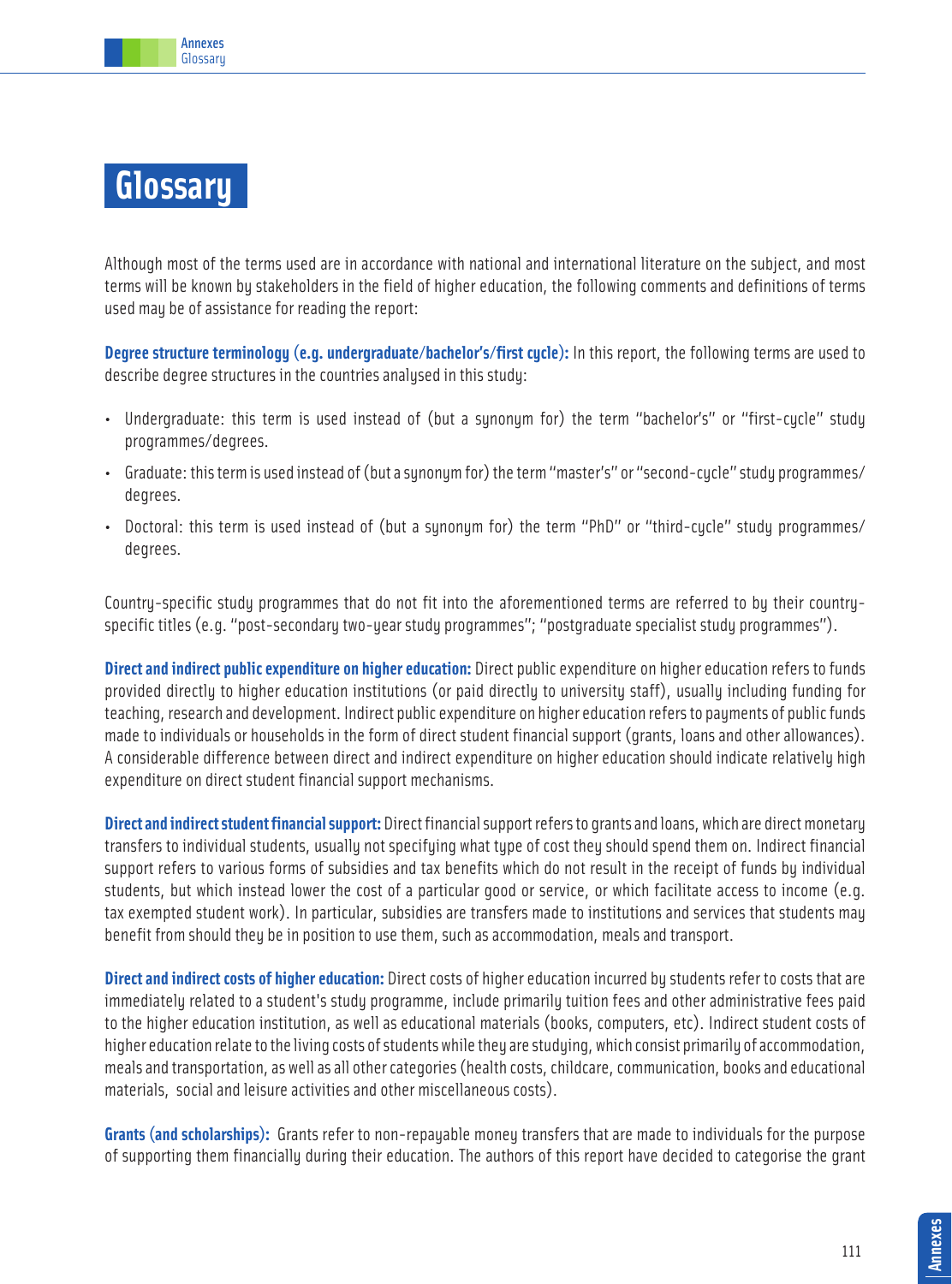systems into "general grants" (which are non-competitive and available to a significant proportion of students) and "targeted grants" (which pursue specifically designed objectives and may or may not be competitive, and tend to be available to a smaller proportion of students).

In addition to the term "grant", the authors will occasionally use the term "scholarships" in this report. The term will be used to refer to a form of "targeted grant", which is usually characterised by being competitive and (partially) meritbased, with a small number of grants awarded. The term "scholarship" is also used by several countries as the English translation of the national term for "grant".

**Professional higher education/professional studies:** In binary higher education systems, professional higher education refers to the part of system that provides study programmes that are vocationally- oriented (in this report: "professional studies"), compared to theoretically-based, academic study programmes provided at traditional research universities (in this report: "university studies"). The term "professional higher education" is used in this report, in line with the use of the term by the sector's umbrella organisation in Europe, EURASHE (European Association of Institutions in Higher Education), instead of the terms "vocational higher education" or "non-university higher education", which are sometimes used internationally.

**Study progress:** In this report, study progress refers to the timely completion of courses and/or entire study programmes by students, in accordance with a prescribed length of study set by the higher education institution and or by the institution providing financial support to a student. Study progress can take the form of the mandatory completion of a minimum number of ECTS points per semester or academic year, or of the completion of a study programme within a set timeframe (e.g. two semesters after the end of the formal duration of the study programme).

**Means testing:** Means-testing is a method used for determining whether an individual or family qualifies for a government financial assistance programme, and is used in order to target assistance to those who are most in need. Means-testing either defines a certain income threshold (personal income and/or household/family income) below which individuals or families are eligible to receive assistance, or can provide variable amounts of support more progressively, by calculating the level of support based on the precise level of income.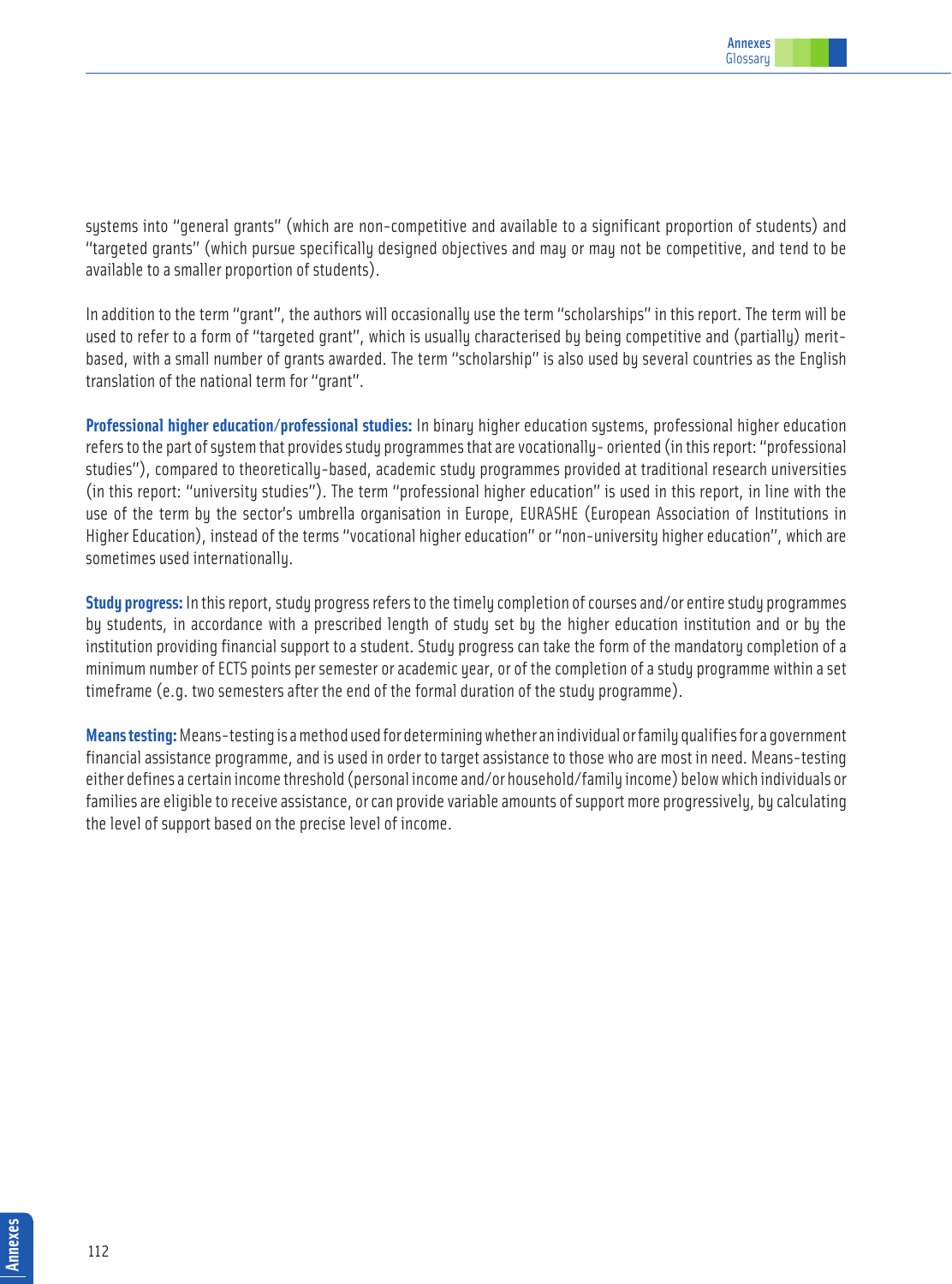

Annexes Abbreviations

| <b>ACCESS</b>  | Project "Towards Equitable and Transparent Access to Higher Education in Croatia<br>(ACCESS) ", funded by the European Commission through the TEMPUS programme,<br>http://www.tempus-access.info/enqlish/ |
|----------------|-----------------------------------------------------------------------------------------------------------------------------------------------------------------------------------------------------------|
| ASGA           | <b>Austrian Study Grant Authority</b>                                                                                                                                                                     |
| <b>BAföG</b>   | German Federal Law on Support in Education                                                                                                                                                                |
| <b>CBS</b>     | <b>Croatian Bureau of Statistics</b>                                                                                                                                                                      |
| CEEPUS         | Central European Exchange Programme for University Studies                                                                                                                                                |
| <b>CSN</b>     | Swedish National Board of Student Aid                                                                                                                                                                     |
| DAAD           | Deutscher Akademischer Austauschdienst (German Academic Exchange Service)                                                                                                                                 |
| <b>ECTS</b>    | <b>European Credit Transfer System</b>                                                                                                                                                                    |
| <b>EURIBOR</b> | Euro Interbank Offered Rate                                                                                                                                                                               |
| <b>FMER</b>    | Federal Ministry of Education and Research of Germany                                                                                                                                                     |
| <b>FTE</b>     | Full-time equivalent                                                                                                                                                                                      |
| GPA            | <b>Grade Point Average</b>                                                                                                                                                                                |
| <b>MHEST</b>   | Ministry of Higher Education, Science and Technology of Slovenia                                                                                                                                          |
| <b>MOLFSA</b>  | Ministry of Labour, Family, Social Affairs and Equal Opportunities of Slovenia                                                                                                                            |
| <b>MSES</b>    | Ministry of Science, Education and Sports of the Republic of Croatia                                                                                                                                      |
| <b>MWV</b>     | <b>Ministry of War Veterans</b>                                                                                                                                                                           |
| ÖAD            | Österreichischer Austauschdienst (Austrian Agency for International Mobility and<br>Cooperation in Education, Science and Research)                                                                       |
| PPP            | <b>Purchasing Power Parity</b>                                                                                                                                                                            |
| <b>SCB</b>     | <b>Statistics Sweden</b>                                                                                                                                                                                  |
| <b>SORS</b>    | Statistical Office of the Republic of Slovenia                                                                                                                                                            |
| <b>UAS</b>     | Universities of Applied Sciences                                                                                                                                                                          |
| <b>UCAS</b>    | <b>University Colleges of Applied Sciences</b>                                                                                                                                                            |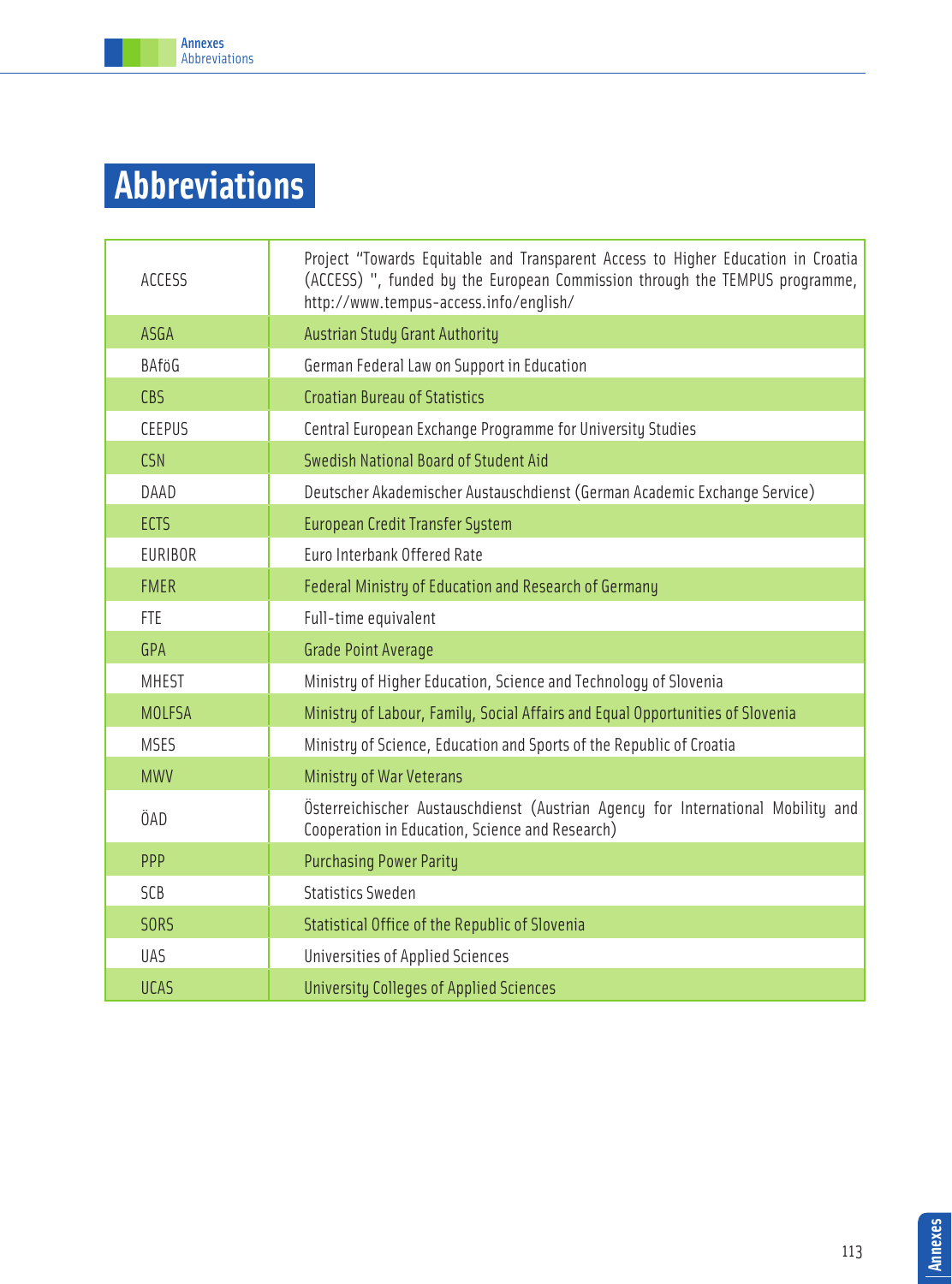### **About the ACCESS project�**

This studu was implemented in the scope of the international project *Towards Equitable and Transparent Access to Higher* Education in Croatia - ACCESS, which is funded by the European Commission through the TEMPUS programme.

#### **Basic information about the project**

Title: Towards Equitable and Transparent Access to Higher Education in Croatia - ACCESS Number of project: 158745-TEMPUS-1-2009-1-DE- TEMPUS-SMGR Project grant holder: Technische Universität Dresden, Germany National coordinator: Institute for the Development of Education, Croatia Duration of project: 15.01.2010 - 15.07.2013 Project web site: www.iro.hr/access

#### **Project summary**

**Overall objective:** Contribute to ensuring equitable and transparent access to higher education in Croatia by removing financial obstacles, improving data availability and building capacity for action.

#### **Specific objectives:**

- Collect data on social status of students enrolled in Croatia to evaluate the effectiveness of higher education funding and student financial support policies and assess the capacity to enhance them,
- Establish a policy framework to enhance the social dimension and transparency of the higher education funding and student support system in Croatia, which can be translated into amendments of laws and regulations,
- Establish a national coordination group to implement and monitor measures for equitable and transparent access to higher education.

**Expected results:** A concrete proposal for a new higher education funding and student financial support system in Croatia, which will rely on the principles of evidence-based policy making, which can be translated into concrete amendments of laws and regulations and whose implementation can be monitored by a National Coordination Group.

#### **Project consortium**

#### **Croatian partners:**

- Agency for Science and Higher Education
- Association for Higher Education Development "Universitas"
- Croatian Council of Universities and University colleges of Applied sciences
- Croatian Student Council
- Institute for Social Research, Centre for Educational Research and Development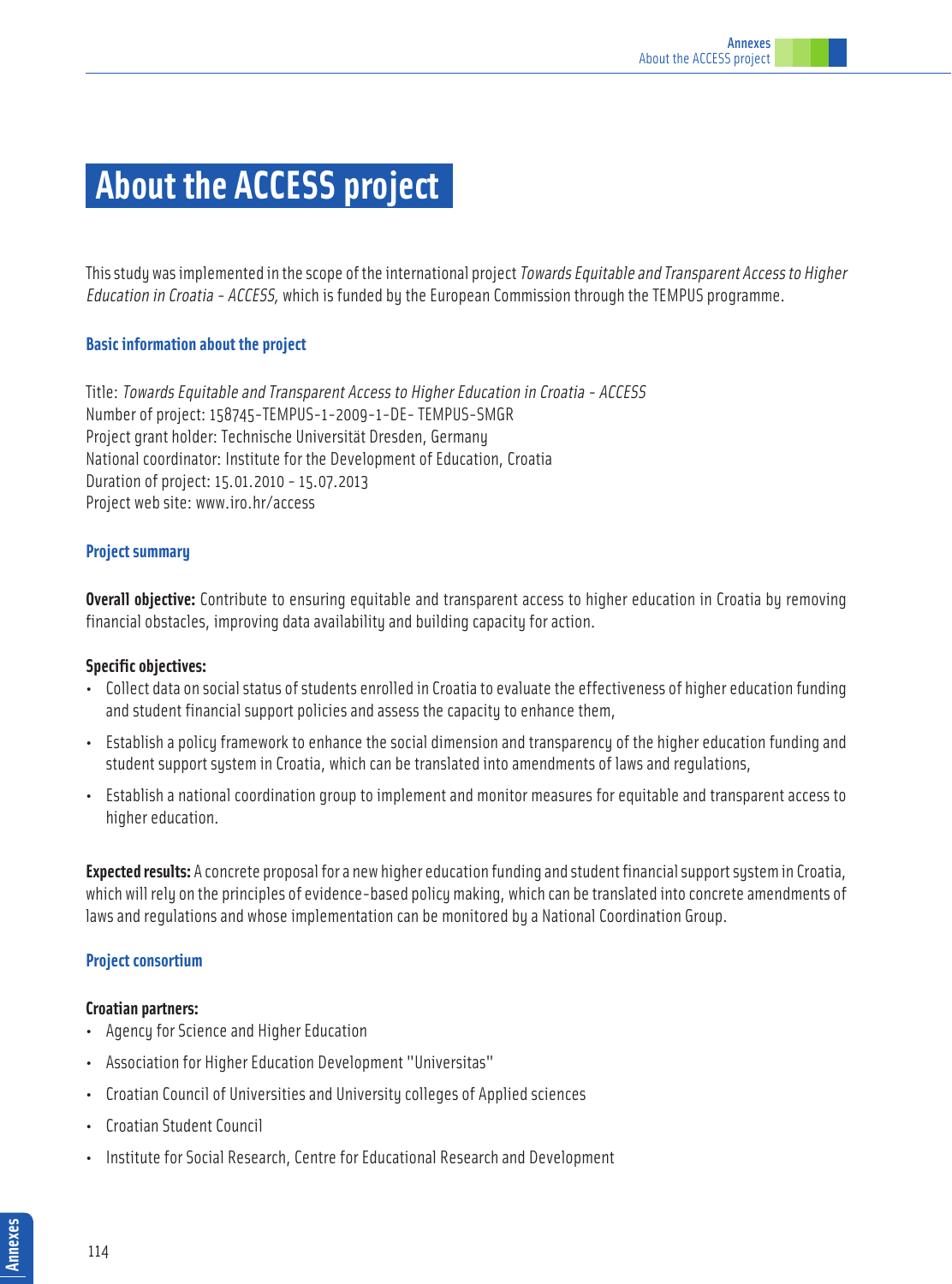- Institute for the Development of Education
- Institute of Public Finance
- J.J. Strossmayer University of Osijek
- Juraj Dobrila University of Pula
- Ministry of Science, Education and Sports (Croatia)
- University of Dubrovnik
- University of Rijeka
- University of Split
- University of Zadar
- University of Zagreb

#### **Individual experts**

• Jon File, Centre for Higher Education Policy Studies, University of Twente (the Netherlands)

#### **International partners**

- Corvinus University Budapest (Hungary)
- CSN Swedish National Board of Student Aid (Sweden)
- International School for Social and Business Studies (Slovenia)
- Karl-Franzens University Graz (Austria)
- Malardalen University (Sweden)
- Ministry of Higher Education, Science and Technology (Slovenia)
- TU Dresden (Germany)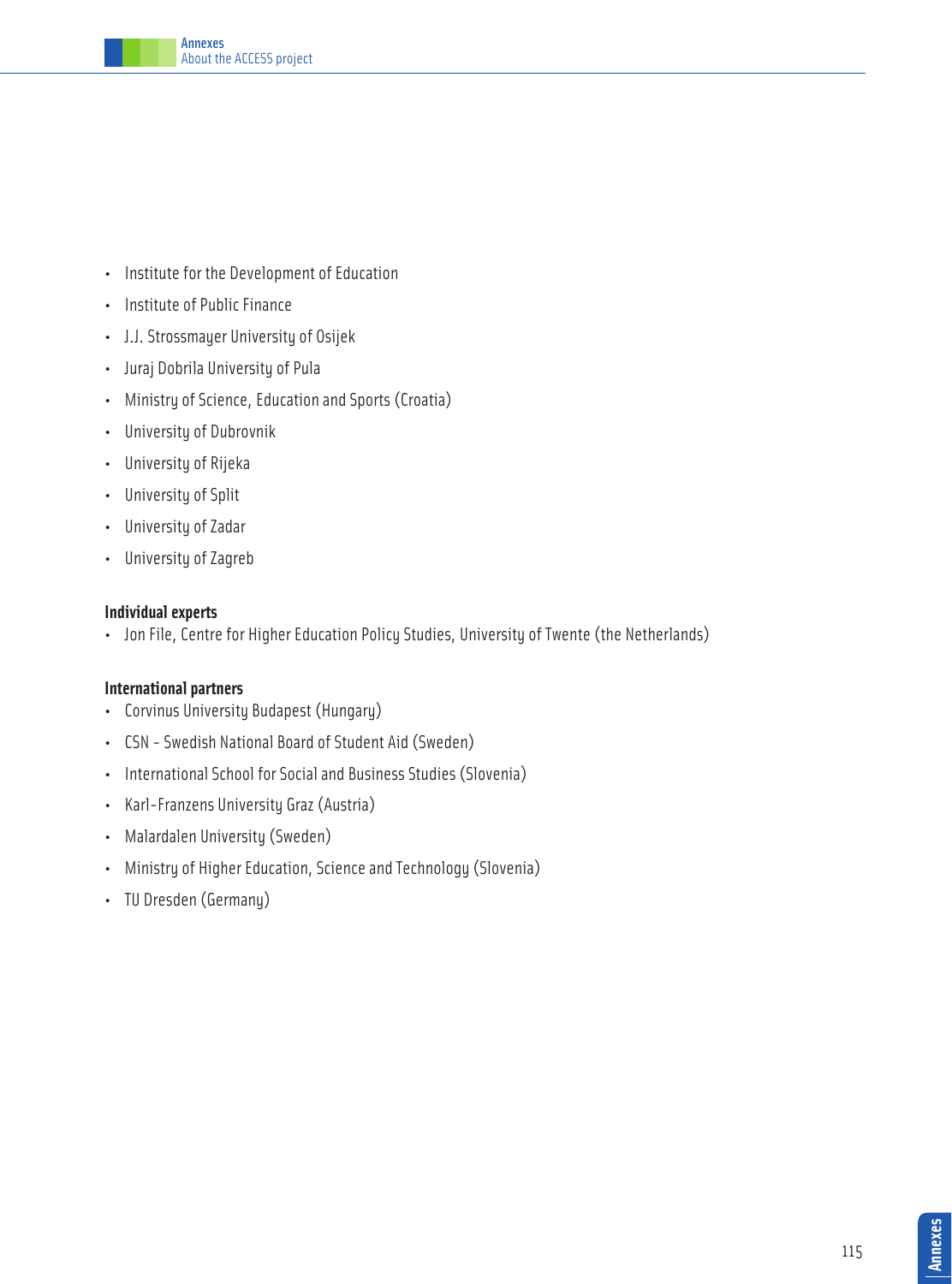| ۳ |
|---|
|   |
|   |
|   |
|   |
|   |
|   |
|   |
|   |
|   |
|   |
|   |
|   |
|   |
|   |
|   |
|   |
|   |
|   |
|   |
|   |
|   |
|   |
|   |
|   |
|   |
|   |
|   |
|   |
|   |
|   |
|   |
|   |
|   |
|   |
|   |
|   |
|   |
|   |
|   |
|   |
|   |
|   |
|   |
| - |
|   |
|   |
|   |
|   |
|   |
|   |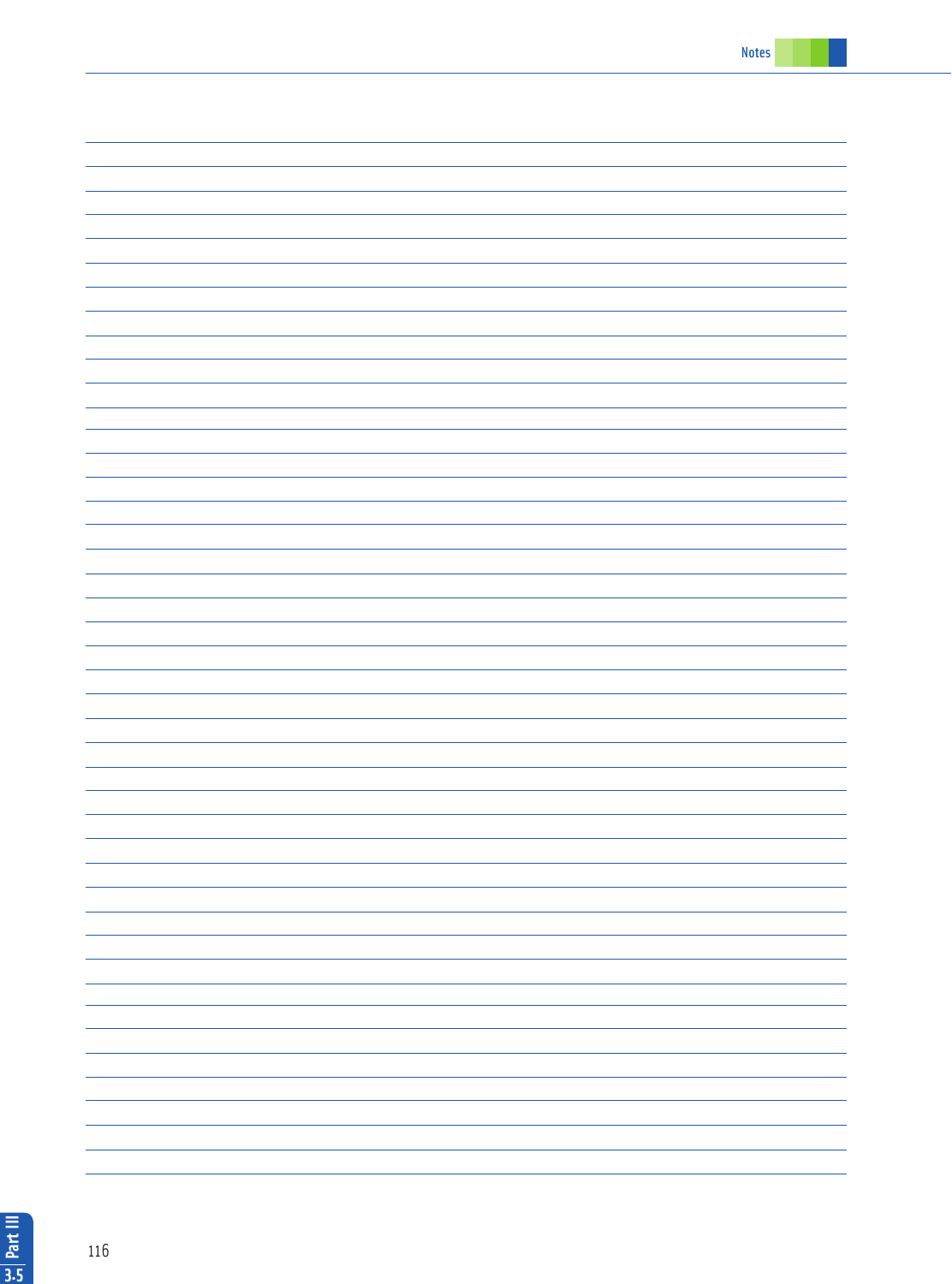

# **The Croatian** Student Financial **Support System** in a European **Context:**

## **A Comparative Study**

Karin Doolan, Danijela Dolenec<br>and Mladen Domazet



Institute for the Development of Education





Ministry of Science, Education and Sports<br>of the Republic of Croatia